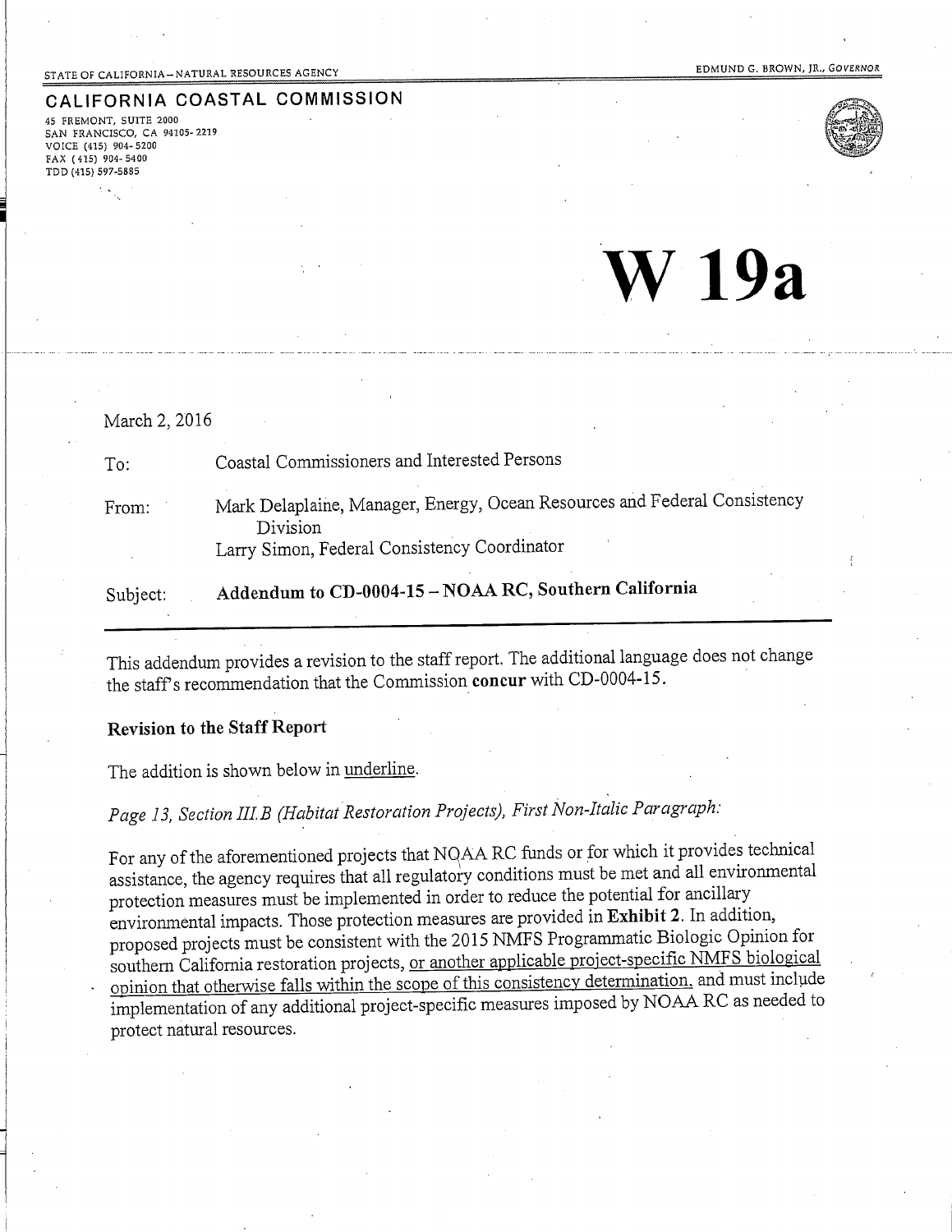### **CALIFORNIA COASTAL COMMISSION**

45 FREMONT, SUITE 2000 SAN FRANCISCO, CA 94105- 2219 VOICE (415) 904- 5200 FAX ( 415) 904- 5400 TDD (415) 597-5885



 **W 19a** 

| Filed:               | 7/1/15      |
|----------------------|-------------|
| $60th$ Day:          | 8/30/15     |
| $75th$ Day:          | 9/14/15     |
| Extended to:         | 3/15/2016   |
| Staff:               | L. Simon-SF |
| <b>Staff Report:</b> | 2/24/16     |
| Hearing Date:        | 3/9/16      |
|                      |             |

# **STAFF REPORT: REGULAR CALENDAR**

| CD-0004-15                                                                                                                                        |
|---------------------------------------------------------------------------------------------------------------------------------------------------|
| <b>NOAA Restoration Center</b>                                                                                                                    |
| Santa Barbara, Ventura, Los Angeles, Orange, and<br><b>San Diego Counties</b>                                                                     |
| Community-Based Restoration Program to construct<br>salmonid habitat restoration and other coastal and<br>estuarine habitat restoration projects. |
| Concurrence                                                                                                                                       |
|                                                                                                                                                   |

### **SUMMARY OF STAFF RECOMMENDATION**

The National Oceanic and Atmospheric Administration Restoration Center (NOAA RC) has submitted a general consistency determination for its Community-based Restoration Program (CRP) activities in the coastal zone of the following southern California counties: Santa Barbara, Ventura, Los Angeles, Orange, and San Diego. This consistency determination builds on the success of general consistency determination CD-021-13 (concurred with by the Commission on May 2013) for similar CRP activities on the northern and central California coast and on the successful 19-year history of the CRP in restoring and enhancing coastal resources. The CRP constructs salmonid habitat restoration projects such as biotechnical stream bank stabilization, riparian revegetation, instream restoration, water conservation, fish passage barrier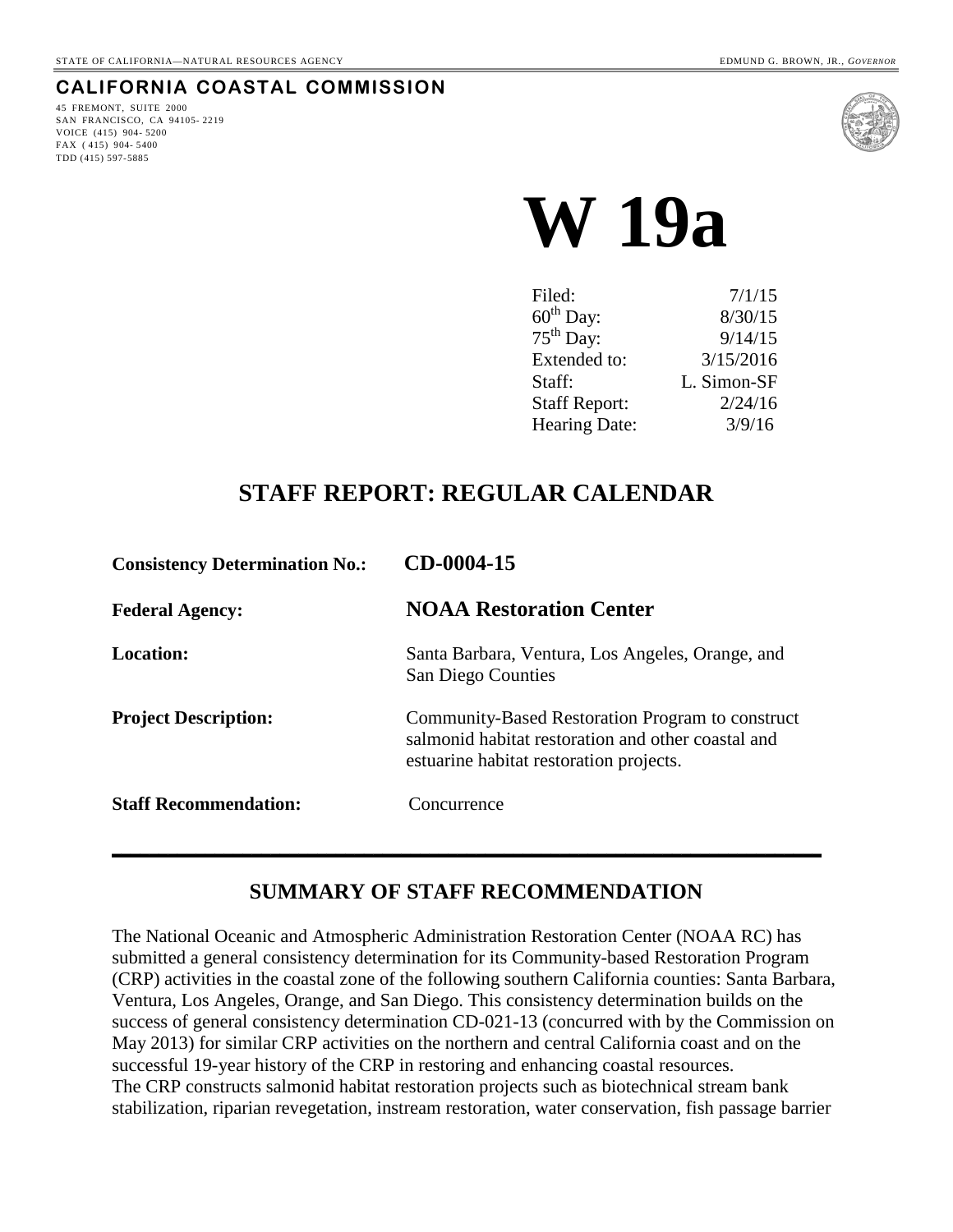removal, and invasive species removal. The CRP also constructs a variety of coastal and estuarine habitat restoration projects designed to restore and enhance seagrass beds, kelp forests, mudflats, salt marsh, brackish marsh, and other tidally influenced habitats.

Commission concurrence with this consistency determination would allow NOAA RC to provide funding, technical support, monitoring, and annual reporting for specific conservation projects selected and approved under the CRP for the restoration and enhancement of coastal resources without further formal review by the Coastal Commission. NOAA RC will notify the Commission staff annually, or on an as needed basis consistent with project timelines, of selected projects before their implementation, so that Commission staff can review them for compliance with this consistency determination. Any activities that do not fall within the scope of the CRP and this consistency determination will be subject to the Commission's normal regulatory review processes.

NOAA RC will also prepare an annual report summarizing the results of projects implemented under the CRP during the most recent construction season within the coastal zone, and the results of post-construction implementation and effectiveness monitoring for that year and previous years, if appropriate. The annual report shall include a summary of the specific type and location of each project and the amount of habitat restored.

The standard of review for consistency determinations is Chapter 3 of the Coastal Act. The proposed program includes protective measures to ensure that conservation projects will conform to the Chapter 3 policies of the Coastal Act, enhance natural resources, improve coastal water quality, protect and enhance environmentally sensitive habitats, improve populations of threatened and endangered species, and help maintain the environmental viability of agricultural lands. The staff recommends the Commission find the proposed program consistent with the stream, wetlands, ESHA, water quality, agriculture, cultural, and visual resource policies of the Coastal Act (Sections 30230, 30231, 30233, 30240-43, 30244, and 30251).

Commission staff recommends concurrence with CD-0004-15. The motion to implement this recommendation is found on Page 4, below.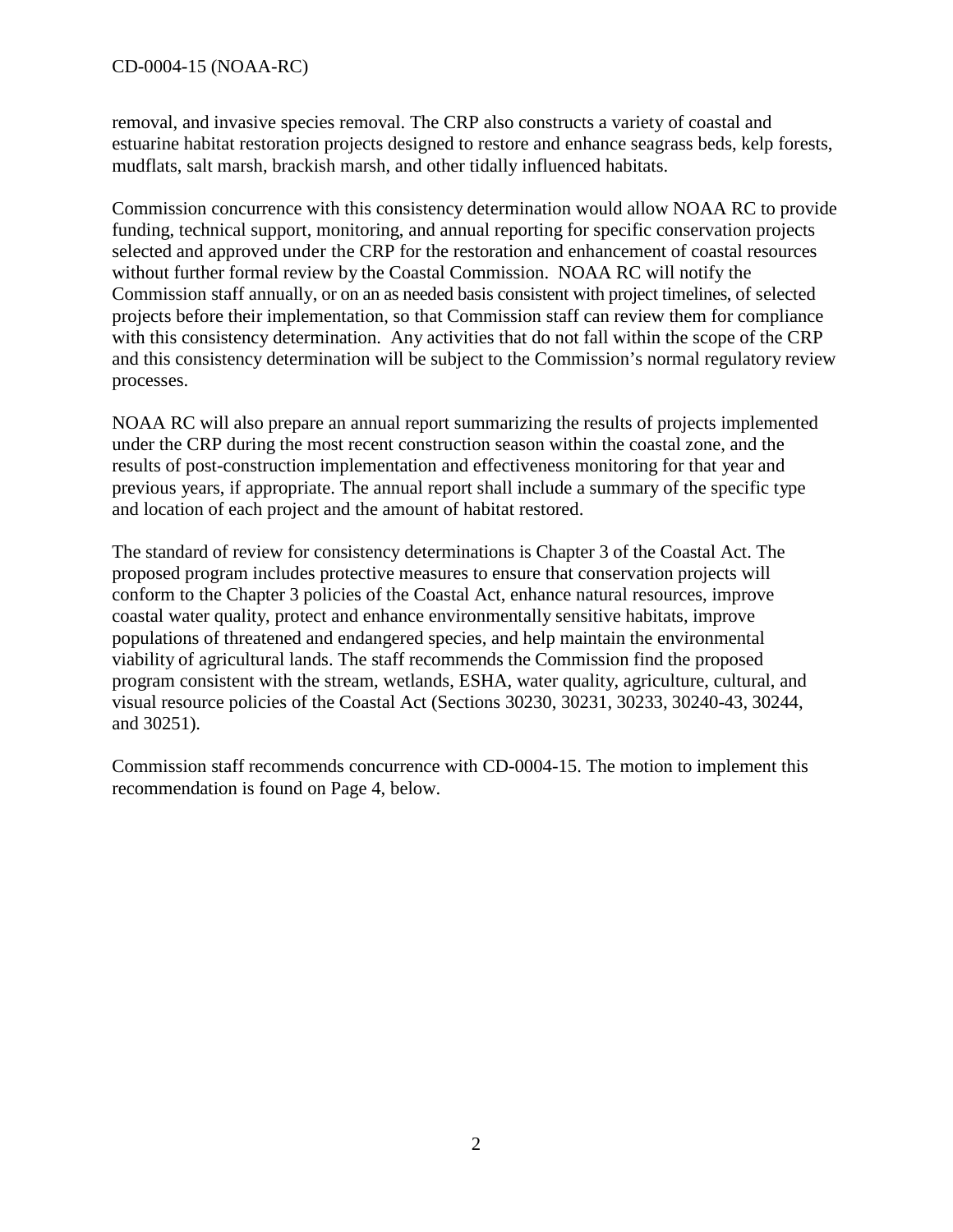# **TABLE OF CONTENTS**

| I. FEDERAL AGENCY'S CONSISTENCY DETERMINATION4 |  |
|------------------------------------------------|--|
|                                                |  |
|                                                |  |
|                                                |  |
|                                                |  |
|                                                |  |
|                                                |  |
|                                                |  |
|                                                |  |
|                                                |  |

# **APPENDICES**

|--|

## **EXHIBITS**

[Exhibit 1](#page-24-0) – Restoration Projects Approved Under CD-021-13 (NOAA RC,

Northern and Central California Coast)

[Exhibit 2](#page-25-0) – Environmental Protection Measures for Habitat Restoration Projects

[Exhibit 3](#page-38-0) – Habitat Restoration Project Details

[Exhibit 4](#page-54-0) – Program Support Letters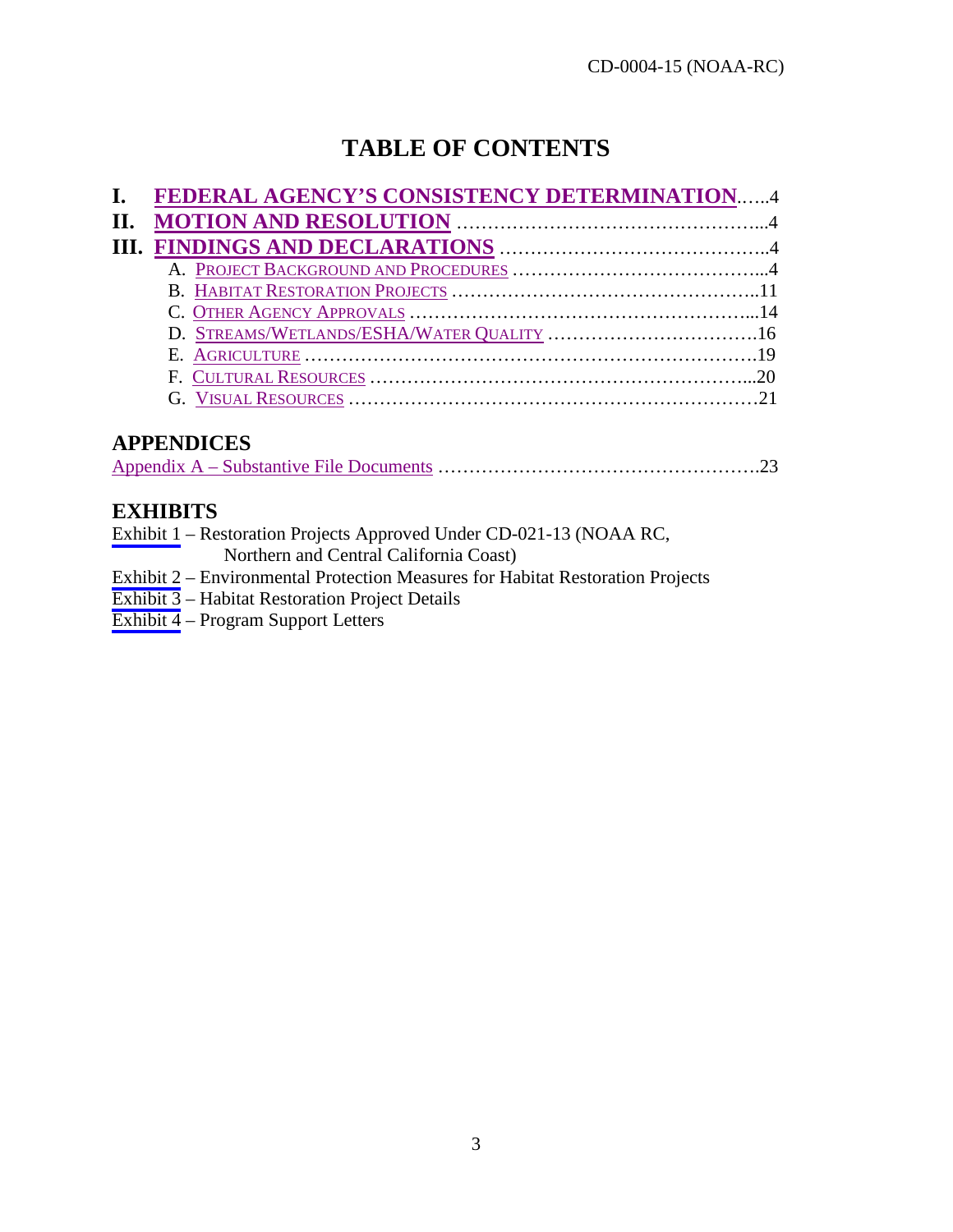### <span id="page-4-0"></span>**I. FEDERAL AGENCY'S CONSISTENCY DETERMINATION**

The NOAA Restoration Center has determined the project consistent to the maximum extent practicable with the California Coastal Management Program (CCMP).

## <span id="page-4-1"></span>**II. MOTION AND RESOLUTION**

#### **Motion**:

*I move that the Commission concur with consistency determination CD-0004-15.* 

Staff recommends a **YES** vote on the motion. Passage of this motion will result in a concurrence in the determination and adoption of the following resolution and findings. An affirmative vote of a majority of the Commissioners present is required to pass the motion.

#### **Resolution:**

*The Commission hereby concurs with consistency determination CD-0004-15 by the NOAA Restoration Center on the grounds that the project is fully consistent, and thus consistent to the maximum extent practicable, with the enforceable policies of the California Coastal Management Program.* 

### <span id="page-4-2"></span>**III. FINDINGS AND DECLARATIONS**

#### <span id="page-4-3"></span>**A. PROJECT BACKGROUND AND PROCEDURES**

The National Oceanic and Atmospheric Administration Restoration Center (NOAA RC) in Santa Rosa has submitted a general consistency determination for a program to simplify the permit process for landowners and non-profit organizations as they undertake habitat improvement projects in the coastal zone of southern California, primarily to benefit threatened and endangered salmonid species and to restore other coastal and estuarine habitats. Under this consistency determination, NOAA RC proposes to expand its Community-based Restoration Program (CRP), which provides funding and technical assistance for habitat restoration projects in California, into the coastal zone areas of Santa Barbara, Ventura, Los Angeles, Orange, and San Diego Counties.

The proposed southern California habitat restoration program is similar to NOAA's northern/central California habitat restoration program (CD-021-13) which the Commission concurred with in May 2013:

*In May 2013, the Commission unanimously approved a federal Consistency Determination (CD-021-13) for CRP activities in the Coastal Zone of the North and Central California Coasts, from the Oregon border through San Luis Obispo County. The rate of NOAA RC project implementation in the Coastal Zone*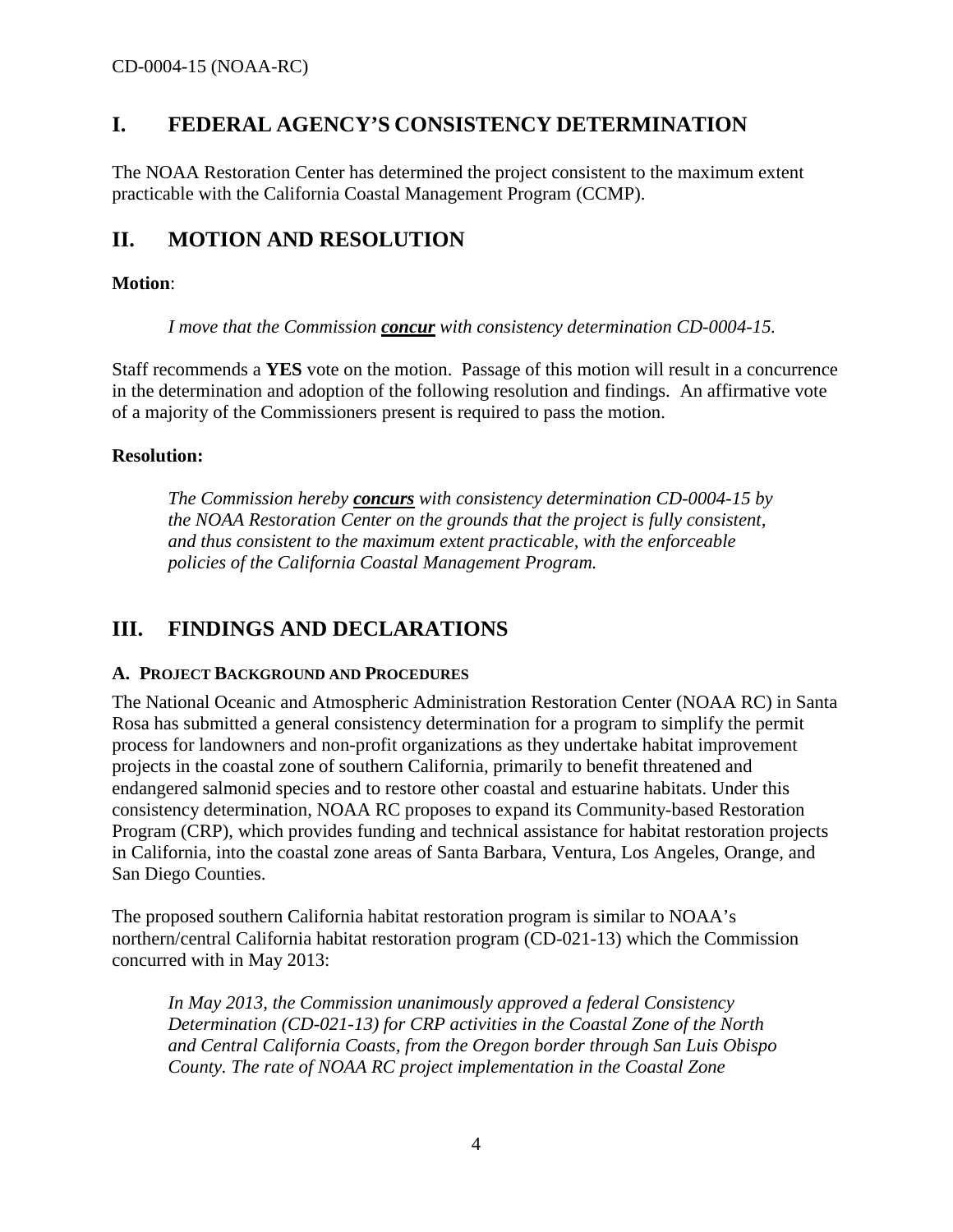*increased significantly after creation of CD-021-13, with 12 projects thus far approved. Further, NOAA RC and its many restoration partners now actively seek to restore important coastal resources, as the more efficient approval process creates a higher likelihood that a project will be implemented and allows more resources to be applied towards on the ground coastal resource restoration.* 

**Exhibit 1** provides a brief summary of the twelve projects approved to date for implementation under the provisions of CD-021-13.

NOAA RC's proposed southern California habitat restoration program also builds on the success of the 17-year history of the CRP program (including restoration of riparian habitat, tidal and freshwater wetlands, and submerged aquatic vegetation), and on negative determinations made by NOAA RC and concurred with by the Commission's Executive Director for the following CRP habitat restoration projects in the coastal zone:

- Salmon Creek Estuary Fish Habitat Improvement Structures, Sonoma County (ND-074- 09)
- Willow Creek  $2<sup>nd</sup>$  Bridge Area Project, Sonoma County (ND-023-10)
- **Pescadero Creek Lagoon Sandbar Breaching and Ecological Function Project, San Mateo** County (ND-037-12, ND-0221-13, ND-0046-14, ND-0029-15)

The following NOAA RC restoration projects previously completed in southern California are examples of the types of projects that would be implemented under CD-0004-15:

- Carpenteria Creek Watershed Pinkham Fish Passage Improvement
- Arroyo Sequit Creek Steelhead Barrier Removal
- Topanga Creek Berm Removal
- **Long Point Palos Verdes Kelp Restoration**
- Alamitos Bay Olympia Oyster Restoration Long Beach
- Upper Newport Bay Eelgrass Restoration

The term of this consistency determination program extends for ten years. NOAA RC states that a summary report analyzing the achievements and effectiveness of the program, and including recommendations for any needed program modifications, will be submitted to the Commission at the close of the term. The program may be renewed for a second ten-year term should NOAA RC propose such an extension and the Commission concur.

NOAA RC reviews in the subject consistency determination the purpose of the proposed program and the need for an alternate and more efficient regulatory review process for restoration projects in the southern California coastal zone:

*NOAA RC's CRP has funded and provided technical assistance for habitat restoration projects along the coast of California since 1996. CRP projects benefit a range of coastal resources, including streams, floodplains, wetlands and*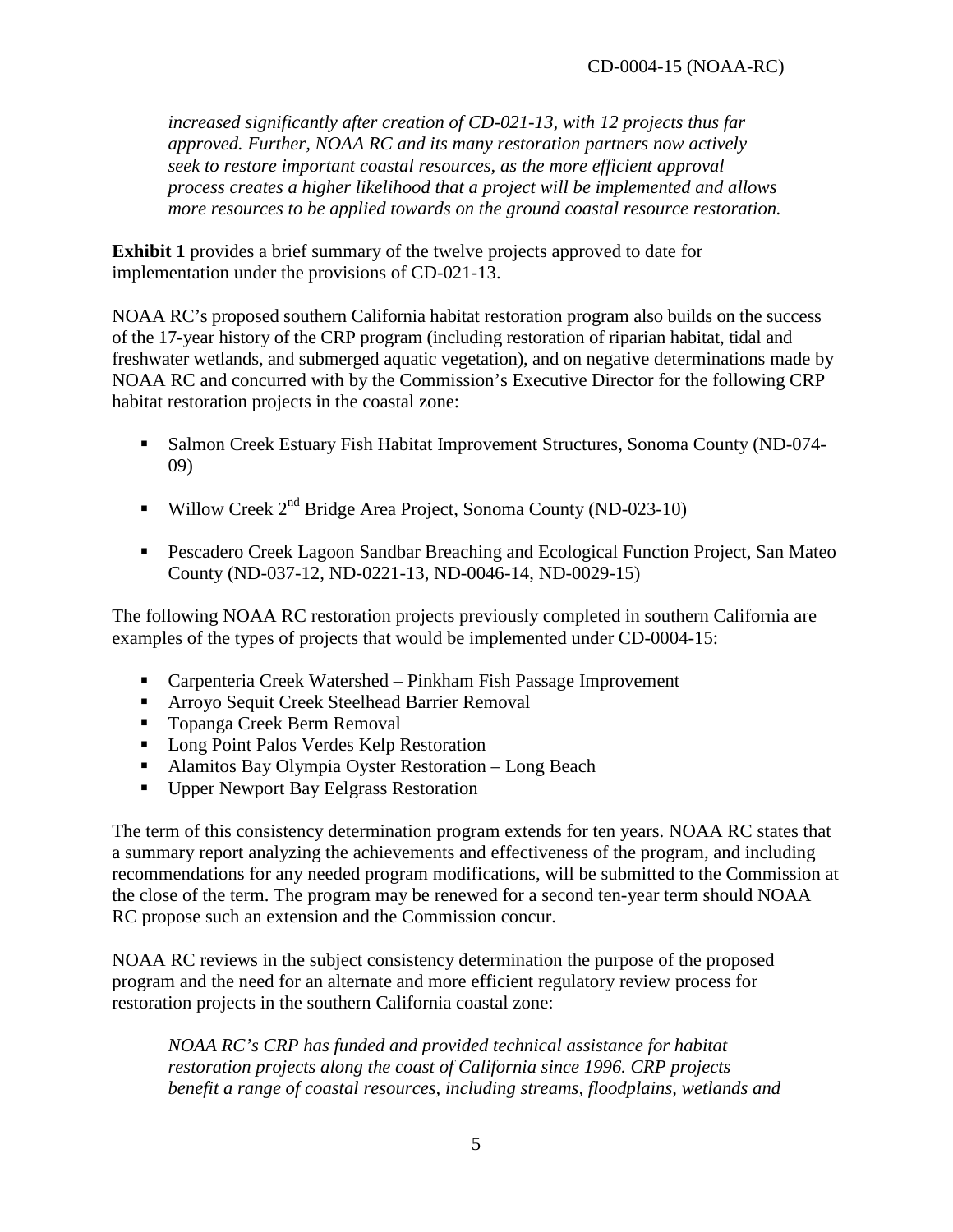*estuaries, giving populations of threatened and endangered salmon and steelhead better conditions for spawning, rearing and migration, and improving conditions for other aquatic and riparian species.* 

*For 19 years, from 1996 through 2014, a total of 375 CRP projects were completed in California; of which at least 20 had occurred in the Coastal Zone an average of around one project per year. Where a Consistency Determination was not in place, projects were permitted under the Coastal Act through issuance of Coastal Development Permits (CDPs) by a certified Local Coastal Program (LCP) or by the California Coastal Commission (Commission).* 

. . .

*NOAA RC will take the lead role of insuring that proposed restoration projects meet the environmental and coastal protection standards of the Commission, thereby reducing the amount of time spent on permitting individual projects. This programmatic approach will allow NOAA RC to focus more time on design, construction and other aspects of the technical assistance it provides to applicants, furthering coastal resource restoration goals.* 

*NOAA RC is proposing this alternative regulatory process for environmentally beneficial projects that meet the standards of the Coastal Act as well as the federal Endangered Species Act and other federal and state fish and wildlife and water quality laws and regulations. Projects that are consistent with the terms of this review will be implemented with NOAA RC oversight, avoiding the need for in-depth LCP or Commission project-by-project review. This process gives the Commission the opportunity to programmatically review NOAA RC's clear, welldefined goals, processes, and procedures for consistency with the Coastal Act and the CCMP.*

In this consistency determination the Commission is reviewing a general habitat restoration program and general types of projects rather than a specific project at a single location. NOAA RC has made this consistency determination pursuant to the federal regulations implementing the Coastal Zone Management Act (CZMA), 15 CFR §930.36(c). These regulations provide that:

*In cases where Federal agencies will be performing repeated activity other than a development project (e.g., ongoing maintenance, waste disposal) which cumulatively has an effect upon any coastal use or resource, the Federal agency may develop a general consistency determination, thereby avoiding the necessity of issuing separate consistency determinations for each incremental action controlled by the major activity. A Federal agency may provide a State agency with a general consistency determination only in situations where the incremental actions are repetitive and do not affect any coastal use or resource when performed separately. A Federal agency and State agency may mutually agree on a general consistency determination for de minimis activities (see §930.33(a)(3)) or any other repetitive activity or category of activity(ies). If a Federal agency*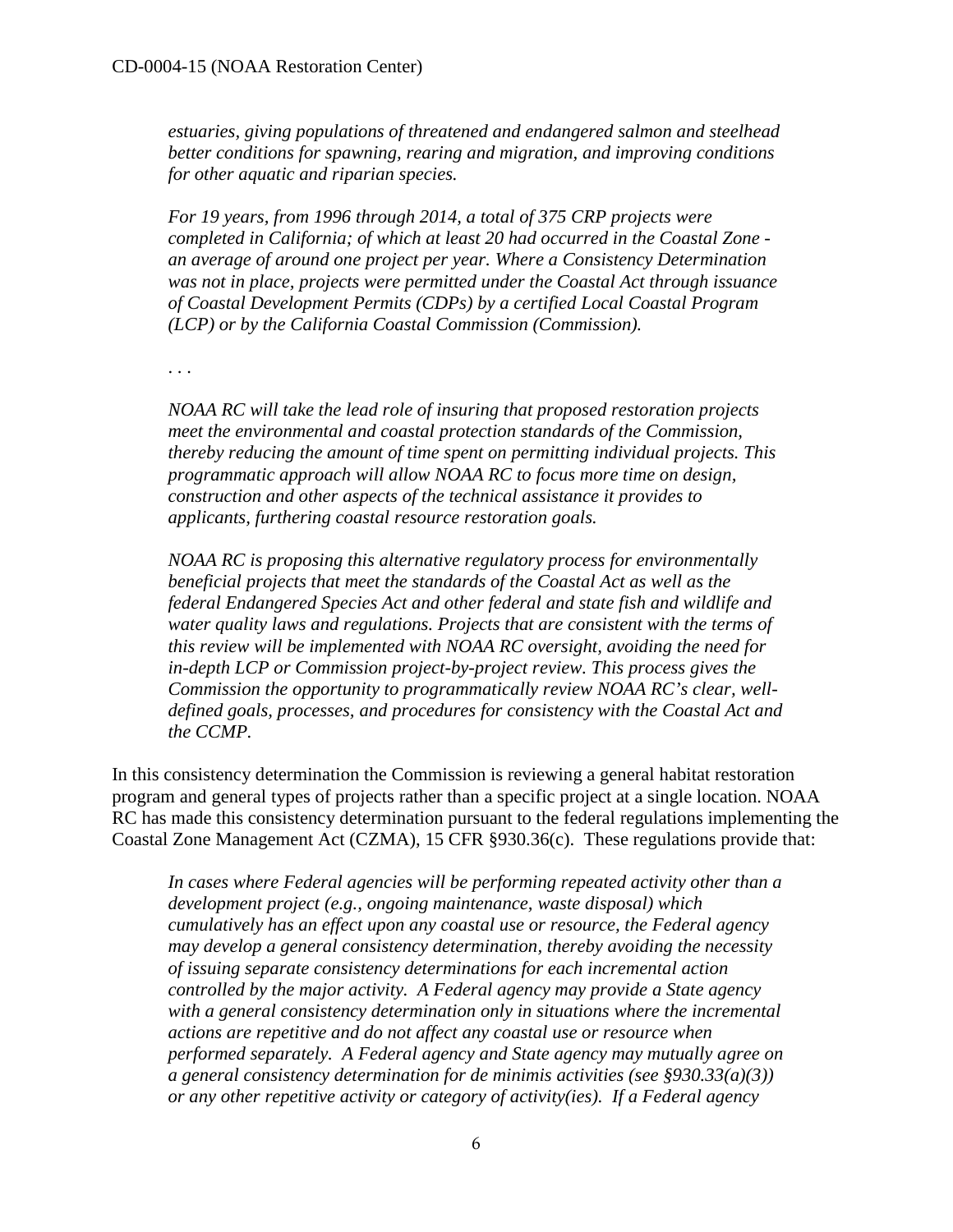*issues a general consistency determination, it shall thereafter periodically consult with the State agency to discuss the manner in which the incremental actions are being undertaken.* 

NOAA RC's current proposal (developed in coordination with Sustainable Conservation, a nonprofit organization with expertise in coordinating habitat restoration work with private landowners, government agencies, and other non-profit entities) is based on an existing model of coordinated, multi-agency, regulatory review, including the success of the aforementioned CD-021-13, that ensures the integrity of agency mandates but makes permitting of conservation projects more accessible to farmers, ranchers, rural landowners, and local non-profit restoration groups. This increased accessibility, in turn, has been shown to increase the number and quality of conservation projects and beneficial effects in a given area.

Regarding funding of potential projects under this consistency determination, NOAA RC reports that proposals selected for implementation are primarily funded through cooperative agreements with project partners (e.g., Resource Conservation Districts, local restoration practitioners, nonprofits, land conservancies) who conduct outreach to willing landowners to collaborate on voluntary restoration projects on their properties. CRP projects are implemented on private or public lands and the majority of projects include an outreach or education component to promote and enhance natural resource stewardship. By promoting community involvement and stewardship of local projects, the CRP leverages between two and three times the federal investment through partner organization in-kind and matching contributions. Multi-year cooperative agreement awards are also considered, and additional releases of Congressional funds may be used to fund selected proposals without further competition. Awards are dependent upon the amount of funds Congress makes available to NOAA for this purpose in annual budgets. Funds will be administered by NOAA RC. A new three-year federal funding opportunity is expected to be released by February 2016 and is anticipated to be at a similar, if not greater, level than for the previous three-year period.

NOAA RC also supports non-funded projects included in the CRP. These project types include hands-on technical assistance; participation in feasibility studies, design plans, and construction oversight to ensure benefits are realized; support in development of appropriate monitoring protocols to ensure project performance can be evaluated; tracking the progression of restoration projects through site visits and progress report evaluation; and involvement in public meetings and events to discuss or highlight restoration activities.

All habitat restoration projects authorized through the CRP are designed and implemented consistent with techniques and minimization measures presented in the California Department of Fish and Wildlife's *California Salmonid Stream Habitat Restoration Manual* and other widely accepted manuals guiding habitat restoration and erosion control work in California. The CRP requires detailed avoidance and minimization measures for all projects to reduce the potential for ancillary effects to listed species and riparian and aquatic habitats. Funded and technical assistance projects are evaluated by NOAA RC biologists and other technical staff in the CRP project selection process. Non-funded projects eligible for technical and regulatory assistance (including coverage under a NOAA Fisheries programmatic biological opinion) might receive help leveraging alternate funding sources and are prioritized separately by NOAA RC staff.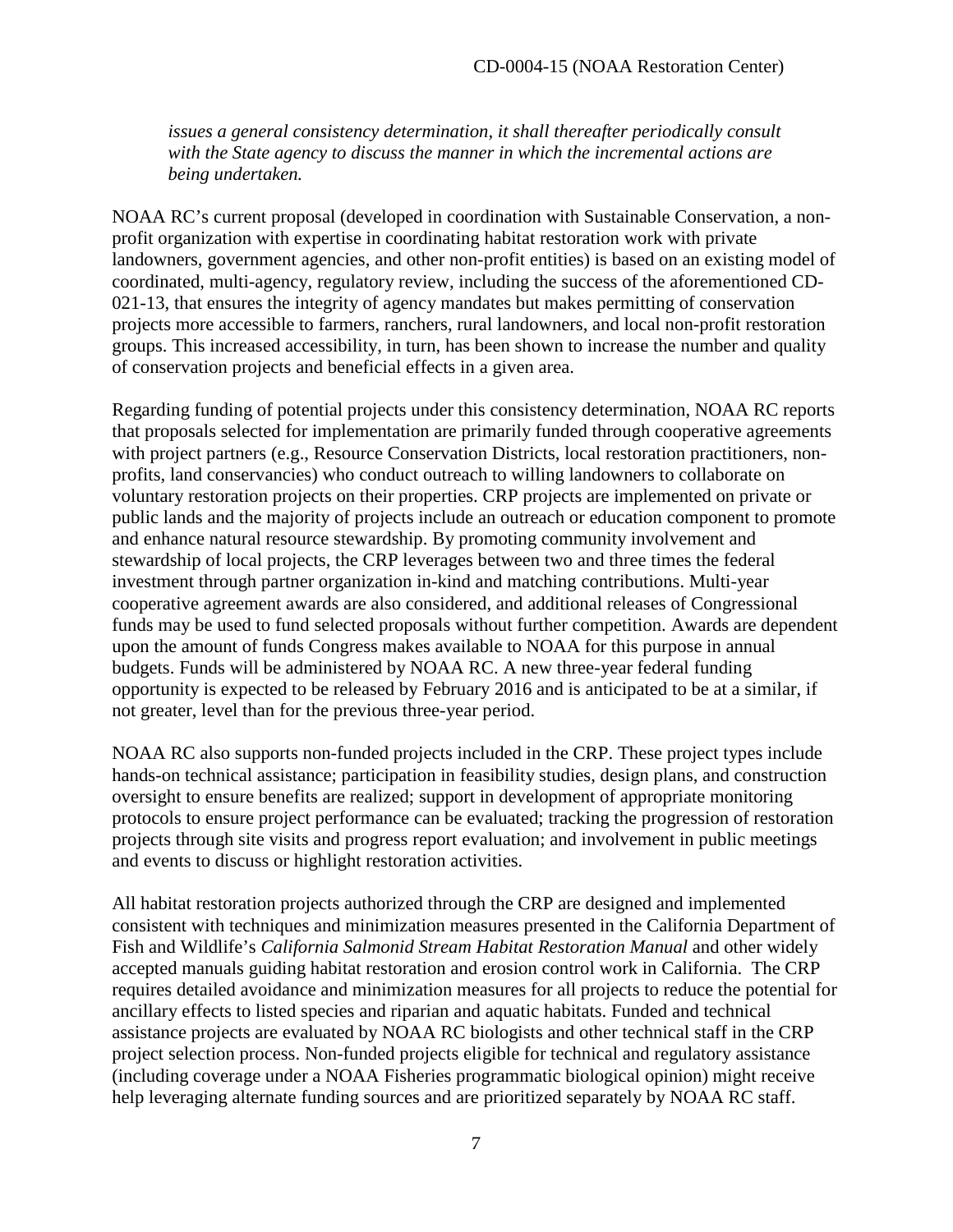Evaluation criteria are similar for both processes and include, but are not limited to, the following:

- **IMPORTANCE And Applicability to Program Priorities**
- **Project Benefits**
- Technical/Scientific Merit
- Qualifications of Applicant or Project Partner
- Cost Effectiveness
- Outreach, Education, and Community Involvement

Resource Conservation Districts, land trusts, non-profit organizations, and state legislators have submitted letters to the Commission supporting the proposed program and consistency determination as a vehicle to increase the number of habitat restoration projects in the coastal zone, while concurrently improving permitting efficiency and protecting sensitive habitat and species. These letters are provided in **Exhibit 4**.

To improve project applicants' navigation through the regulatory process, NOAA RC staff provides applicants with assistance applying for and completing the required permits and authorizations, including cooperation with the U.S. Fish and Wildlife Service and National Marine Fisheries Service (NMFS):

*A key component of the regulatory process includes consultation with the U.S. Fish and Wildlife Service (FWS) and intra-agency consultation with NMFS under Section 7 of the Endangered Species Act (ESA), for projects that may affect threatened and endangered species and designated critical habitat. Consultation with NMFS also may include, as appropriate, analysis of potential effects to Essential Fish Habitat (EFH) under the Magnuson-Stevens Fishery Conservation and Management Act.* 

*. . .* 

*Since the completion of programmatic BOs* [Biological Opinions] *for the North and Central California Coasts, many of the restoration projects in those regions which receive NOAA RC funding or technical assistance have utilized these programmatic BOs to meet the ESA Section 7 consultation requirement. These programmatic consultations were written to facilitate the review and authorization of multiple projects of similar scope and purpose, and to encourage implementation of more restoration projects using a more efficient ESA Section 7 consultation process.* 

*The programmatic BOs provide ESA Section 7 coverage for NOAA RC-funded or authorized projects and projects that fit the parameters of the BOs that require a Clean Water Act Section 404 permit from the Corps (almost all CRP projects require Corps permits). Projects that do not meet the standards for these programmatic BOs – due to their size, proposed methods or materials, or any*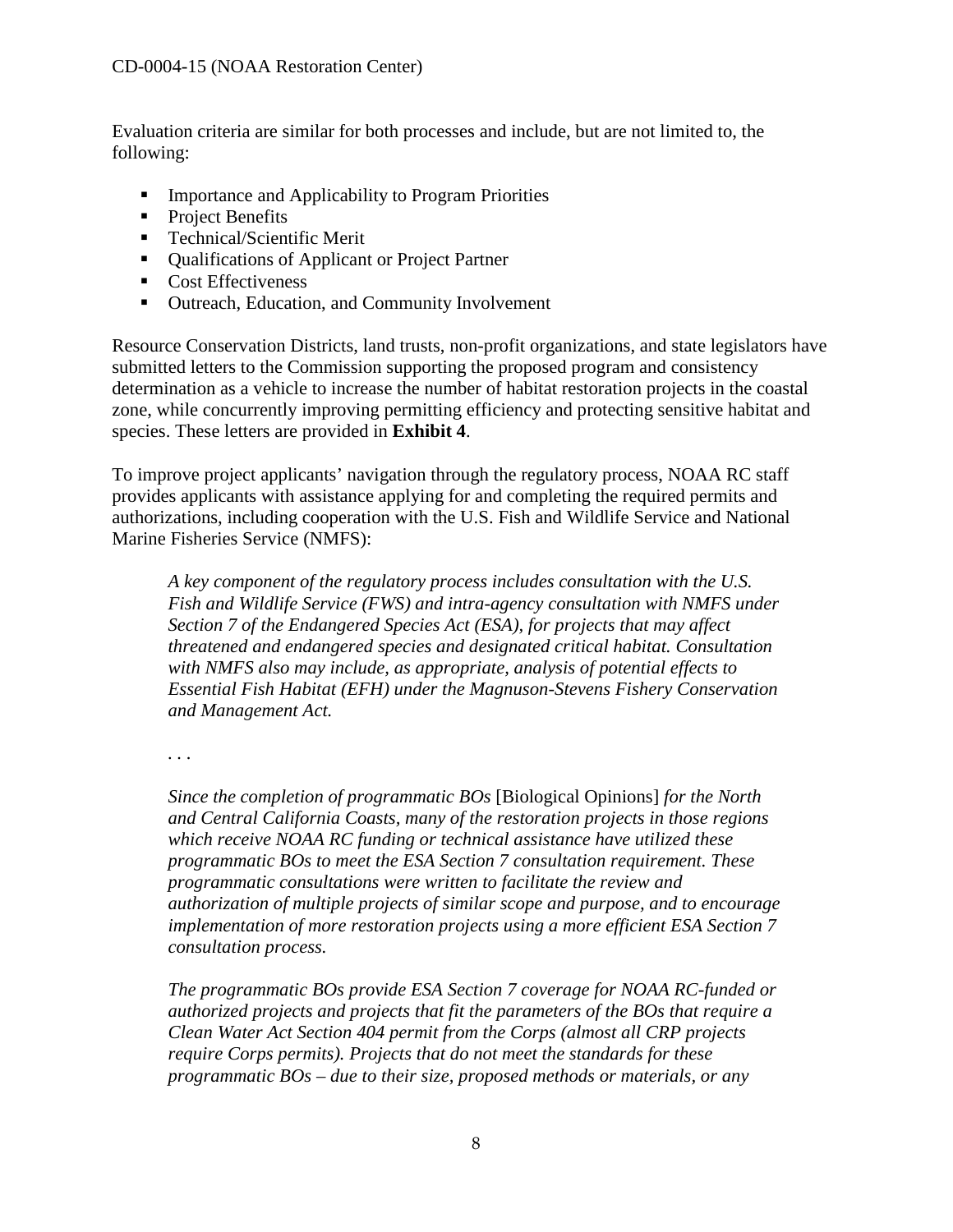*other reason – can be reviewed through NMFS' individual project Section 7 consultation process, or through other existing programmatic BOs.*

NOAA RC states that since 2006, a programmatic BO for the Central Coast (*Santa Rosa Office Biological Opinion*) has been used for most NOAA RC projects (over 65 projects thus far) affecting salmonid habitat from Mendocino County south to San Luis Obispo. Recognizing the value of this BO's programmatic approach for ESA Section 7 consultations, in 2012 NOAA RC and the Corps of Engineers completed a second programmatic BO with NMFS for projects affecting salmonid habitat on the North Coast from the Oregon border to Mendocino County (*Arcata Office Biological Opinion*).

A new programmatic Biological Opinion from the NMFS Long Beach Office was signed December 23, 2015, and will be used for most NOAA RC projects affecting salmonid habitat in southern California under the subject consistency determination (*Programmatic Biological Opinion for Fisheries Habitat Restoration Projects in South-Central and Southern California*, National Marine Fisheries Service, December 2015). This southern California programmatic BO authorizes up to 150 salmonid habitat restoration projects over a 10-year period and includes the following types of projects:

- **Instream habitat improvement**
- **Instream barrier modification and fish passage improvement**
- Bioengineered stream bank stabilization and riparian habitat restoration
- Upslope watershed restoration
- **Small dam removal**
- Off-channel/side-channel habitat
- Water conservation

These restoration practices closely follow detailed technical descriptions found in the California Department of Fish and Wildlife *Salmonid Stream Habitat Restoration Manual*, NMFS' *Guidelines for Salmonid Passage at Stream Crossings*, NMFS' *Fish Screening Criteria for Anadromous Salmonids*, and other recognized restoration manuals and sources. All projects proposed for coverage under a programmatic BO must comply with detailed environmental protection measures, including project-type prohibitions. Construction monitoring and postproject monitoring and reporting requirements follow standard procedures established by the California Department of Fish & Wildlife (CDFW).

In its consistency determination NOAA RC also addresses species recovery plans for the 28 distinct populations of listed Pacific salmon and steelhead species, all of which are experiencing significant declines or are nearly extinct. NMFS is required by the Endangered Species Act to develop recovery plans for the conservation and survival of these listed species. NOAA RC states that NMFS has completed and published the *Southern California Steelhead (SCS) Final Recovery Plan (January 2012)* for salmonids occurring within the geographic area of this consistency determination. CRP projects moving forward in southern California under CD-0004- 15 will focus on implementation of this recovery plan. Restoration efforts are focused in priority watersheds identified in the recovery plan, but projects are not exclusively limited to these areas.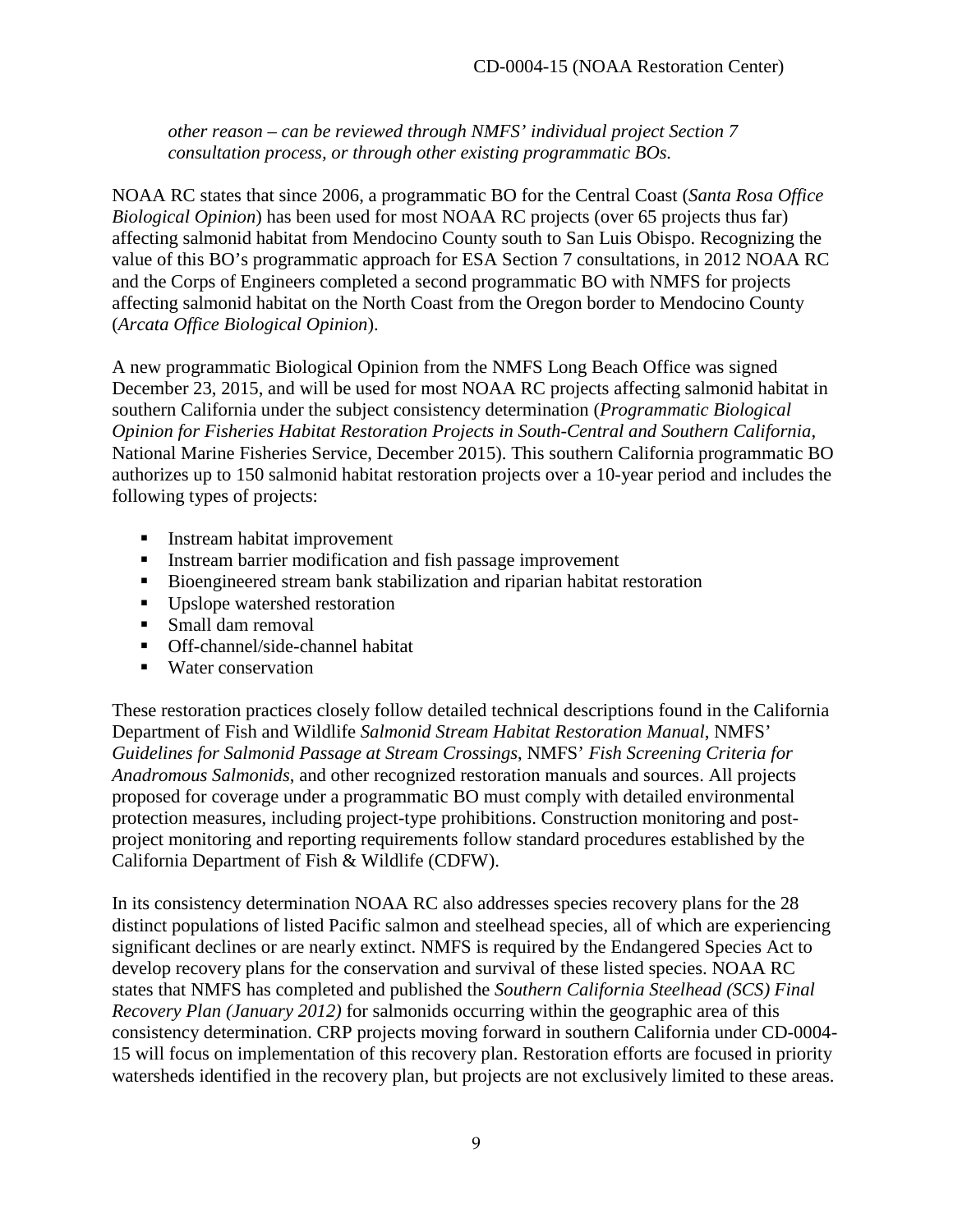NOAA RC previously completed a *Program Environmental Assessment (PEA)* for the CRP in 2002. From 2002 onward, NOAA RC analyzed the potential environmental impacts of individual projects by tiering from the *PEA* to streamline NEPA compliance for the projects it conducts. With steady growth in the number and scope of its projects, in 2006 NOAA RC developed a *Supplemental PEA (SPEA)* to ensure continued compliance with NEPA and other applicable laws and regulations. As NOAA-RC's restoration program has continued to evolve, it determined that the *PEA* and *SPEA* were becoming outdated and should be replaced with a *Program Environmental Impact Statement (PEIS)*. The *PEIS* simplifies NOAA RC's NEPA compliance process (eliminating duplicative NEPA documentation for many projects), and supports program-level decision making within NOAA RC. The *Final PEIS* was issued in June 2015.

NOAA RC and state and federal regulatory agencies have cooperatively developed permits and agreements to protect and restore sensitive habitats and resources, and implementation of CRP projects is based on those agreements. NOAA RC, Resource Conservation Districts (RCD), Sustainable Conservation, and the private landowners, lessees, and managers who will construct the conservation projects work cooperatively together to implement the CRP. NOAA RC has established specific guidelines and procedures for the installation, maintenance, and monitoring of the projects included in this consistency determination, to ensure that project development activities, implemented with the assistance of the RCD (or another entity) and the landowner/operator, are consistent with NOAA RC and CRP objectives and comply with all applicable state and federal regulations, including the Coastal Act for projects located within the coastal zone. To address potential direct, indirect, and cumulative effects to sensitive species, habitats, and coastal water quality associated with the construction and installation of the proposed projects, the CRP includes a detailed set of environmental protection measures (**Exhibit 2**). These protective measures ensure that conservation projects implemented under this consistency determination will conform to the policies of the Coastal Act, and protect environmentally sensitive habitats and the quality and biological productivity of coastal waters.

Commission concurrence with this consistency determination would allow NOAA RC to provide funding, technical support, monitoring, and annual reporting for specific conservation projects selected and approved by NOAA RC for the enhancement of aquatic habitat and control of sedimentation within Santa Barbara, Ventura, Los Angeles, Orange, and San Diego counties without further formal review by the Coastal Commission. NOAA RC will notify the Commission staff annually of selected projects before their implementation, so that staff can review them for compliance with this consistency determination. Any activities that do not fall within the scope of the CRP and this consistency determination will be subject to the Commission's normal regulatory review processes.

NOAA RC proposes in the subject consistency determination that the CRP be implemented in the coastal zone of the aforementioned counties for ten years beginning in 2016, with a full evaluation and summary report of the program's activities and progress provided to the Commission in 2026. Landowners working on projects not eligible for inclusion in the CRP consistency determination, or on projects determined by the NOAA RC to require individual coastal development permits or individual consistency determinations due to their complexity or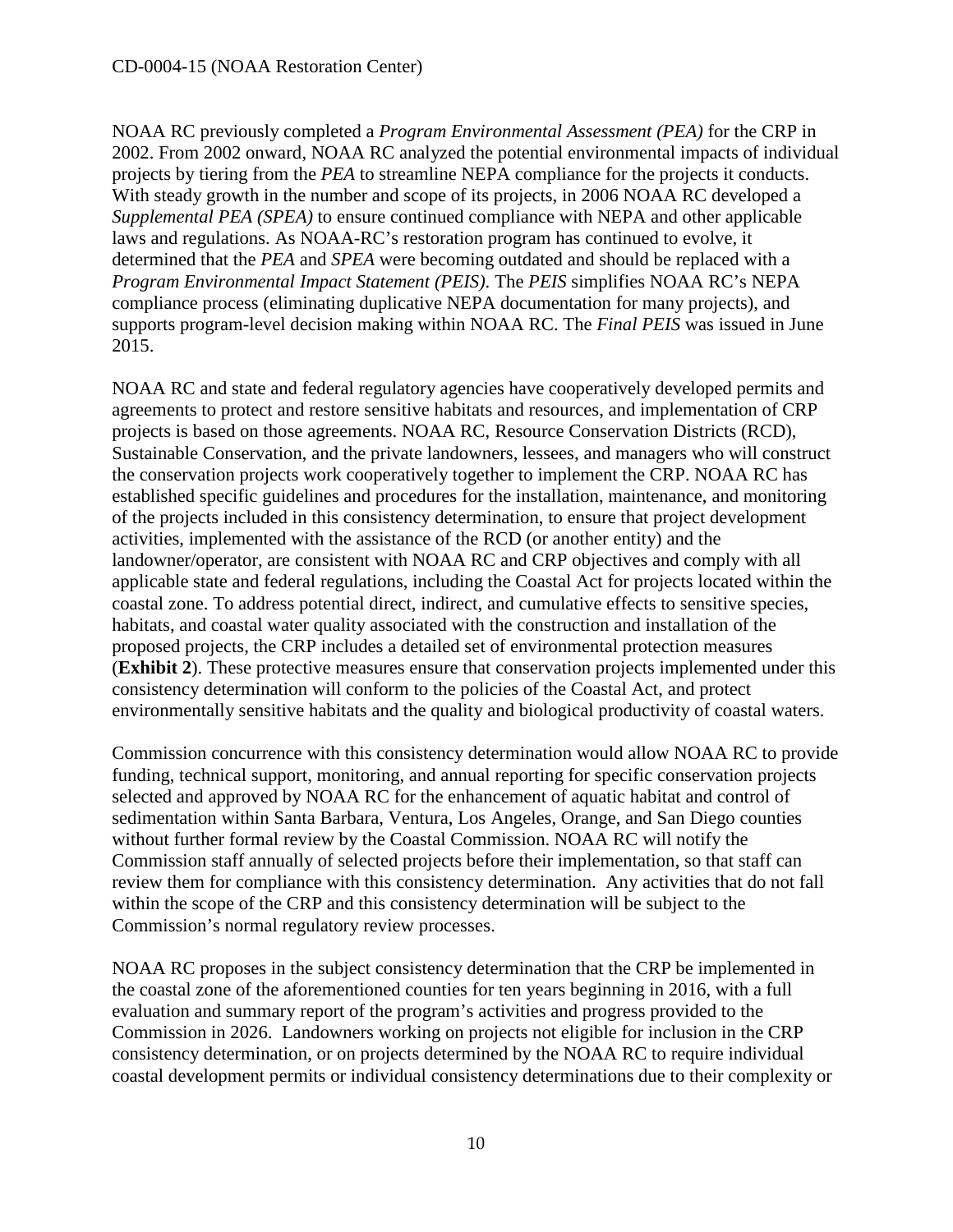potential adverse effects on coastal resources, will be evaluated individually by the Commission or the appropriate local government.

Federal consistency review is therefore an appropriate way for the Commission to evaluate the Chapter 3 consistency of this federal project, which is not subject to coastal development permit (CDP) requirements. Commission concurrence with this federal consistency determination will supplant any coastal development permit requirements for activities covered under this federal project (i.e., for those restoration projects that meet the requirements of NOAA RC's Community-based Restoration Program), both within the CDP jurisdiction of the aforementioned coastal counties, as well as within the Commission's original jurisdiction. Normal CDP requirements will still apply for those restoration projects located within the coastal zone that are not specifically authorized by this consistency determination.

#### <span id="page-11-0"></span>**B. HABITAT RESTORATION PROJECTS**

Proposed habitat restoration projects included in this programmatic consistency determination fall into six general categories as summarized by NOAA RC (additional project details are provided in **Exhibit 3)**:

*Salmonid Habitat and Related Upland Restoration Projects. Salmonid habitat and related upland restoration projects are intended to restore degraded salmonid habitat through improving stream cover, pool habitat and spawning gravel; removing or modifying barriers to fish passage; ensuring adequate flows; and reducing or eliminating ongoing erosion or sedimentation impacts. Salmonid habitat restoration projects authorized through the CRP must be designed and implemented consistent with the techniques and minimization measures presented in CDFW's California Salmonid Stream Habitat Restoration Manual, NMFS's Guidelines for Salmonid Passage at Stream Crossings, NMFS Fish Screening Criteria for Anadromous Salmonids, or other appropriate restoration manuals all of which contain extensive guidance on effective implementation of habitat restoration practices and pre- and post-construction protection measures. Potential projects include:* 

- *Instream Habitat Structures and Improvements*
- *Barrier Modification for Fish Passage Improvement*
- *Riparian Habitat Restoration and Bioengineering*
- *Upslope Watershed Restoration*
- *Removal of Small Dams*
- *Creation of Off-Channel/Side Channel Habitat*
- *Water Conservation Projects*
- *Fish Screens*
- *Headgates and Water Measuring Devices*
- *Invasive Species Control Projects*
- *Sediment Removal*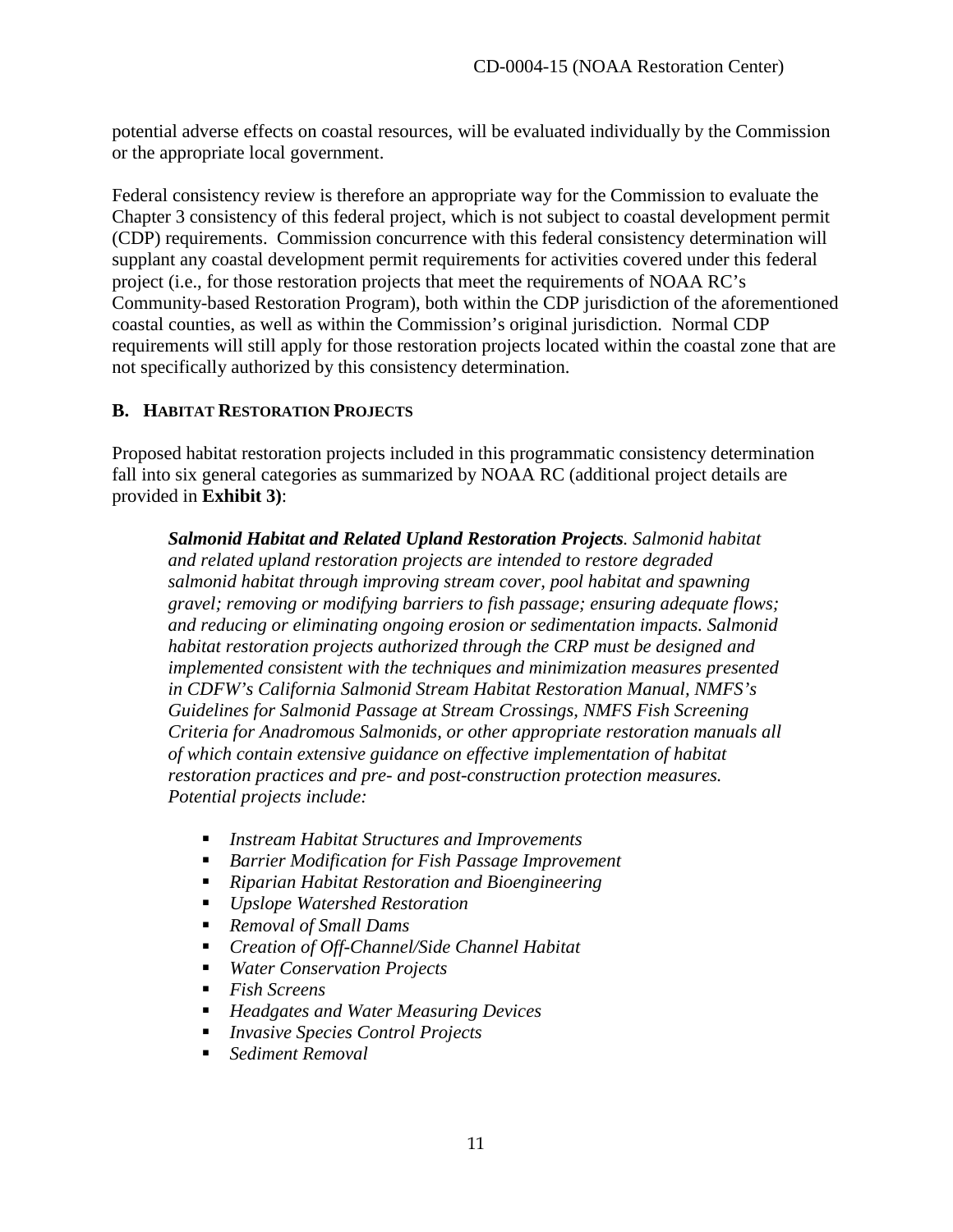*Wetland Restoration. NOAA RC funds many kinds of wetland restoration activities. These activities include the removal or addition of substrate to create the desired elevation for wetland vegetation and fish habitat. Techniques include removing sediment and possibly vegetation to achieve intertidal elevations, introducing appropriate sediments such as dredged material to achieve the required elevation, and planting native vegetation. Other techniques include berm or levee breaching or modification for tidal flow. Most often, the goal is to achieve an intertidal wetland, but frequently the project is designed to result in a mosaic of habitats including shallow subtidal, intertidal, and upland habitats.*

*Submerged Aquatic Habitat Restoration. Submerged Aquatic Vegetation (SAV) restoration involves transplanting or seeding subtidal habitats in bays and estuaries with seagrasses. SAV is usually planted to provide nursery and feeding habitat for a variety of aquatic fish and other organisms. In addition, SAV provides fish and other marine species hiding places from predation and competition. SAV beds help stabilize bay sediments, making it easier for additional SAV or other stable substrate dependent organisms, such as oysters, to establish. Most of the SAV restoration in California has been to eelgrass (Zostera marina), which can live in fully marine to brackish waters.*

*Shellfish Habitat and Shellfish Restoration and Creation. NOAA RC funds many kinds of shellfish restoration projects. In California, funded projects primarily focus on native oysters (e.g. Ostrea lurida) but may also restore other shellfish species such as hard clams, scallops and abalone. Techniques can be grouped into two types: placement of shellfish substrate and introduction of shellfish. These types are implemented separately, or at the same restoration site, depending on the needs of the locality.*

*Living Shorelines. Living shoreline projects use a suite of habitat restoration techniques to reinforce the shoreline, minimize coastal erosion, and maintain coastal processes while protecting, restoring, enhancing, and creating natural habitat for fish and aquatic plants and wildlife. The term "Living Shorelines" was coined because the approach provides living space for estuarine and coastal organisms. Strategic placement of native vegetation and natural materials or shell for native shellfish settlement enhance habitat values by creating new living space. The techniques also increase connectivity of wetlands and deeper intertidal and subtidal lands while providing a measure of shoreline protection. Design strategies using rock armoring, rock sill, groin, or breakwater installations are not covered under this CD.*

*In addition, California's Climate Adaptation Strategy recommends the use of Living Shorelines as a potential adaptation method to reduce the need for engineered hard shoreline protection devices and to provide valuable, functional coastal habitat (CNRA 2014). The State Coastal Conservancy Climate Change Policy also supports the use of Living Shorelines for their ability*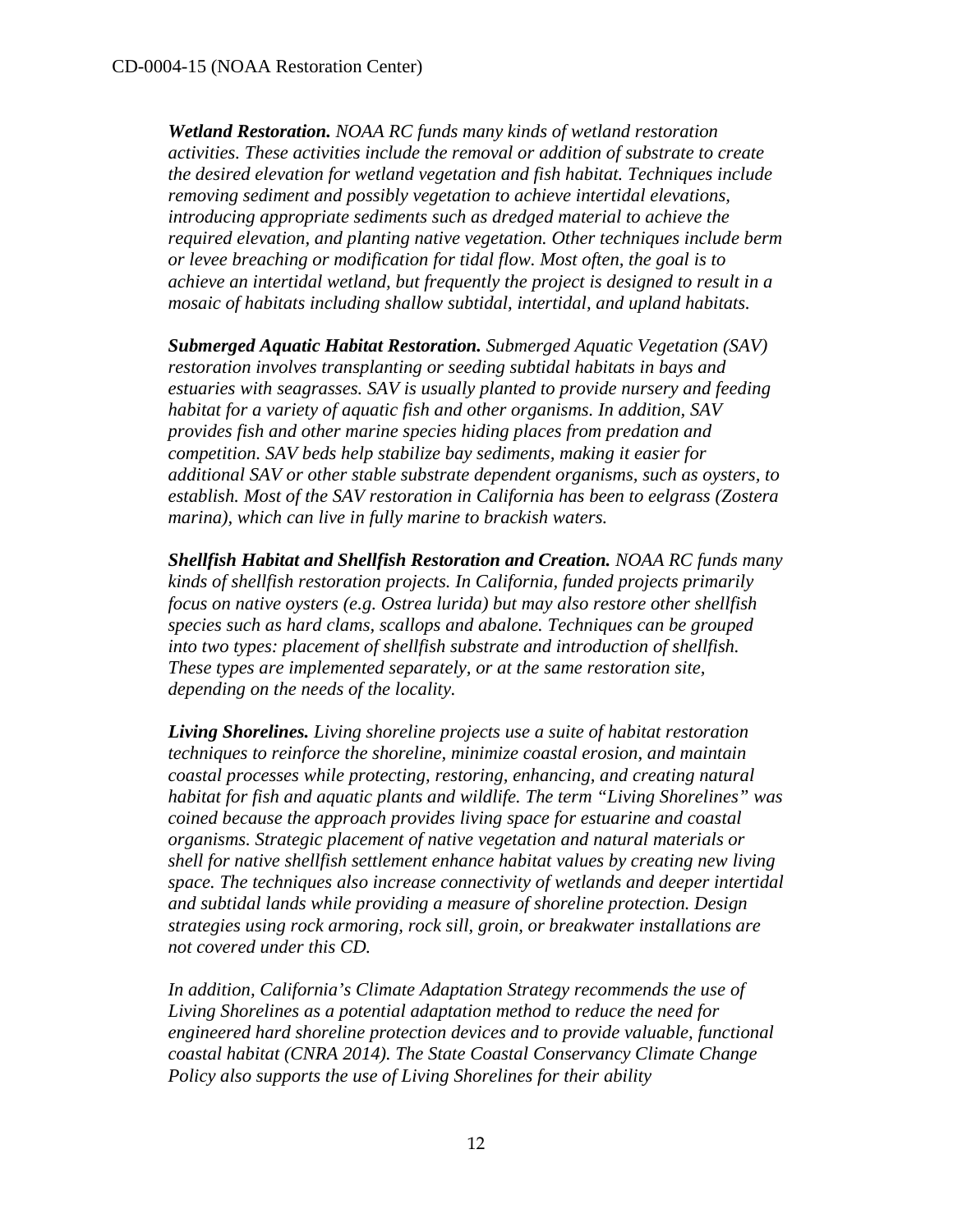*to provide stronger estuarine habitat resiliency to future sea level rise and other climate change related effects (SCC 2011).*

*Kelp Forest Restoration. Kelp forests are important structural habitat components of the near shore marine environment that provide nursery and feeding grounds for thousands of marine species. They are also instrumental in the carbon sequestration process, which is important to maintaining healthy CO2 levels in the environment. Kelp forest restoration has been implemented in Southern California, where kelp forests have been reduced by 80% over the past century. Kelp forest restoration occurs in subtidal environments with hard substrate for kelp holdfast attachment. NOAA RC has worked with the California Coastkeeper Alliance both in Los Angeles and Orange Counties to help restore beds along the coast. Most kelp restoration projects are very labor intensive and therefore the overall footprint of restoration is small, typically one to three acres.*

For any of the aforementioned projects that NOAA RC funds or for which it provides technical assistance, the agency requires that all regulatory conditions must be met and all environmental protection measures must be implemented in order to reduce the potential for ancillary environmental impacts. Those protection measures are provided in **Exhibit 2**. In addition, proposed projects must be consistent with the 2015 NMFS Programmatic Biologic Opinion for southern California restoration projects, and must include implementation of any additional project-specific measures imposed by NOAA RC as needed to protect natural resources.

NOAA RC reports that pre- and post-construction monitoring will be conducted for all projects implemented under this consistency determination:

*Monitoring and reporting will include photo-documentation (consistent with the pre-construction monitoring requirements), as-built drawings (post-construction plans for engineered projects); documentation of the required avoidance, minimization, and other environmental protection measures that were implemented; number (by species) of fish and wildlife relocated; and any incidental injury or mortality that resulted from the project. The applicant(s) shall submit this information to NOAA RC within 6 months post-construction for inclusion in their internal annual reporting process, as described below.* 

*A description of whether the project is meeting success criteria for revegetation and other parameters must also be submitted, starting at 6 months postconstruction. Depending upon the type of project, a minimum of 1 year of monitoring is required. However, based upon funding availability, project goals, and federal, state and local agency monitoring requirements, more years of monitoring may be added. Fulfillment and completion of monitoring requirements is the responsibility of the project applicant. Regardless of the project's postconstruction monitoring period, NOAA RC engages and works collaboratively with partner agencies and project proponents if issues arise that could negatively affect project outcome and success.*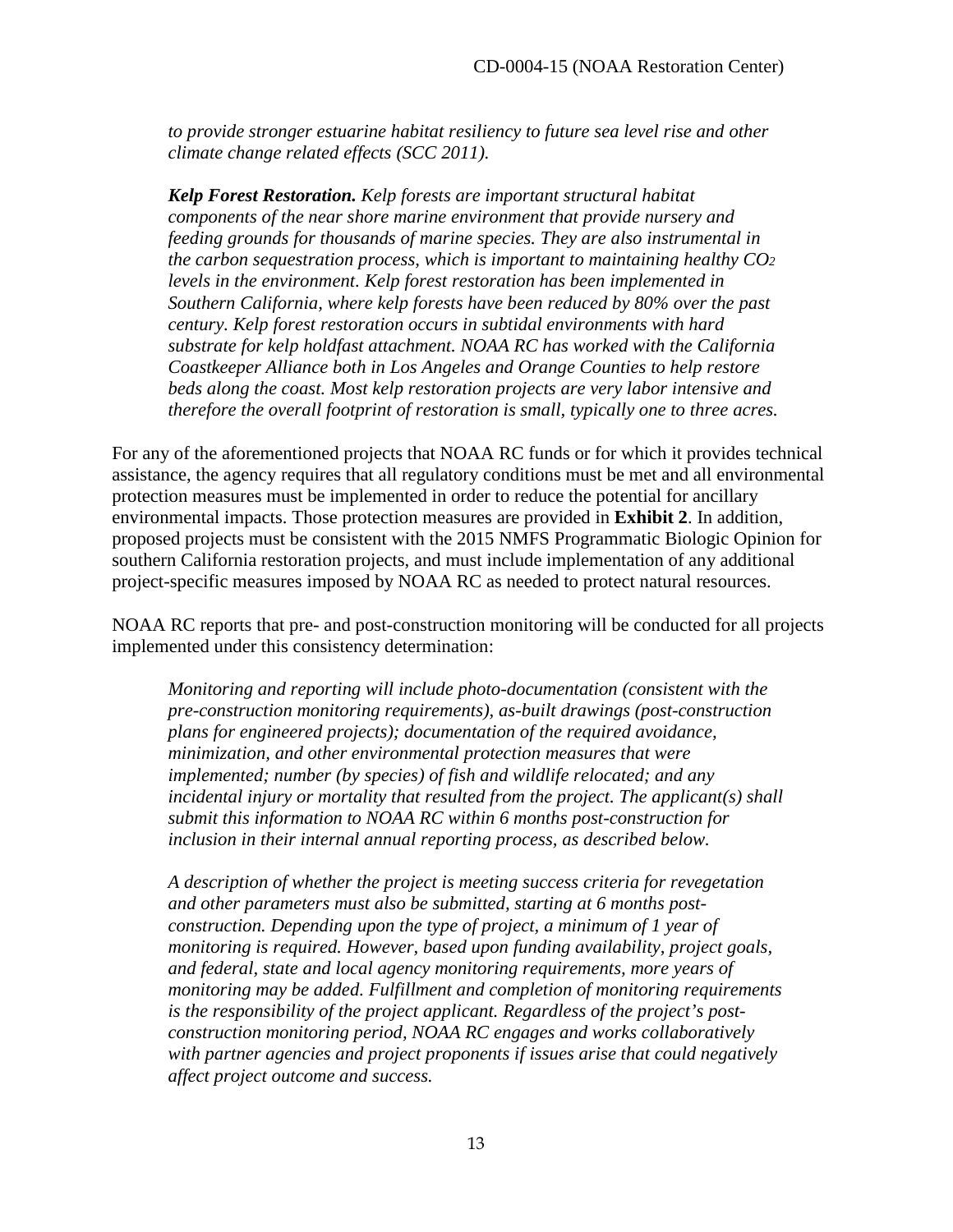NOAA RC also states that it has a long record of effective project coordination, restoration implementation, and post-project monitoring under the CRP and the northern/central California programmatic consistency determination:

*The success of NOAA RC's Program stems from early coordination and staff involvement in design, funding, permitting, construction and post-project monitoring and compliance – for all projects NOAA RC funds, as well as those for which only technical assistance and oversight are provided. When NOAA RC is involved in a project at any level, staff biologists and other specialists communicate frequently with the project proponents during planning and design stages, coordinate closely during project implementation, and then remain involved to ensure that post-project compliance and effectiveness monitoring is carried out. In the CRP's 19-year history and the Damage Assessment, Remediation and Restoration Program's (DARRP) 22-year history, NOAA RC has never experienced a project implementation issue that was not resolved.*

For the subject consistency determination, NOAA RC proposes to follow the same project notification process successfully used under CD-021-13 for the northern and central California habitat restoration program. By May 15 of each year (or on an as-needed basis consistent with project timelines) NOAA RC will provide the Commission staff with a list of and summary information about qualifying projects to be covered by NOAA RC's programmatic southern California consistency determination for the upcoming year. Project information will include the title of the project, project applicant and partners, project location and expected habitat benefits, and an analysis of project compliance with this consistency determination. This information will be submitted to the Commission staff prior to final NOAA RC approval of any proposed project. The Commission staff will then review a proposed project for compliance with this consistency determination, request additional or clarifying information from NOAA RC as needed, and determine if the project is consistent with this consistency determination. Any proposed projects that do not fall within the scope of this consistency determination will be subject to the Commission's normal regulatory review processes.

NOAA RC will provide the Commission an annual report for the program summarizing the results and status of all projects implemented under this consistency determination during the most recent construction season. This report will include a list of participating landowners; describe the type, location, purpose, and design of each project; quantify the area affected, the amount of habitat restored, and any impacts to coastal resources for each project; provide project photo documentation; provide post-construction monitoring results for each project; and for multi-year projects, outline the type of work to be conducted in the following year.

### <span id="page-14-0"></span>**C. OTHER AGENCY APPROVALS**

### **U.S. Army Corps of Engineers (Corps)**

Applicants for all projects which are funded by NOAA RC, or which receive NOAA RC technical assistance, must complete the federal Clean Water Act Section 404/Section 10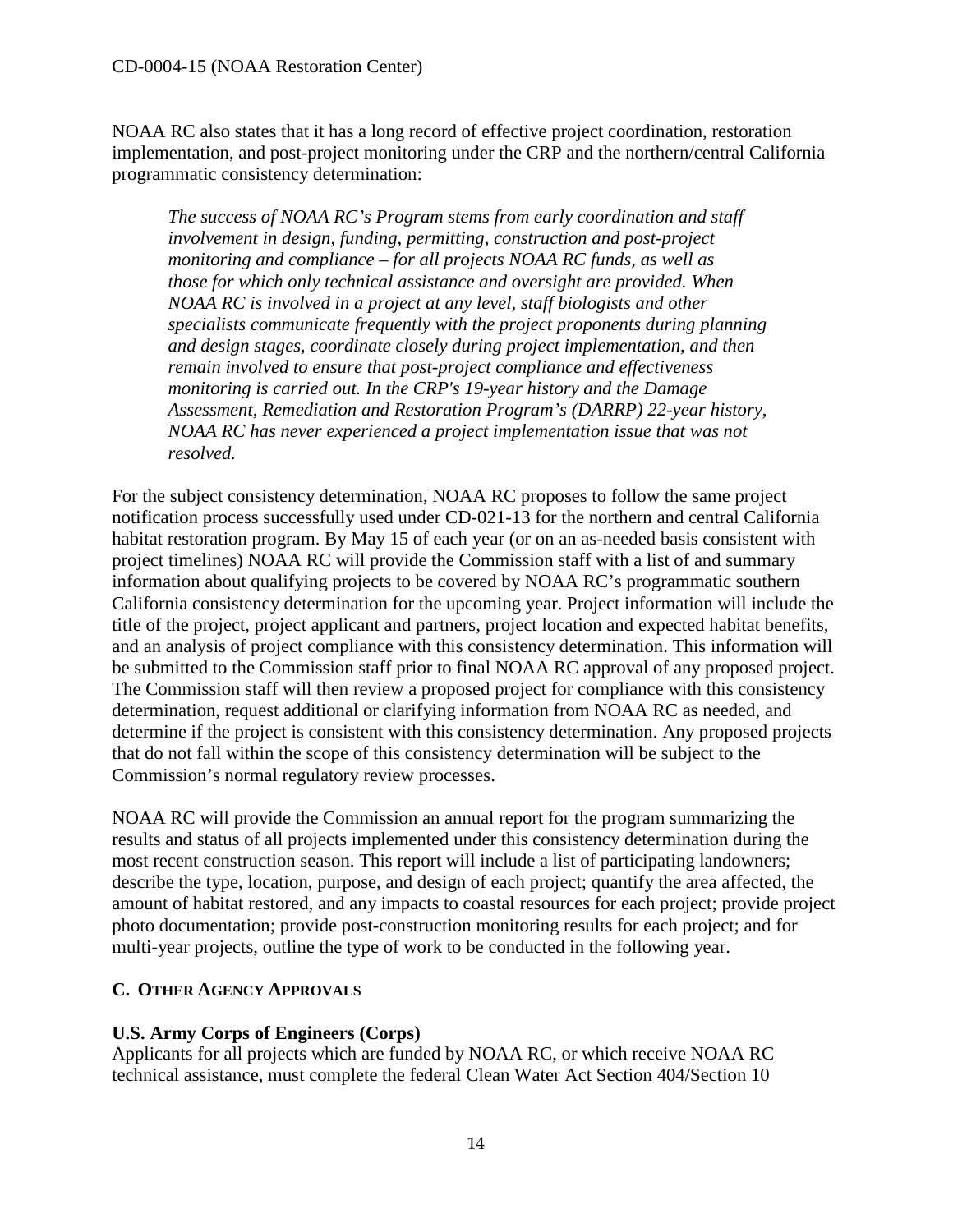permit process with the Corps' Regulatory Division in the Los Angeles District, which has jurisdiction along the Southern California coast.

#### **National Marine Fisheries Service (NMFS)**

Consultation with NMFS has been completed by NOAA RC on a programmatic basis for coastal California, through Biological Opinions and incidental take statements issued by the NMFS Long Beach office.

#### **U.S. Fish and Wildlife Service (FWS)**

Consultation with FWS is completed almost exclusively on an individual basis for all NOAA RC restoration projects, resulting in a Biological Opinion and incidental take statement, or an informal letter of concurrence.

#### **State Water Resources Control Board/Regional Water Quality Control Board**

NOAA RC applicants with projects that may affect federal or state waters must receive a federal Clean Water Act Section 401 Water Quality Certification, and in some cases additional Waste Discharge Requirements, to comply with Section 401 and the Porter-Cologne Act. These permits are issued by the State Water Board or appropriate Regional Water Board. Applicants with projects that qualify may choose to utilize the State Water Board's 2012 General Order for Clean Water Act Section 401 Water Quality Certification for Small Habitat Restoration Projects (an interim reissuance of the expired 2007 Small Habitat Restoration General Order).

#### **California Department of Fish and Wildlife**

Applicants for NOAA RC restoration projects must receive either a Section 2081 incidental take permit or a Section 2080.1 Consistency Determination (documenting consistency with a federal incidental take statement) from CDFW for compliance with California Endangered Species Act. Section 1602 of the California Fish and Wildlife Code requires a project applicant to notify CDFW of any proposed activity that may substantially modify a river, stream or lake; if needed, a Lake or Streambed Alteration (LSA) Agreement must be prepared and submitted to CDFW.

### **CEQA**

NOAA RC project applicants must ensure that CEQA is complied with for their projects, through an exemption (Categorical Exemption 15333 for Small Habitat Restoration Projects or another exemption), a Negative Declaration (ND) or Mitigated Negative Declaration (MND), Environmental Impact Report (EIR), or through an existing programmatic ND, MND, or EIR for a local coordinated permit program or other restoration program.

#### **Local Plans and Policies**

NOAA RC project applicants must comply with all applicable city and county regulations and codes, including those issued by local planning, public works and other departments. All required city and county permits must be obtained by the applicant before a NOAA RC project can be implemented.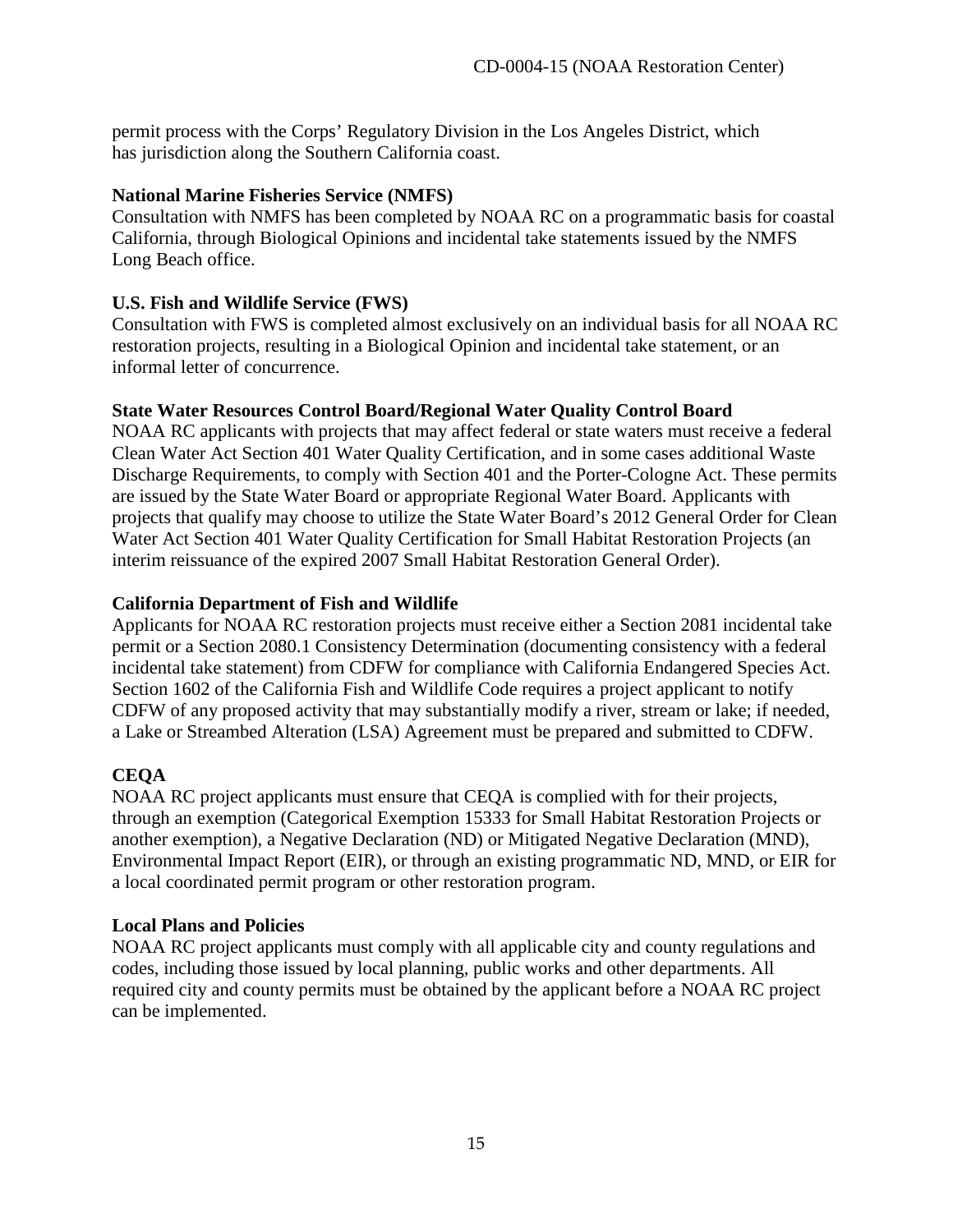#### <span id="page-16-0"></span>**C. STREAMS/WETLANDS/ESHA/WATER QUALITY**

Coastal Act Section 30230 states:

*Marine resources shall be maintained, enhanced, and where feasible, restored. Special protection shall be given to areas and species of special biological or economic significance. Uses of the marine environment shall be carried out in a manner that will sustain the biological productivity of coastal waters and that will maintain healthy populations of all species of marine organisms adequate for long-term commercial, recreational, scientific, and educational purposes.* 

#### Coastal Act Section 30231 states:

*The biological productivity and the quality of coastal waters, streams, wetlands, estuaries, and lakes appropriate to maintain optimum populations of marine organisms and for the protection of human health shall be maintained and, where feasible, restored through, among other means, minimizing adverse effects of waste water discharges and entrainment, controlling runoff, preventing depletion of ground water supplies and substantial interference with surface water flow, encouraging waste water reclamation, maintaining natural vegetation buffer areas that protect riparian habitats, and minimizing alteration of natural streams.* 

#### Coastal Act Section 30233 states in part:

*(a) The diking, filling, or dredging of open coastal waters, wetlands, estuaries, and lakes shall be permitted in accordance with other applicable provisions of this division, where there is no feasible less environmentally damaging alternative, and where feasible mitigation measures have been provided to minimize adverse environmental effects, and shall be limited to the following:*

> *(1)New or expanded port, energy, and coastal-dependent industrial facilities, including commercial fishing facilities.*

> *(2)Maintaining existing, or restoring previously dredged, depths in existing navigational channels, turning basins, vessel berthing and mooring areas, and boat launching ramps.*

*(3)In open coastal waters, other than wetlands, including streams, estuaries, and lakes, new or expanded boating facilities and the placement of structural pilings for public recreational piers that provide public access and recreational opportunities.* 

*(4)Incidental public service purposes, including but not limited to, burying cables and pipes or inspection of piers and maintenance of existing intake and outfall lines.*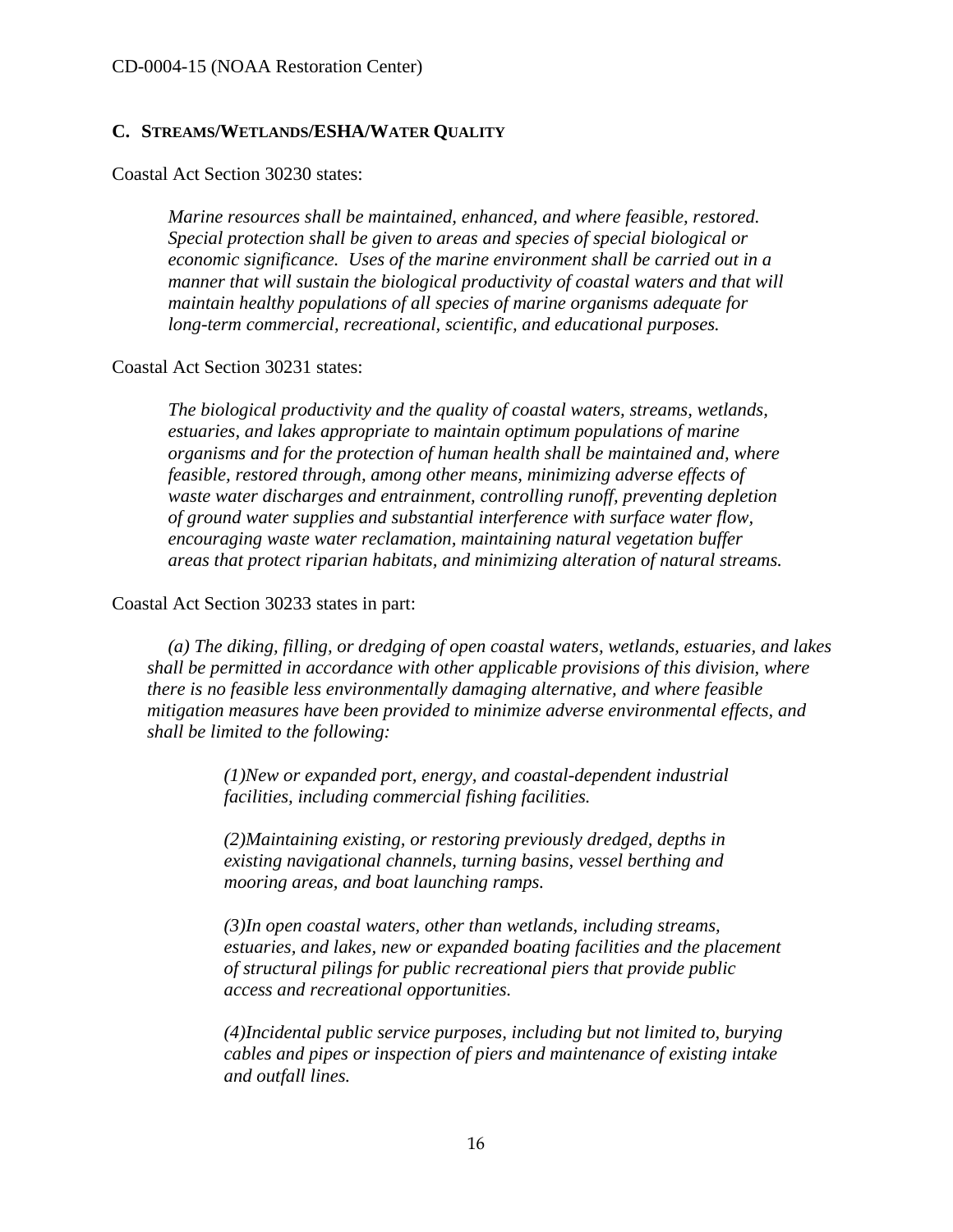*(5)Mineral extraction, including sand for restoring beaches, except in environmentally sensitive areas.* 

 *(6)Restoration purposes.* 

 *(7)Nature study, aquaculture, or similar resource-dependent activities.*

Coastal Act Section 30240 states:

*(a) Environmentally sensitive habitat areas shall be protected against any significant disruption of habitat values, and only uses dependent on those resources shall be allowed within those areas.* 

*(b) Development in areas adjacent to environmentally sensitive habitat areas and parks and recreation areas shall be sited and designed to prevent impacts which would significantly degrade those areas, and shall be compatible with the continuance of those habitat and recreation areas.*

The purpose of NOAA RC's CRP is to provide funding and technical assistance for high quality habitat restoration and erosion control projects in coastal California. CRP projects will provide substantial benefits to habitat for anadromous fish and other aquatic species, water quality, coastal wetlands, upland environmentally sensitive habitats, and estuarine and marine environments. However, whenever work of this kind takes place, the potential exists for long- and short-term disturbance or degradation of the environment due to incidental effects. The projects and activities approved for funding and/or technical assistance by the NOAA RC are expressly designed to avoid long-term disturbance or degradation altogether, minimize any short-term adverse impacts, protect and enhance sensitive habitat, improve water quality in coastal watersheds, restore coastal resources to a more naturally functioning state, and improve the environmental sustainability of coastal agriculture operations.

In order to participate in the CRP, projects must clearly meet the program's goals and standards. CRP activities that will increase the health of wetlands, streams, and other environmentally sensitive habitats as part of a project include, but are not limited to:

- **Instream Habitat Structures and Improvements**
- Bioengineering and Riparian Habitat Restoration
- Upslope Watershed Restoration
- Creation of Off-channel/Side-channel Habitat
- **Invasive Species Control**

The need for conservation efforts in riparian and wetland habitats of the coastal zone is high. NOAA RC reports that:

*. . . losses of riparian habitat in California are estimated to be between 85-98%, depending on the region . . . Many streams that anadromous fish depend on have in-stream flows that have declined 30-50% from what they once were, and in some*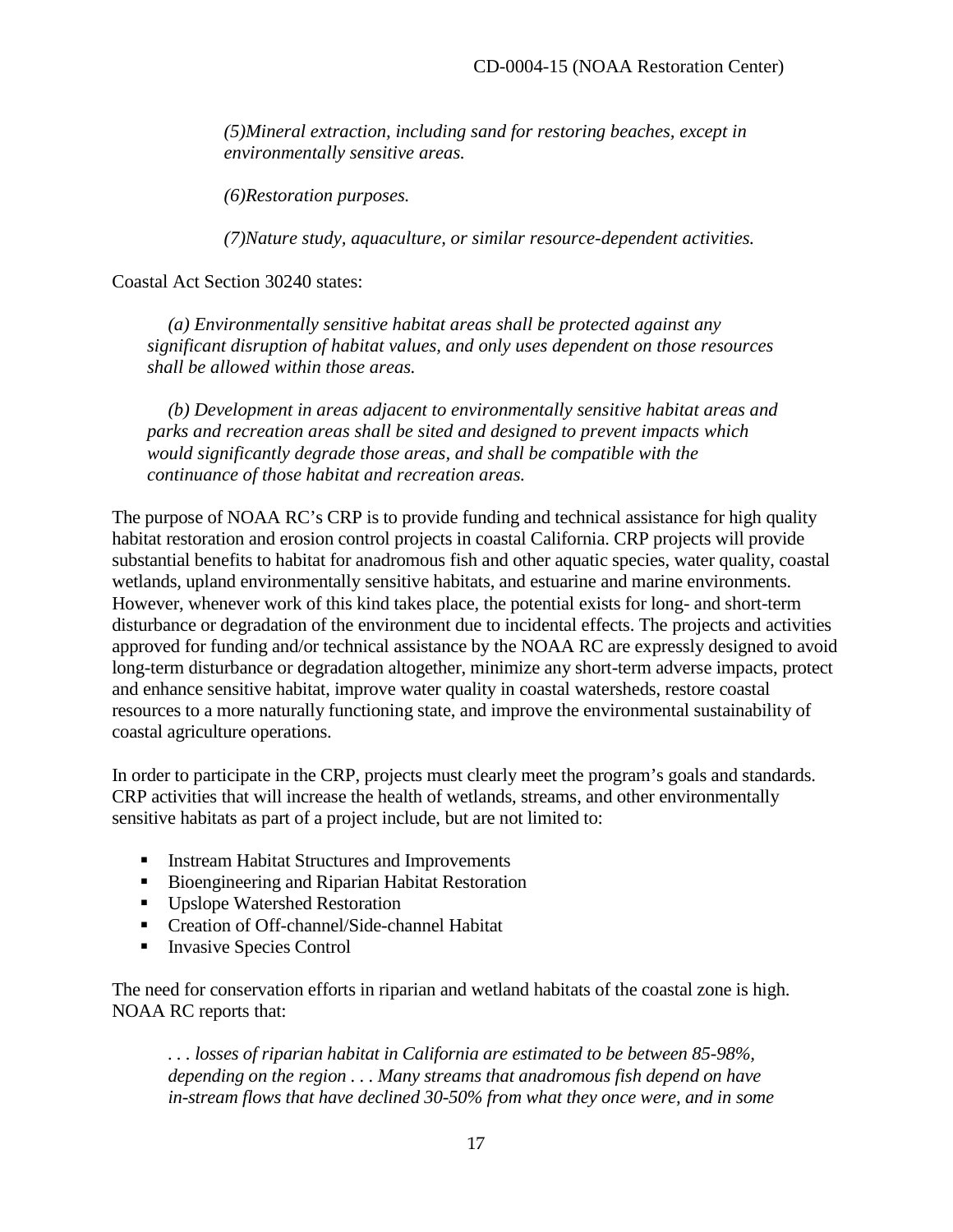*Southern California streams, flows during summer months have become nonexistent. Climate change is exacerbating the issue of low instream flows, and is an additional reason why water conservation projects are essential.*

Within the CRP program area proposed for this consistency determination are impaired waterways. Many of these waterway impairments – including water temperature, sediment, nutrients, pathogens, other organics, pesticides, and hydro-modification – affect habitat for fish and other aquatic species and water quality. Unstable geology, erodible soils and high seasonal precipitation cause erosion and sedimentation in these waterways. Sedimentation reduces water quality and impairs spawning and rearing of salmonids, including the protected coho salmon and steelhead. Roads constructed along canyon floors and steep inner gorges cause channel realignment resulting in direct delivery of sediment to waterways. Excess sediment alters the natural hydrology of coastal wetlands, and affects recruitment of native wetlands vegetation and aquatic life. The lack of riparian vegetation leads directly to high stream temperatures and runoff from agricultural fields and other land uses into waterways. Stream modifications from decades of flood control efforts, channelization, and small dams have altered natural fluvial regimes and degraded stream habitat. At river and stream mouths, sediment, pollutants, and constructed fill have degraded and destroyed estuarine resources, including oyster and other native shellfish populations and submerged aquatic vegetation. These resource impairments can be addressed by CRP projects and activities, which are designed to reduce and eliminate anthropogenic sources of sediment, and benefit riparian, wetlands, estuarine and uplands habitat, and improve water quality.

To protect environmentally sensitive habitats, the NOAA RC ensures that, in time and manner of implementation, all funded and authorized CRP projects meet the program's goals and standards, comply with its environmental protection measures (**Exhibit 2**), and comply with all conditions required by programmatic and project permits and authorizations from the U.S. Army Corps of Engineers, U.S. Fish and Wildlife Service, California Department of Fish and Wildlife, State and Regional Water Quality Control Boards, and the Commission. The consistency determination includes a detailed description of the environmental commitments that will be attached to each eligible project in the CRP. These measures, used to the maximum extent possible, will minimize impacts to sensitive species and habitats, and include, but are not limited to, the following:

- Limit construction temporally in order to avoid spawning, rearing and migration periods of anadromous fish, and the nesting or breeding seasons of birds and terrestrial animals;
- Limit construction temporally in order to reduce erosion during rainy periods;
- Optimize planting of seedlings by planting close to or during the rainy season;
- Limit the size and grade of disturbance to existing grades;
- Restrict the number and size of access routes, staging areas and total work site area to the minimum necessary;
- Restrict habitat improvements to techniques that are in accordance with the "California Salmonid Stream Habitat Restoration Manual"; and
- Use native plants in revegetation efforts, and use native plants of local genetic stock where feasible.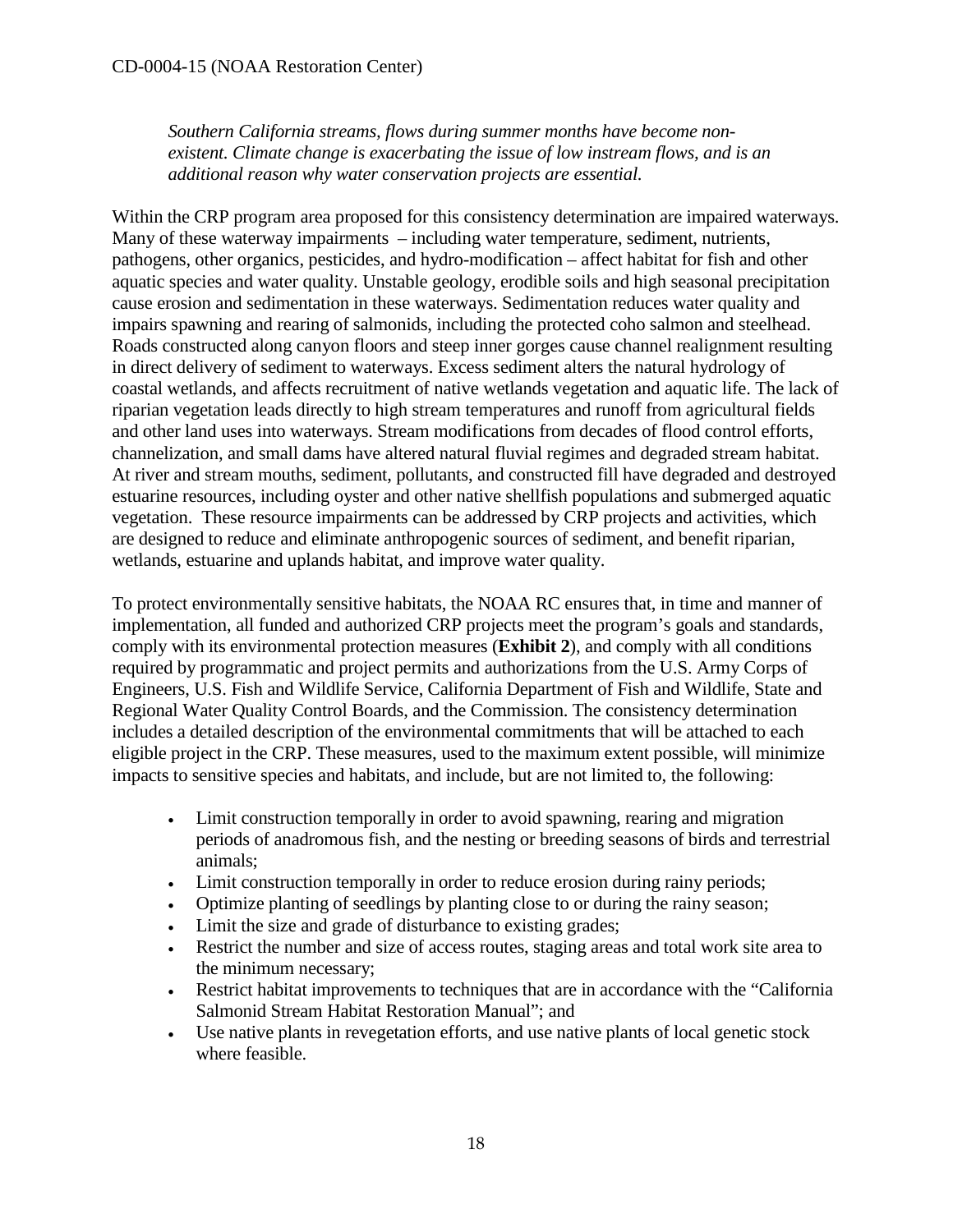The CRP's environmental protection measures, and all conditions required by the NOAA RC's southern California *Biological Opinion* and other federal and state regulatory permits and approvals, will ensure that the short-term impacts that could result from implementation of CRP projects will not adversely affect riparian areas, wetlands, the marine environment, and water quality. The proposed restoration activities are allowable uses under Sections 30233 and 30240 of the Coastal Act. The long-term benefits of the CRP in the coastal zone will enhance riparian vegetation and bank stability, provide additional habitat areas for foraging, breeding, and shelter, and improve water quality and aquatic habitats by decreasing sediment and other pollutants flowing to coastal waters. The Commission therefore finds that the project is consistent with Sections 30230, 30231, 30233, and 30240 of the Coastal Act.

### <span id="page-19-0"></span>**D. AGRICULTURE**

Coastal Act Section 30241 states in part:

*The maximum amount of prime agricultural land shall be maintained in agricultural production to assure the protection of the areas' agricultural economy. . . .* 

Coastal Act Section 30242 states:

*All other lands suitable for agricultural uses shall not be converted to nonagricultural uses unless (1) continued or renewed agricultural use is not feasible, or (2) such conversion would preserve prime agricultural land or concentrate development consistent with Section 30250. Any such permitted conversion shall be compatible with continued agricultural use on surrounding lands.* 

Coastal Act Section 30243 states:

*The long-term productivity of soils and timberlands shall be protected, and conversions of coastal commercial timberlands in units of commercial size to other uses or their division into units of noncommercial size shall be limited to providing for necessary timber processing and related facilities.* 

One goal of the CRP is to enhance agricultural lands through conservation efforts that will enhance soil and water resources. Consistent with Coastal Act agricultural policies, proposed implementation of the CRP in the coastal zone will help maintain the long-term viability of farming, ranching, and grazing in the coastal zone by reducing the loss of valuable top soil subject to erosion, improving dependable water supplies for agricultural operations, and increasing the function and health of waterways passing through agricultural properties. By improving the compatibility between agricultural land uses and the protection of sensitive habitat areas and waterways, the CRP will assist in preserving the long-term viability of both agricultural and natural resources.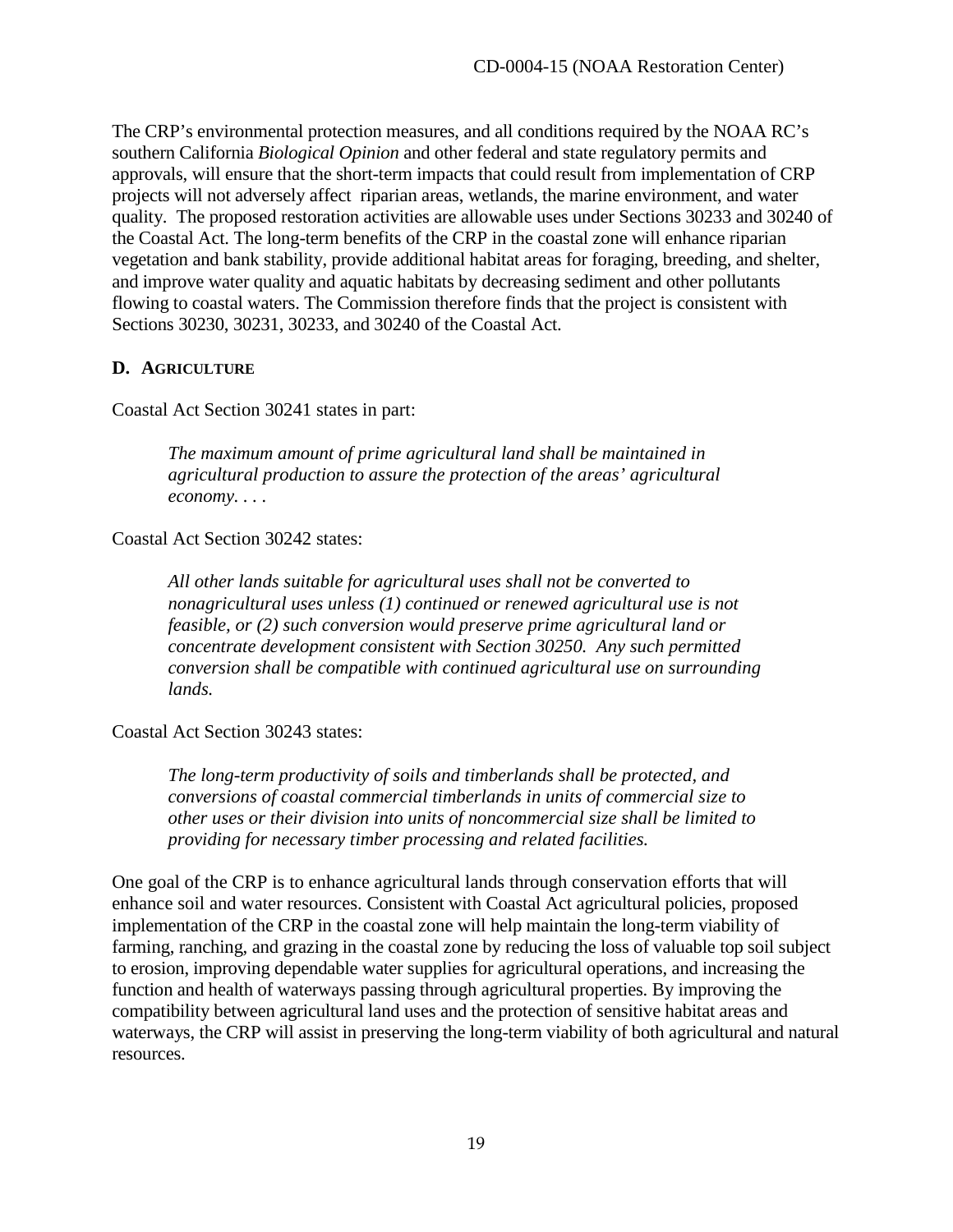Most of the conservation practices approved for this program act as part of the farming or ranching operation even if the specific project location can no longer be used for economic production. The practices to be implemented in this project are an integral part of production since they enhance resource conditions and prevent loss of productive resources from adjacent crop or rangeland. This does not constitute conversion of agricultural lands to non-agricultural use, as these practices serve the agricultural purpose of controlling erosion and enhancing waterways. The beneficial impacts of retaining significant amounts of soil on site that would otherwise be lost to erosion, and increasing the quality of waterways on agricultural land, greatly outweigh the minor loss in areas of production from a site-specific conservation structure. Minimal conversion of agricultural lands to non-agricultural use would occur under the CRP in Southern California.

### The NOAA RC states that:

*Although a CRP project could result in the restoration and conversion of current and/or historic agricultural lands or anthropogenic fill into native salt and brackish marshlands and riparian floodplain habitat, these types of projects are proposed very infrequently. Since 1996 only two CRP projects involving the restoration and conversion of agricultural lands to wetlands and riparian habitat have been implemented in the Coastal Zone of California*. *This relatively minor loss of agricultural lands was offset by important gains in coastal wetlands and riparian floodplain acreage – two of the coastal habitats most impacted by land uses in the Coastal Zone since 1850 (by conversion of natural habitat due to construction of dikes, levees, and channels; fill of habitat for roadways, railroad crossings, and flood control projects). In addition, some areas currently or historically used for agricultural production are likely to be inundated by rising sea levels due to climate change, and their restoration to natural marshlands and floodplains would help to provide resiliency to coastal resources, including protection of higher elevation agricultural lands.* 

In past reviews of CRP projects noted above, the Commission found proposed habitat improvements consistent with Sections 30241 and 30242 because only minor amounts of agricultural land would be converted to habitat or water quality improvement measures.<sup>[1](#page-20-1)</sup> Therefore, the Commission finds that the proposed implementation of the CRP in the coastal zone would help to protect agricultural lands and resources and is consistent with Sections 30241, 30242, and 30243 of the Coastal Act.

### <span id="page-20-0"></span>**E. CULTURAL RESOURCES**

Coastal Act Section 30244 states:

*Where development would adversely impact archaeological or paleontological resources as identified by the State Historic Preservation Officer, reasonable mitigation measures shall be required.* 

<span id="page-20-1"></span> $\overline{a}$  $1$ <sup>1</sup> The Commission also found, in other contexts, conversion of agricultural land for habitat restoration activities consistent with the Coastal Act under the conflict resolution provision (Section 30007.5).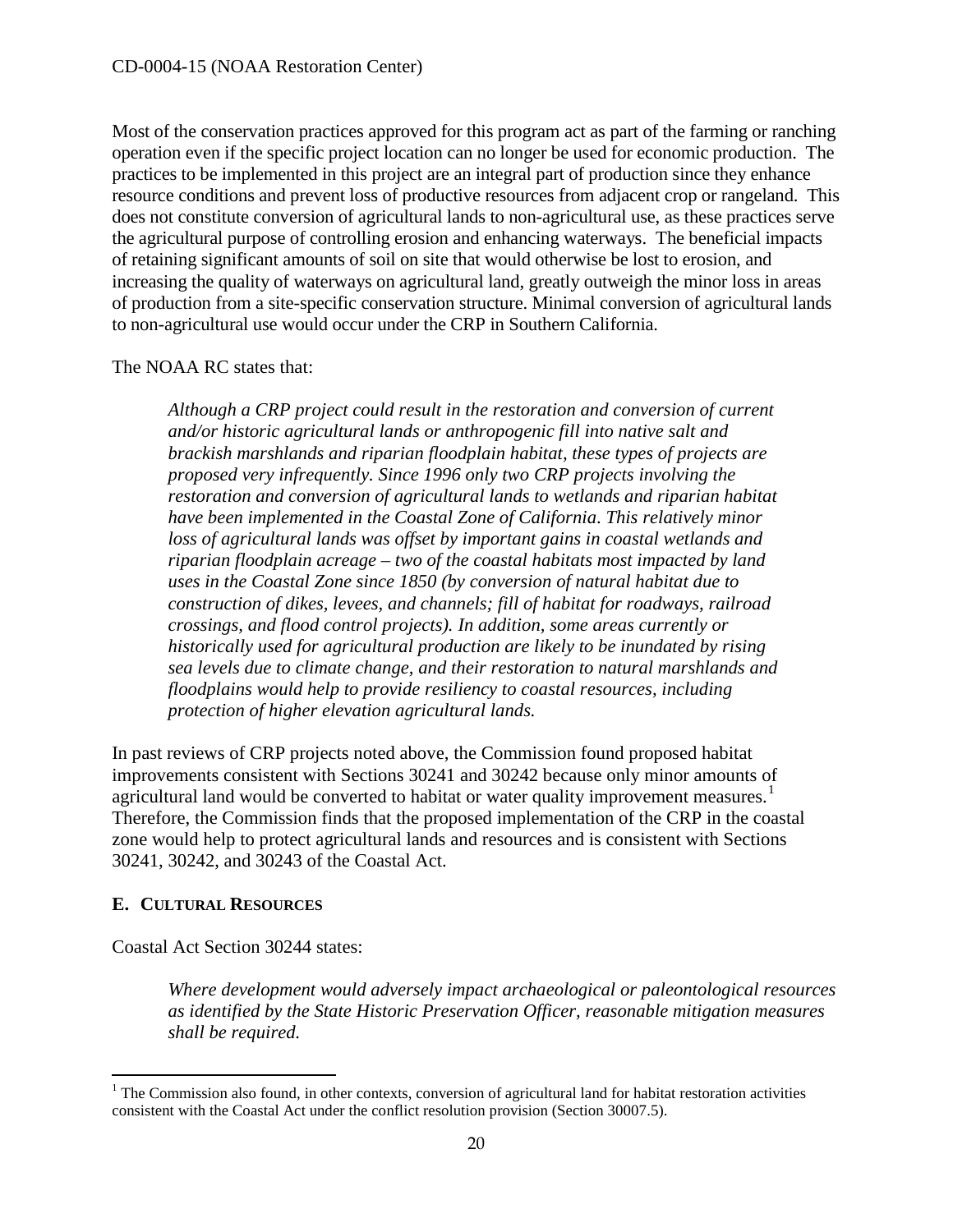Humans have occupied coastal California from as long as 15,000 years ago, and have left important and widespread cultural resources dating from historical and pre-historic times. The potential exists for encountering cultural resources from a variety of the CRP's activities, although most projects will take place in areas that have already been developed, modified, cultivated or otherwise disturbed by human land uses, and will not exceed the depth, extent, or kind of previous activities.

The NOAA RC states in its consistency determination that:

*NOAA RC fulfills the requirements of the National Historic Preservation Act (NHPA), Section 106 and ensures that potential effects of restoration activities are considered in the earliest planning stages for projects, as specified in Section J, Table 1 – NOAA RC Summary of General Project Requirements and Protection Measures for Coastal Resources and in NOAA RC NEPA documents (Attachments C, D and E). Should NOAA RC suspect that cultural resources are present at any project site, field personnel will conduct a records search and field survey to determine the extent and significance of the cultural resources, if any. NOAA RC consults with the appropriate State Historic Preservation Office (SHPO), tribes, and agencies to identify potential cultural resources and evaluates if they would be adversely affected by the proposed project. Project plans are revised accordingly to avoid adverse impacts to cultural resources.*

*Should the project applicant or any project partners uncover human remains in the course of a project, NOAA RC and project proponents will follow procedures established by the Native American Heritage Commission, including immediately stopping work in the area and notifying the County Coroner.*

Project applicants implementing NOAA RC projects receive appropriate training to carry out cultural resource protection measures, monitoring, and reporting. The NOAA RC will not proceed with a project where significant impacts to cultural resources cannot be avoided through agency actions and/or revised plans. Therefore, the Commission finds that the CRP includes reasonable measures and commitments for the protection of archaeological and paleontological resources and is consistent with Section 30244 of the Coastal Act.

#### <span id="page-21-0"></span>**F. VISUAL RESOURCES**

Coastal Act Section 30251 states:

*The scenic and visual qualities of coastal areas shall be considered and protected as a resource of public importance. Permitted development shall be sited and designed to protect views to and along the ocean and scenic coastal areas, to minimize the alteration of natural land forms, to be visually compatible with the character of surrounding areas, and, where feasible, to restore and enhance visual quality in visually degraded areas. New development in highly scenic areas such as those designated in the California Coastline Preservation and*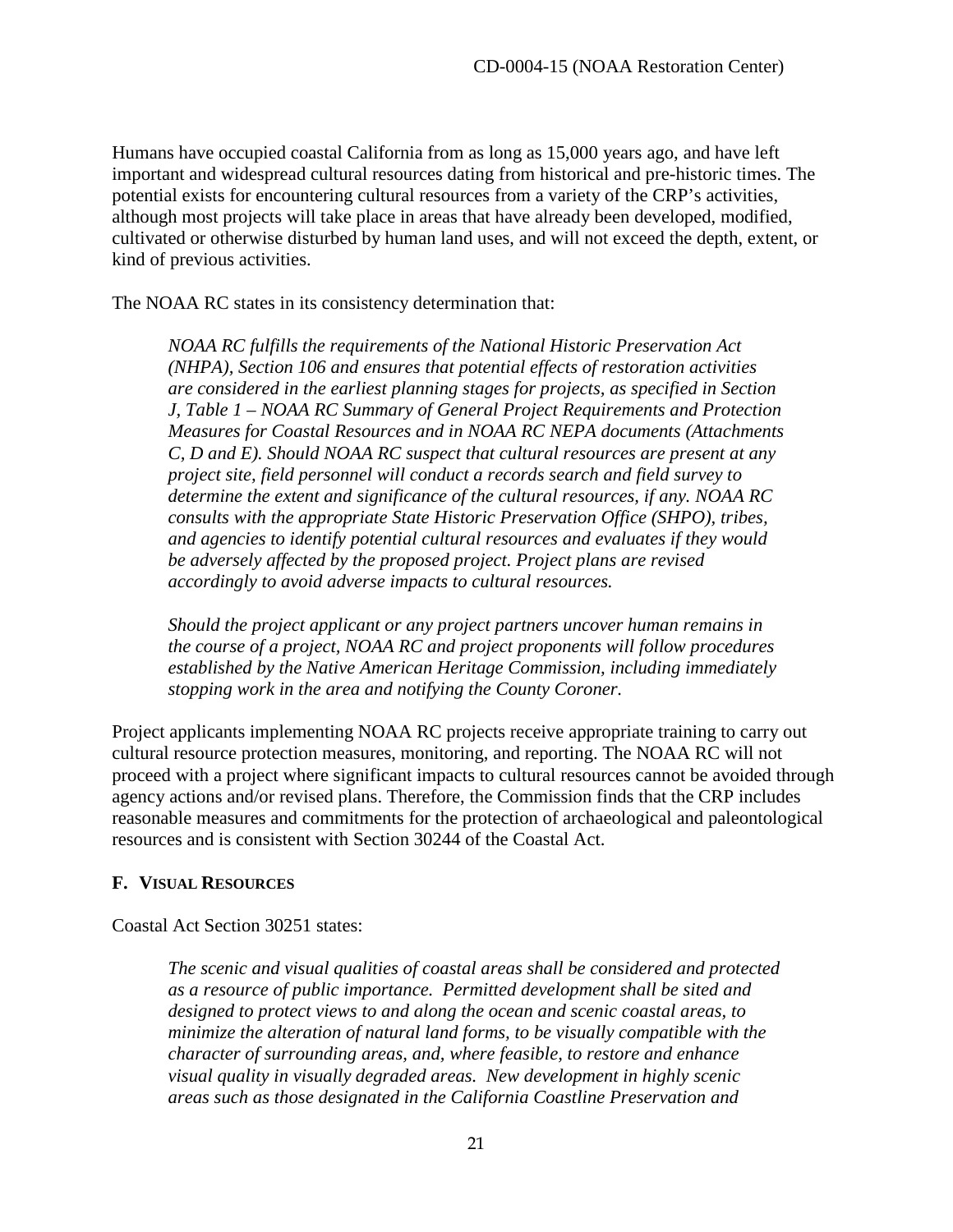*Recreation Plan prepared by the Department of Parks and Recreation and by local government shall be subordinate to the character of its setting.* 

CRP projects would not adversely affect scenic or visual resources. Minor modifications to viewsheds may occur from re-establishment of native vegetation where it has not been present for some time, and temporary effects could occur during construction and soil disturbance during and following project installation. However, these effects would be temporary, and would be offset by beneficial effects to scenic or visual resources accruing from the restoration of riparian, wetland and estuarine habitats, and other coastal resources. Therefore, the Commission finds the program's overall visual effect would be beneficial and consistent with Section 30251 of the Coastal Act.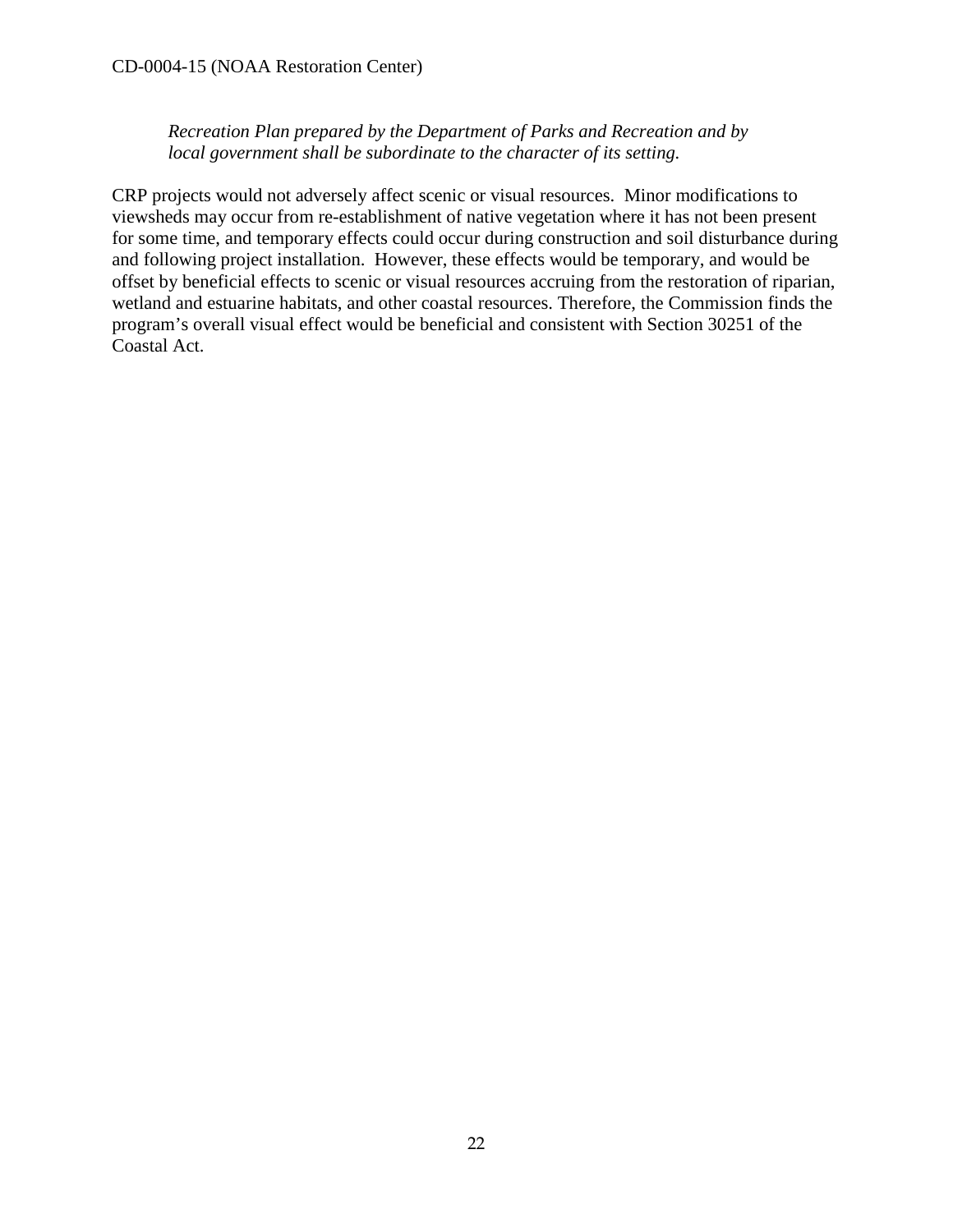### **APPENDIX A**

#### SUBSTANTIVE FILE DOCUMENTS

- <span id="page-23-0"></span>1. CD-0004-15 (NOAA Restoration Center), Community Based Restoration Program, Southern California.
- 2. CD-021-13 (NOAA Restoration Center), Community Based Restoration Program, Northern and Central California.
- 3. ND-074-09 (NOAA Restoration Center), Salmon Creek Estuary Fish Habitat Improvement Structures, Sonoma County.
- 4. ND-023-10 (NOAA Restoration Center), Willow Creek 2<sup>nd</sup> Bridge Area Project, Sonoma County.
- 5. ND-037-12, ND-0221-13, ND-0046-14, and ND-0029-15 (NOAA Restoration Center), Pescadero Creek Lagoon Sandbar Breaching and Ecological; Function Project, San Mateo County.
- 6. *California Salmonid Stream Habitat Restoration Manual*, California Department of Fish and Wildlife, 2010.
- 7. *Programmatic Biological Opinion for Fisheries Habitat Restoration Projects in South-Central and Southern California*, National Marine Fisheries Service (NMFS), December 2015.
- 8. *Guidelines for Salmonid Passage at Stream Crossings*, NMFS, 2001.
- 9. *Fish Screening Criteria for Anadromous Salmonids*, NMFS, 1997.
- 10. *Southern California Steelhead (SCS) Final Recovery Plan,* NMFS, January 2012.
- 11. *California Climate Adaptation Strategy*, California Natural Resources Agency, 2014.
- 12. *Sea Level Rise Policy Guidance*, California Coastal Commission, 2015.
- *13. Program Environmental Assessment for Community-based Restoration Program,* NOAA Restoration Center, 2002.
- 14. *Supplemental Program Environmental Assessment for Community-based Restoration Program,* NOAA Restoration Center, 2006.
- 15. *Program Environmental Impact Statement for Community-based Restoration Program,*  NOAA Restoration Center, 2015.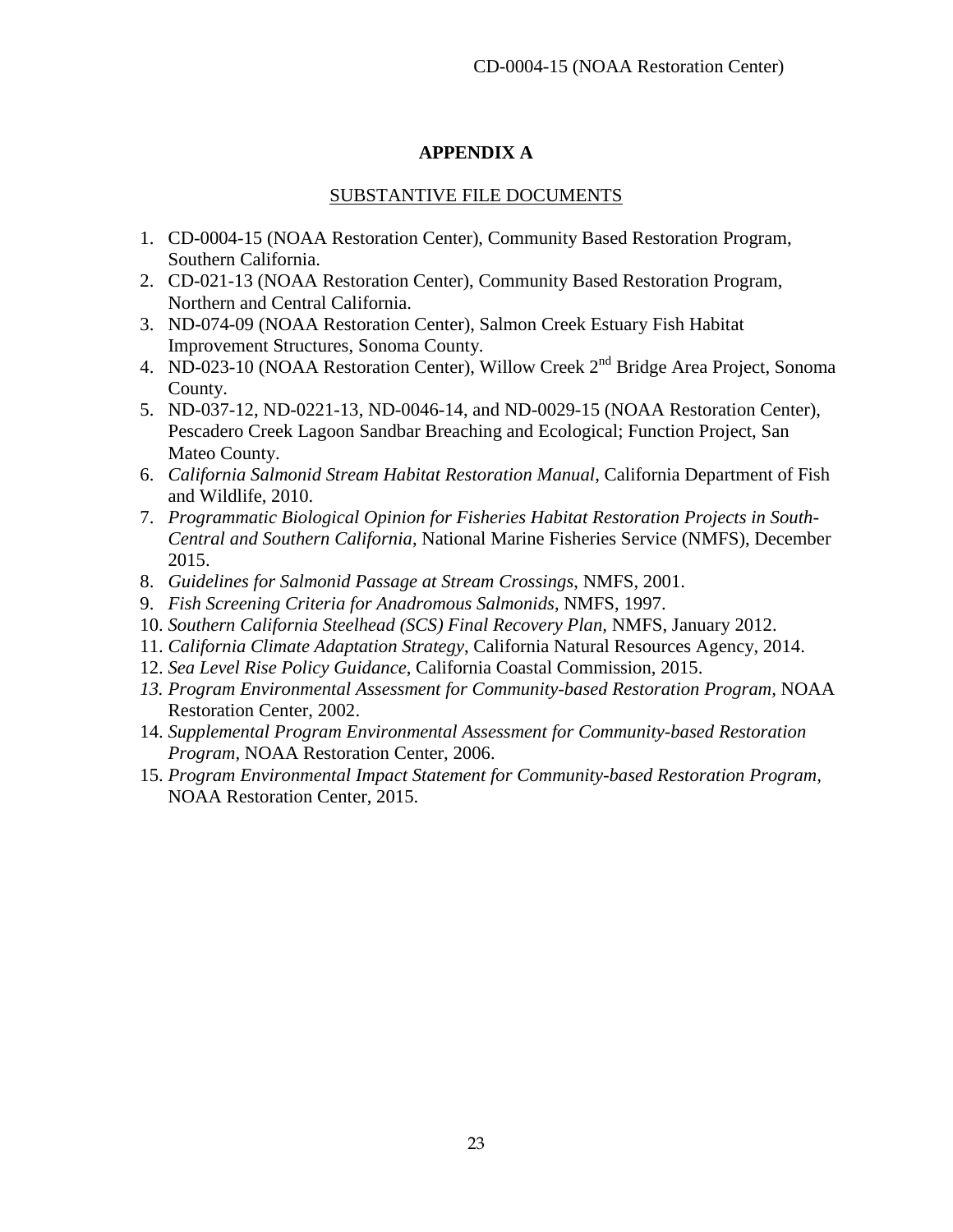| Projects Approved to Use CD-021-13                                              |                 |                                                  |
|---------------------------------------------------------------------------------|-----------------|--------------------------------------------------|
| Project                                                                         | County          | <b>Habitat Type Restored</b>                     |
| Strawberry Creek Fish Passage Barrier<br>and Invasive Species Removal           | Humboldt        | Fish Passage/Instream<br>Habitat/Riparian        |
| Ten Mile River Coho Habitat<br>Rehabilitation                                   | Mendocino       | Instream<br>Habitat/Riparian/Cattle<br>Exclusion |
| Newman Gulch Fish Passage Barrier<br>Removal                                    | Mendocino       | Fish Passage/Instream<br><b>Habitat</b>          |
| Sheephouse Creek Sediment Reduction                                             | Sonoma          | <b>Upland Road Sediment</b>                      |
| Green Gulch Creek Habitat<br>Enhancement                                        | Marin           | Instream Habitat/Riparian                        |
| <b>Waukell Creek Off-Estuary Habitat</b><br>Enhancement, Lower Klamath Phase II | Del Norte       | Instream Habitat/Tidal<br>Wetlands               |
| Martin Slough Tide Gate Improvement                                             | Humboldt        | Fish Passage/Tidal<br>Wetlands                   |
| Lower Beith Creek Stream Restoration                                            | <b>Humboldt</b> | Instream Habitat/Riparian                        |
| <b>Gazos Creek Rural Road Sediment</b><br>Reduction                             | San Mateo       | <b>Upland Road Sediment</b>                      |
| <b>Pilarcitos Creek Rural Roads</b><br>Improvement                              | San Mateo       | <b>Upland Road Sediment</b>                      |
| San Gregorio Creek Streamflow<br>Enhancement - Repetto Farm Pond                | San Mateo       | <b>Streamflow Enhancement</b>                    |
| Big Sur River Fish Passage - Riverside<br>Campground Bridge Replacement         | Monterey        | <b>Fish Passage</b>                              |

**NSMEDIAN** 

Exhibit 1<br>CD-0004-15<br>Page 1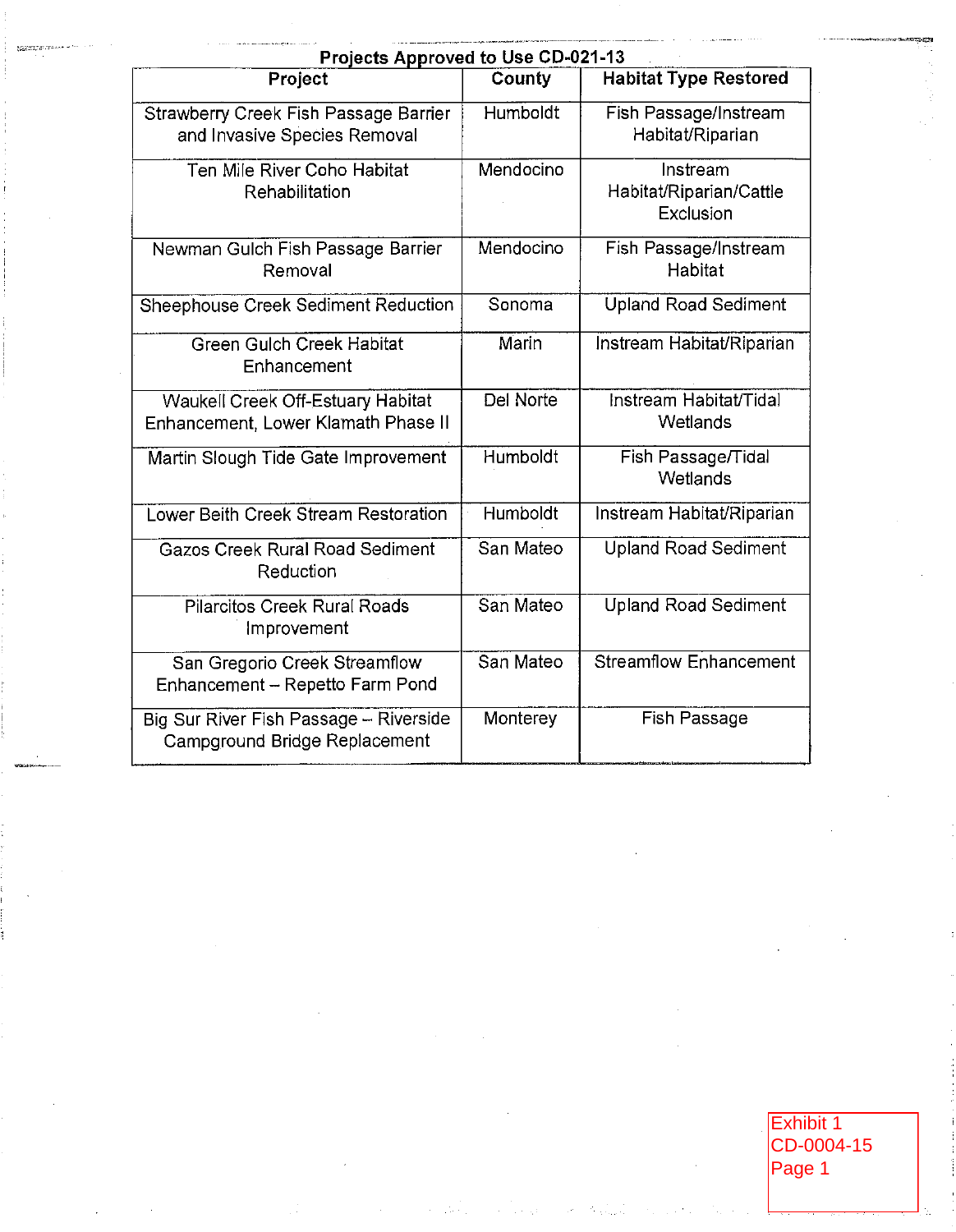TABLE 1 - NOAA RC SUMMARY OF GENERAL PROJECT REQUIREMENTS AND PROTECTION MEASURES FOR<br>COASTAL RESOURCES

 $\begin{array}{c} \mathbf{1} & \mathbf{1} \\ \mathbf{1} & \mathbf{1} \\ \mathbf{1} & \mathbf{1} \end{array}$ 

 $\vdots$ 

| - Contractors must be briefed in advance by qualified biologist on all protection<br>- Specific protection measures for species, water quality, and several other<br>The NMFS Long Beach Office programmatic BO also specifies:<br>- Detailed success criteria required for revegetation projects<br>of project through life of signed landowner agreement<br>Engineering review required for complex projects<br>ensure compliance with all requirements<br>reporting" section of the Table, below)<br>needed for each project.<br>restoration benefits.<br>resources areas.<br>and mitigation.<br>measures<br>impacts<br>Program, overall restoration<br>benefit, ESA mandates met,<br>avoidance of impacts to<br>her project<br>obtain all<br>d marine<br>swed by<br>other agency permits to<br>NOAA RC biologists to<br>qualifies for NOAA RC<br>other coastal an<br>resources. Must<br>Application revie<br>determine whet<br>proceed.<br><b>Requirements</b><br>Project Limits<br>General | Resource Area | <b>NOAA Review Process</b> | <b>NOAA Restoration Center Southwest Region - General</b>                          |
|-------------------------------------------------------------------------------------------------------------------------------------------------------------------------------------------------------------------------------------------------------------------------------------------------------------------------------------------------------------------------------------------------------------------------------------------------------------------------------------------------------------------------------------------------------------------------------------------------------------------------------------------------------------------------------------------------------------------------------------------------------------------------------------------------------------------------------------------------------------------------------------------------------------------------------------------------------------------------------------------------|---------------|----------------------------|------------------------------------------------------------------------------------|
|                                                                                                                                                                                                                                                                                                                                                                                                                                                                                                                                                                                                                                                                                                                                                                                                                                                                                                                                                                                                 |               |                            | Requirements and Protection Measures <sup>1</sup>                                  |
|                                                                                                                                                                                                                                                                                                                                                                                                                                                                                                                                                                                                                                                                                                                                                                                                                                                                                                                                                                                                 |               |                            | - In addition to general conditions, site specific conditions are required as      |
|                                                                                                                                                                                                                                                                                                                                                                                                                                                                                                                                                                                                                                                                                                                                                                                                                                                                                                                                                                                                 |               |                            |                                                                                    |
|                                                                                                                                                                                                                                                                                                                                                                                                                                                                                                                                                                                                                                                                                                                                                                                                                                                                                                                                                                                                 |               |                            | - Voluntary restoration projects only; projects must clearly demonstrate habitat   |
|                                                                                                                                                                                                                                                                                                                                                                                                                                                                                                                                                                                                                                                                                                                                                                                                                                                                                                                                                                                                 |               |                            |                                                                                    |
|                                                                                                                                                                                                                                                                                                                                                                                                                                                                                                                                                                                                                                                                                                                                                                                                                                                                                                                                                                                                 |               |                            |                                                                                    |
|                                                                                                                                                                                                                                                                                                                                                                                                                                                                                                                                                                                                                                                                                                                                                                                                                                                                                                                                                                                                 |               |                            | All other permits must be obtained before the project may commence                 |
|                                                                                                                                                                                                                                                                                                                                                                                                                                                                                                                                                                                                                                                                                                                                                                                                                                                                                                                                                                                                 |               |                            |                                                                                    |
|                                                                                                                                                                                                                                                                                                                                                                                                                                                                                                                                                                                                                                                                                                                                                                                                                                                                                                                                                                                                 |               |                            |                                                                                    |
|                                                                                                                                                                                                                                                                                                                                                                                                                                                                                                                                                                                                                                                                                                                                                                                                                                                                                                                                                                                                 |               |                            | - Impact evaluation criteria must be followed: first avoidance, then minimization, |
|                                                                                                                                                                                                                                                                                                                                                                                                                                                                                                                                                                                                                                                                                                                                                                                                                                                                                                                                                                                                 |               |                            |                                                                                    |
|                                                                                                                                                                                                                                                                                                                                                                                                                                                                                                                                                                                                                                                                                                                                                                                                                                                                                                                                                                                                 |               |                            |                                                                                    |
|                                                                                                                                                                                                                                                                                                                                                                                                                                                                                                                                                                                                                                                                                                                                                                                                                                                                                                                                                                                                 |               |                            | - NOAA maintains tracking database to provide info on project monitoring and       |
|                                                                                                                                                                                                                                                                                                                                                                                                                                                                                                                                                                                                                                                                                                                                                                                                                                                                                                                                                                                                 |               |                            |                                                                                    |
|                                                                                                                                                                                                                                                                                                                                                                                                                                                                                                                                                                                                                                                                                                                                                                                                                                                                                                                                                                                                 |               |                            | - NOAA retains right of reasonable access to property to monitor effectiveness     |
|                                                                                                                                                                                                                                                                                                                                                                                                                                                                                                                                                                                                                                                                                                                                                                                                                                                                                                                                                                                                 |               |                            |                                                                                    |
|                                                                                                                                                                                                                                                                                                                                                                                                                                                                                                                                                                                                                                                                                                                                                                                                                                                                                                                                                                                                 |               |                            | - Monitoring and reporting required (see "monitoring, success criteria and         |
|                                                                                                                                                                                                                                                                                                                                                                                                                                                                                                                                                                                                                                                                                                                                                                                                                                                                                                                                                                                                 |               |                            |                                                                                    |
|                                                                                                                                                                                                                                                                                                                                                                                                                                                                                                                                                                                                                                                                                                                                                                                                                                                                                                                                                                                                 |               |                            |                                                                                    |
|                                                                                                                                                                                                                                                                                                                                                                                                                                                                                                                                                                                                                                                                                                                                                                                                                                                                                                                                                                                                 |               |                            |                                                                                    |
|                                                                                                                                                                                                                                                                                                                                                                                                                                                                                                                                                                                                                                                                                                                                                                                                                                                                                                                                                                                                 |               |                            |                                                                                    |
|                                                                                                                                                                                                                                                                                                                                                                                                                                                                                                                                                                                                                                                                                                                                                                                                                                                                                                                                                                                                 |               |                            | - Limitations on number of projects implemented annually to avoid cumulative       |
|                                                                                                                                                                                                                                                                                                                                                                                                                                                                                                                                                                                                                                                                                                                                                                                                                                                                                                                                                                                                 |               |                            |                                                                                    |
| - Maximum stream dewatering length: 500'                                                                                                                                                                                                                                                                                                                                                                                                                                                                                                                                                                                                                                                                                                                                                                                                                                                                                                                                                        |               |                            |                                                                                    |

<sup>1</sup> Note: All projects are subject to site- and project-specific conditions, as specified in either the NOAA RC Long Beach Office programmatic BO, other programmatic BOs applicable for CRP projects, which BO shall be applied or whether individual Section 7 consultation must be completed. This table contains general requirements from the following sources: NOAA RC NEPA EAs (2002, 2006), individual Section 7 consultations for CRP projects that require separate consultation, and addendums to these documents containing further conditions. NOAA RC and NMFS staff will determine Long Beach Office programmatic BO, Program Environmental Impact Statement (PEtS) (June 2015), and NOAA RC.

NOAA RC General Consistency Determination - Southern California

计算机 计字符 医生物

 $\frac{1}{4}$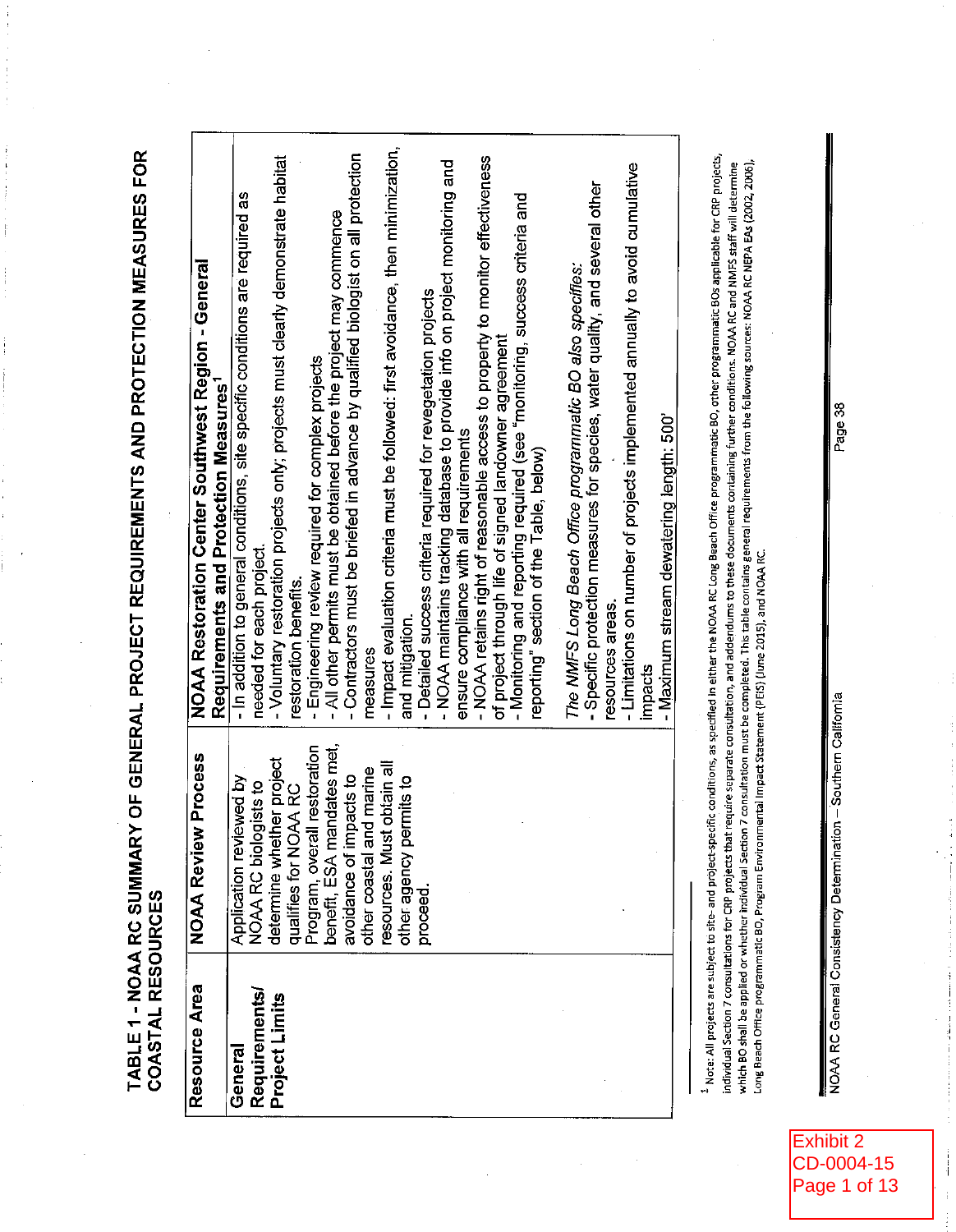| Resource Area | <b>NOAA Review Process</b>                                                                                                                                                                                                                                                                                                                | NOAA Restoration Center Southwest Region - General<br>Requirements and Protection Measures1                                                                                                                                                                                                                                                                                                                                                                                                                                                                                                                                                                                                                                                                                                                                                                                                                                                                                                                                                                                                                                                                                                                                                                                                                                                                                                                  |
|---------------|-------------------------------------------------------------------------------------------------------------------------------------------------------------------------------------------------------------------------------------------------------------------------------------------------------------------------------------------|--------------------------------------------------------------------------------------------------------------------------------------------------------------------------------------------------------------------------------------------------------------------------------------------------------------------------------------------------------------------------------------------------------------------------------------------------------------------------------------------------------------------------------------------------------------------------------------------------------------------------------------------------------------------------------------------------------------------------------------------------------------------------------------------------------------------------------------------------------------------------------------------------------------------------------------------------------------------------------------------------------------------------------------------------------------------------------------------------------------------------------------------------------------------------------------------------------------------------------------------------------------------------------------------------------------------------------------------------------------------------------------------------------------|
|               |                                                                                                                                                                                                                                                                                                                                           | - Consistency with CDFW Salmonid Stream Habitat Restoration Manual, CDFW<br>- Additional early collaboration with NMFS, topographic and hydraulic surveys<br>and analyses, monitoring and reporting, and other protection and information<br>Culvert Criteria for Fish Passage, CDFW/NOAA Fish Screening Criteria for<br>Salmonids, Handbook for Forest and Ranch Roads (Weaver and Hagans).<br>- Construction work window limited to June 1-November 30 with planting<br>- Maximum staging area size: 0.5 ac<br>allowed beyond November 30.<br>measures may be required.                                                                                                                                                                                                                                                                                                                                                                                                                                                                                                                                                                                                                                                                                                                                                                                                                                    |
| Water Quality | from SWRCB/RWQCB, 1600<br>measures for WQ protection.<br>NOAA requires both project-<br>(HRE) Act/AB<br>from CDFW,<br>Sec. 401 WQ Certification<br>Permit, and compliance<br>wlocal ordinances also<br>Agreement or Habitat<br>Army Corps Sec. 404<br>specific and general<br>Restoration and<br>Enhancement<br>2193 approval<br>required | Erosion and head cuts will be anticipated and minimized through grade control<br>- Temporary erosion controls will be in place before any significant alteration of<br>- Detailed water quality protection and erosion control requirements during and<br>Retain as many trees and shrubs as feasible, emphasizing shade-producing<br>- Mulch and seed exposed areas after ground-disturbance activities complete.<br>- Confine vegetation and soil disturbance to the minimum area, and minimum<br>length of time, as necessary to complete the action, and otherwise prevent or<br>function. Turbidity curtains, hay bales, and erosion mats shall be used where<br>- Cease work under high flows or seasonal conditions that threaten to disturb<br>- Dewatering for in-channel work, with specific rules for how dewatering shall<br>turbidity reduction measures, except for efforts to avoid or minimize resource<br>the action site and will be monitored during construction to ensure proper<br>Specific requirements for access road maintenance and road<br>Specific avoidance of impacts from poured concrete.<br>minimize erosion associated with the action.<br>and bank-stabilizing trees and brush.<br>structures or bank re-contouring.<br>following construction.<br>decommissioning<br>appropriate.<br>damage.<br>occur.<br>$\mathbf{I}$<br>$\mathbf{I}$<br>$\mathbf I$<br>$\blacksquare$ |
|               | NOAA RC General Consistency Determination - Southern California                                                                                                                                                                                                                                                                           | Page 39                                                                                                                                                                                                                                                                                                                                                                                                                                                                                                                                                                                                                                                                                                                                                                                                                                                                                                                                                                                                                                                                                                                                                                                                                                                                                                                                                                                                      |

Exhibit 2<br>CD-0004-15<br>Page 2 of 13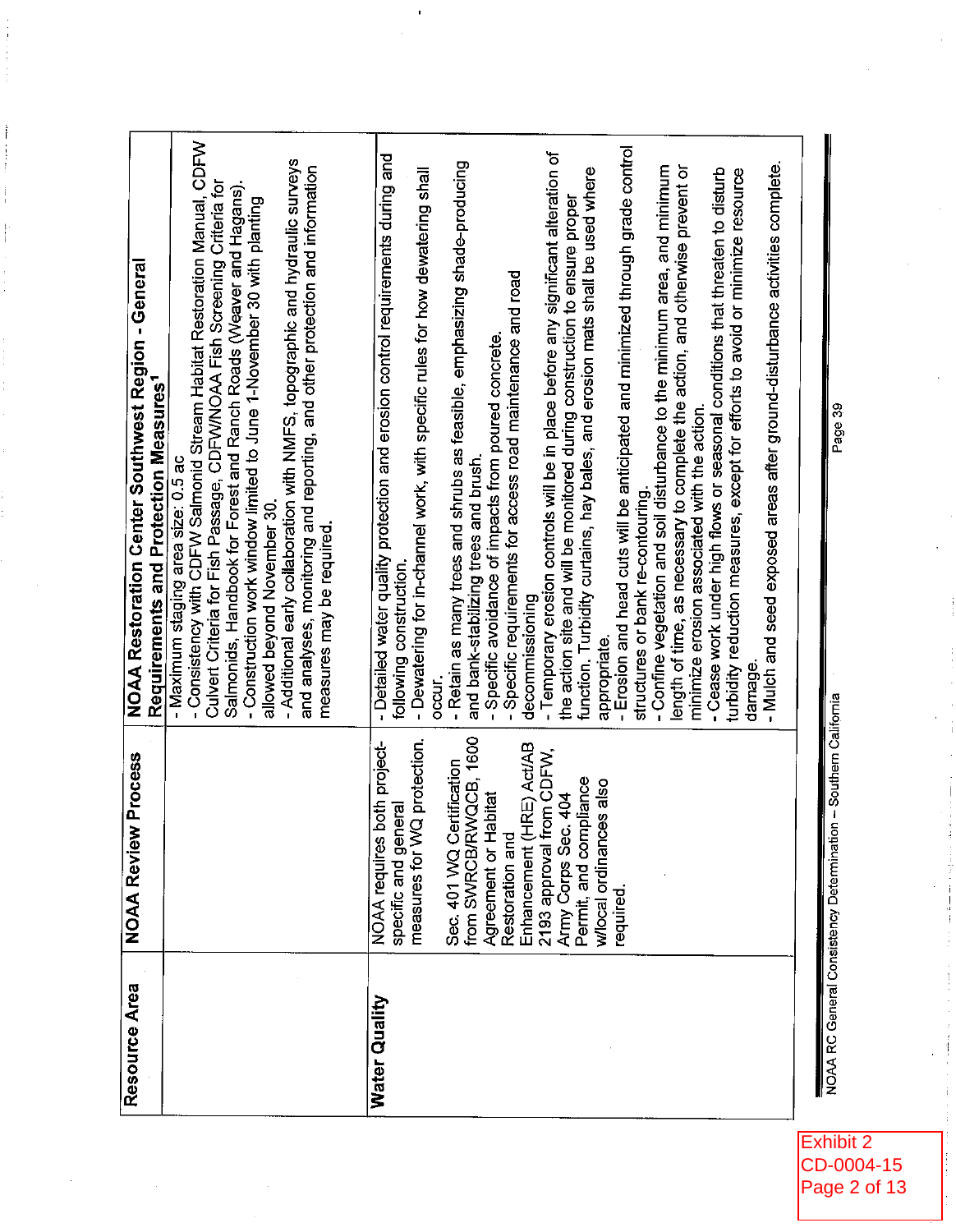| Resource Area | <b>NOAA Review Process</b> |                                                                                                    |
|---------------|----------------------------|----------------------------------------------------------------------------------------------------|
|               |                            | NOAA Restoration Center Southwest Region - General                                                 |
|               |                            | Requirements and Protection Measures <sup>1</sup>                                                  |
|               |                            | General On-Site Pollution Controls:                                                                |
|               |                            | - Properly confine, remove, and dispose of construction waste, including every                     |
|               |                            | type of debris, discharge water, concrete, cement, grout, washout facility,                        |
|               |                            | welding slag, petroleum product, or other hazardous materials generated, used,                     |
|               |                            | or stored on-site.                                                                                 |
|               |                            | - All vehicles and other heavy equipment will (a) be stored, fueled, and                           |
|               |                            | maintained in a vehicle staging area set back from any natural waterbody or                        |
|               |                            | wetland; (b) inspected daily for fluid leaks before leaving the vehicle staging                    |
|               |                            | area.                                                                                              |
|               |                            | - Generators, cranes, and any other stationary equipment operated within 150                       |
|               |                            | feet of any natural water body or wetland will be maintained as necessary to                       |
|               |                            | prevent leaks and spills from entering the water.                                                  |
|               |                            | - Use procedures to contain and control a spill of any hazardous material                          |
|               |                            | generated, used or stored on-site, including notification of proper authorities.                   |
|               |                            | - When local conditions indicate the presence of contaminated sediments is                         |
|               |                            | likely, soil samples will be tested for contaminant levels and precautions will be                 |
|               |                            | taken to avoid disturbance of or provide for proper disposal of contaminated                       |
|               |                            | sediments.                                                                                         |
|               |                            | - Equipment will always be refueled away from stream corridors, and operators                      |
|               |                            | are required to have a spill response plan in place in case of a leak.                             |
|               |                            |                                                                                                    |
|               |                            | The NMFS Long Beach Office programmatic BO also specifies:                                         |
|               |                            | - Use native plant species to revegetate ramps following use, preferably with a<br>mulch or binder |
|               |                            | that will hold the soils in place while the vegetation is establishing.                            |
|               |                            |                                                                                                    |
|               |                            | - If vegetation cannot be established for a particular ramp following use, apply                   |
|               |                            | temporary                                                                                          |
|               |                            | erosion-control mats or blankets, straw, or gravel as appropriate.                                 |
|               |                            | - For ramps where sediment is already eroded and mobilized, temporary<br>controls shall be         |
|               |                            |                                                                                                    |
|               |                            | installed. These may include: sediment-control fences, fabric-covered triangular<br>dikes,         |
|               |                            |                                                                                                    |
|               |                            |                                                                                                    |

NOAA RC General Consistency Determination -- Southern California

 $\frac{1}{4}$ 

i<br>I

Exhibit 2<br>CD-0004-15<br>Page 3 of 13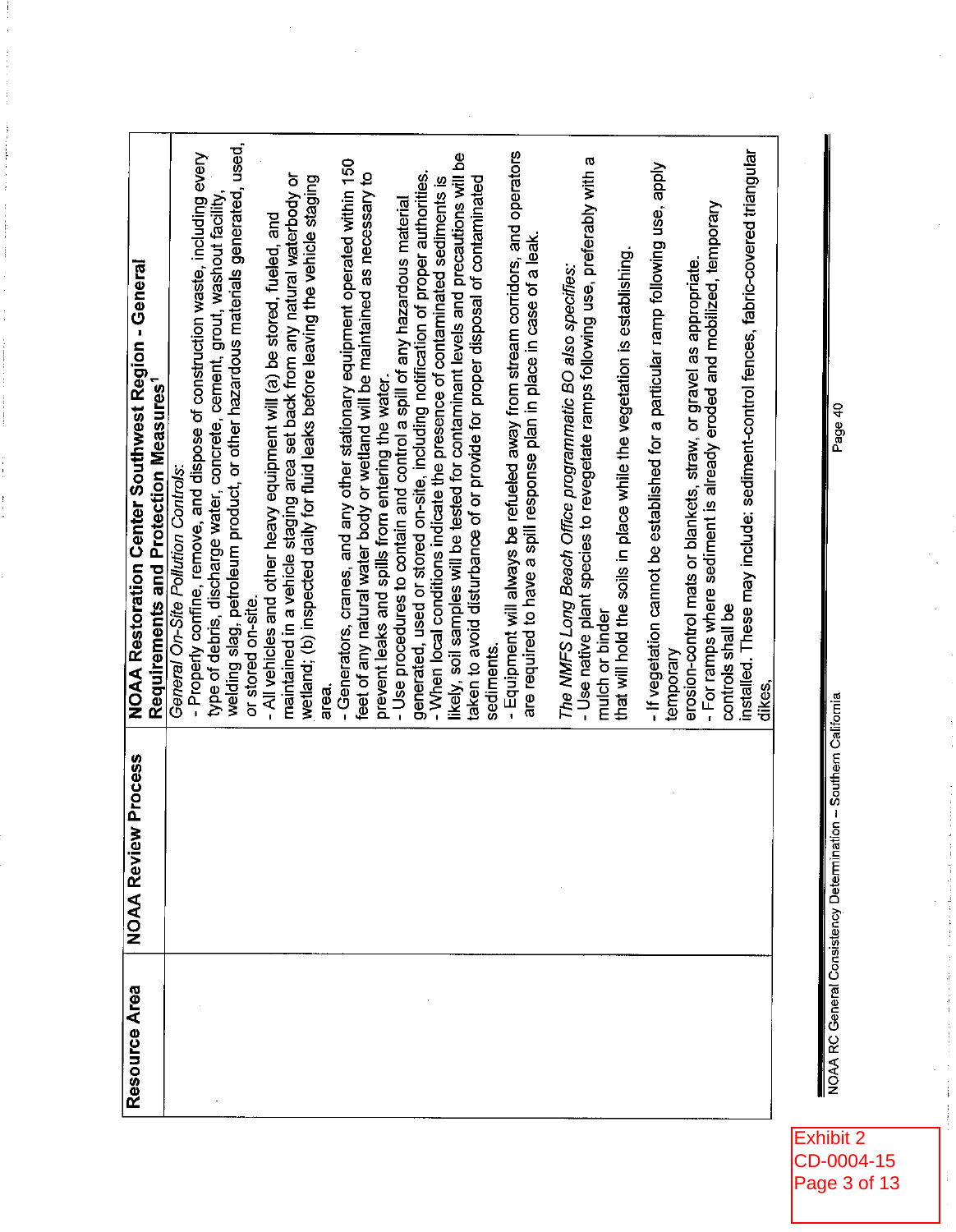| Resource Area  | <b>NOAA Review Process</b>                                      | NOAA Restoration Center Southwest Region - General                                                                          |
|----------------|-----------------------------------------------------------------|-----------------------------------------------------------------------------------------------------------------------------|
|                |                                                                 | Requirements and Protection Measures <sup>1</sup>                                                                           |
|                |                                                                 | gravel-filled burlap bags, biobags, or hay bales staked in place.                                                           |
|                |                                                                 | - All mechanized equipment working in the stream channel or within 25 feet of a                                             |
|                |                                                                 | wetted channel shall have a double containment system for diesel and oil fluids.                                            |
|                |                                                                 | Hydraulic fluids in mechanical equipment working within the stream channel                                                  |
|                |                                                                 | shall not contain organophosphate esters. Vegetable based hydraulic fluids are                                              |
|                |                                                                 | preferred.                                                                                                                  |
|                |                                                                 | - Oil absorbent and spill containment materials shall be located on site when                                               |
|                |                                                                 | mechanical equipment is in operation within 100 feet of the proposed                                                        |
|                |                                                                 | watercourse crossings. If a spill occurs, no additional work shall commence in-                                             |
|                |                                                                 | channel until (1) mechanical equipment is inspected by the contractor, and the                                              |
|                |                                                                 | leak has been repaired, (2) the spill has been contained, and (3) CDFW and                                                  |
|                |                                                                 | NOAA RC are contacted and have evaluated the impacts of the spill.                                                          |
|                |                                                                 | - Areas for fuel storage, refueling, and servicing of construction equipment must                                           |
|                |                                                                 | be located in upland location.                                                                                              |
|                |                                                                 | - Use or storage of petroleum-powered equipment shall be accomplished in a                                                  |
|                |                                                                 | manner to prevent the potential release of petroleum materials into waters of                                               |
|                |                                                                 | the state (Fish & Game Code 5650).                                                                                          |
|                |                                                                 | - Prior to use, all equipment will be cleaned to remove external oil, grease, dirt,                                         |
|                |                                                                 | or mud. Wash sites must be located in upland locations so wash water does not                                               |
|                |                                                                 | flow into a stream channel or adjacent wetlands.                                                                            |
|                |                                                                 | - All construction equipment must be in good working condition, showing no                                                  |
|                |                                                                 | signs of fuel or oil leaks. Prior to construction, all mechanical equipment shall be                                        |
|                |                                                                 | inspected on a daily basis to ensure there are no motor oil, transmission fluid, or                                         |
|                |                                                                 | coolant leaks. All leaks shall be repaired in the equipment staging area or other                                           |
|                |                                                                 | suitable location prior to resumption of construction activity.                                                             |
| Listed Species | to protect<br>NOAA mission                                      | Work windows for all listed species<br>$\mathbf{I}$                                                                         |
|                | species; integral part of                                       | Buffer distance from species required<br>$\mathbf{I}$                                                                       |
|                | project review.                                                 | Detailed fish capture and relocation and dewatering requirements; qualified<br>$\mathbf{I}$                                 |
|                | consultations<br>ESA section 7                                  | biologist required; reporting all encounters with listed species.                                                           |
|                | WS and<br>required with F                                       | - Water quality, water quantity, sensitive habitat protection, and other general<br>measures also serve to protect species. |
|                | CESA<br>NOAA; CDFW                                              | The NMFS Long Beach Office BO also specifies:                                                                               |
|                |                                                                 |                                                                                                                             |
|                | NOAA RC General Consistency Determination - Southern California | Page 41                                                                                                                     |

Exhibit 2<br>CD-0004-15 Page 4 of 13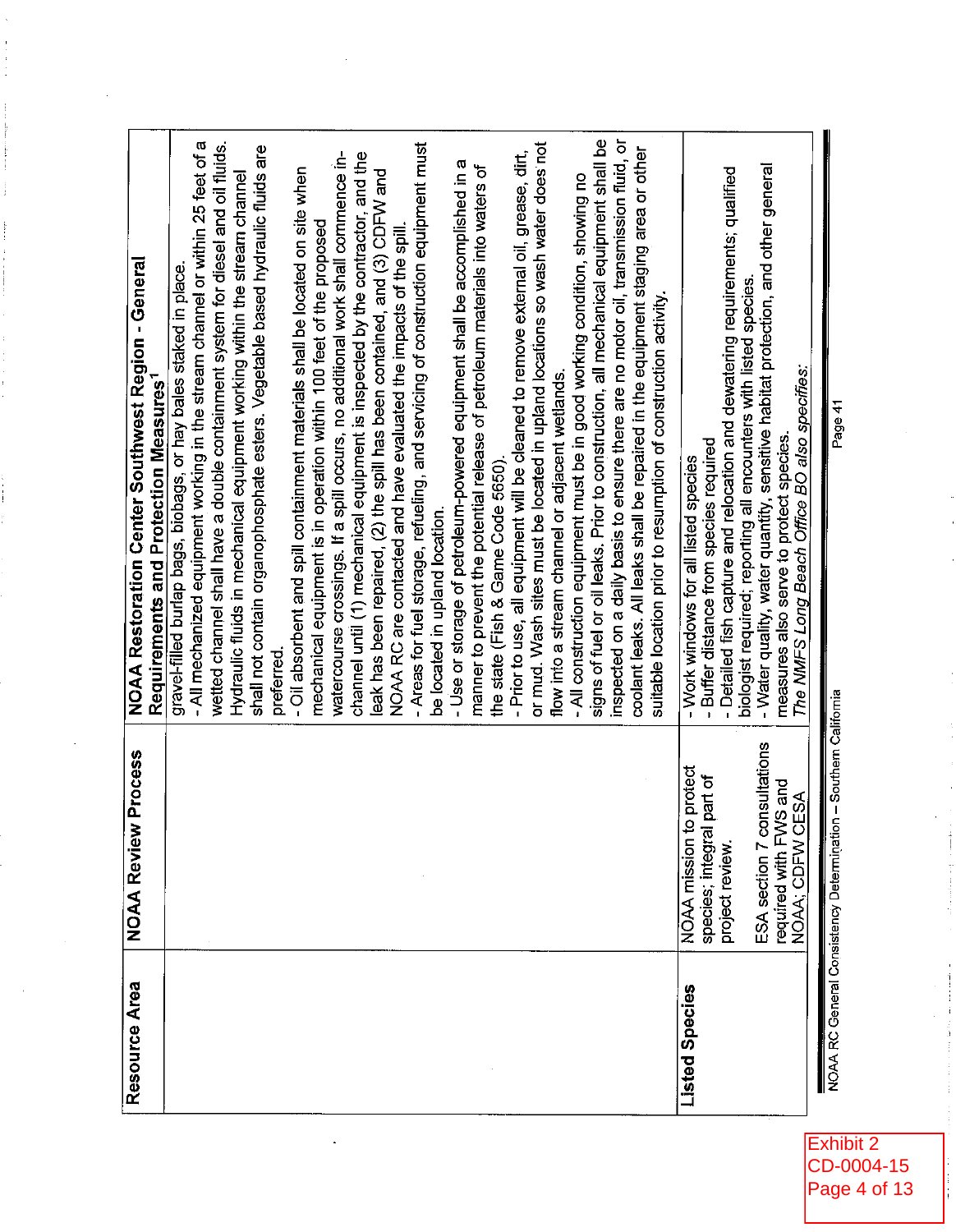| Resource Area                          | <b>NOAA Review Process</b>      |                                                                                   |
|----------------------------------------|---------------------------------|-----------------------------------------------------------------------------------|
|                                        |                                 | NOAA Restoration Center Southwest Region - General                                |
|                                        |                                 | Requirements and Protection Measures <sup>1</sup>                                 |
|                                        | Habitat<br>compliance or        | - Work window of June 1 - November 30 with revegetation activities allowed        |
|                                        | Restoration and                 | beyond November 30.                                                               |
|                                        | (HRE) Act/AB<br>Enhancement     |                                                                                   |
|                                        | also required.<br>2193 approval |                                                                                   |
| Environmentally                        | Review projects for benefits    | General Measures for Reduction of Soil Compaction                                 |
| Sensitive Habitat                      | to habitat and conditions       | - Existing access ways will be used whenever possible. Temporary access           |
| Protection                             | required for avoidance of       | roads will not be built on slopes greater than 50%, where grade, soil, or other   |
|                                        | long-term<br>temporary and      | features suggest a likelihood of excessive erosion or failure.                    |
|                                        | impacts.                        | - Soil disturbance and compaction will be minimized within 150 feet of a natural  |
|                                        |                                 | waterbody or wetland.                                                             |
|                                        |                                 | - All temporary access roads will be removed when the action is completed, the    |
|                                        |                                 | soil will be stabilized, and the site will be revegetated.                        |
|                                        |                                 | - Temporary roads in wet or flooded areas will be restored shortly after the work |
|                                        |                                 | period is complete.                                                               |
|                                        |                                 | - Heavy equipment will be selected and operated in a manner that minimizes        |
|                                        |                                 | adverse effects to the environment (e.g., minimally-sized, low pressure tires,    |
|                                        |                                 | minimal hard turn paths for tracked vehicles, temporary mats or plates within     |
|                                        |                                 | wet areas or sensitive soils).                                                    |
|                                        |                                 | - To the extent feasible, heavy equipment will work from the top of the bank,     |
|                                        |                                 | unless work from another location would result in less habitat disturbance.       |
|                                        |                                 | <b>Site Restoration</b>                                                           |
|                                        |                                 | - Any large wood, mature native vegetation, topsoil, and native channel           |
|                                        |                                 | material displaced by construction will be stockpiled for use during site         |
|                                        |                                 | restoration. When construction is finished, all stream banks, soils, and          |
|                                        |                                 | vegetation will be cleaned up and restored as necessary to renew ecosystem        |
|                                        |                                 | processes that form and maintain productive fish habitats. Measures to ensure     |
|                                        |                                 | native vegetation or revegetation success will be identified and implemented.     |
|                                        |                                 | - Any stream bank area left barren of vegetation as a result of project           |
|                                        |                                 | implementation or maintenance shall be restored to a natural state by seeding,    |
|                                        |                                 | planting, or other means with native trees, shrubs, or grasses.                   |
|                                        |                                 | - Barren areas shall typically be planted with a combination of willow stakes,    |
|                                        |                                 | native shrubs and trees and/or erosion control grass mix.                         |
|                                        |                                 | - Native plant species shall be used for revegetation of disturbed and            |
|                                        |                                 |                                                                                   |
| NOAA RC General Consistency Determinat | ion – Southern California       | Daca 47                                                                           |

Exhibit 2 CD-0004-15<br>Page 5 of 13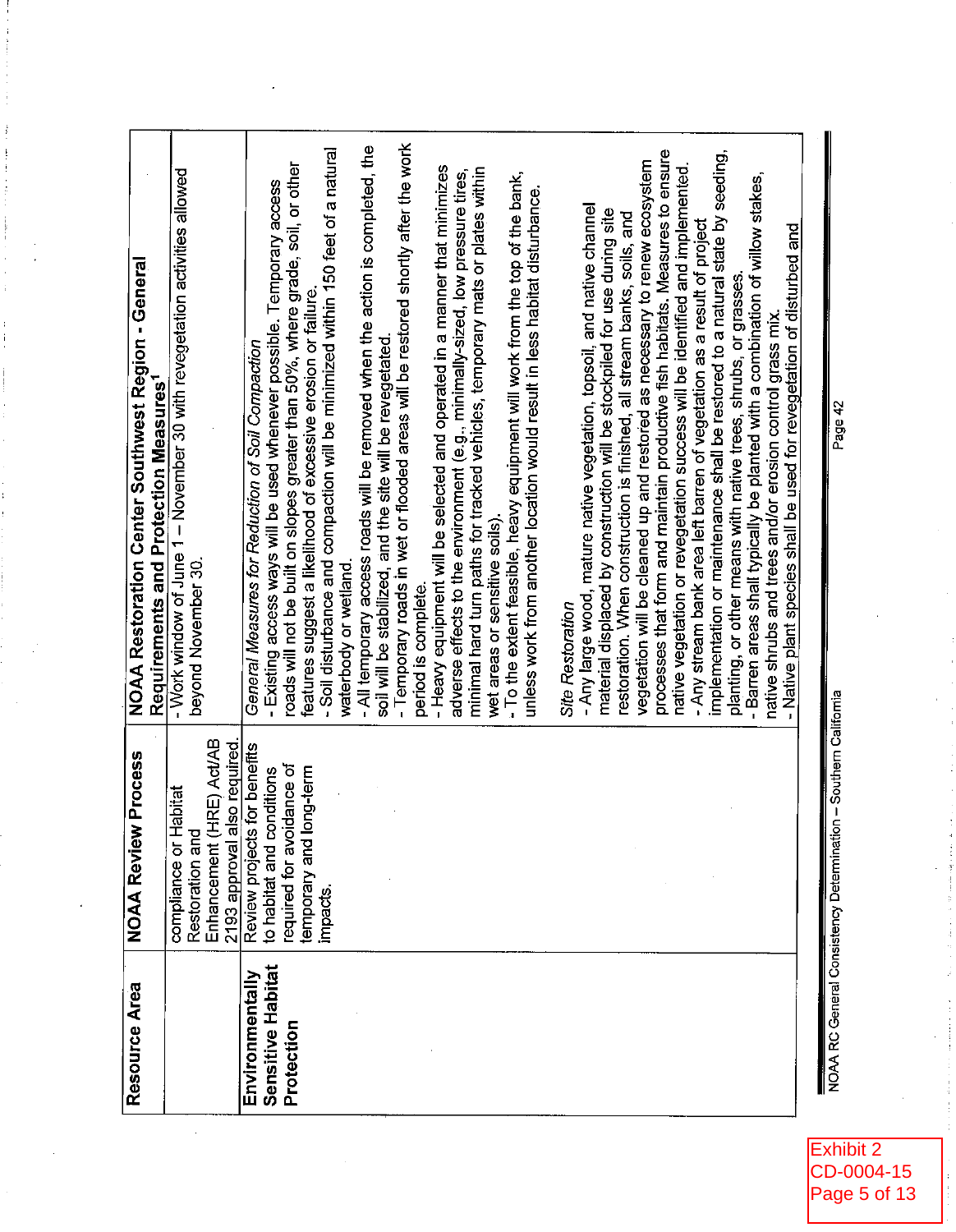| - When herbicides are used near waterways, an approved herbicide that is safe<br>surfactants will be used when possible. In situations where surfactants are<br>to use near aquatic habitats will be utilized. Methods that do not require |
|--------------------------------------------------------------------------------------------------------------------------------------------------------------------------------------------------------------------------------------------|
| Page 43<br>on - Southern California<br>NOAA RC General Consistency Determinati                                                                                                                                                             |

Exhibit 2<br>CD-0004-15<br>Page 6 of 13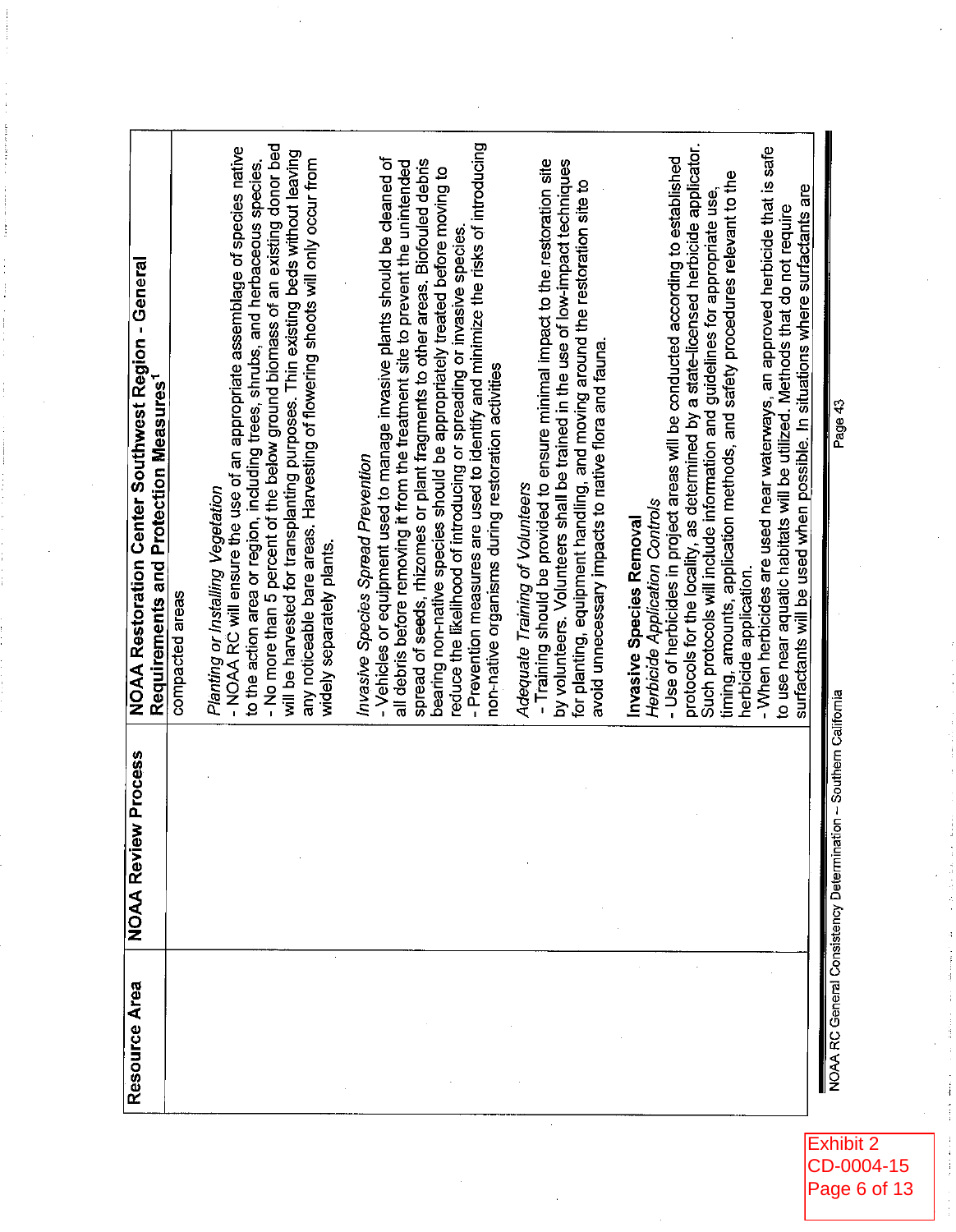| Resource Area  | <b>NOAA Review Process</b>                            | NOAA Restoration Center Southwest Region - General<br>Requirements and Protection Measures <sup>1</sup>                                                                                                           |
|----------------|-------------------------------------------------------|-------------------------------------------------------------------------------------------------------------------------------------------------------------------------------------------------------------------|
|                |                                                       |                                                                                                                                                                                                                   |
|                |                                                       | - Herbicides will not be applied when winds exceed 5 miles per hour, during a<br>necessary, products used will be limited to those determined to be the least<br>toxic to aquatic and marine/estuarine organisms. |
|                |                                                       | rain event, or when rain is forecast within 24 hours.                                                                                                                                                             |
|                |                                                       | - For high-risk projects, additional measures shall be taken to ensure invasive<br>species are controlled and removed. Additional information for inspection and<br>Additional Information and Guidelines         |
|                |                                                       | cleaning methods can be found in NOAA RC Best Management Practices for<br>Invasive Species at:                                                                                                                    |
|                |                                                       | http://www.habitat.noaa.gov/restoration/programs/invasivespecies.html.                                                                                                                                            |
|                |                                                       | - Wetlands projects follow standard protection measures listed through this<br>Wetlands                                                                                                                           |
|                |                                                       | table including, but not limited to, flagging sensitive areas, on-site erosion<br>controls, on-site pollution prevention controls, methods to reduce soil                                                         |
|                |                                                       | compaction, seasonal work periods, adequate training of volunteers, and<br>planting and installing vegetation standards.                                                                                          |
|                |                                                       | The NMFS Long Beach Office programmatic BO also specifies:                                                                                                                                                        |
|                |                                                       | - Flagging required around sensitive areas and buffers                                                                                                                                                            |
|                |                                                       | Specific habitat data and surveys required as part of project application<br>Specific measures to minimize impacts to riparian vegetation<br>$\mathbf{I}$<br>$\pmb{\cdot}$                                        |
|                |                                                       | - Tree size removal limits                                                                                                                                                                                        |
|                |                                                       | - Construction access point must minimize vegetation and soil disturbance and<br>compaction                                                                                                                       |
|                |                                                       | - See Section N - Summary of Consistency with the California Coastal                                                                                                                                              |
|                |                                                       | Management Program for additional discussion on ESHA protection.                                                                                                                                                  |
| Water Quantity | proved for<br>NOAA RC Program that<br>Any projects ap | - Existing diversions only; must be in compliance with SWRCB water rights<br>requirements; only allowed if water conservation benefit for species.                                                                |
|                | affect flows will conserve<br>water for habitat.      | - Additional hydrological data/water flow data information required for water                                                                                                                                     |
|                |                                                       | conservation projects.                                                                                                                                                                                            |

NOAA RC General Consistency Determination - Southern California

Page 44

Exhibit 2<br>CD-0004-15<br>Page 7 of 13

 $\frac{1}{2}$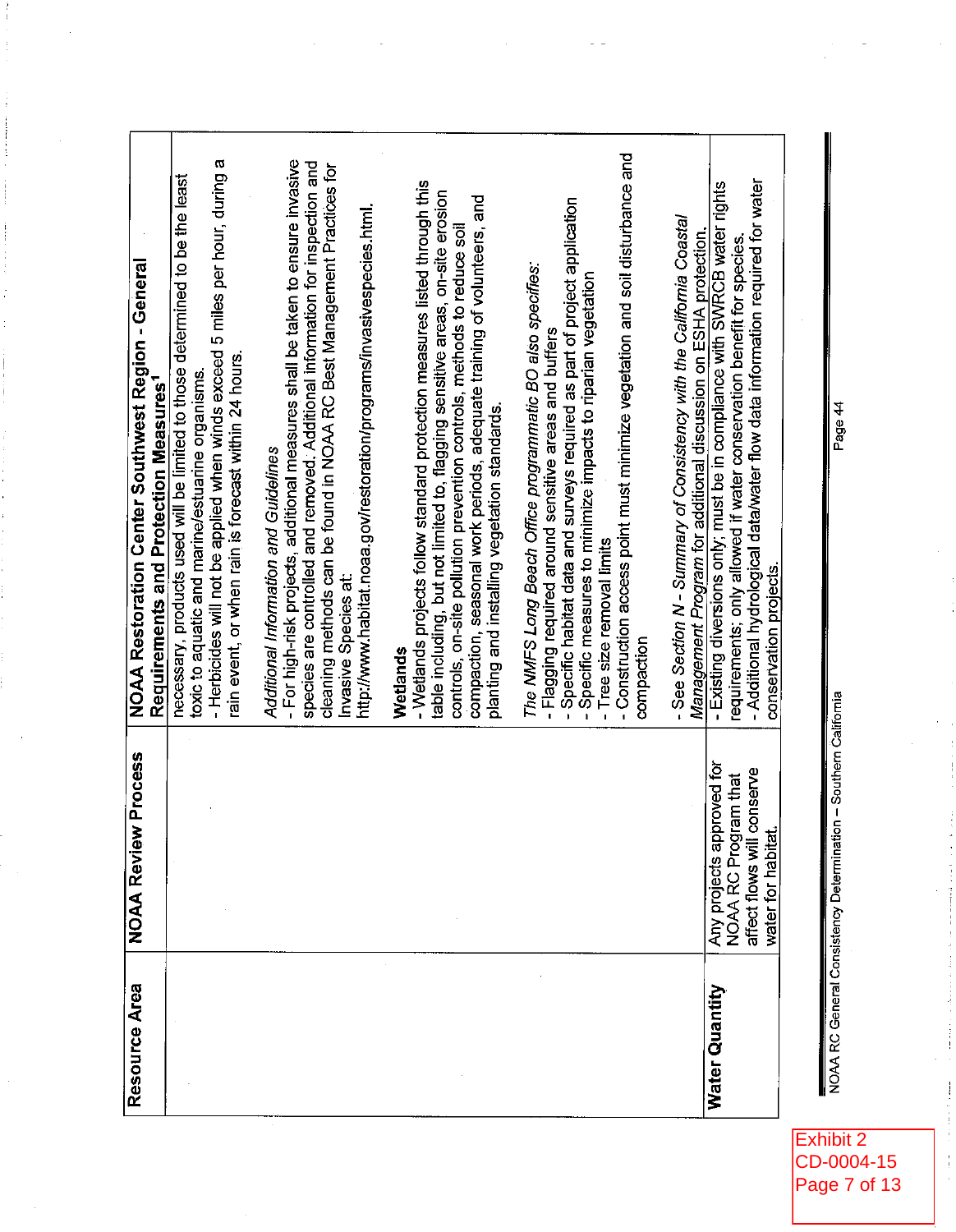| Resource Area           | <b>NOAA Review Process</b>                                                                    |                                                                                                                                                                                               |
|-------------------------|-----------------------------------------------------------------------------------------------|-----------------------------------------------------------------------------------------------------------------------------------------------------------------------------------------------|
|                         |                                                                                               | NOAA Restoration Center Southwest Region - General<br>Requirements and Protection Measures <sup>1</sup>                                                                                       |
|                         |                                                                                               | - Pipe developments must decrease stream diversion and include permitted<br>instream flow dedication, and be maintained for at least 10 years.                                                |
| <b>Visual Resources</b> | Consistency Determination<br>applicability. Projects<br>Project evaluated for                 | - Most projects result in a net benefit to visual impacts by restoring degraded<br>- All other permits/approvals must be acquired before project commences.<br>habitat and vegetation.        |
|                         | typically result in improved<br>visual resources                                              | Management Program for a more detailed discussion of visual resource<br>- See Section N - Summary of Consistency with the California Coastal<br>protection.                                   |
|                         | evaluated and ranked based<br>community<br>ions are<br>Project applicati<br>on their level of |                                                                                                                                                                                               |
|                         | ordinances.<br>through<br>and landowner support.<br>CEQA and local<br>Also addressed          |                                                                                                                                                                                               |
| Public Access           | Evaluated during application<br>review process and<br>review process                          | NOAA's mission supports public access and recreation as long as it does not<br>- All other permits/approvals must be acquired before project commences                                        |
|                         | based on<br>community involvement.<br>Projects ranked                                         | components. Projects often include partners with shared mission of maintaining<br>- Some NOAA RC projects include public recreational access improvement<br>negatively impact listed species. |
|                         | public/landowner support in<br>coordination with local                                        | public access for educational and/or recreation purposes (US FWS, State<br>Coastal Conservancy, etc.).                                                                                        |
|                         | stakeholders, as well as<br>agencies and other                                                | - Project applications are evaluated and ranked based on their level of<br>community and landowner support.                                                                                   |
|                         | prioritized actions from<br>watershed studies and                                             | - See Section N - Summary of Consistency with the California Coastal<br>Management Program for a more detailed discussion of public access                                                    |
|                         | Integrated Regional Water<br>Management Programs.                                             | protection                                                                                                                                                                                    |
|                         | and local<br>through<br>CEQA process a<br>Also addressed<br>ordinances                        |                                                                                                                                                                                               |
|                         |                                                                                               |                                                                                                                                                                                               |
|                         | NOAA RC General Consistency Determination -- Southern California                              | Page 45                                                                                                                                                                                       |

Exhibit 2<br>CD-0004-15<br>Page 8 of 13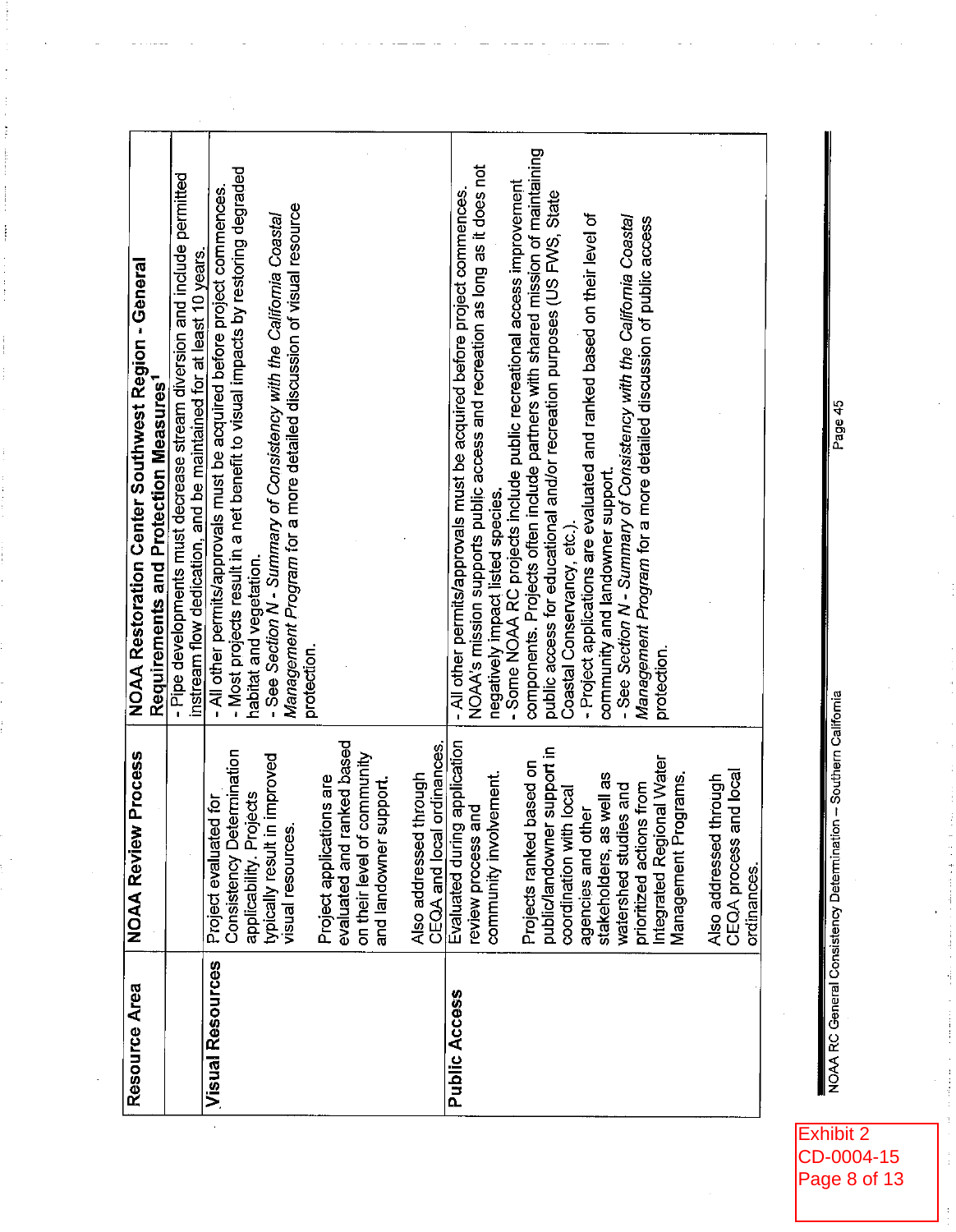| Resource Area       | <b>NOAA Review Process</b>                                      | NOAA Restoration Center Southwest Region - General                                                                                                                      |
|---------------------|-----------------------------------------------------------------|-------------------------------------------------------------------------------------------------------------------------------------------------------------------------|
|                     |                                                                 | Requirements and Protection Measures <sup>1</sup>                                                                                                                       |
| Estuarine and       | Review projects for                                             | - Project/site specific protection measures required by NOAA RC; all measures                                                                                           |
| Resources<br>Marine | habitat/species benefits, and<br>require avoidance of           | for water quality/sensitive habitat/species listed above also apply in estuarine<br>areas.                                                                              |
|                     | potential adverse impacts to                                    | - NMFS Long Beach programmatic BO is utilized where applicable and project                                                                                              |
|                     | estuarine habitat.                                              | specific BOs (with project specific protection measures) are developed as<br>needed for estuarine and marine species.                                                   |
|                     |                                                                 | - Assessment, Research, and Monitoring Techniques - Destructive sampling<br>- Project- and species-specific conditions imposed by NOAA.                                 |
|                     |                                                                 | techniques (such as biomass sampling, benthic cores, fish capture, etc.) will                                                                                           |
|                     |                                                                 | number of samples to achieve the desired purpose. All researchers will obtain<br>only be used as part of an experimental design, tailored to require the fewest         |
|                     |                                                                 | biological sampling permits as required for their locality. All available information<br>on sediment transport in the project area would be considered prior to barrier |
|                     |                                                                 | island and beach habitat restoration.                                                                                                                                   |
|                     |                                                                 | Management Program for a more detailed discussion of estuarine and marine<br>- See Section N - Summary of Consistency with the California Coastal                       |
|                     |                                                                 | resources protection.                                                                                                                                                   |
|                     |                                                                 | Living Shorelines                                                                                                                                                       |
|                     |                                                                 | wetlands, sea grasses, and oyster restoration since many of the techniques are<br>- Protection measures for living shorelines include those mentioned for               |
|                     |                                                                 | used simultaneously.                                                                                                                                                    |
|                     |                                                                 | Kelp Restoration                                                                                                                                                        |
|                     |                                                                 | restoration practitioners must minimize turbidity and sedimentation based on<br>- In all cases, kelp restoration is performed by registered, certified divers. All      |
|                     |                                                                 | considerations such as access to the project, size of restoration effort, duration,                                                                                     |
|                     |                                                                 | or sediment characteristics. All vessel operators are licensed and establish                                                                                            |
|                     |                                                                 | vessel corridor routes to avoid kelp beds and establish anchor lines to avoid<br>hard bottom areas or kelp beds.                                                        |
|                     |                                                                 | Submerged Aquatic Vegetation                                                                                                                                            |
|                     |                                                                 | - Measures to protect both the donor beds and the newly restored beds will be                                                                                           |
|                     |                                                                 | implemented. For all geographic areas, no more than five percent of the below                                                                                           |
|                     |                                                                 |                                                                                                                                                                         |
|                     | NOAA RC General Consistency Determination - Southern California | Page 46                                                                                                                                                                 |

 $\sim$ 

 $\hat{\mathbf{r}}$ 

Exhibit 2<br>CD-0004-15<br>Page 9 of 13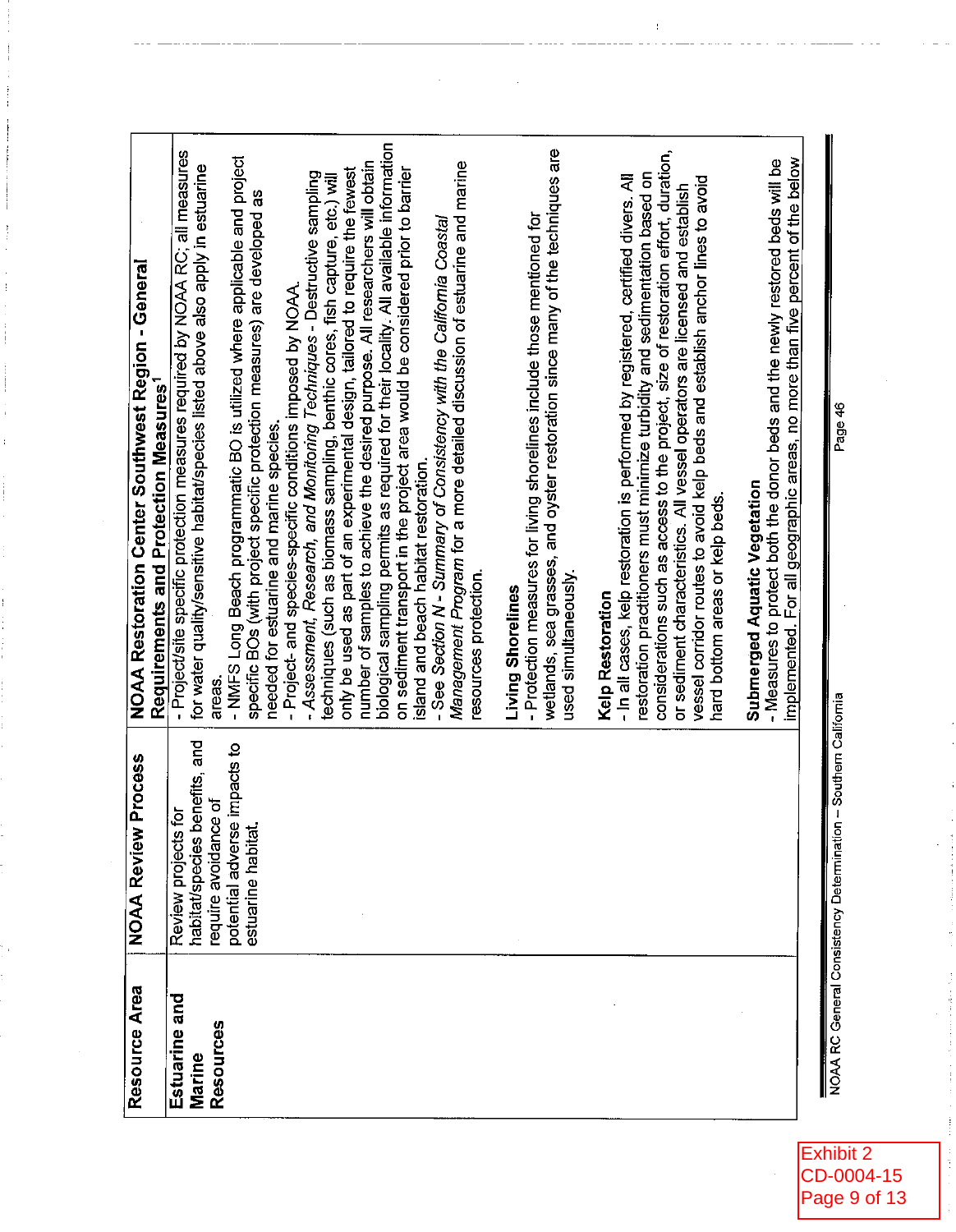| Resource Area                           | <b>NOAA Review Process</b> | NOAA Restoration Center Southwest Region - General                                                                                                                            |
|-----------------------------------------|----------------------------|-------------------------------------------------------------------------------------------------------------------------------------------------------------------------------|
|                                         |                            | Requirements and Protection Measures <sup>1</sup>                                                                                                                             |
|                                         |                            | purposes. Plants harvested will be taken in a manner to thin an existing bed<br>ground biomass of an existing donor bed will be harvested for transplanting                   |
|                                         |                            | without leaving any noticeable bare areas. Harvesting of flowering shoots for                                                                                                 |
|                                         |                            | seed buoy techniques will occur only from widely separated plants and only a                                                                                                  |
|                                         |                            | dependent and prior to restoration requires intimate knowledge of the genetics<br>certain percent of the donor stock can be used per year. This percent is site               |
|                                         |                            | and population dynamics of the donor site.                                                                                                                                    |
|                                         |                            | - All efforts to reduce any turbidity while at the site will be implemented. In most                                                                                          |
|                                         |                            | and boats are used the boat propellers are lifted and divers enter the SAV area<br>cases restoration takes place during low tide and turbidity is avoided. If divers          |
|                                         |                            | outside the bed.                                                                                                                                                              |
|                                         |                            | - Mooring locations and buoy installation - when barges and other boats must                                                                                                  |
|                                         |                            | moor on site to accomplish restoration work, mooring locations will be chosen to<br>minimize damage to existing healthy reets or adjacent SAV beds.                           |
|                                         |                            | - Off-site sediment and dredge spoils are placed in a manner to minimize                                                                                                      |
|                                         |                            | impacts to any existing vegetation.                                                                                                                                           |
|                                         |                            | - Before dredged material is deposited, sediments must be tested for                                                                                                          |
|                                         |                            | contaminants and analyzed for physical characteristics such as grain size and                                                                                                 |
|                                         |                            | water content to ensure vegetation will successfully re-colonize the area.                                                                                                    |
|                                         |                            | <b>Shellfish Restoration</b>                                                                                                                                                  |
|                                         |                            | General                                                                                                                                                                       |
|                                         |                            | - Disturbance is typically short duration. Reefs are typically built prior to times of<br>high spat set (larval settling). All shell material is placed in un-vegetated areas |
|                                         |                            | (i.e. not directly on seagrasses). Any shell material or structures that are not                                                                                              |
|                                         |                            | providing ecological services are removed.                                                                                                                                    |
|                                         |                            | Shell sources                                                                                                                                                                 |
|                                         |                            | - Shell or other substance used for substrate enhancement will be procured                                                                                                    |
|                                         |                            | Shells will be left on dry land for a minimum of one month before placement in<br>from clean sources that do not deplete the existing supply of shell bottom.                 |
|                                         |                            | the aquatic environment. Shells from the local area will be used whenever                                                                                                     |
|                                         |                            | possible.                                                                                                                                                                     |
|                                         |                            |                                                                                                                                                                               |
| NOAA RC General Consistency Determinati | on - Southern California   |                                                                                                                                                                               |
|                                         |                            | Page 47                                                                                                                                                                       |

Exhibit 2 CD-0004-15<br>Page 10 of 13

 $\bar{z}$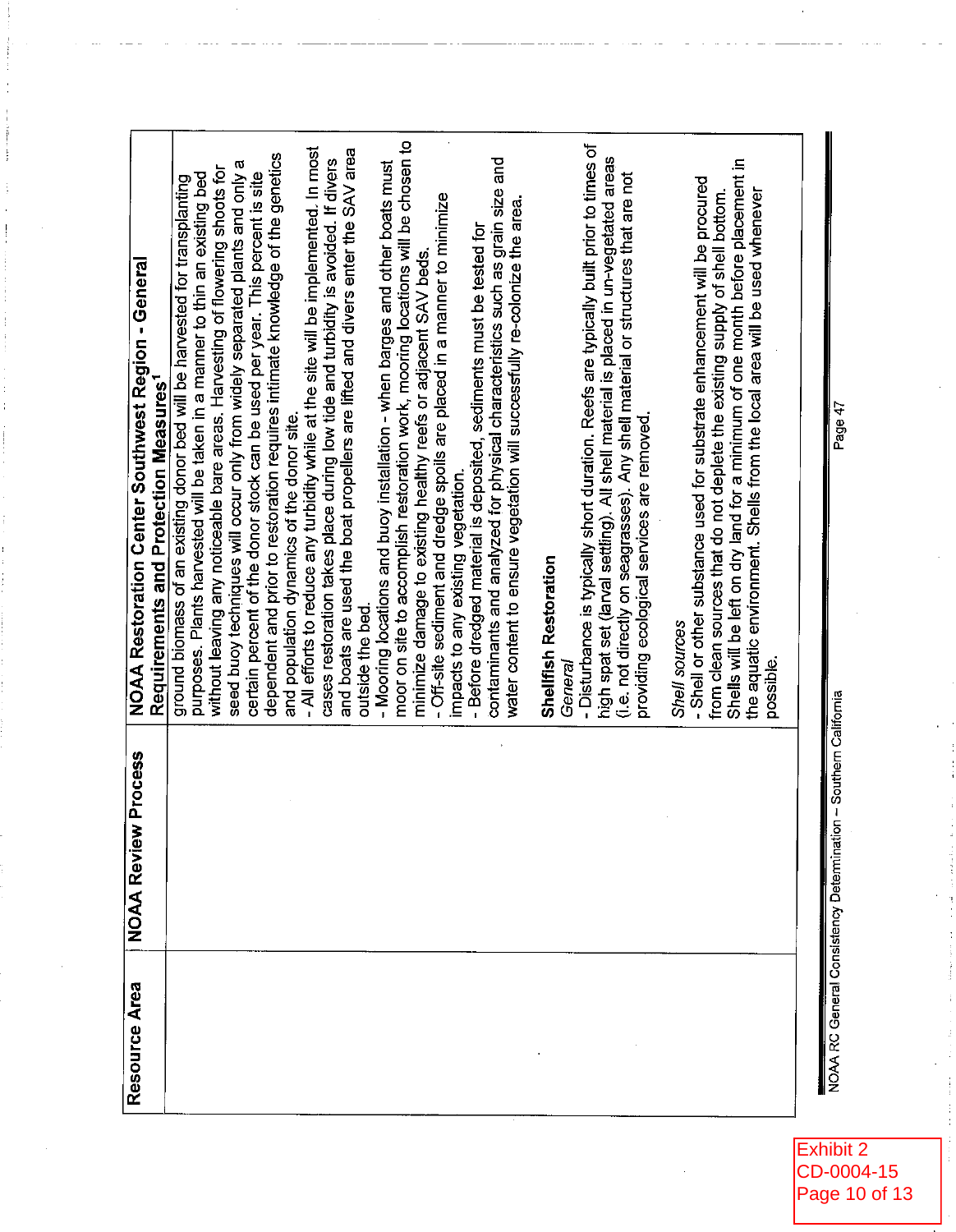| Resource Area                            | <b>NOAA Review Process</b>                                                                                                                                                                                                                                       | <b>NOAA Restoration Center Southwest Region - General</b><br>Requirements and Protection Measures <sup>1</sup>                                                                                                                                                                                                                                                                                                                                                                                                                                                                                                                                     |
|------------------------------------------|------------------------------------------------------------------------------------------------------------------------------------------------------------------------------------------------------------------------------------------------------------------|----------------------------------------------------------------------------------------------------------------------------------------------------------------------------------------------------------------------------------------------------------------------------------------------------------------------------------------------------------------------------------------------------------------------------------------------------------------------------------------------------------------------------------------------------------------------------------------------------------------------------------------------------|
|                                          |                                                                                                                                                                                                                                                                  | - Shelffish will be species native to the project area. Any shellfish transported<br>across state lines or grown through an aquaculture facility will be certified<br>Native species and disease<br>disease free.                                                                                                                                                                                                                                                                                                                                                                                                                                  |
|                                          |                                                                                                                                                                                                                                                                  | - All rock or shell breakwaters will be designed with appropriate ingress and<br>Rock Breakwaters (developed for habitat protection purposes)<br>egress for fish in consultation with local regulatory agencies.                                                                                                                                                                                                                                                                                                                                                                                                                                   |
| Agriculture<br>Coastal                   | on public/landowner support,<br>NOAA ranks projects based<br>Integrated Regional Water<br>Management Programs.<br>in coordination with local<br>stakeholders, as well as<br>prioritized actions from<br>watershed studies and<br>agencies and other              | ability to buffer sea level rise due to climate change, thereby protecting adjacent<br>- Although rare, conversion to estuarine or wetland uses are evaluated for their<br>- Projects evaluated for protecting the loss of valuable agricultural top soil,<br>- All other permits/approvals must be acquired before project commences.<br>increasing the function and health of waterways passing, and improving<br>- Protection measures to prevent erosion and sediment runoff must be<br>- See Section N - Summary of Consistency with the California Coastal<br>dependable water supplies for livestock.<br>agricultural lands.<br>implemented |
|                                          | improving dependable water<br>supplies for livestock, CEQA<br>valuable agricultural top soil,<br>increasing the function and<br>health of waterways and<br>Projects evaluated for<br>impacts to agriculture.<br>analysis evaluates for<br>protecting the loss of | Management Program for a more detailed discussion of agricultural resource<br>protection.                                                                                                                                                                                                                                                                                                                                                                                                                                                                                                                                                          |
| <b>Resources</b><br>Cultural             | Evaluated during NOAA RC<br>project review.                                                                                                                                                                                                                      | projects that may impact cultural or historic resources. NOAA RC has a staff<br>Cultural Resource Specialist who is utilized as needed.<br>- NOAA RC complies with section 106 of the NHPA on an individual project<br>basis. NOAA RC or designee will consult with SHPO and tribal officers for                                                                                                                                                                                                                                                                                                                                                   |
| NOAA RC General Consistency Determinatio | an — Southern California                                                                                                                                                                                                                                         | Doors                                                                                                                                                                                                                                                                                                                                                                                                                                                                                                                                                                                                                                              |

Exhibit 2<br>CD-0004-15<br>Page 11 of 13

-age 48<br>'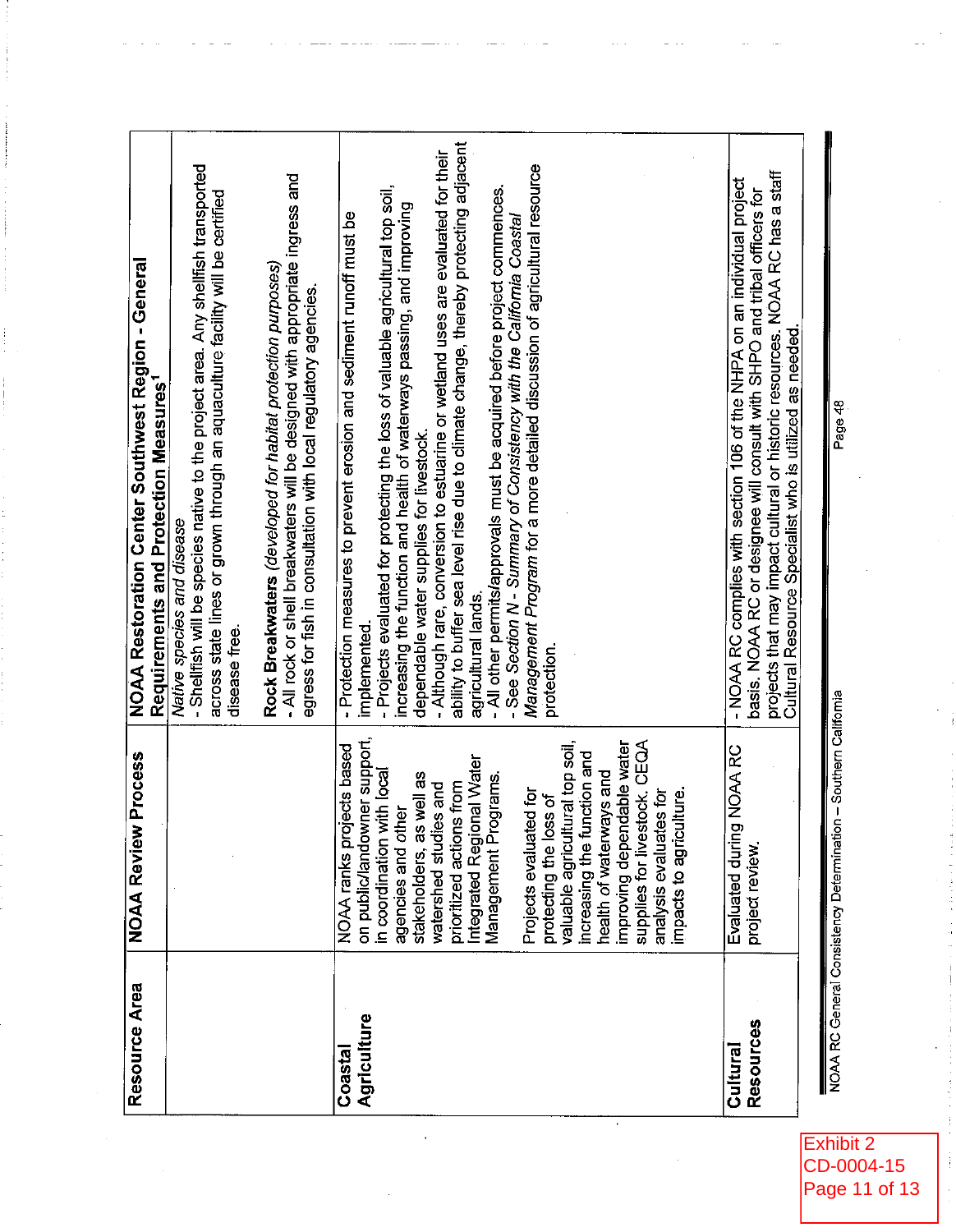|                                                      |                                                                                                                                                                                                                                                     | NOAA Restoration Center Southwest Region - General<br>Requirements and Protection Measures <sup>1</sup>                                                                                                                                                                                                                                                                                                                                                                                                                                                                                                                                                                                                                                                       |
|------------------------------------------------------|-----------------------------------------------------------------------------------------------------------------------------------------------------------------------------------------------------------------------------------------------------|---------------------------------------------------------------------------------------------------------------------------------------------------------------------------------------------------------------------------------------------------------------------------------------------------------------------------------------------------------------------------------------------------------------------------------------------------------------------------------------------------------------------------------------------------------------------------------------------------------------------------------------------------------------------------------------------------------------------------------------------------------------|
|                                                      | on public/landowner support,<br>NOAA ranks projects based<br>Integrated Regional Water<br>in coordination with local<br>stakeholders, as well as<br>Management Programs.<br>prioritized actions from<br>watershed studies and<br>agencies and other | Management Program for a more detailed discussion of cultural resources<br>- See Section N - Summary of Consistency with the California Coastal<br>protection.                                                                                                                                                                                                                                                                                                                                                                                                                                                                                                                                                                                                |
| Also included in<br>analysis.                        | CEQA                                                                                                                                                                                                                                                |                                                                                                                                                                                                                                                                                                                                                                                                                                                                                                                                                                                                                                                                                                                                                               |
| avoidance of cu<br>impacts.<br>Cumulative<br>Impacts | mulative<br>NOAA RC reviews for                                                                                                                                                                                                                     | - The NMFS Long Beach programmatic BO has restrictions to avoid cumulative<br>impacts and specifies a limit of 15 projects per year.                                                                                                                                                                                                                                                                                                                                                                                                                                                                                                                                                                                                                          |
| Also addressed<br>compliance by<br>agencies.         | in CEQA<br>SWRCB/CDFWlocal                                                                                                                                                                                                                          |                                                                                                                                                                                                                                                                                                                                                                                                                                                                                                                                                                                                                                                                                                                                                               |
| Success Criteria,<br>and Reporting<br>Monitoring,    | and success monitoring, and<br>Pre-and post-construction<br>annual reports required.                                                                                                                                                                | - Pre- and post-construction monitoring plan required of all projects; monitoring<br>- Documentation of the required avoidance, minimization, and other<br>- Pre-construction reporting is provided to Coastal Commission annually;<br>subsequently qualifying projects funded later in the year will be reported to<br>environmental protection measures that were implemented;<br>- Post-construction monitoring and reporting information including:<br>- Number (by species) of fish and wildlife relocated;<br>Coastal Commission on a project-by-project basis.<br>Success criteria are developed for each project.<br>Any incidental injury or mortality; and<br>protocol typically follows CDFW FRGP<br>- Photo-documentation;<br>- As-built drawings |

 $\frac{1}{2}$  ,  $\frac{1}{2}$ 

 $\frac{1}{2}$ 

 $\bar{\gamma}$ 

NOAA RC General Consistency Determination - Southern California

Page 49

Exhibit 2<br>CD-0004-15<br>Page 12 of 13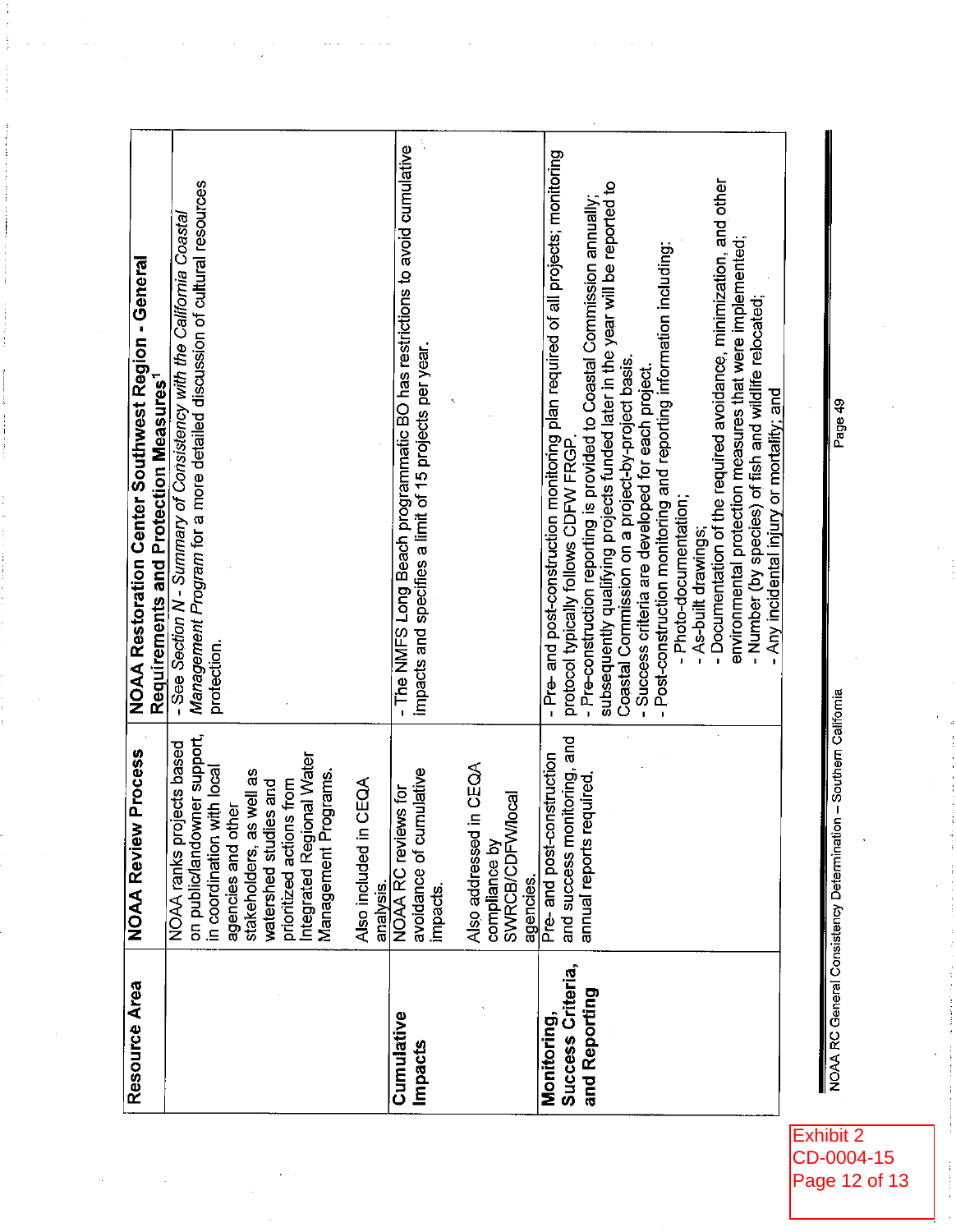| Resource Area          | <b>NOAA Review Process</b>                         | NOAA Restoration Center Southwest Region - General<br>Requirements and Protection Measures <sup>1</sup>      |
|------------------------|----------------------------------------------------|--------------------------------------------------------------------------------------------------------------|
|                        |                                                    | - A description of whether the project is meeting success criteria for<br>revegetation and other parameters. |
|                        |                                                    | -Additional monitoring is required for off-channel/side-channel habitat, water                               |
|                        |                                                    | conservation, wetlands, submerged aquatic habitat, living shorelines, and kelp                               |
|                        |                                                    | forest restoration, as described in Section L, below.                                                        |
| General                | NOAA RC directly involved                          | General Process                                                                                              |
| <b>Application and</b> | in project review, funding                         | - For projects not funded by NOAA RC, project review begins with a project                                   |
| Review Process         | (when available), technical<br>assistance, design, | application for Clean Water Act section 404 and/or Rivers and Harbors Act                                    |
|                        |                                                    | section 10 permit authorization with the Army Corps' Regulatory Division.                                    |
|                        | protection measures,                               | Qualifying restoration projects will then follow the general review process                                  |
|                        | monitoring and reporting.                          | described below.                                                                                             |
|                        |                                                    | - NOAA RC reviews project, assesses project qualifications and                                               |
|                        | NOAA also coordinates with                         | appropriateness for use of NMFS Long Beach Office programmatic BO or other                                   |
|                        | on project<br>other agencies                       | BOs; after approval for Program inclusion, sends to CDFW biologist and                                       |
|                        | permitting.                                        | RWQCB staff for review. Projects in the Coastal Zone are evaluated for                                       |
|                        |                                                    | coverage under this Consistency Determination.                                                               |
|                        |                                                    | - NOAA RC is alerted to projects through project partnerships, funding                                       |
|                        |                                                    | opportunities, and through its involvement in technical assistance and project                               |
|                        |                                                    | development                                                                                                  |
|                        |                                                    | - Team of NOAA RC, NMFS, CDFW, and Corps assists NOAA RC with project                                        |
|                        |                                                    | oversight.                                                                                                   |
|                        |                                                    | - Projects submitted to other agencies and NMFS biologists for review and                                    |
|                        |                                                    | approval throughout the year, as applications come in.                                                       |
|                        |                                                    | - All specific information requirements must be met before project is eligible to                            |
|                        |                                                    | proceed under Program.                                                                                       |
|                        |                                                    | - Evaluation of monitoring plans (including success criteria) and reports.                                   |
|                        |                                                    | Help with adaptive management, if needed.                                                                    |
|                        |                                                    |                                                                                                              |

NOAA RC General Consistency Determination -- Southern California

Page 50

Exhibit 2<br>CD-0004-15<br>Page 13 of 13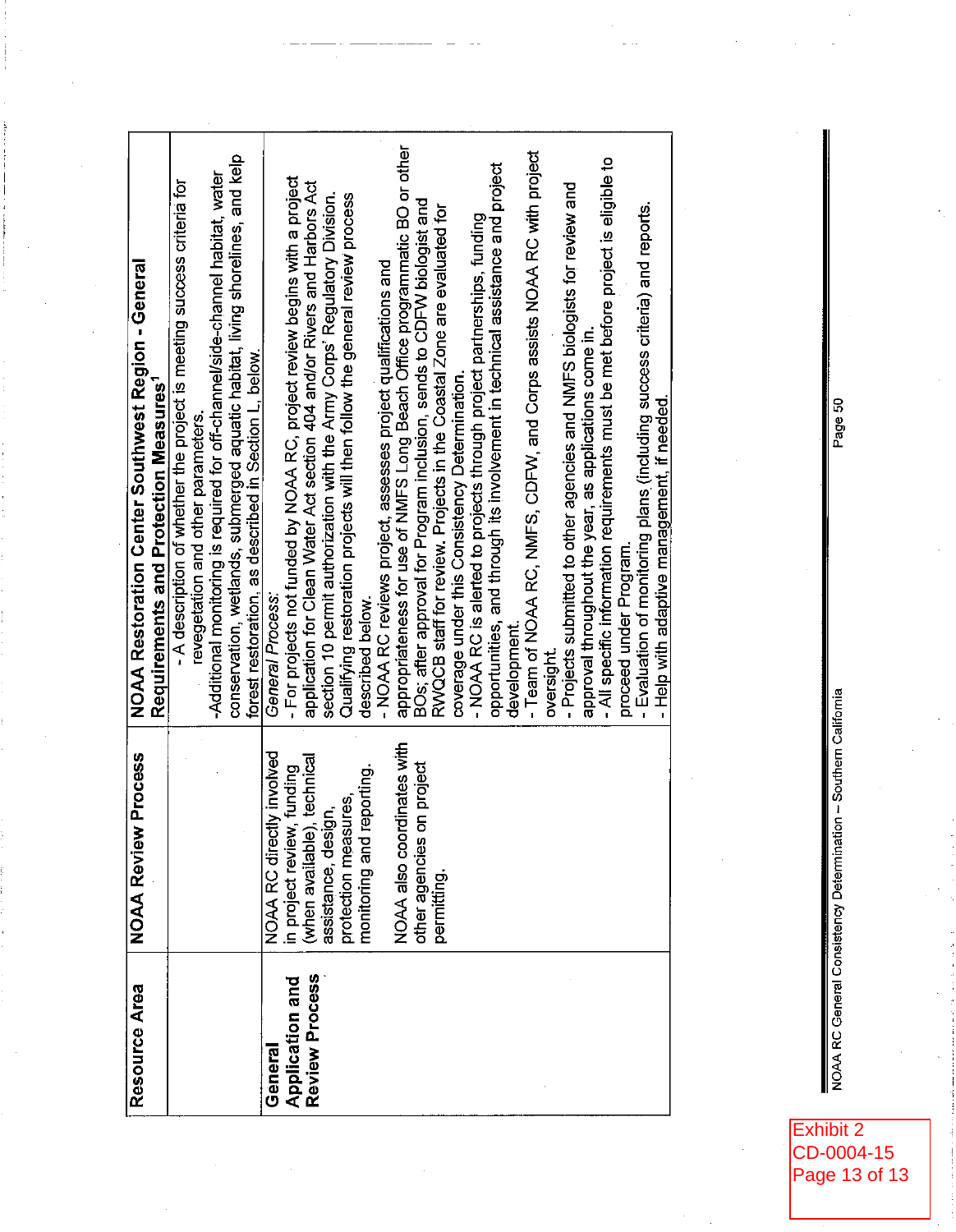# 1. Salmonid Habitat and Related Upland Restoration Projects

Salmonid habitat and related upland restoration projects are intended to restore degraded salmonid habitat through improving stream cover, pool habitat and spawning gravel; removing or modifying barriers to fish passage; ensuring adequate flows; and reducing or eliminating ongoing erosion or sedimentation impacts. Salmonid habitat restoration projects authorized through the CRP must be designed and implemented consistent with the techniques and minimization measures presented in CDFW's California Salmonid Stream Habitat Restoration Manual, NMFS's Guidelines for Salmonid Passage at Stream Crossings, NMFS Fish Screening Criteria for Anadromous Salmonids, or other appropriate restoration manuals all of which contain extensive guidance on effective implementation of habitat restoration practices and pre- and post-construction protection measures.

These projects are reviewed and authorized by NMFS under section 7 of the ESA and the Magnuson-Stevens Fishery Conservation and Management Act (as discussed earlier under the Regulatory Framework section).

Additional engineering and fish passage specialist review may be required for projects including, but not limited to: fish passage at stream crossings, culvert retrofit and replacement, new and retrofitted fish ladders/fishways, removal of flashboard dam abutments and sills, debris basin removal, creation or connection of off-channel habitat features, installation of fish screens, removal of small dam involving special or complex conditions, and placement of weirs in concrete lined channels. Project or program specific BOs may include additional applicable requirements.

In addition to following applicable protection measures specified in Section J, Table 1 - NOAA RC Summary of General Project Requirements and Protection Measures for Coastal Resources, general measures for instream work will be implemented and flows will be diverted around the project worksite as described in the 2015 NMFS Long Beach Office Programmatic BO for Restoration Projects, for projects qualified to utilize the BO. Applicable protection measures will be followed as specified in the BO sections, Requirements for Fish Relocation and Dewatering Activities and Measures to Minimize Loss or Disturbance of Riparian Vegetation. Additional measures, or modified measures, may be imposed by NOAA RC as needed to protect natural resources.

NOAA RC General Consistency Determination - Southern California

Page 21

Exhibit 3 CD-0004-15 Page 1 of 16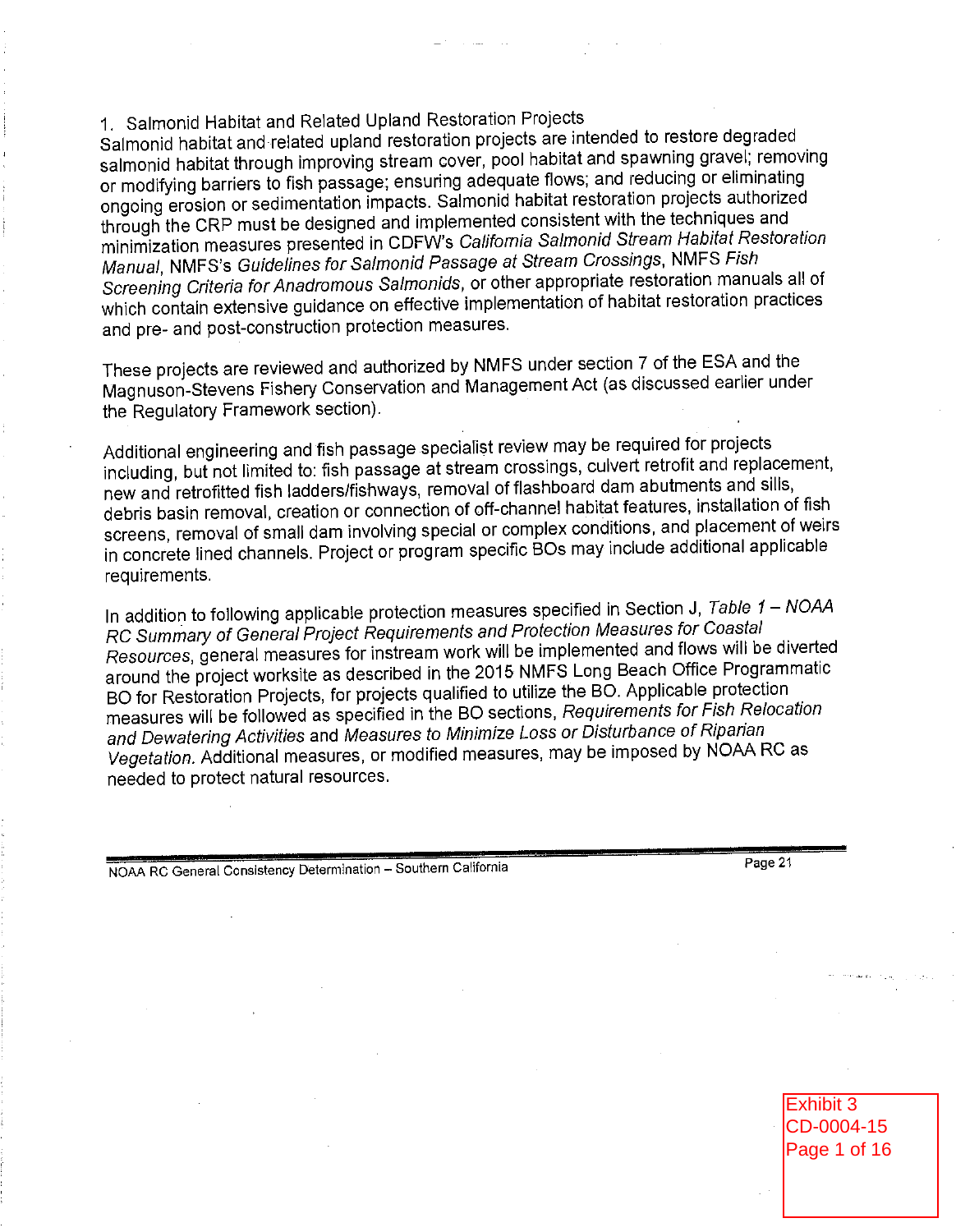Salmonid habitat restoration activities included in the CRP for this Consistency Determination are listed below, as well as additional activity-specific resource protection measures, above and beyond those described in Section J. Table 1 – NOAA RC Summary of General Project Requirements and Protection Measures for Coastal Resources.

#### 1. Instream Habitat Structures and Improvements

Instream habitat structures and improvements are intended to provide predator escape and resting cover, increase spawning habitat, improve migration corridors, improve pool to riffle ratios, and add habitat complexity and diversity. Specific techniques for instream habitat improvement include placement of: 1) cover structures (divide logs, engineered log jams, digger logs, spider logs; and log, root wad, and boulder combinations); 2) boulder structures (boulder weirs, vortex boulder weirs, boulder clusters, and single and opposing boulder-wingdeflectors); 3) log structures (log weirs, upsurge weirs, single and opposing log-wingdeflectors, engineered log jams, and Hewitt ramps); and 4) imported spawning gravel. Implementation of these types of projects may require the use of heavy equipment (e.g., selfpropelled logging varders, excavators, backhoes, helicopters), however, hand labor will be used when possible.

Large woody material (LWM) may also be placed in the stream channel to enhance pool formation and increase stream channel complexity. Projects will include both anchored and unanchored logs, depending on site conditions and wood availability.

Supplemental Protection Measures for Instream Habitat Structures and Improvements In addition to applicable environmental protection measures described under Section J, Summary of Environmental Compliance Requirements and NOAA Project Review, the following measures apply to instream habitat structures and improvements:

Flow Diversion Measures: If it is necessary to divert flow around the work site, either by pump or by gravity flow, the suction end of the intake pipe shall be fitted with fish screens meeting CDFW and NMFS (NMFS, 2008b) criteria to prevent entrainment or impingement of small fish. Any turbid water pumped from the work site itself to maintain the site in a dewatered state shall be disposed of in an upland location where it will not drain directly into any stream channel, or it will be treated to filter suspended materials before flowing back into the stream.

Turbidity Measures: Any work with equipment within the stream channel shall be performed in isolation from the flowing stream. If there is any flow when the work is done, the project proponent shall construct cofferdams upstream and downstream of the excavation site and divert all flow from upstream of the upstream dam to downstream of the downstream dam. The cofferdams may be constructed from many different materials and methods to meet the objective; for example, clean river gravel or sand bags, which may be sealed with sheet plastic. Foreign materials such as sand bags and any sheet plastic shall be removed from the stream upon project completion. In some cases, clean river gravel may be left in the stream, but the cofferdams must be breached to return the stream flow to its natural channel. To minimize effects to aquatic species, stream diversion shall be in place for the shortest duration necessary to complete in-stream project activities.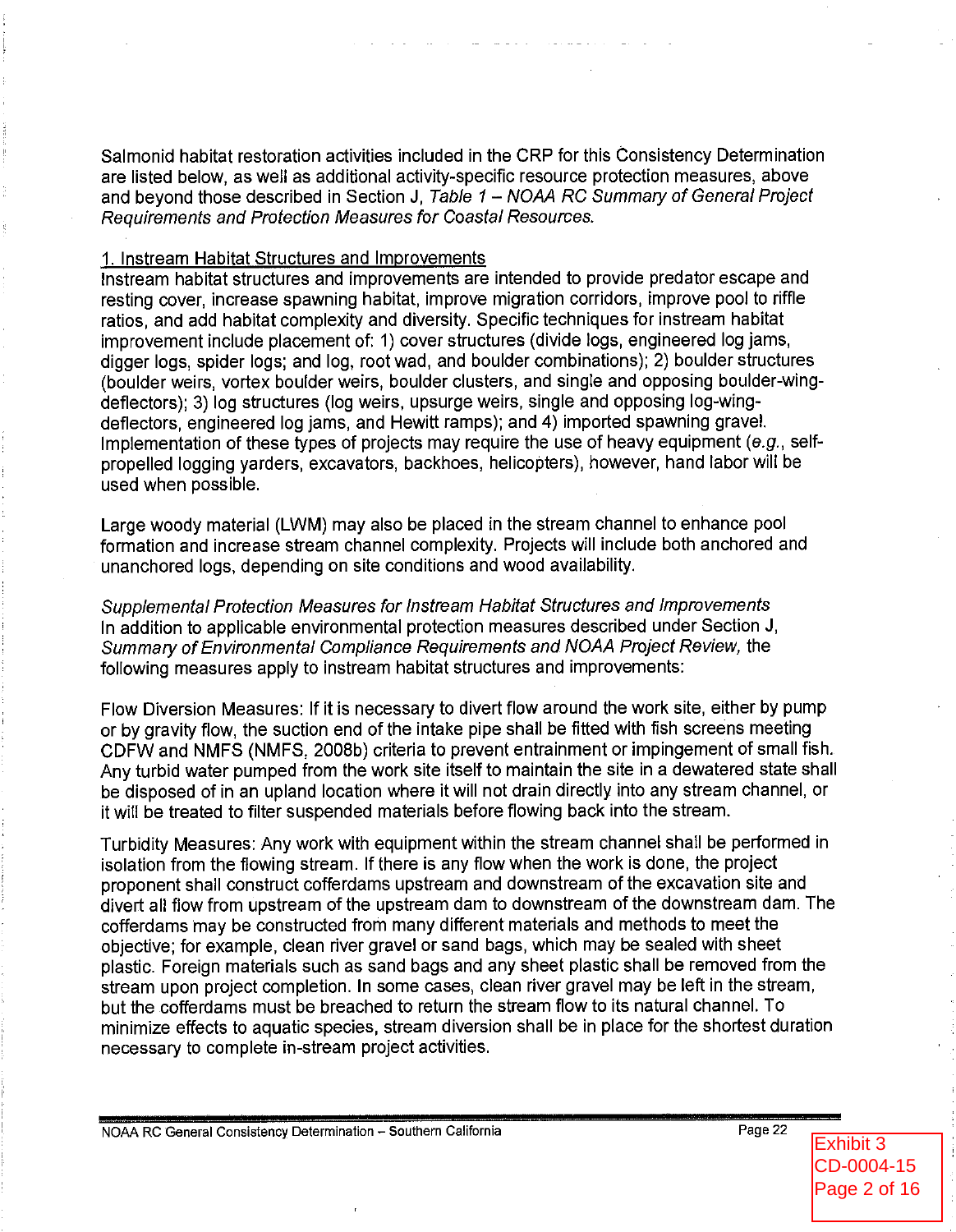When cofferdams are installed, debris racks will be placed at the bypass pipe inlet. Bypass pipes will be monitored a minimum of two times per day, seven days a week, during the construction period. The contractor or project applicant shall remove all accumulated debris. Bypass pipe diameter will be sized to accommodate, at a minimum, twice the summer baseflow.

Cofferdams will be removed so surface elevations of water impounded above the cofferdam will not be reduced at a rate greater than one inch per hour. This will minimize the risk of beaching and stranding of fish as the area upstream becomes dewatered.

#### 2. Barrier Modification for Fish Passage Improvement

Barrier modification projects are intended to improve salmonid fish passage by providing access to historically available upstream spawning and rearing habitat that is currently blocked or obstructed. Projects may include those that improve fish passage through existing culverts, bridges, and payed and unpayed fords through replacement, removal, or retrofitting structures. These practices may include the use of gradient control weirs upstream or downstream of barriers to control water velocity, water surface elevation, or provide sufficient pool habitat to facilitate jumps, or interior baffles or weirs to mediate velocity and provide increased water depth. Weirs may also be used to improve passage in flood control channels (particularly concrete-lined channels). Implementing these types of projects may require the use of heavy equipment (e.g., self-propelled logging yarders, mechanical excavators, backhoes), however, hand labor will be used when possible.

Removing barriers to fish passage will help mitigate the effects of climate change (e.g., increased number and intensity of drought events, habitat loss or alteration, etc.) to threatened and endangered fish species by increasing connectivity of river and stream networks.

#### Supplemental Protection Measures for Fish Barrier Modification

In addition to applicable environmental protection measures described under Section J. Summary of Environmental Compliance Requirements and NOAA Project Review, the flow diversion and turbidity measures, as described above, in Section I.1, are also applicable to barrier modification projects.

#### 3. Riparian Habitat Restoration and Bioengineering

Riparian habitat restoration projects are intended to improve salmonid habitat through increasing stream shading to lower water temperatures, recruitment of LWD, bank stability, the number of plants and plant groupings, and benthic invertebrate production. Riparian habitat restoration projects may include natural regeneration, livestock exclusionary fencing, bioengineering, and revegetation.

Bioengineering and revegetation to reduce instream sediment will improve fish habitat and fish survival by increasing fish embryo and alevin survival in spawning gravels, decreasing injury to juvenile salmonids from high concentrations of suspended sediment, and minimizing the loss of, or reduction in size of, pools from excess sediment deposition. The proposed activities will reduce stream sedimentation from bank erosion by stabilizing stream banks with appropriate site-specific techniques including: boulder-stream bank stabilization structures, log-stream bank stabilization structures, tree revetment, native plant material revetment, willow wall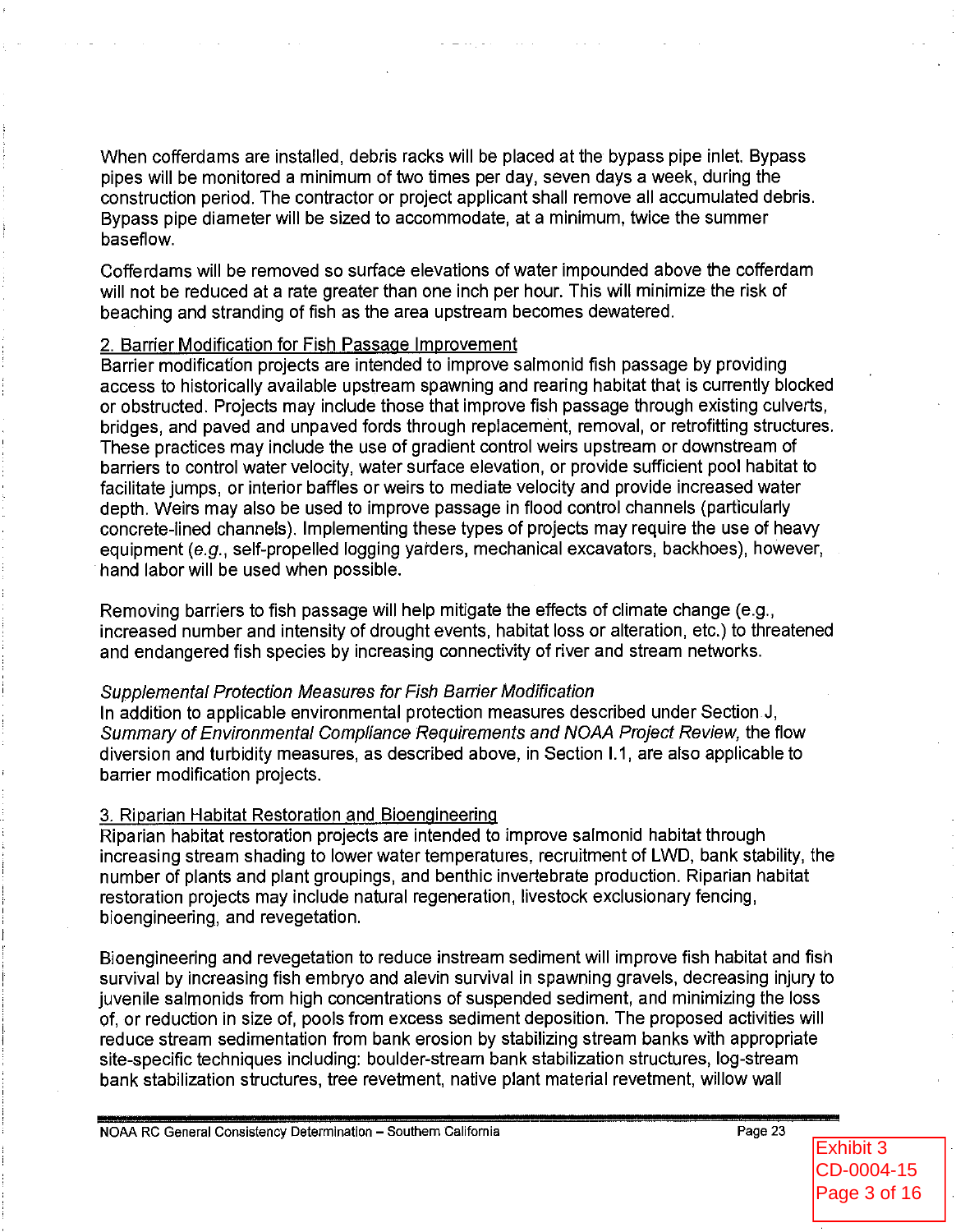revetment, willow siltation baffles, brush mattresses, checkdams, brush checkdams and water bars.

Supplemental Protection Measures for Riparian Habitat Restoration and Bioengineering In addition to applicable environmental protection measures described under Section J. Summary of Environmental Compliance Requirements and NOAA Project Review, the flow diversion and turbidity protection measures, as described above in Section I.1, are also applicable to riparian habitat and bioengineering projects.

#### 4. Upslope Watershed Restoration

Upslope watershed restoration projects are intended to reduce delivery of sediment to anadromous salmonid streams. Road-related upslope watershed restoration projects include decommissioning, upgrading, and storm proofing. Implementation of these types of proiects may require the use of heavy equipment (e.g., self-propelled logging yarders, mechanical excavators, backhoes), however, hand labor will be used when possible.

### 5. Removal of Small Dams

Dam removal is conducted to restore fisheries access to historic habitat for spawning and rearing and to improve long-term habitat quality and proper stream geomorphology. Types of eligible small dams include permanent, flashboard, debris basin, and/or seasonal dams that are standalone barriers with the characteristics listed below.

This covered activity only includes small dam removal projects that will form, naturally or with excavation, a channel of natural grade and shape upstream of the dam. Dam removal projects will: 1) release a volume of sediment that will have minimal effects on downstream habitat, and 2) be designed to create a channel that provides the same hydraulic conditions and habitat for listed fish as the natural channel. Implementing small dam removal projects may require the use of heavy equipment (e.g. mechanical excavators, backhoes, etc.) and in some cases explosives. Some small dam removals can be accomplished with hand tools such as jackhammers.

#### **Supplemental Protection Measures for Small Dam Removal**

In addition to applicable environmental protection measures described under Section J. Table 1 - NOAA RC Summary of General Project Requirements and Protection Measures for Coastal Resources and the flow and turbidity measures listed in Section I.1 above, the following measures apply to small dam removal:

All construction will take place out of the wetted channel either by implementing the project from the bank and out of the channel or by constructing coffer dams, relocating aquatic species found within the project reach, and dewatering the channel. The Long Beach Office programmatic BO limits disturbance of riparian vegetation for site access for removal of small dams to no more than 250 linear feet (125 feet on each side of the channel). All disturbed areas will be revegetated with native grasses, trees, or shrubs.

Technical information on sediment volume, project reach geomorphology, downstream spawning areas, and channel and hydraulic grade are required in the project proposal for review by NOAA RC. Depending on the complexity of the project, additional technical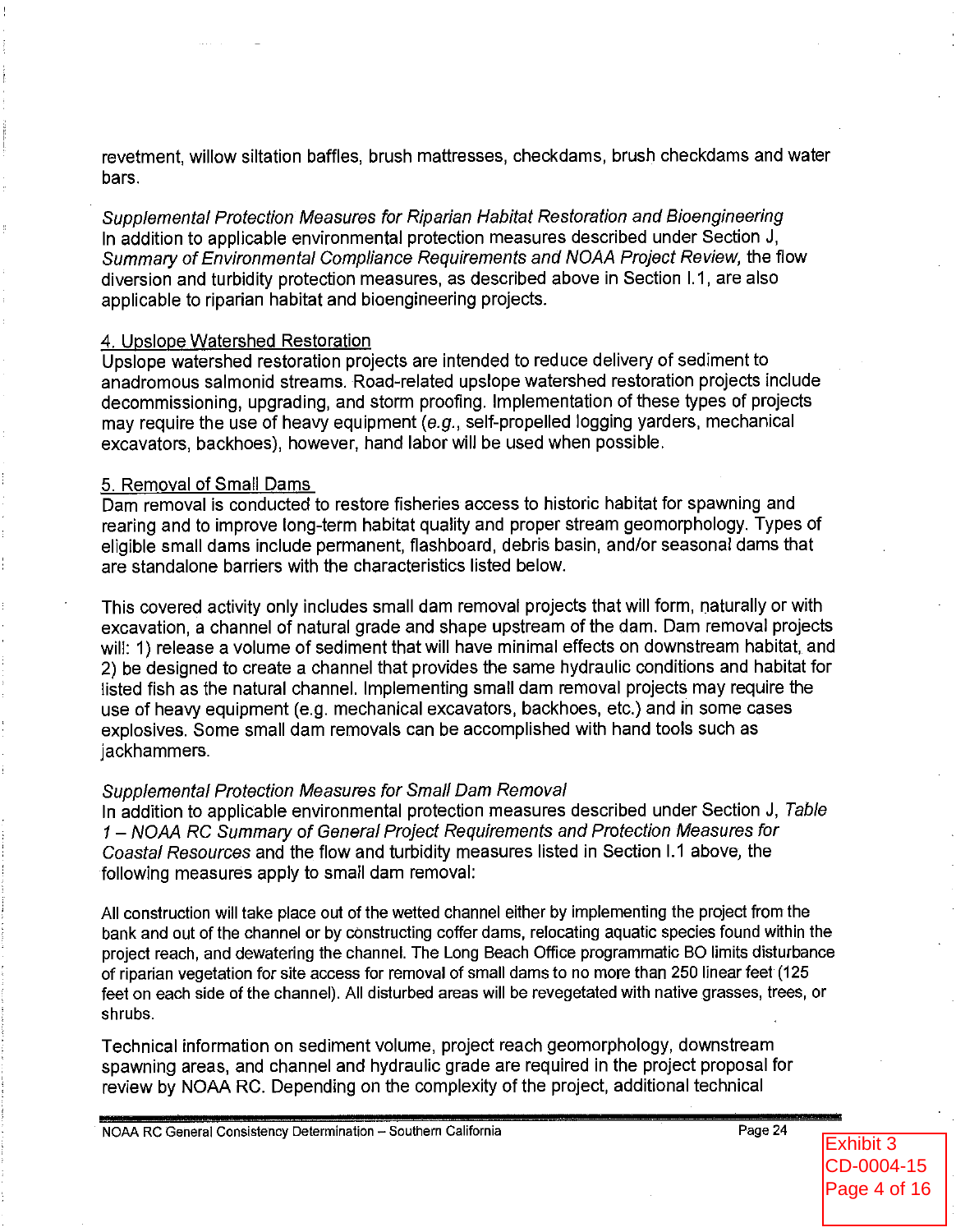information including: hydraulic modeling, sediment modeling, geomorphic assessments, analysis of hydrologic conditions, and a detailed assessment of habitat conditions may also be required in the project proposal.

Small dam removal projects such as those in urbanized streams, base level dams (where head cuts could be sent up multiple tributaries), and dams located in heavily incised channels will receive additional engineering review.

Flow diversion and turbidity protection measures, as described above in Section I.1, are also applicable to small dam removal.

Any use of explosives for small dam removal must be justified due to site-specific conditions including equipment access difficulties. Explosives use must be conducted in dry or dewatered conditions and potential harm to steelhead and other aquatic life, and human health and property, from the explosives blast and pressure waves must be analyzed. Application of the NMFS Long Beach Office programmatic BO for ESA section 7 coverage of small dam removal projects with proposed use of explosives requires additional detailed effects analysis and protection and information measures. Project applicants are required to provide project designs to NOAA technical monitors prior to project approval and implementation. Data requirements and analysis to be provided with dam removal project design should attempt to meet NMFS 2011 Anadromous Salmonid Passage Facility Design (NMFS 2011 Guidelines). If proposed project designs do not meet the NMFS 2011 Guidelines, a project proponent can request an alternative project design be approved at the discretion of NOAA RC and NMFS engineers if a clear benefit to fish passage can be shown. Applicants will be required to implement the NOAA RC Fish Passage Barrier Removal Performance Measures and Monitoring Worksheet (Attachment F) that includes regionally appropriate fish passage criteria for fish passage projects, and which have been incorporated into the data needs described below.

### 6. Creation of Off-Channel/Side Channel Habitat

Types of side-channel or off-channel restoration activities eligible for the CRP include:

- Connection of abandoned side-channel or pond habitats to restore fish access;
- Connection of adjacent ponds, remnants from aggregate excavation;
- Connection of oxbow lakes on floodplains that have been isolated from the meandering channel by river management schemes, or channel incision;
- Creation of side-channel or off-channel habitat with self-sustaining channels; and  $\bullet$
- Improvement of hydrologic connection between floodplains and main channels.

Restoration projects in this category may include removal or breaching of levees and dikes, channel and pond excavation, constructing wood or rock tailwater control structures, and construction of large wood material (LWM). Implementation of these types of projects may require the use of heavy equipment  $(e.g., self-propelled$  logging yarders, mechanical excavators, backhoes), and creation of temporary access roads.

Supplemental Protection Measures for Off-Channel and Side-Channel Habitat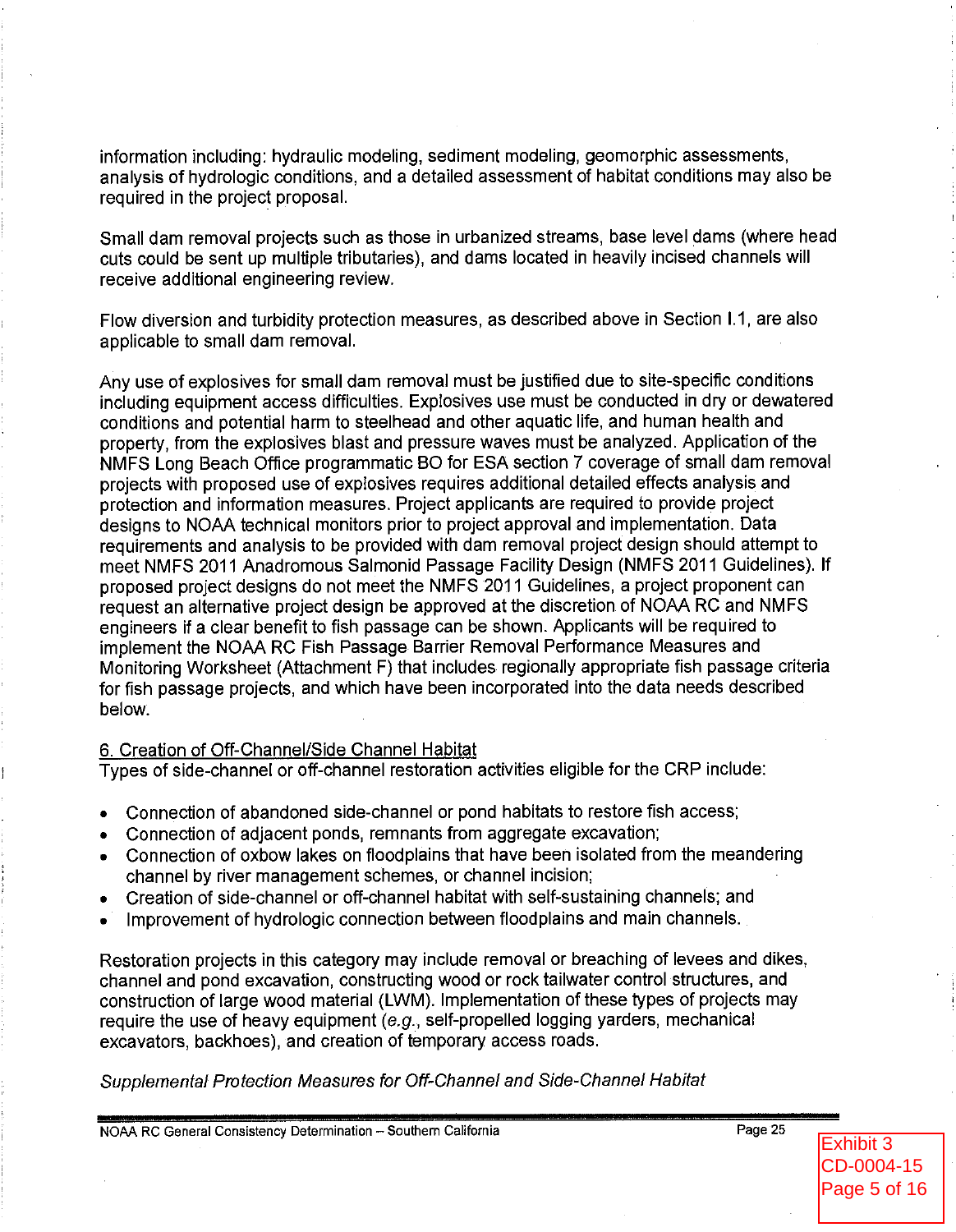In addition to applicable environmental protection measures described under Section J Summary of Environmental Compliance Requirements and NOAA Project Review, the following measures apply to off-channel and side-channel habitat projects:

Technical information on water supply (channel flow/overland flow/groundwater), water quality, and water reliability; risk of channel change; and channel and hydraulic grade is required in the project proposal for review by NOAA RC. Application of the NMFS Long Beach Office programmatic BO for ESA section 7 coverage of off-channel and side-channel projects may require additional early collaboration with NMFS, topographic and hydraulic surveys and analyses, monitoring and reporting, and other protection and information measures.

In addition, the flow diversion and turbidity protection measures must be applied, as described above in Section I.1.

#### **Project Restrictions**

Projects that involve the installation of a flashboard dam, head gate or other mechanical structure are not eligible for the Program. Off-channel ponds constructed under this Program will not be used as a point of water diversion. Use of logs or boulders as stationary water level control structures will be allowed.

#### 7. Water Conservation Projects

In addition to applicable environmental protection measures described under the Section J, Summary of Environmental Compliance Requirements and NOAA Project Review, the following measures apply to water conservation projects.

Projects that involve surface diversions will only be considered for existing diversions that are compliant with State and federal water law. Storage reservoirs will not be greater than 10 acrefeet in size. Flow measuring device installation and maintenance may be required for purposes of accurately measuring and managing pumping rate or bypass conditions set forth in this document or in the water right or special use permit.

All pump intakes will be screened in accordance with NMFS Southwest Region's Fish Screening Criteria for Salmonids. Stockwater ponds and wells will be located at least 100 feet from the edge of the active channel and should be designed to avoid stranding of juvenile salmonids during flood events. Application of the NMFS Long Beach Office programmatic BO for ESA section 7 coverage of water conservation projects may require additional early collaboration with NMFS, topographic and hydraulic surveys and analyses, monitoring and reporting, and other protection and information measures.

### a. Developing Alternative Supply or Off-stream Storage

This category covers ponds that meet conditions of the supplemental protection measures listed below. They can be for alternative supply or off channel water storage for other water conservation opportunities.

Many riparian fencing projects, designed to keep livestock from damaging riparian areas, necessitate the development of off-stream watering areas for livestock. These include ponds that have been excavated and are filled either by rainwater, overland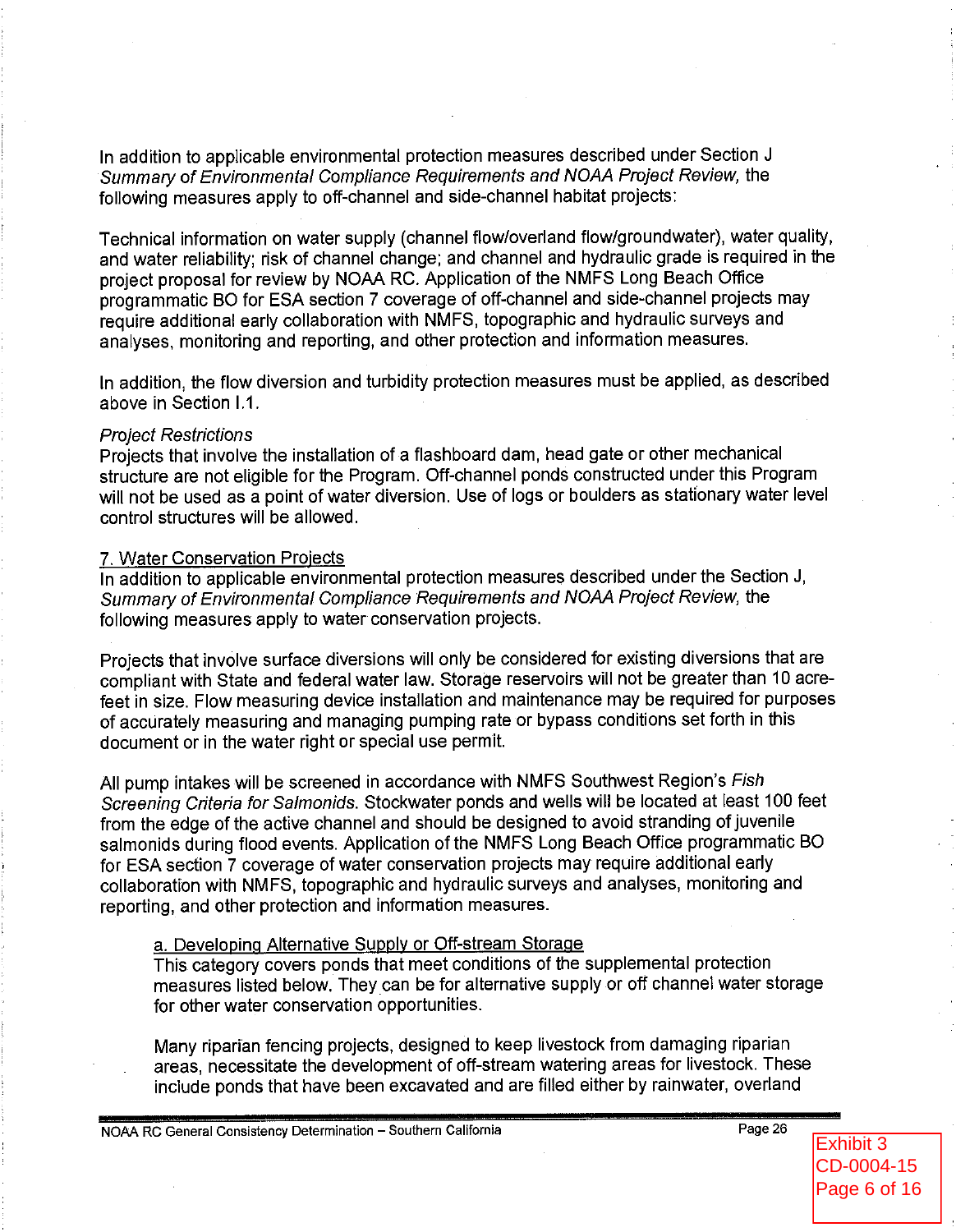flow, surface diversions, or groundwater (either through water table interception or pumping). The CRP also covers water lines, watering troughs, and piping used to provide groundwater to livestock, so as to achieve the overarching goal of protecting aquatic habitat.

Off-stream storage may be created for landowners with appropriate water rights in order to manage the time of year water is taken off of a river/stream, so as to optimally protect habitat.

#### b. Tailwater Collection Ponds

Tailwater is created in some agricultural irrigation operations (flood, sprinkler) as unabsorbed irrigation water flows off the field back into the stream. Restoration projects to address tailwater input involve constructing tailwater capture systems to intercept tailwater before it enters streams. Water held in capture systems, such as a pond, can be reused for future irrigation purposes, therefore reducing the need for additional stream diversions and helping to provide for adequate freshwater habitat.

#### **Supplemental Protection Measures for Tailwater Collection Ponds**

In addition to applicable environmental protection measures described under the Section J. Summary of Environmental Compliance Requirements and NOAA Project Review, the following measures apply to tailwater collection ponds:

Tailwater collection ponds that do not incorporate return channels to the creek will be located at least 100 feet from the edge of the active channel and should be designed to avoid stranding of juvenile salmonids during flood events.

#### c. Water Storage Tanks

Water storage tanks are used to provide storage to reduce the impact on fish from water taken from streams or groundwater during low water periods. Water storage tanks can be filled through rainwater catchment or by surface or groundwater flow. The California Water Plan supports the use of diverse water supplies in Southern California given the arid climate and flashy nature of storm events (CWP 2013).

### Supplemental Protection Measures for Water Storage Tanks

In addition to applicable environmental protection measures described under Section J. Summary of Environmental Compliance Requirements and NOAA Project Review, the following measures apply to water storage tank projects.

All pump intakes will be properly screened in accordance with NMFS Fish Screening Criteria. Water conservation projects that include water storage tanks and a Forbearance Agreement for the purpose of storing winter and early spring water for summer and fall use, require registration of water use pursuant to California Water Code § 1228.3 and consultation with CDFW. Diversions to fill storage facilities during the winter and spring months shall be made pursuant to a Small Domestic Use Appropriation (SDU) filed with the State Water Board, as applicable.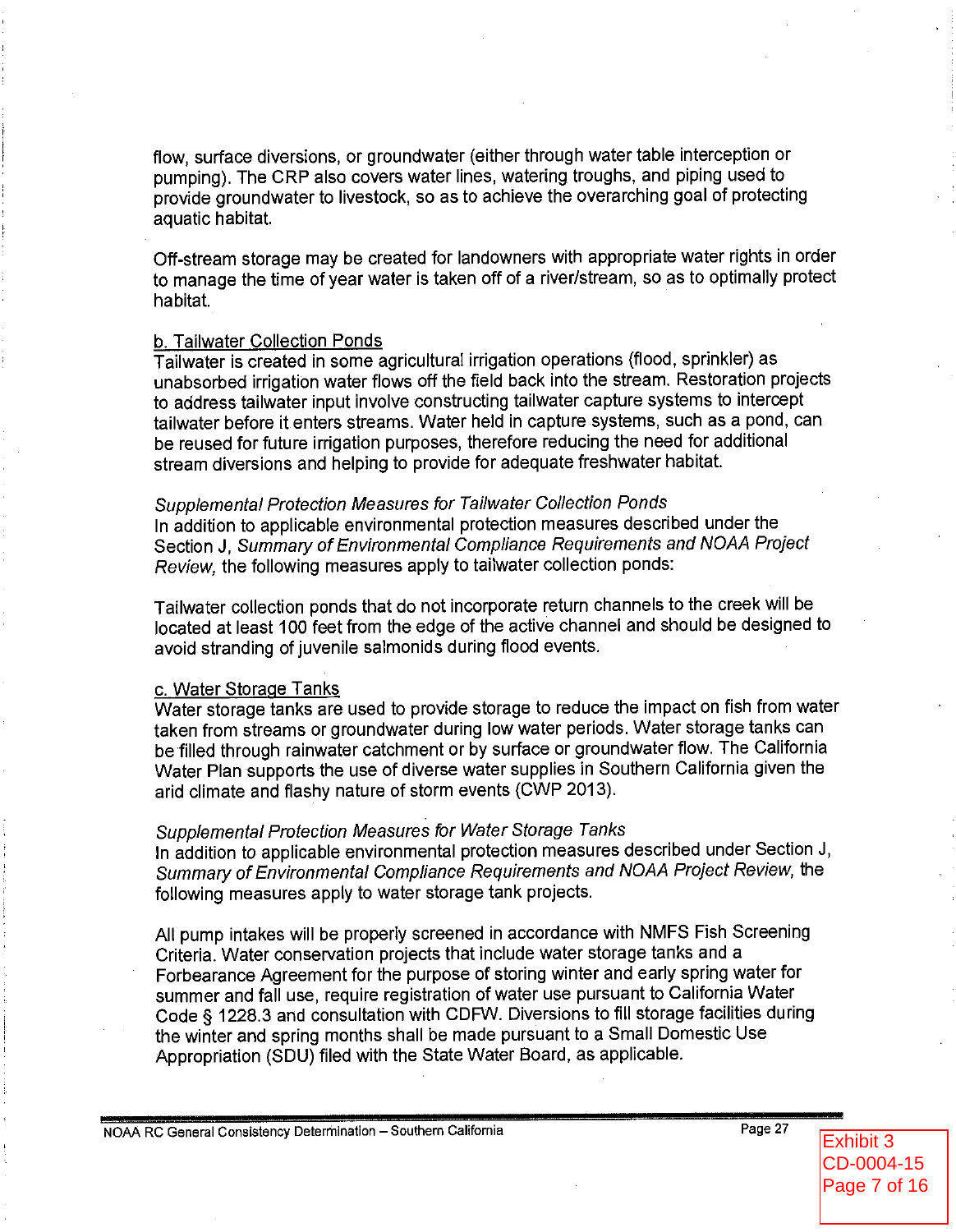## **Project Restrictions**

All water storage tank projects will be required to be accompanied by a Forbearance Agreement for at least 5 years, which will provide temporal and quantitative assurances for pumping activities that result in less water withdrawal during summer low flow period. The low flow threshold, measured in cubic feet per second (cfs) and based on the season of diversion and season of storage, will be determined by NOAA RC on a site by site basis. Water storage capacity for the water diversion forbearance period must be of sufficient capacity to provide for all water needs during that time period. For example, if the no-pump period is 105 days (August to November), the diverters must have enough storage to cover any domestic, irrigation, or livestock needs during that time.

### d. Piping Ditches

Piping projects consist of constructing a pipe to transport irrigation water instead of using a ditch, thereby reducing evaporation and absorption of water. Water saved by these projects will remain in the stream for salmonid and other habitat benefits.

#### **Supplemental Protection Measures for Piping Ditches**

In addition to applicable environmental protection measures described under Section J. Summary of Environmental Compliance Requirements and NOAA Project Review, the following measures apply to piping ditches.

Only water conservation piping projects that result in a decrease in the stream flow diversion rate with a permitted instream dedication of the water saved are included in the Program. Landowners will enter an agreement with NOAA RC or the Corps stating that they will maintain the pipe for at least 10 years.

Applicants must demonstrate that they intend to dedicate water for instream beneficial use by filing a Petition for Instream Flow Dedication (California Water Code § 1707, 1991) and make progress towards instream dedication.

## 8. Fish Screens

This category includes the installation, operation, and maintenance of fish screens provided they meet the NMFS Fish Screening Criteria for Anadromous Salmonids. Installing a fish screen usually involves site excavation, forming and pouring a concrete foundation and walls, installation of a fish bypass pipe or channel, and installation of the fish screen structure. Heavy equipment is typically used for excavation of the screen site and bypass. If the fish screen is placed within or near flood prone areas, typically rock or other armoring is installed to protect the screen.

## 9. Headgates and Water Measuring Devices

Measuring devices are typically installed with the head gate to allow water users to determine the volume of water diverted. Headgate installation projects must clearly demonstrate habitat restoration benefits. While no headgates are allowed for off-channel pond creation, headgates are necessary for measuring water conservation efforts.

Exhibit 3 CD-0004-15 Page 8 of 16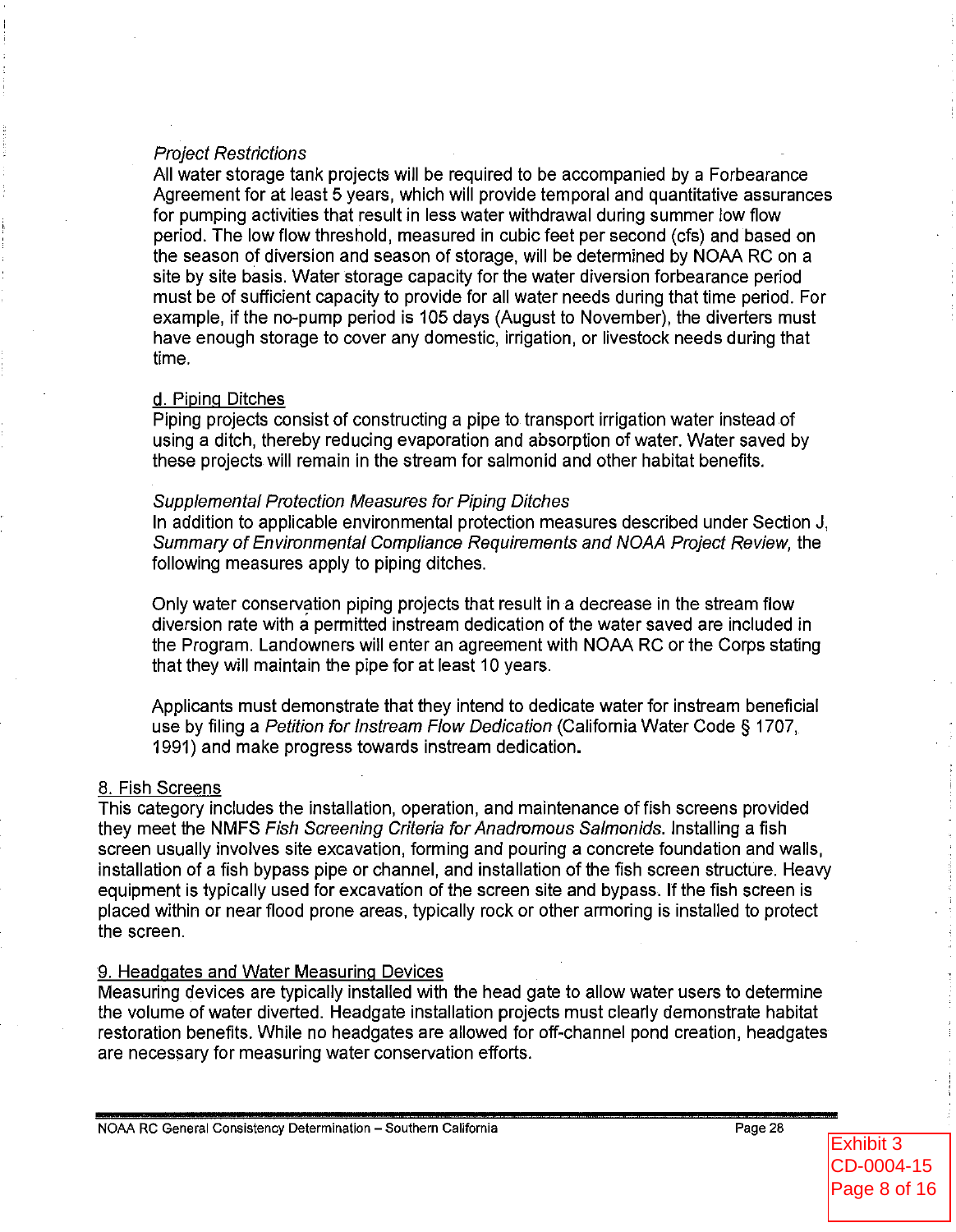Supplemental Protection Measures for Headgates and Water Measuring Devices In addition to applicable environmental protection measures described under Section J, Summary of Environmental Compliance Requirements and NOAA Project Review, the following measures apply to headgates and water measuring devices.

The application must include instream and ditch/pump hydraulic calculations showing there is sufficient head to divert maximum diversion flow and bypass flow at minimum stream flow, taking into consideration head losses at flow measurement devices, fish screens, pipes, open ditches, and headgates.

Measuring devices must be approved by the California Department of Water Resources (DWR) for watersheds with DWR water master service. Otherwise, measuring devices must conform to the 2001 U.S. Bureau of Reclamation Water Measurement Manual (BOR 2001).

Design drawings must show structural dimensions in plan, elevation, longitudinal profile, and cross-sectional views, as well as important component details.

#### 10. Invasive Species Control Projects

Invasive aguatic and wetland plant species can reduce biodiversity of native plants and habitat and food sources for native species, as well as alter entire ecosystem processes. Today, invasive species pose one of the dominant environmental threats to biological diversity, second only to habitat destruction (Lawler et. al. 2006), and are cited as a cause of endangerment for 49 percent of the species listed under the federal ESA (Wilcove et. al 1998).

Control methods for invasive species are often multifaceted and may include a combination of physical, mechanical, biological, cultural, and chemical techniques. Individual populations within a treatment area may receive several different types of treatments or a single treatment depending upon highly localized factors and the treatment plan that is designed. This integrated approach also includes assessments of risk, identification of thresholds for action, and planning to reach the most desired outcome.

#### Supplemental Protection Measures for Invasive Species Removal

In addition to applicable environmental protection measures described under the Section J, Summary of Environmental Compliance Requirements and NOAA Project Review, the following measures apply to invasive species removal projects.

Along with hand and mechanical removal, targeted herbicide use is a common method for invasive vegetation removal projects. Herbicide use is restricted in accordance with approved application methods and best management practices (designed to prevent exposure to nontarget areas and organisms). Any herbicide considered for control of invasive plants must adhere to all regulations and obtain necessary permits. Herbicides will be registered for use in California and applied by a licensed applicator under all applicable state and local permits. A project area may be treated several times per year, often for multiple years, to control regrowth of the invasive plant.

Herbicides may be applied to control established stands of non-native species including Arundo, Tamarisk, Vinca, Ivys, Brooms and other species. Where it is necessary to use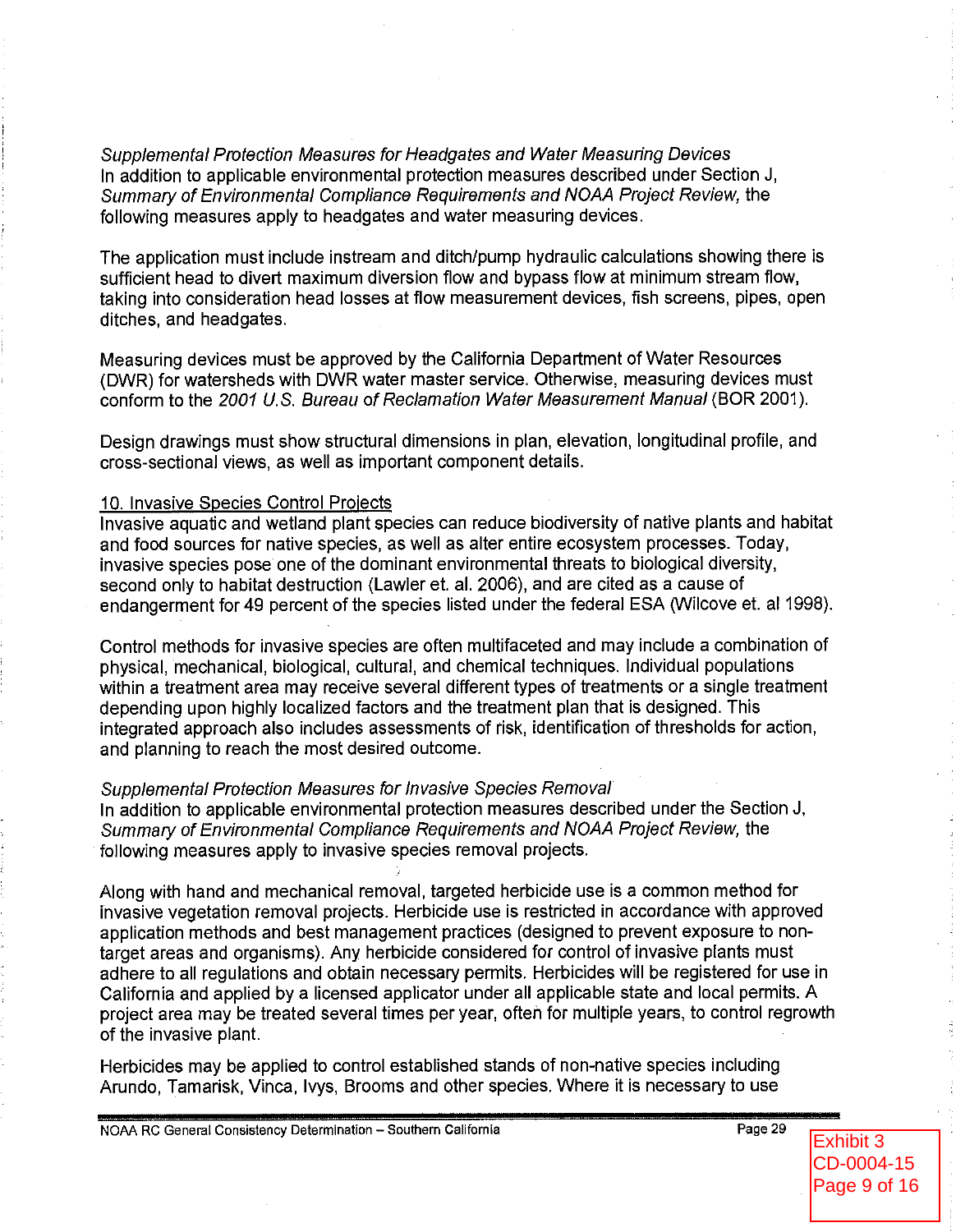herbicides to control established stands of exotics or to control the invasion of exotics into restoration plantings, the herbicides must be applied according to registered label conditions. When herbicides are used near waterways, an approved herbicide that is safe to use near aquatic habitats will be utilized. Methods that do not require surfactants will be used when possible. In situations where surfactants are necessary, products used will be limited to those determined to be the least toxic to aquatic and marine/estuarine organisms. To the greatest extent feasible, herbicides will be applied directly to target species by backpack sprayer or hand application to minimize exposure to non-target species. Herbicide tracers (i.e., spray pattern indicators) should be used whenever possible to track herbicide application progress. Herbicides will not be applied when winds exceed 5 miles per hour, during a rain event, or when rain is forecast within 24 hours.

#### 11. Sediment Removal

Sediment accumulation in streams from either natural or anthropogenic processes (e.g., excessive stream bank erosion, rural and forest road-related erosion, upland development impacts) can alter normal flow patterns, bury or suffocate aquatic species eggs, entrap or demobilize fish, cause flooding, block migratory fish from reaching spawning areas, and otherwise adversely affect the aquatic environment. Sediment removal projects are undertaken to alleviate these situations and restore natural flow regimes. Such projects undertaken by the CRP, generally associated with other project types such as small dam removal, upslope restoration or bank stabilization, are typically small in scale and do not involve major dredging operations, but would involve the use of heavy equipment (e.g., front-end loaders and dump trucks) to haul the sediment to a disposal location.

NOAA RC funds fish passage barrier removal projects (small dams, fords, culverts, etc.) that may require sediment excavation behind the structure to avoid downstream sediment impacts. In addition, NOAA RC implements projects that excavate sediment to create new tidal or riverine channels to restore tidal and off channel habitats. Projects may also remove sediment from other sources, such as major land erosion or forest roads. The sediment is usually excavated down to the design channel grade and sediment is either trucked off site or if a suitable site exists, stored onsite, outside of the floodplain, with implementation of appropriate erosion control measures.

2. Estuarine and Coastal Restoration: Wetland, Submerged Aquatic Vegetation, Oysters, Living Shorelines, Kelp and Rocky Reefs

#### 1. Wetland Restoration

NOAA RC funds many kinds of wetland restoration activities. These activities include the removal or addition of substrate to create the desired elevation for wetland vegetation and fish habitat. Techniques include removing sediment and possibly vegetation to achieve intertidal elevations, introducing appropriate sediments such as dredged material to achieve the required elevation, and planting native vegetation. Other techniques include berm or levee breaching or modification for tidal flow. Most often, the goal is to achieve an intertidal wetland, but frequently the project is designed to result in a mosaic of habitats including shallow subtidal, intertidal, and upland habitats.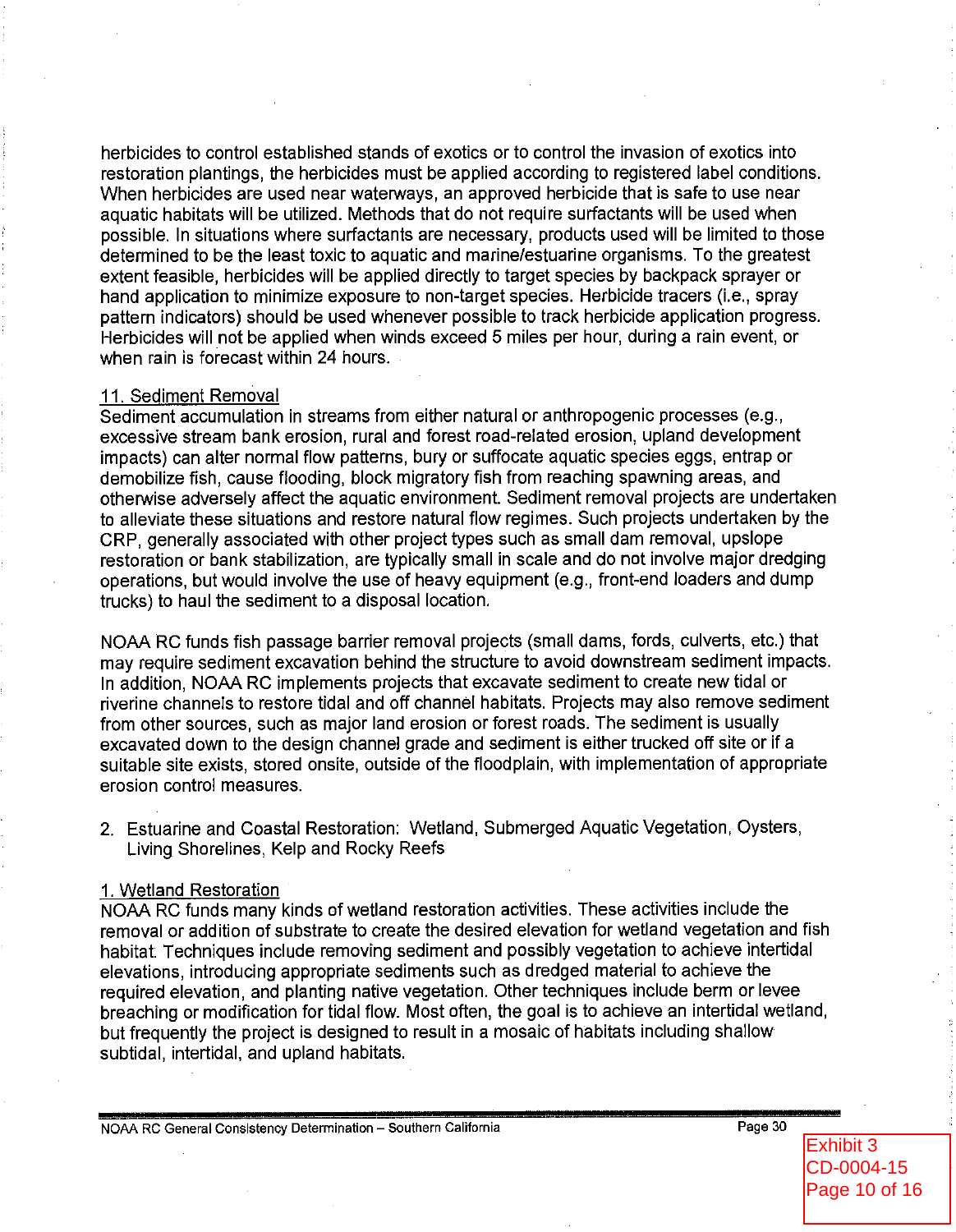#### a. Sediment Removal and Material Placement

Historically, loss of wetlands has resulted from filling and conversion of marsh habitats to uplands. This conversion was sometimes for the purpose of creating buildable upland areas, but frequently, dredge spoils from waterways were piled on marsh habitats for disposal purposes.

A characteristic restoration project to remove dredged spoils from the natural substrate would involve using heavy machinery to remove/relocate the unwanted or contaminated sediment. The first task to remove unwanted/contaminated sediment is often to remove upland vegetation that has grown into the area. Ideally grubbing of native wetland vegetation is done to be used for revegetation of the project site. The area is excavated, generally via heavy machinery unless the project footprint is small enough to be done with hand tools, to an elevation determined by project designers based on the overall goals of the project. Creation of gentle slopes will allow for the most natural transition of habitats and is most likely to create the largest range of habitat types in response to sea-level rise (Feitek et. al 2014).

In cases where the wetland has subsided and native marsh vegetation has been inundated, frequently due to water impounded by dikes or culverts and increasingly due to sea level rise, various techniques may be used to raise the level of the marsh. In areas fully converted to open water, local subtidal sediments may be used to raise the elevation, either across a large area behind a retaining dike, or in a pattern of mounds designed to provide a variety of elevations and slow water velocities, further trapping sediment to build elevation naturally. In both cases, the typical equipment used is a dredge with heavy construction equipment used to distribute dewatered sediment to the appropriate elevation. A final technique involves spraying a thin layer of dredge spoil over an existing vegetated marsh. This technique is used when the marsh is failing to keep up with sea level rise and/or subsidence, but still has critical rooted vegetation that would be smothered by deploying sediment in a traditional manner.

In any of the techniques above, native vegetation may be planted, either because a local native vegetation source is not available, or because project managers wish to jump-start vegetation growth and involve citizens in planting efforts. Native plants may be sourced from local nurseries, or from healthy donor marshes.

In general these wetland restoration projects vary in size from a few acres to hundreds of acres. Based on their environmental impacts, some projects may fit under a NOAA RC programmatic NEPA document, however at times NOAA RC must adopt another agency's EIS to move forward with funding and implementation.

The length of time between initiating sediment placement/removal and when active restoration efforts are complete will vary due to the size of the restoration site and the season in which the work was begun. Frequently, only a few weeks or months are required to remove the upland vegetation and soil, but planting cannot be completed until the appropriate tidal cycles or growing season begins. For this reason, active restoration activities may last over a year, even at smaller sites.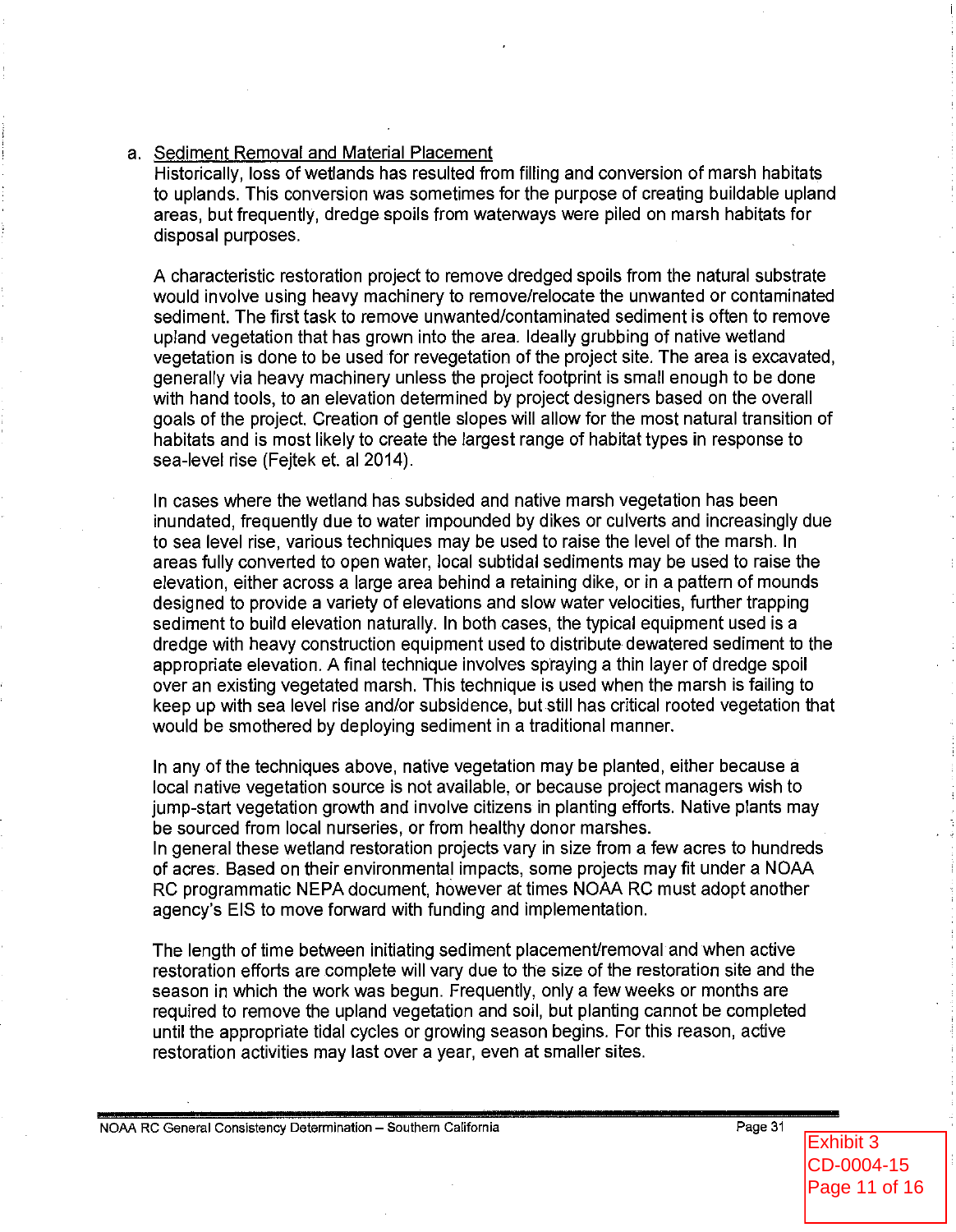#### b. Levee Modification and Removal

In California, NOAA RC implements culvert or levee (berms, dikes, etc.) removal, breaching or modifications to return surface water flows, either riverine or tidal, to a more natural regime, thereby increasing available habitat to fish and other coastal resources and increasing carbon sequestration and storage capacity. Most of the levee removals or breaching are associated with wetland restoration projects. Funded projects primarily benefit salt marsh, freshwater tidal marsh and may enhance connections between estuaries and their watersheds.

NOAA RC funds levee and berm modification or removal projects to help restore the natural flow and hydrology to affected areas and reconnect additional fish habitat that has been blocked. These projects typically involve several components, including but not limited to the following:

- Physical removal of the levee, berm, or plug materials, which are typically earthen or concrete, using heavy equipment;
- Use of heavy equipment to breach the levee;
- Filling of ditches and canals behind levees; and/or
- Channel construction and modification.

In order to minimize the impacts from this activity, unless it is being used to fill manmade features such as ditches or canals, nonnative fill material originating from outside the floodplain will be removed to an upland site. The berm or levee shall always be breached at the downstream end of the project and/or at the lowest elevation of the floodplain to ensure the flows will naturally recede back into the main channel, thus minimizing any risk of fish entrapment.

In many cases, non-native species are removed from the area where tidal flows would enter following breaching of the levee or berm. Native plants are planted along the perimeter of the restoration site where there is the expectation of successful reestablishment.

Most of the levee modification projects funded by NOAA RC have been levee breaches. The height of the levee can range from two to ten feet and its breaching can allow up to 600 acres of tidal water coverage to occur. Levee breaches funded by NOAA RC do not border housing or commercial developments. As with the wetland restoration projects discussed above, levee breaching may fit under the NOAA RC programmatic EA or PEIS. At times NOAA RC must adopt another agency's EIS to move forward with funding and implementation.

#### **Standard Protection Measures for Wetland Projects**

Wetlands projects follow standard protection measures listed in Section J, Table  $1 - NOAA$  RC Summary of General Project Requirements and Protection Measures for Coastal Resources, including, but not limited to, flagging sensitive areas, on-site erosion controls, on-site pollution prevention controls, methods to reduce soil compaction, seasonal work periods, adequate training of volunteers, and planting and installing vegetation standards.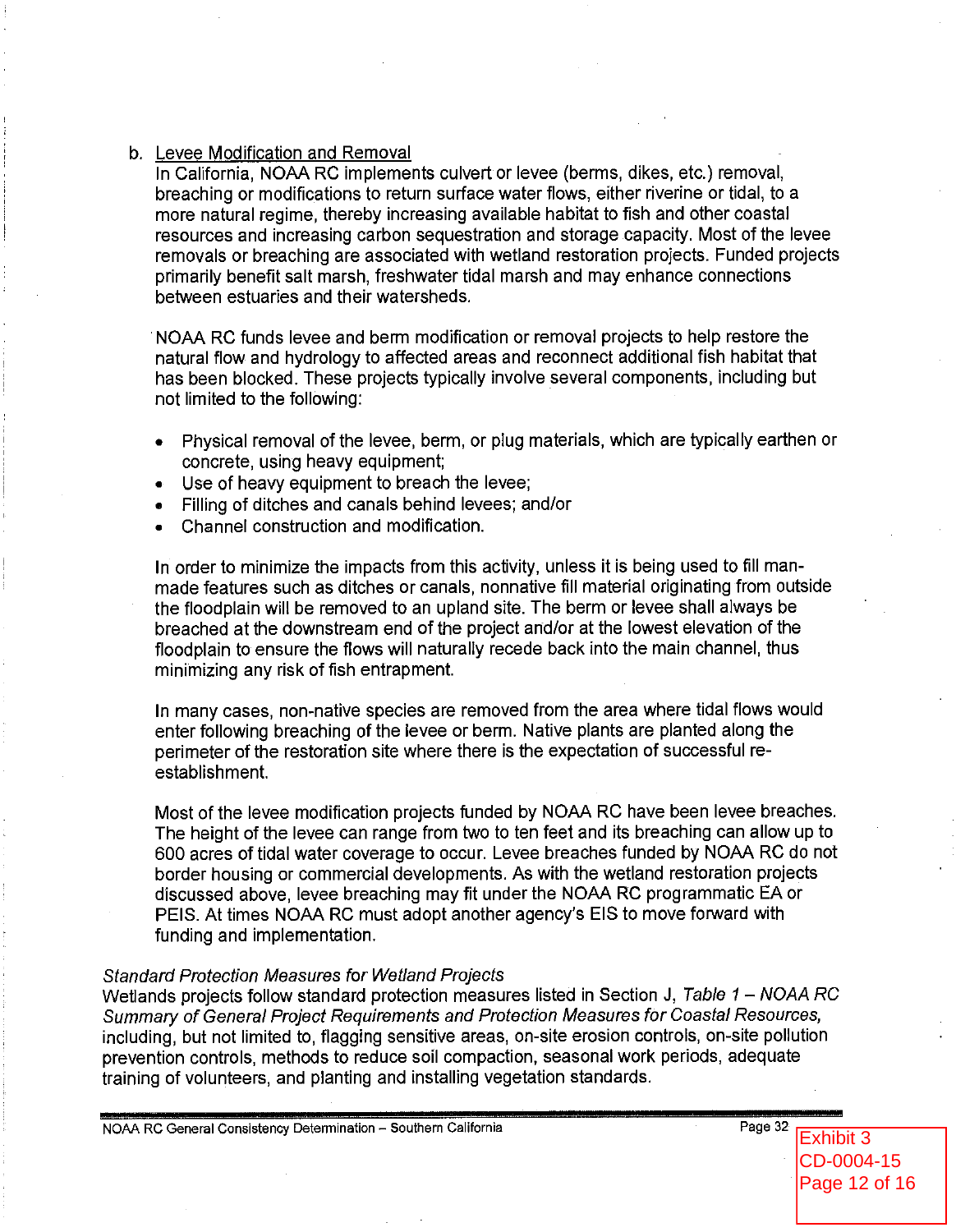## 2. Submerged Aquatic Habitat Restoration

Submerged Aquatic Vegetation (SAV) restoration involves transplanting or seeding subtidal habitats in bays and estuaries with seagrasses. SAV is usually planted to provide nursery and feeding habitat for a variety of aquatic fish and other organisms. In addition, SAV provides fish and other marine species hiding places from predation and competition. SAV beds help stabilize bay sediments, making it easier for additional SAV or other stable substrate dependent organisms, such as oysters, to establish. Most of the SAV restoration in California has been to eelgrass (Zostera marina), which can live in fully marine to brackish waters. Other SAV restoration with species such as surf grass (Phyllospadix sp.), which lives in the outer coast, and widgeon grass (Ruppia maritima), which is found in more brackish waters, have not been implemented yet by NOAA RC in California.

In general, SAV projects funded by NOAA RC convert open water and unvegetated open bottom to seagrass beds. While all habitat types are valuable for conservation, the loss of seagrass habitat is particularly significant; SAV has experienced a 40% decline worldwide. In some areas, SAV beds are still fairly intact, while other areas have declined up to 90%. (Fonseca et al 1998). In most locations, seagrass colonization is too prone to being disrupted by the disturbances mentioned above to count on a sufficient natural recolonization rate (Fonseca et al 1998). Therefore, NOAA RC often provides technical and financial support to restoration projects for the purpose of creating or reestablishing SAV where it does not currently exist.

SAV habitat is also frequently impacted by boaters, whose propellers dig into the bottom, tearing up sea grass meadows, creating readily identifiable bare spots called "prop scars." Larger vessels that run aground on shallow flats also cause damage to SAV beds. A small injury to an SAV bed may be enlarged by a storm event that takes advantage of the instability caused by the original damage. Also, SAV beds die off due to poor water quality and high turbidity.

Restoration is accomplished by direct planting of live plants in bare root, plug or mat form, either by hand or with mechanical methods. In some cases, seeds are distributed via seed buoys. At times the planting area is enhanced with sediment (i.e. prop scars are filled to allow for improved SAV growth) to provide nutrients and proper elevations for the transplants.

NOAA RC has been conducting eelgrass planting and seeding restoration in California for 10 vears with a variety of organizations in San Francisco Bay and in Southern California. Currently restoration projects average less than an acre up to four acres at any given site. Eelgrass restoration sites include various locations within Upper Newport Back Bay and off the Channel Islands National Park in Southern California.

## **Standard Protection Measures for Submerged Aquatic Vegetation**

Measures to protect both the donor beds and the newly restored beds will be implemented. SAV plants or seeds are usually collected from existing SAV beds, which can cause minor disturbances to the beds and their substrate, and temporarily reduce the number of individuals or seeds in the existing population. For all geographic areas, no more than five percent of the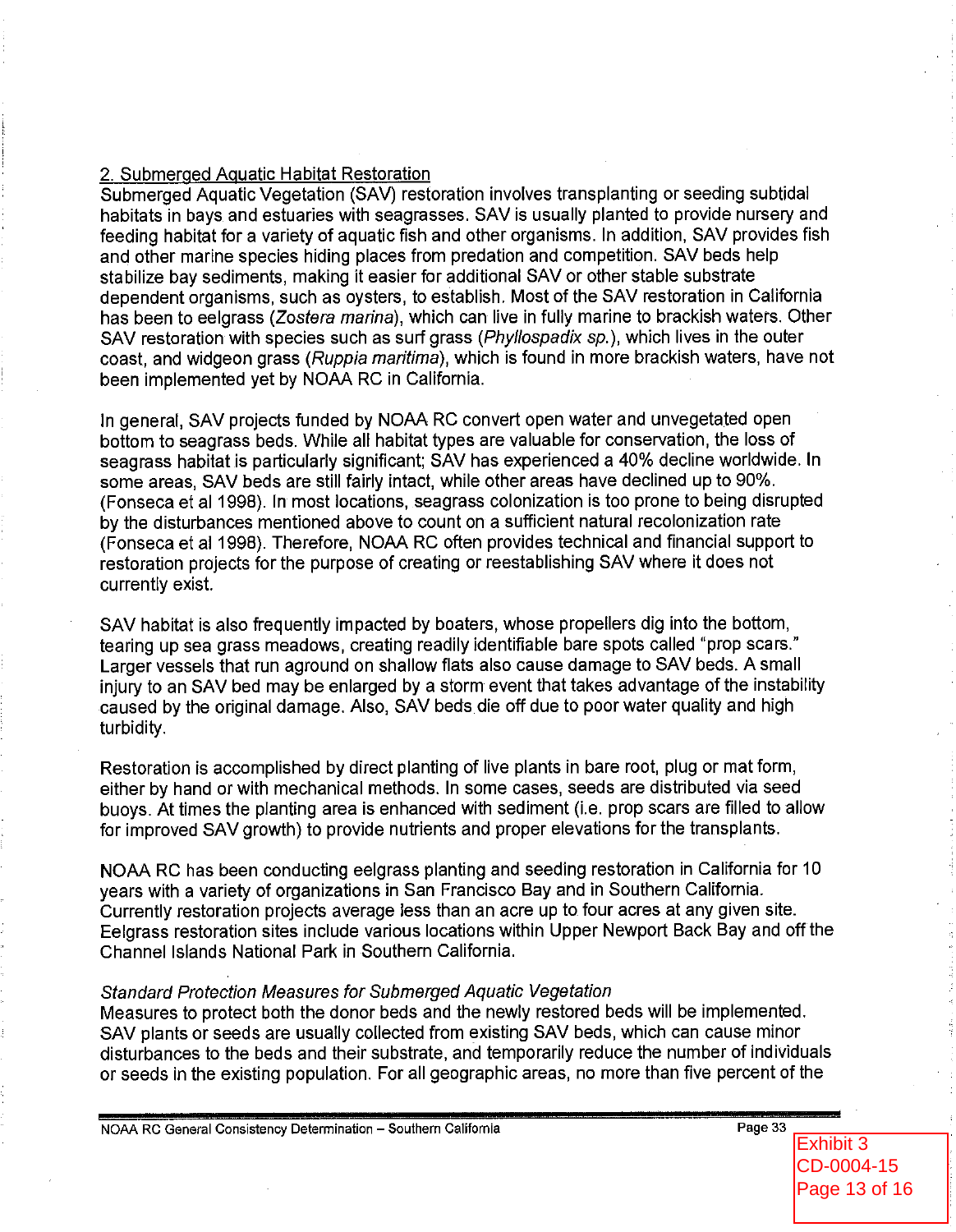below ground biomass of an existing donor bed will be harvested for transplanting purposes. Plants harvested will be taken in a manner that thins an existing bed without leaving any noticeable bare areas. Harvesting of flowering shoots for seed buoy techniques will occur only from widely separated plants and only a certain percent of the donor stock can be used per year. This percent is site dependent and prior to restoration requires intimate knowledge of the genetics and population dynamics of the donor site.

All efforts to reduce any potential turbidity while at the site are implemented. In most cases restoration takes place during low tide and turbidity is avoided. If divers and boats are used, the boat propellers are lifted and divers enter the SAV area outside the bed.

#### 3. Shellfish Habitat and Shellfish Restoration and Creation

NOAA RC funds many kinds of shellfish restoration projects. In California, funded projects primarily focus on native oysters (e.g. Ostrea lurida) but may also restore other shellfish species such as hard clams, scallops and abalone. Techniques can be grouped into two types: placement of shellfish substrate and introduction of shellfish. These types are implemented separately, or at the same restoration site, depending on the needs of the locality.

Shellfish substrate is placed to encourage oyster larval recruitment. Restoration sites are subtidal or intertidal on un-vegetated, soft bottom estuarine areas. Rarely, substrate may be placed on hard substrate that represents former reef habitat, but only if the hard substrate is not currently producing oysters at a sustainable level. Natural substrate (oyster or clam shells) is preferred due to the oysters' affinity for it, but is not always available. Shells are most often deployed loose or in plastic mesh bags. Artificial substrate is used when there is not enough shell substrate available to create larger reef areas or when the bottom substrate is unstable and substantial sinking of the reef is likely to occur. Common artificial substrates include limestone rock and baycrete (e.g. Reef Balls, Oyster Castles, etc.). Regardless of type, most substrate is deployed from a boat or barge, but in some shallow water situations, restoration practitioners and community volunteers may carry the substrate to the reef location.

Restoration efforts also include releasing live shellfish in the restoration area if the local population is not large enough to produce viable larvae or has been fully extirpated from the area. Oysters may be released as single oysters, or already attached to substrate as spat on shell. Non-reef-forming organisms such as clams and abalone are released as individuals, but may be caged to reduce predation and facilitate research efforts. Rearing shellfish prior to release occurs in land-based or near-shore aquaculture facilities. Some shellfish are purchased from commercial facilities, but some funding recipient organizations run their own facilities as well.

The preliminary step to either of these restoration techniques may include the use of a shellfish rearing facility. These facilities consist of land-based tanks or floating cages. Rearing facilities are used to spawn additional shellfish and make sure stocks are disease free before being placed in their new environment.

Native oyster restoration funded by the RC has taken place in Humboldt and San Francisco Bays in Northern California and Los Alamitos Bay and Newport bays in Southern California.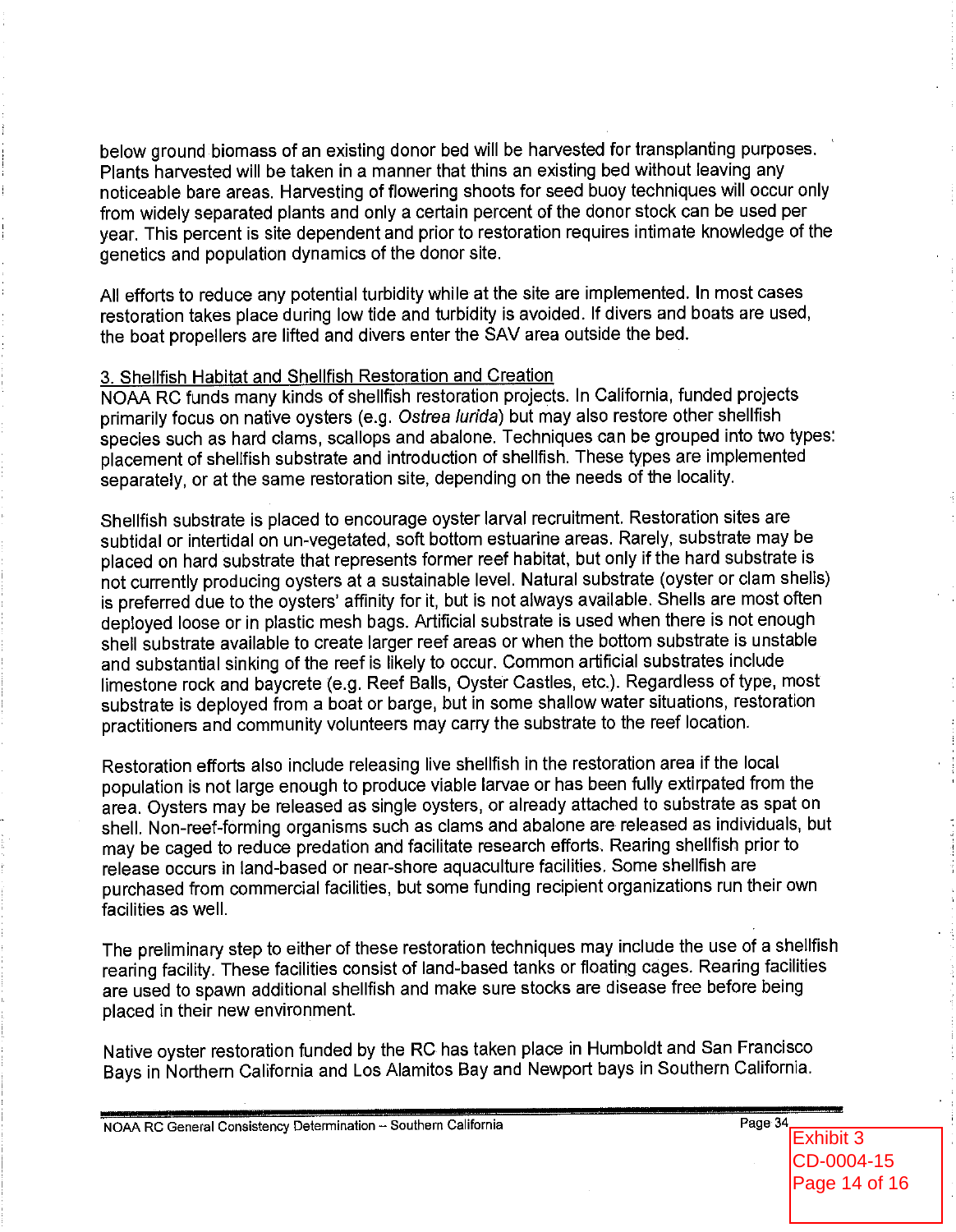Restoration areas can be from under an acre in size up to three acres. Abalone restoration aimed at increasing the endangered white (Haliotis sorenseni) and black (Haliotis cracherodii) abalone species, by growing and out-planting the various life history stages of green abalone (Haliotis fulgens) as a proxy species has been implemented for recovery efforts at locations off shore in Southern California.

### **Standard Protection Measures for Oyster Restoration**

Disturbance at a shellfish restoration site typically only lasts as long as is needed to deploy the substrate or shellfish. Most native oyster restoration projects are performed with small boats and divers and consist of 20 to 60 bags of shell material that are placed by hand. Larger amounts of substrate can usually be deployed in a day; loose shells are sprayed off barges with high pressure hoses or are placed with specialized hopper-conveyer belt systems built into the deployment vessel; other substrate (reef balls) is typically placed using heavy equipment loaded on the barge. Reefs are typically built prior to times of high spat set (larval settling). All shell material is placed in un-vegetated areas (i.e. not directly on seagrasses). Any shell material or structures that are not providing ecological services are removed.

Shell sources - Shell or other substance used for substrate enhancement will be procured from clean sources that do not deplete the existing supply of shell bottom. Shells will be left on dry land for a minimum of one month before placement in the aquatic environment. Shells from the local area will be used whenever possible.

Native species and disease - Shellfish will be species native to the project area. Any shellfish transported across state lines or grown through an aquaculture facility will be certified disease free.

#### 4. Living Shorelines

Living shoreline projects use a suite of habitat restoration techniques to reinforce the shoreline, minimize coastal erosion, and maintain coastal processes while protecting, restoring, enhancing, and creating natural habitat for fish and aquatic plants and wildlife. The term "Living" Shorelines" was coined because the approach provides living space for estuarine and coastal organisms. Strategic placement of native vegetation and natural materials or shell for native shellfish settlement enhance habitat values by creating new living space. The techniques also increase connectivity of wetlands and deeper intertidal and subtidal lands while providing a measure of shoreline protection. Design strategies using rock armoring, rock sill, groin, or breakwater installations are not covered under this CD.

In addition, California's Climate Adaptation Strategy recommends the use of Living Shorelines as a potential adaptation method to reduce the need for engineered hard shoreline protection devices and to provide valuable, functional coastal habitat (CNRA 2014). The State Coastal Conservancy Climate Change Policy also supports the use of Living Shorelines for their ability to provide stronger estuarine habitat resiliency to future sea level rise and other climatechange related effects (SCC 2011).

At this time the only Living Shoreline projects in California with NOAA support and technical assistance are within San Francisco Bay at two locations. The goal of these projects is to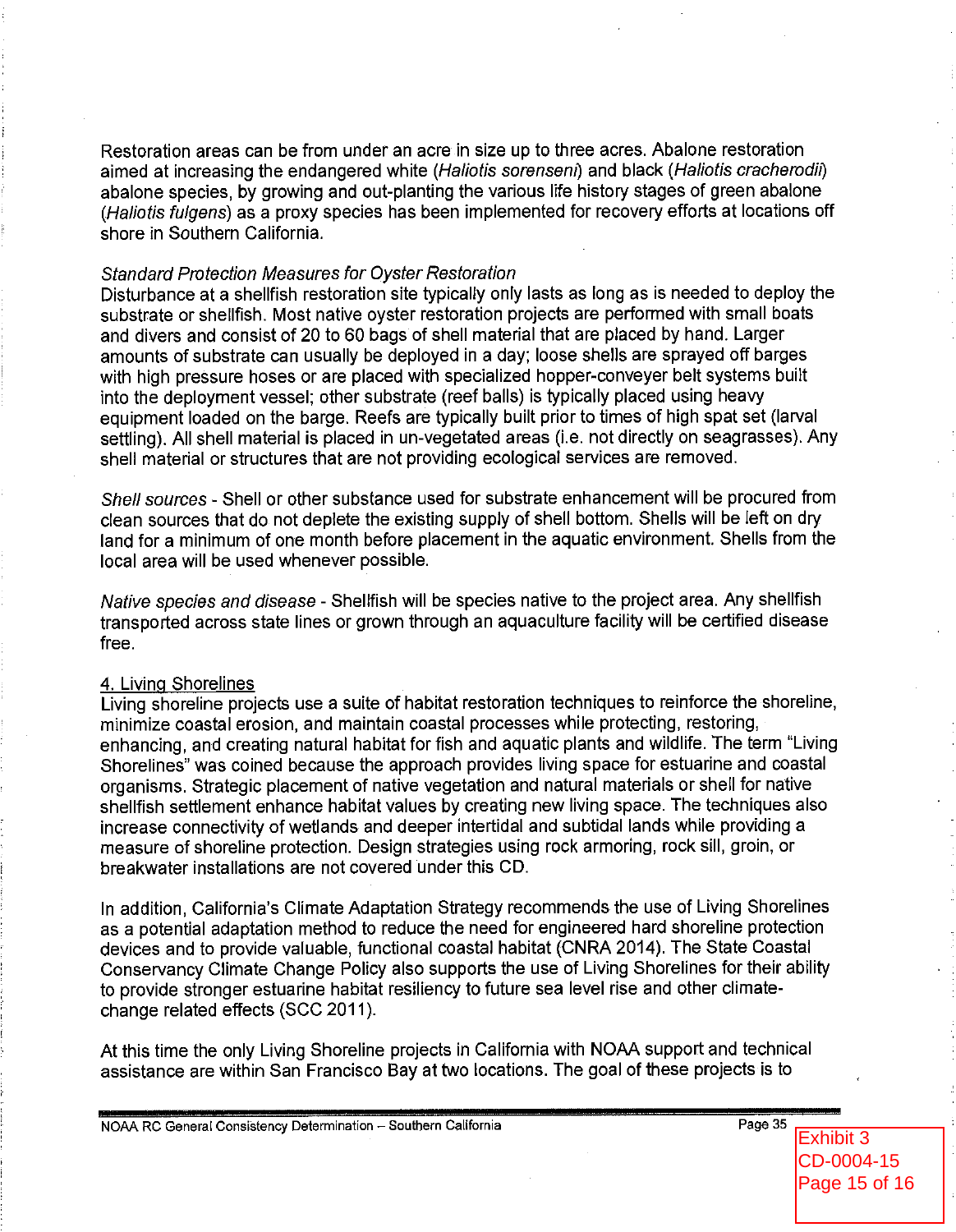create biologically rich and diverse subtidal and intertidal habitats, including eelgrass and oyster reefs, as part of a self-sustaining estuary system that restores ecological function and is resilient to changing environmental conditions.

# **Standard Protection Measures for Living Shorelines**

Protection measures for living shorelines include those mentioned above for wetlands, seagrasses and oyster restoration since many of the techniques are used simultaneously.

#### 5. Kelp Forest Restoration

Kelp forests are important structural habitat components of the near shore marine environment that provide nursery and feeding grounds for thousands of marine species. They are also instrumental in the carbon sequestration process, which is important to maintaining healthy CO<sub>2</sub> levels in the environment.

Kelp forest restoration has been implemented in Southern California, where kelp forests have been reduced by 80% over the past century. Pollution and sedimentation runoff from nearby land-based human activities have harmed kelp forests. Overfishing, extinction, and reduction of natural sea urchin predators has eliminated large areas of kelp forest that once existed.

Kelp forest restoration involves out-planting and transplanting of various kelp life history stages. Spore bags are attached to the substrate to allow for dispersal and seeding of substrate. Transplanting of lab grown kelp or drift kelp is also utilized. In some projects, sea urchins are removed from planted or already established areas to increase survival and growth of the kelp forest. Kelp forest restoration aims to restore structural and functional attributes of kelp forests. Techniques of planting and predator removal tend to be similar in all areas where kelp restoration is done. Kelp restoration primarily focuses on giant kelp (Macrocystis pyrifera), but different geographic regions could benefit from kelp restoration techniques with other kelp/algal species which may have different starting conditions and depth requirements.

Kelp forest restoration occurs in subtidal environments with hard substrate for kelp holdfast attachment. NOAA RC has worked with the California Coastkeeper Alliance both in Los Angeles and Orange Counties to help restore beds along the coast. Most kelp restoration projects are very labor intensive and therefore the overall footprint of restoration is small, typically one to three acres.

# Standard Protection Measures for Kelp Restoration

In all cases, kelp restoration is performed by hand by registered, certified, and specially trained divers. There is very little sedimentation that occurs with this type of restoration, but all restoration practitioners minimize turbidity and sedimentation based on considerations such as access to the project, size of restoration effort, duration, or sediment characteristics.

All vessel operators must be licensed and establish vessel corridor routes to avoid kelp beds and establish anchor lines to avoid hard bottom areas or kelp beds.

> Exhibit 3 CD-0004-15 Page 16 of 16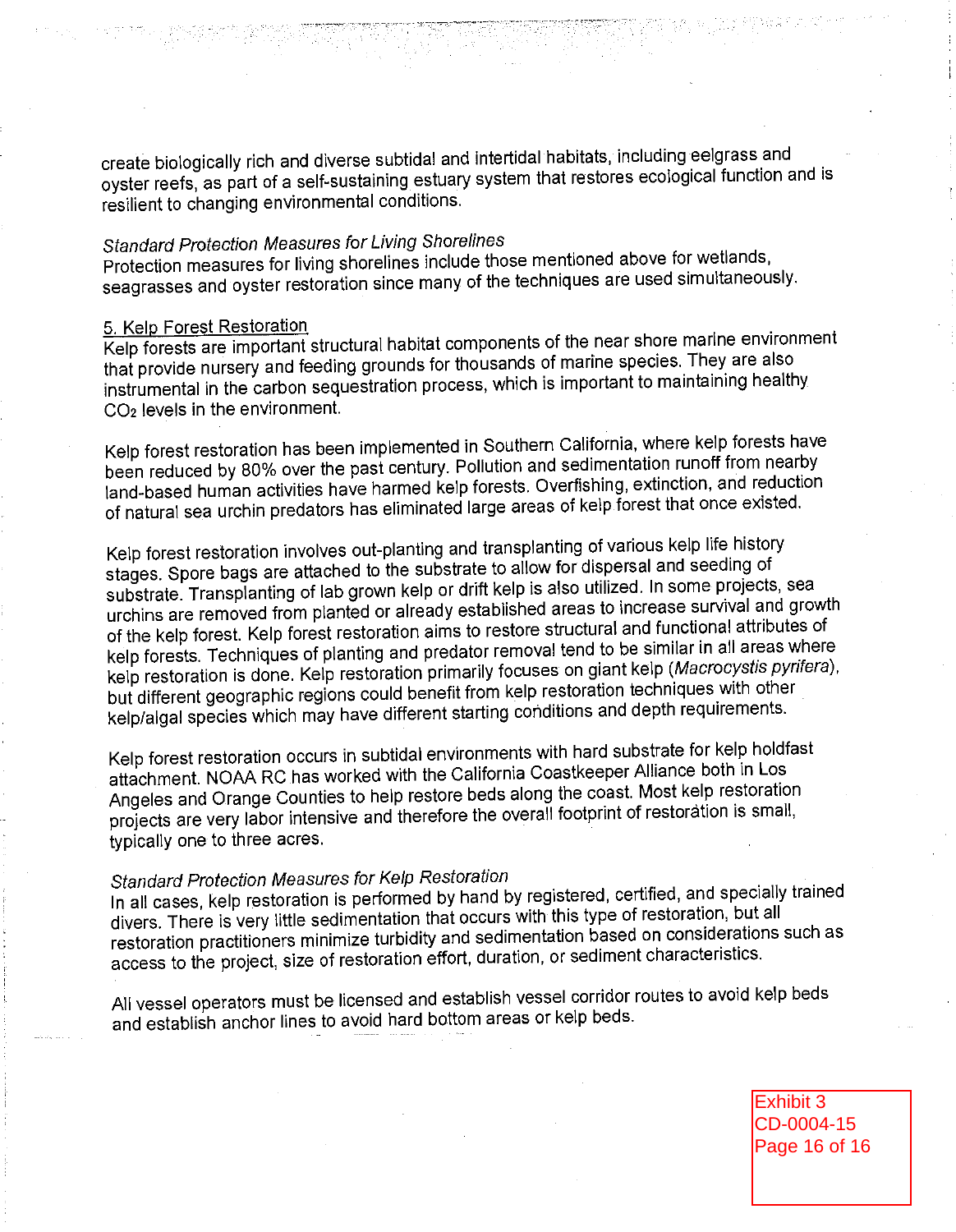

1442-A Walnut St., #462 Berkeley, CA 94709 (510) 843-3902 fax (510) 217-3500 www.cal-ipc.org

#### **Board of Directors**

Jutta Burger, President **Irvine Ranch Conservancy** Gina Darin, Vice-President

California Dept. of Water Resources Steve Schoenig, Treasurer

Cal. Dept. of Fish & Wildlife (retired) Tim Buonaccorsi, Secretary

RECON Environmental

Morgan Ball Wildlands Conservation Science

Jason Casanova Council for Watershed Health

Jennifer Funk Chapman University

Jason Giessow Dendra, Inc.

Elise Gornish UC Davis Plant Sciences

**Bill Hoyer US Navv** 

Shawn Kelly Southern California Wetlands Recovery Project

Drew Kerr Invasive Spartina Project

Dan Knapp Los Angeles Conservation Corps

John Knapp The Nature Conservancy

Laura Payliscak Telon Ranch Conservancy

Heather Schneider UC Santa Barbara Lynn Sosnoskie

ÚC Davis

Lynn Sweet **UC Riverside** 

**Student Lialsons** Amanda Swanson, UC Riverside Marina LaForgia, UC Davis

[Affiliations for identification only]

January 29, 2016

Charles Lester, Executive Director California Coastal Commission 45 Fremont Street, Suite 2000 San Francisco CA 94105-2219

Dear Dr. Lester:

I am writing on behalf of Cal-IPC to urge the California Coastal Commission to concur with the general consistency determination made by NOAA for its Community-based Restoration Program. This program provides critical funding and technical assistance for projects in coastal counties. Permitting is one of the challenges when seeking to implement effective invasive plant management projects, and this measure would help habitat restoration proceed in the coastal zone while maintaining the highest levels of resource protection.

Cal-IPC supports partners across California in developing collaborative strategies for landscape-level invasive plant management. Cal-IPC has worked with an extensive network of public and private partners for 25 years. The state's newly updated Wildlife Action Plan makes clear how important invasive plant management is for protecting wildlife.

Partners in Santa Barbara, Los Angeles, Orange and San Diego counties are working to control emerging invasive plant species before they spread. This general consistency determination will facilitate greater funding and technical assistance for restoration projects addressing such priority needs in these areas, as it has done for northern coastal areas. We urge your concurrence with NOAA's decision.

Sincerely.

Dong Golven

Doug Johnson **Executive Director** 

Exhibit 4 CD-0004-15 Page 1 of 23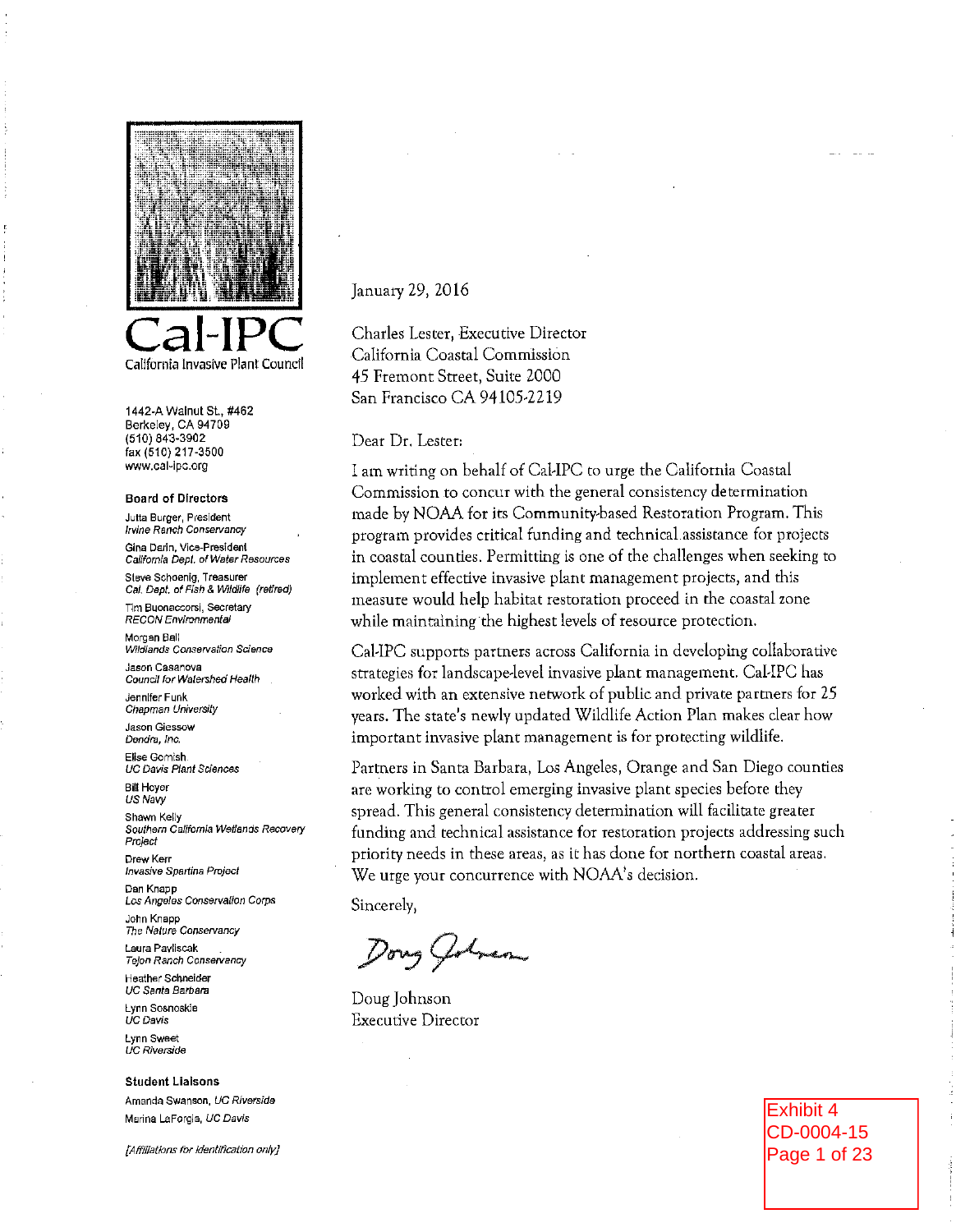



SANTA MONICA MOUNTAINS

818.597.8627 818,597,8630

info@rodsmm.org

phone fax

540 S. Topanga Canyon Bivd., Topanga, CA 90290

#### BOARD OF DIRECTORS

Richard C. Brody President

Steven Rosentsweig Vice President

Nancy Helsley Treasurer

**Beth Burnam** Director

Mary Ellen Strote Director

**EXECUTIVE OFFICER** Clark Stevens

4 February, 2016

Charles Lester, Executive Director

California Coastal Commission

45 Fremont Street, Suite 2000

San Francisco CA 94105-2219

Dear Dr. Lester:

The Resource Conservation District of the Santa Monica Mountains (RCDSMM) would like to express its strong support to the California Coastal Commission for the general consistency determination made by the NOAA Restoration Center (NOAA RC) for its Community-based Restoration Program (CRP). The process of obtaining Coastal Development Permits (CDPs) for voluntary habitat restoration projects has limited the opportunities for restoration in Southern California's Coastal Zone, as CDP permitting can be complex and time-consuming, and can affect grant funding and disrupt project timing and tight budgets. The NOAA RC's consistency determination is an appropriate way to accelerate habitat restoration while ensuring the highest levels of resource protection in the Coastal Zone.

The cooperative habitat restoration projects for which the CRP provides funding and technical assistance bring important restoration work to coastal locations throughout California, including Los Angeles and Ventura County watersheds where the RCDSMM works. NOAA's CRP leverages additional and matching funds and encourages community involvement in the design and implementation of restoration projects. The permitting assistance provided by the CRP is also key in helping ensure that these environmentally beneficial projects are successfully implemented.

For more than 50 years, the RCDSMM has partnered with landowners, community organizations, restoration scientists and regulatory agencies to plan, design and implement habitat restoration and erosion control projects. The Malibu Lagoon restoration, Solstice Creek restoration, Rodeo Grounds Berm Removal in Topanga Creek, and the recently completed Trancas Lagoon Restoration Feasibility Study are some examples of such collaborative projects.

> Exhibit 4 CD-0004-15 Page 2 of 23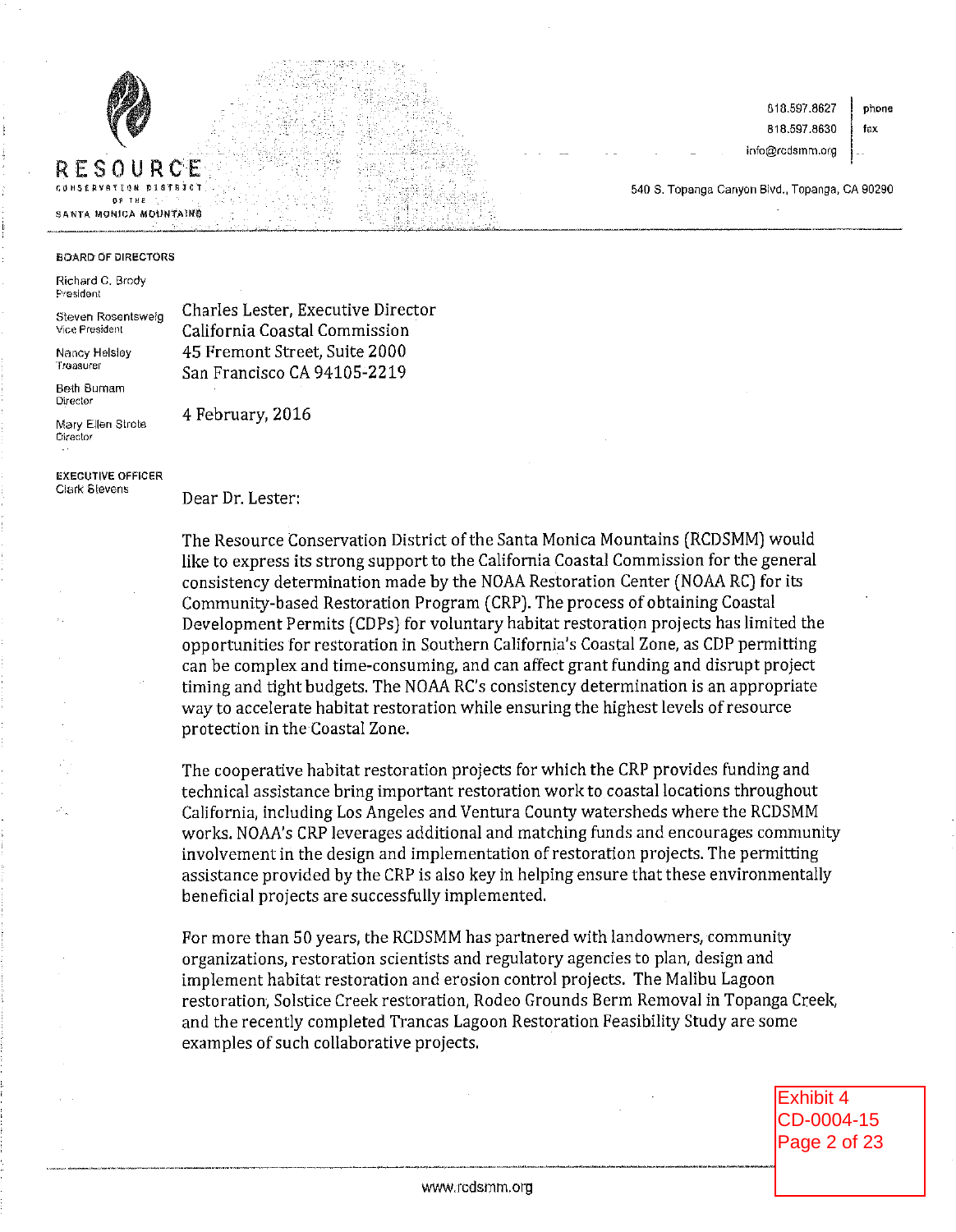

In Southern California, the NOAA RC has funded a number of important riparian, estuarine and marine habitat restoration projects. Through the efforts of many cooperating partners, habitat for sensitive species such as Southern California steelhead was enhanced and stream and coastal water quality was improved due to reduced erosion. We hope to see many more habitat projects funded and implemented in the coming years - part of the ongoing effort the RCDSMM leads to improve coastal resources in this region.

NOAA is an important environmental partner in Southern California. This consistency determination will encourage greater CRP funding and technical assistance for restoration proponents. We urge your concurrence with the NOAA RC's decision.

Sincerely,

Clark Stevens **Executive Officer** 

**Exhibit 4** CD-0004-15 Page 3 of 23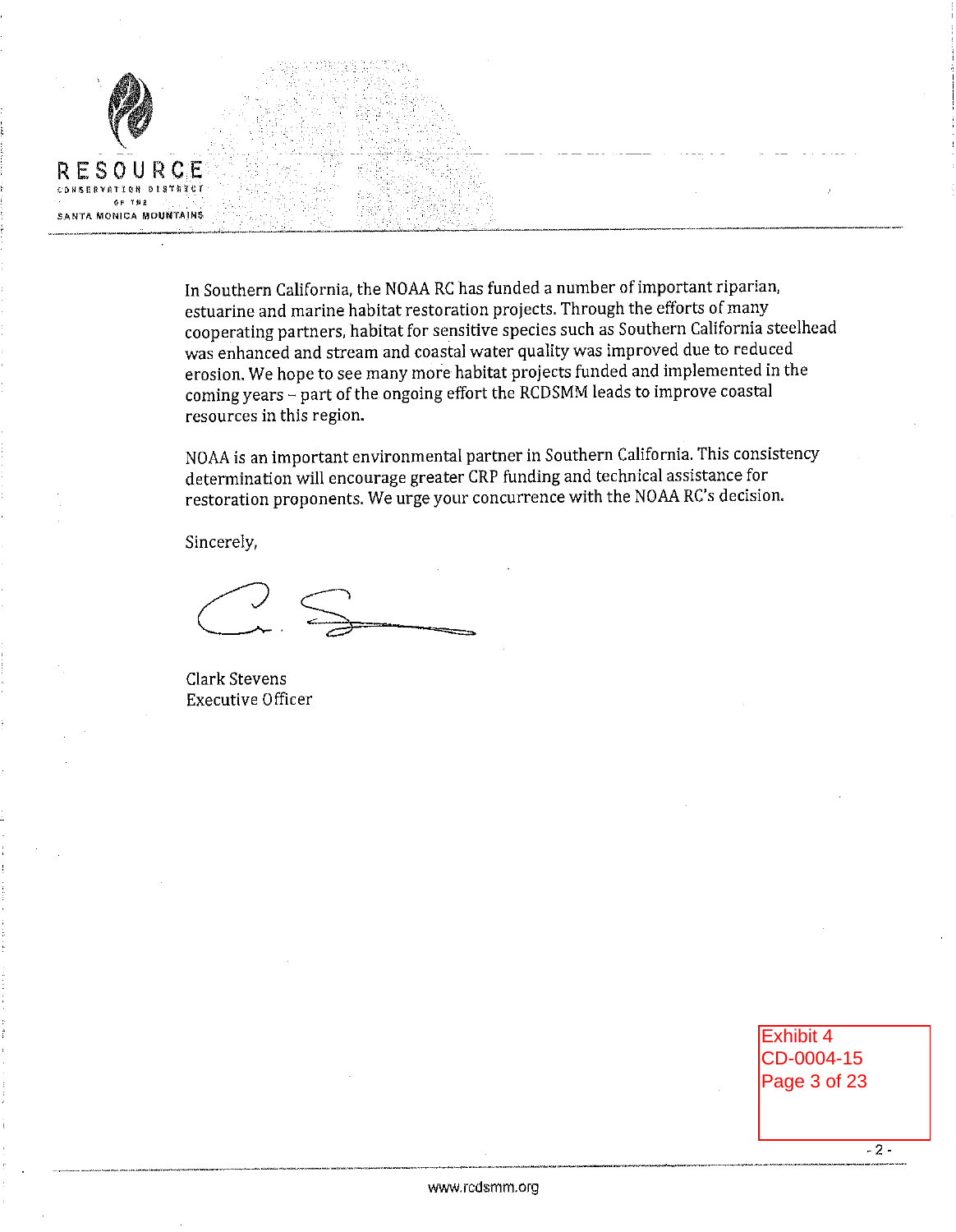

**Board of Trustees** Gregory J. Parker President Kenneth Marshall Richard Nagler Vice Presidents Waren Miller Secretary **Erik Gregersen** Treasurer Carla D'Antonio Carolyn Chandler **Brad Landgren** Maurie McCain Sheri Orerall fim Phillippi Christine Riesenfeld Sandy Seale Scott Van Der Kar

Honorary Trustee David H. Anderson

**Advisory Council** Duncan Abbott Peter Adams Vera Bensen Chris Chapman **JJ** Hollister Eric Hrolboll Nancy Johnson Orake Kiewit Barbara Margerum Kerry Mormani Mike Noling Jack Overall **Jim Poett** Robert Renand Ted Rhodes Orrin Sage Richard & Thekla Sanford Vince Semonsen Seth Streter Arturo Tello Susan Van Atta Joseph Weitand

#### Staff

Chet Work Executive Director **Brne** Reitherman Conserration Director Carrie Mullen Development Director Judy Jeanings Accounting Manager Nancy Martin Administrative Coordinator Jennifer Stroh Membership Coordinator Grabam Wesolonski Concertation Associate John Warner ew Jennifer Dunn Arroyo Flondo Co-Managers Sally Laureson Education Coordinator

# The Land Trust for Santa Barbara County

& protecting natural lands and our agricultural heritage &

**Charles Lester. Executive Director** California Coastal Commission 45 Fremont Street, Suite 2000 San Francisco CA 94105-2219

February 5, 2016

Dear Dr. Lester:

The Land Trust for Santa Barbara County would like to express its strong support to the California Coastal Commission for the general consistency determination made by the NOAA Restoration Center (NOAA RC) for its Community-based Restoration Program (CRP). The process of obtaining Coastal Development Permits (CDPs) for voluntary habitat restoration projects has limited the opportunities for restoration in Southern California's Coastal Zone, as CDP permitting can be complex and time-consuming, and can affect grant funding and disrupt project timing and tight budgets. The NOAA RC's consistency determination is an appropriate way to accelerate habitat restoration while ensuring the highest levels of resource protection in the Coastal Zone.

The cooperative habitat restoration projects for which the CRP provides funding and technical assistance bring important restoration work to coastal locations throughout California, including many in the Santa Barbara region where our organization's efforts are focused, including the multiple drainages of the Carpinteria, Montecito, Santa Barbara, Goleta and Gaviota coasts, as well as inland tributaries to the Sisquoc, Jaro and greater Santa Ynez River watersheds. NOAA's CRP leverages additional and matching funds and encourages community involvement in the design and implementation of restoration projects. The permitting assistance provided by the CRP is also key in helping ensure that these environmentally beneficial projects are successfully implemented.

For more than 30 years, the Land Trust for Santa Barbara County has partnered with landowners, community organizations, restoration scientists and regulatory agencies to plan, design, implement, maintain and support habitat restoration and erosion control projects throughout the County. Our work has resulted in preservation and or restoration of more than 25,000 acres, with significant areas of coastal salt marsh, wetlands, riparian and upland aquatic habitats that support a host of wildlife species, including California Tiger Salamander, California Red-legged Frog, Tidewater Gobie, and Southwestern Steelhead.

In Southern California, the NOAA RC has funded a number of important riparian, estuarine and marine habitat restoration projects. Through the efforts of many cooperating partners, habitat for sensitive species such as Southern California steelhead was enhanced and stream and coastal water quality was improved due to reduced erosion. We hope to see many more habitat projects funded and implemented in the coming years – part of the ongoing effort the Land Trust for Santa Barbara County leads to improve coastal resources in this region.

Exhibit 4 CD-0004-15 Page 4 of 23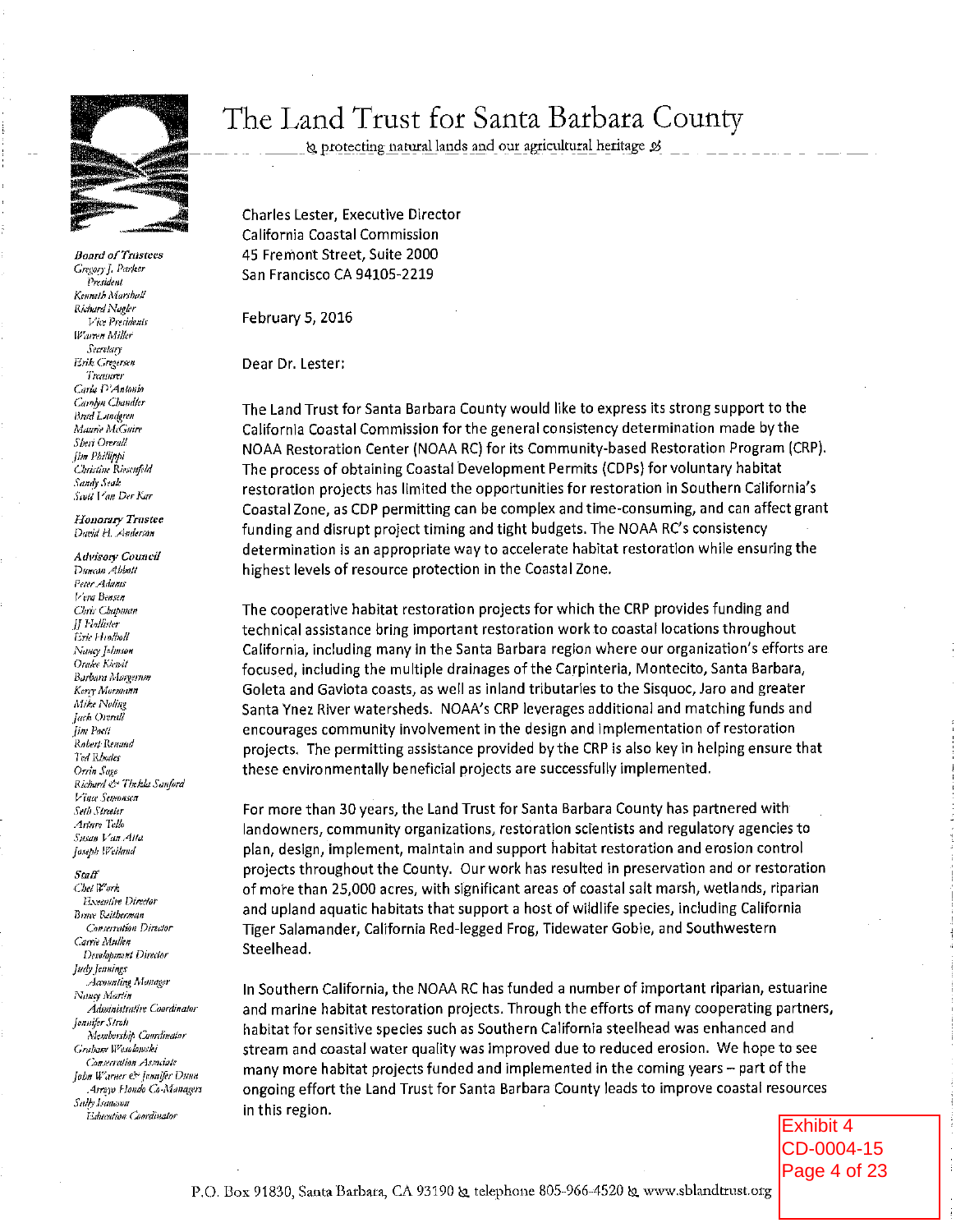NOAA is an important environmental partner in Southern California. This consistency determination will encourage greater CRP funding and technical assistance for restoration proponents. We urge your concurrence with the NOAA RC's decision.

Sincerely,

Bru Ratt

**Bruce Reitherman Conservation Director** 

Exhibit 4 CD-0004-15 Page 5 of 23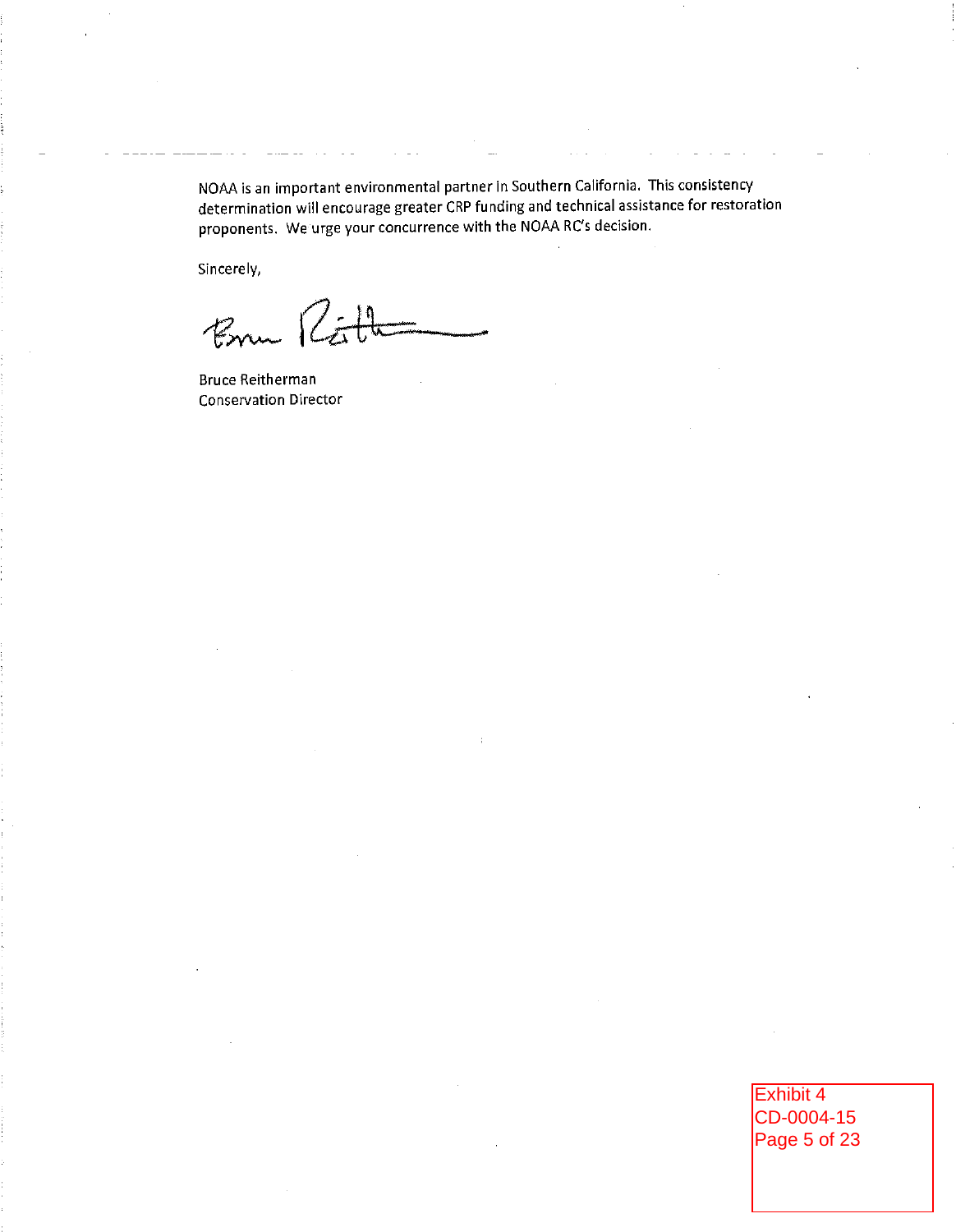

Charles Lester, Executive Director California Coastal Commission 45 Fremont Street, Suite 2000 San Francisco CA 94105-2219

February 5, 2016

Dear Dr. Lester:

The Los Angeles Waterkeeper would like to express its strong support to the California Coastal Commission for the general consistency determination made by the NOAA Restoration Center (NOAA RC) for its Community-based Restoration Program (CRP). The process of obtaining Coastal Development Permits (CDPs) for voluntary habitat restoration projects has limited the opportunities for restoration in Southern California's Coastal Zone, as CDP permitting can be complex and time-consuming, and can affect grant funding and disrupt project timing and tight budgets. The NOAA RC's consistency determination is an appropriate way to accelerate habitat restoration while ensuring the highest levels of resource protection in the Coastal Zone.

The cooperative habitat restoration projects for which the CRP provides funding and technical assistance bring important restoration work to coastal locations throughout California, including Los Angeles County where Los Angeles Waterkeeper works. NOAA's CRP leverages additional and matching funds and encourages community involvement in the design and implementation of restoration projects. The permitting assistance provided by the CRP is also key in helping ensure that these environmentally beneficial projects are successfully implemented.

For more than 25 years, Los Angeles Waterkeeper (formerly Santa Monica Baykeeper) has partnered with landowners, community organizations, restoration scientists and regulatory agencies to plan, design, implement and support various habitat restoration and erosion control projects in Santa Monica and San Pedro Bays, including the kelp restoration project. LAW's participation in that collaborative program has led to the restoration of approximately 25 acres of kelp forests in Santa Monica Bay.

In Southern California, the NOAA RC has funded a number of important riparian, estuarine and marine habitat restoration projects. Through the efforts of many cooperating partners, habitat for sensitive species such as Southern California steelhead was enhanced and stream and coastal water quality was improved due to reduced erosion. We hope to see many more habitat projects funded and implemented in the coming years, including our newest dive program dedicated to the tracking of an invasive species of algae currently threatening the health of our coastal waters. Los Angeles Waterkeeper's ongoing and developing coastal water projects will continue to provide support in efforts to improve coastal resources in this region.

NOAA is an important environmental partner in Southern California. This consistency determination will encourage greater CRP funding and technical assistance for restoration proponents. We urge your concurrence with the NOAA RC's decision.

Sincerely,

Michael Quill Los Angeles Waterkeeper 120 Broadway, Suite 105 Santa Monica, CA 90401 310-394-6162 EXT. 113

Exhibit 4 CD-0004-15 Page 6 of 23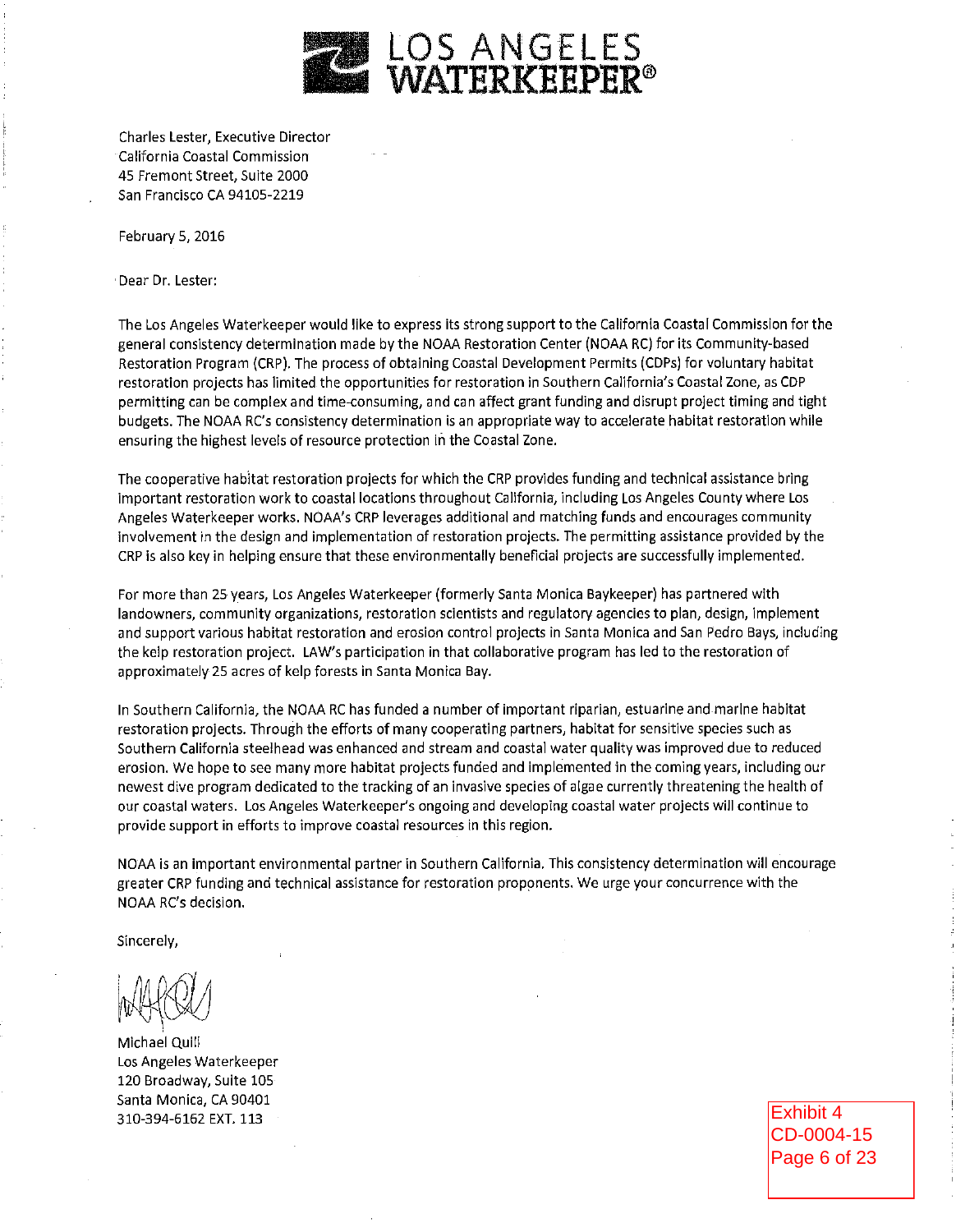#### **CALIFORNIA TROUT**



California Trout, Inc. Southern California Regional Office 701 E. Santa Clara Street, Ste. 12 Ventura, CA 93001

Charles Lester, Executive Director California Coastal Commission 45 Fremont Street, Suite 2000 San Francisco CA 94105-2219

February 8, 2016

Dear Dr. Lester:

California Trout would like to express its strong support to the California Coastal Commission for the general consistency determination made by the NOAA Restoration Center (NOAA RC) for its Community-based Restoration Program. The process of obtaining Coastal Development Permits for voluntary habitat restoration projects has limited the opportunities for restoration in Southern California's Coastal Zone, as CDP permitting can be complex and time-consuming, and can affect grant funding and disrupt project timing and tight budgets. The NOAA RC's consistency determination will facilitate timely habitat restoration while ensuring the highest levels of resource protection in the Coastal Zone.

The cooperative habitat restoration projects for which the Community-based Restoration Program provides funding and technical assistance bring important restoration work to coastal locations throughout California. For 45 years, CalTrout has worked to solve complex resources issues while balancing the needs of wild fish and people throughout California. We aim to ensure resilient wild fish populations are thriving in California's cold water streams. In particular, in Southern California we chair and coordinate the Santa Clara River Steelhead Coalition (Los Angeles and Ventura Counties) and the South Coast Steelhead Coalition (Orange, Riverside and San Diego Counties), which are collaborations of non-profit organizations, government resource agencies, and stakeholders that promote the recovery of endangered Southern California steelhead. The permitting assistance provided by the Community-based Restoration Program is critical to helping ensure that our respective Coalition work plans are successfully implemented, and prioritized projects are addressed in an efficient and timely manner.

> Exhibit 4 CD-0004-15 Page 7 of 23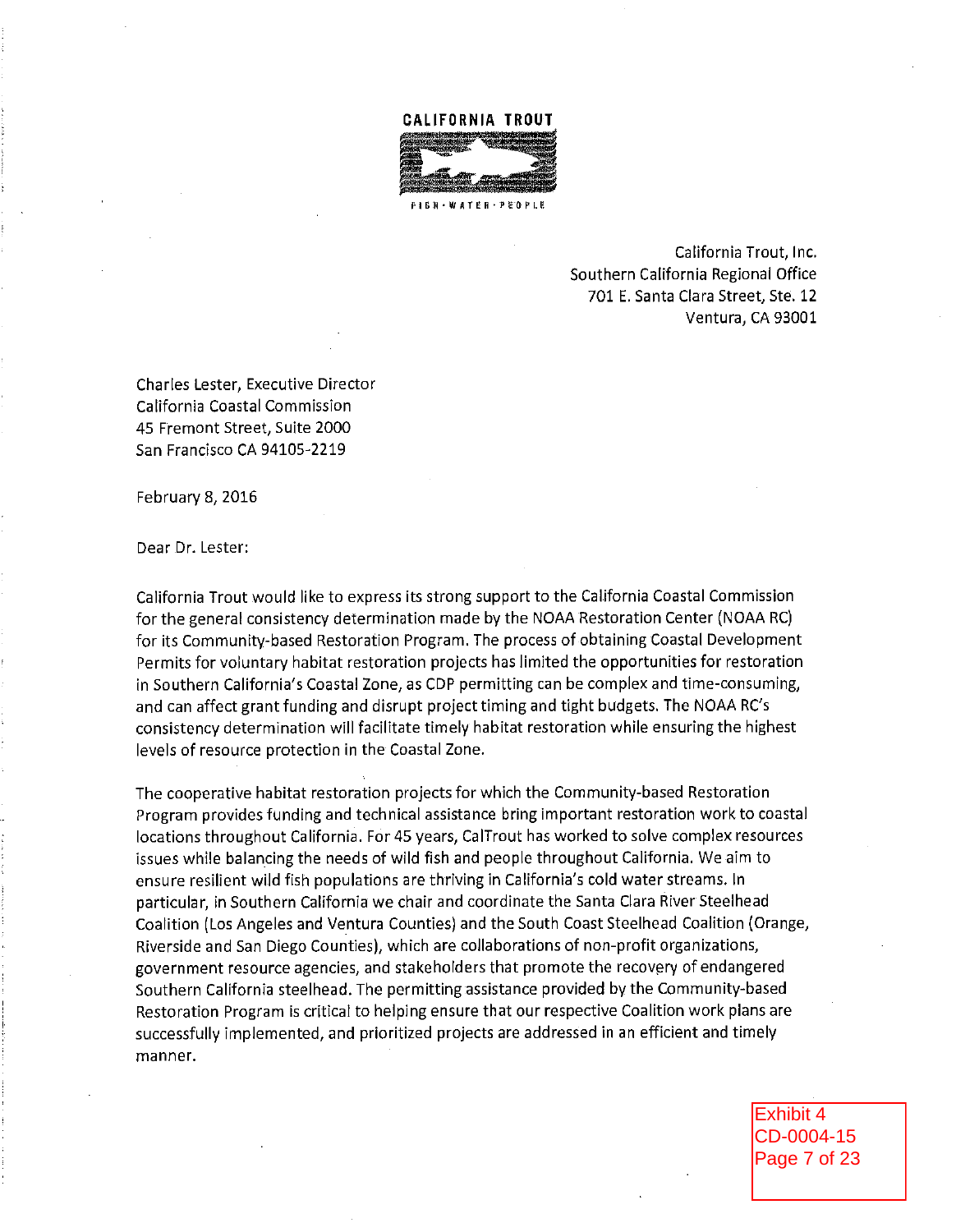# **CALIFORNIA TROUT**

FISH WATER PEOPLE

NOAA is an important environmental partner in Southern California and to that end participates as a member of both aforementioned Coalitions'. This consistency determination will encourage greater Community-based Restoration Program funding and technical assistance for restoration proponents. We strongly urge your concurrence with the NOAA RC's decision, to ensure that the progress and momentum gained by our Coalition's is not undermined and/or delayed by Coastal Development Permitting processes.

Thank you for your consideration.

Sincerely,

Candice Meneghin Conservation Manager, Southern California Region California Trout Tel: (805) 665-6203 Email: cmeneghin@caltrout.org www.caltrout.org

> Exhibit 4 CD-0004-15 Page 8 of 23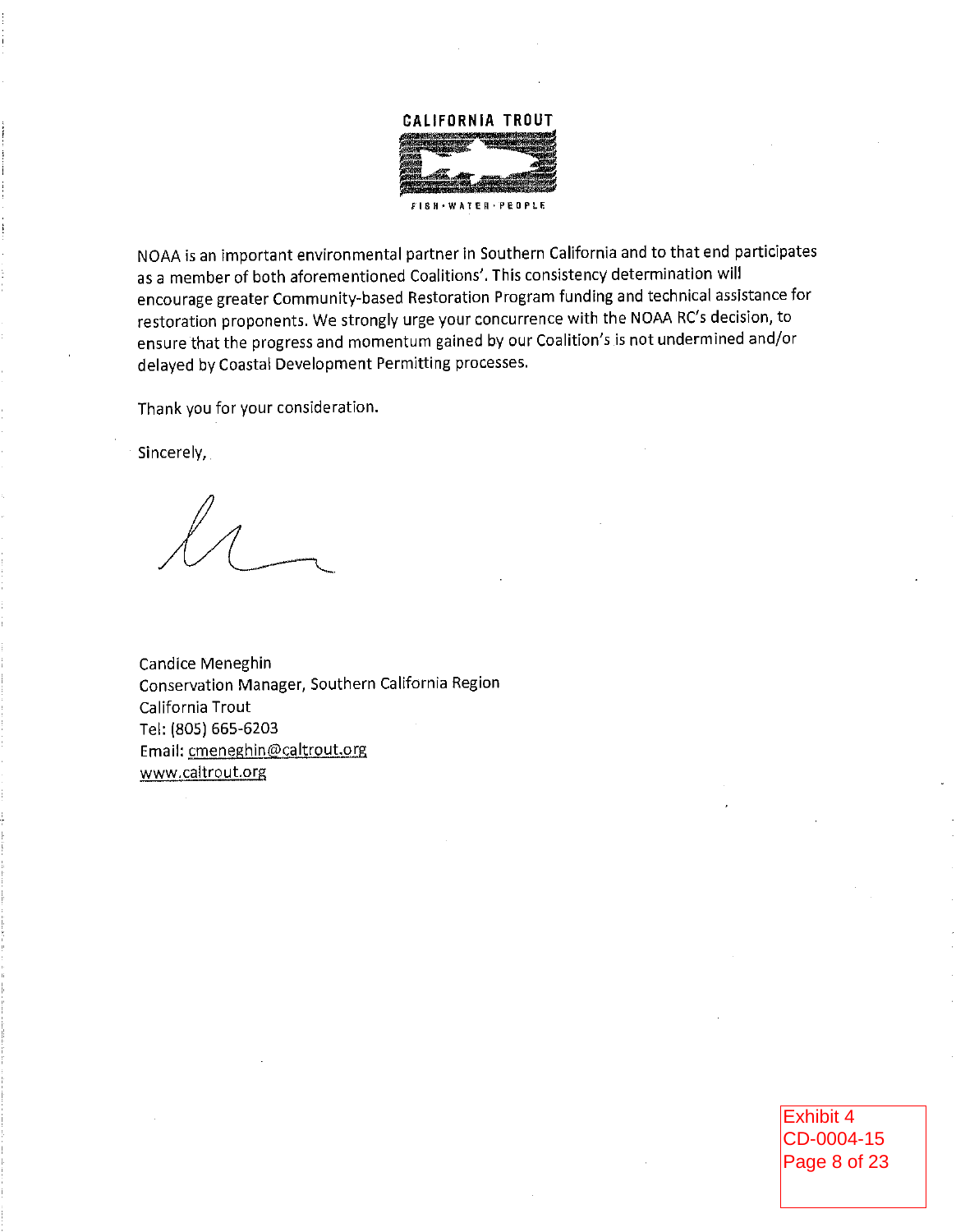

Santa Clara River and Coast Project Ventura Field Office 523 E. Main Street, Suite 200 Ventura, CA 93001

tel [805] 290-4776 fax [805] 648-6885

nature.org nature.org/california

February 9, 2016

Charles Lester, Executive Director California Coastal Commission 45 Fremont Street, Suite 2000 San Francisco CA 94105-2219

RE: NOAA Restoration Center Community-based Restoration Program - Consistency Determination

#### Dear Dr. Lester:

The Nature Conservancy would like to express its support to the California Coastal Commission for the general consistency determination made by the NOAA Restoration Center (NOAA RC) for its Community-based Restoration Program (CRP). The process of obtaining Coastal Development Permits (CDPs) for voluntary habitat restoration projects has limited the opportunities for restoration in Southern California's Coastal Zone, as CDP permitting can be complex and time-consuming, and can affect grant funding and disrupt project timing and tight budgets. The NOAA RC's consistency determination is an appropriate way to accelerate habitat restoration while ensuring the highest levels of resource protection in the Coastal Zone.

For more than 15 years, The Nature Conservancy has partnered with landowners, community organizations, restoration scientists, cities, the California State Coastal Conservancy and regulatory agencies to plan, design and implement habitat restoration and natural floodplain infrastructure projects in Ventura County. We own and have conserved over 3,500 acres of riparian and coastal habitat, much of this in the coastal zone. Along with our partners at the City of Oxnard and the State Coastal Conservancy, we are currently planning for over 630 acres of restoration at the Ormond Beach Wetland Complex in Oxnard.

The cooperative habitat restoration projects for which the CRP provides funding and technical assistance bring important restoration work to coastal locations throughout California, including the Santa Clara River and Ormond Beach where The Nature Conservancy has a number of ongoing restoration and conservation projects. The permitting assistance provided by the CRP also helps ensure that these environmentally beneficial projects are successfully implemented.

In Southern California, the NOAA RC has funded a number of important riparian, estuarine and marine habitat restoration projects. Through the efforts of many cooperating partners, habitat for sensitive species such as Southern California steelhead was enhanced and stream and coastal water quality was improved due to reduced erosion. We hope to see many more habitat projects funded and implemented in the coming years part of the ongoing effort The Nature Conservancy leads to improve coastal resources in this region.

NOAA is an important environmental partner in Southern California. This consistency determination will encourage greater CRP funding and technical assistance for restoration proponents. We respectfully request your concurrence with the NOAA RC's decision.

Sincerely,

Jama Buge

Laura Riege Restoration Manager, The Nature Conservancy

cc: Erik Schmidt, Senior Conservation Strategist, Sustainable Conservation

Exhibit 4 CD-0004-15 Page 9 of 23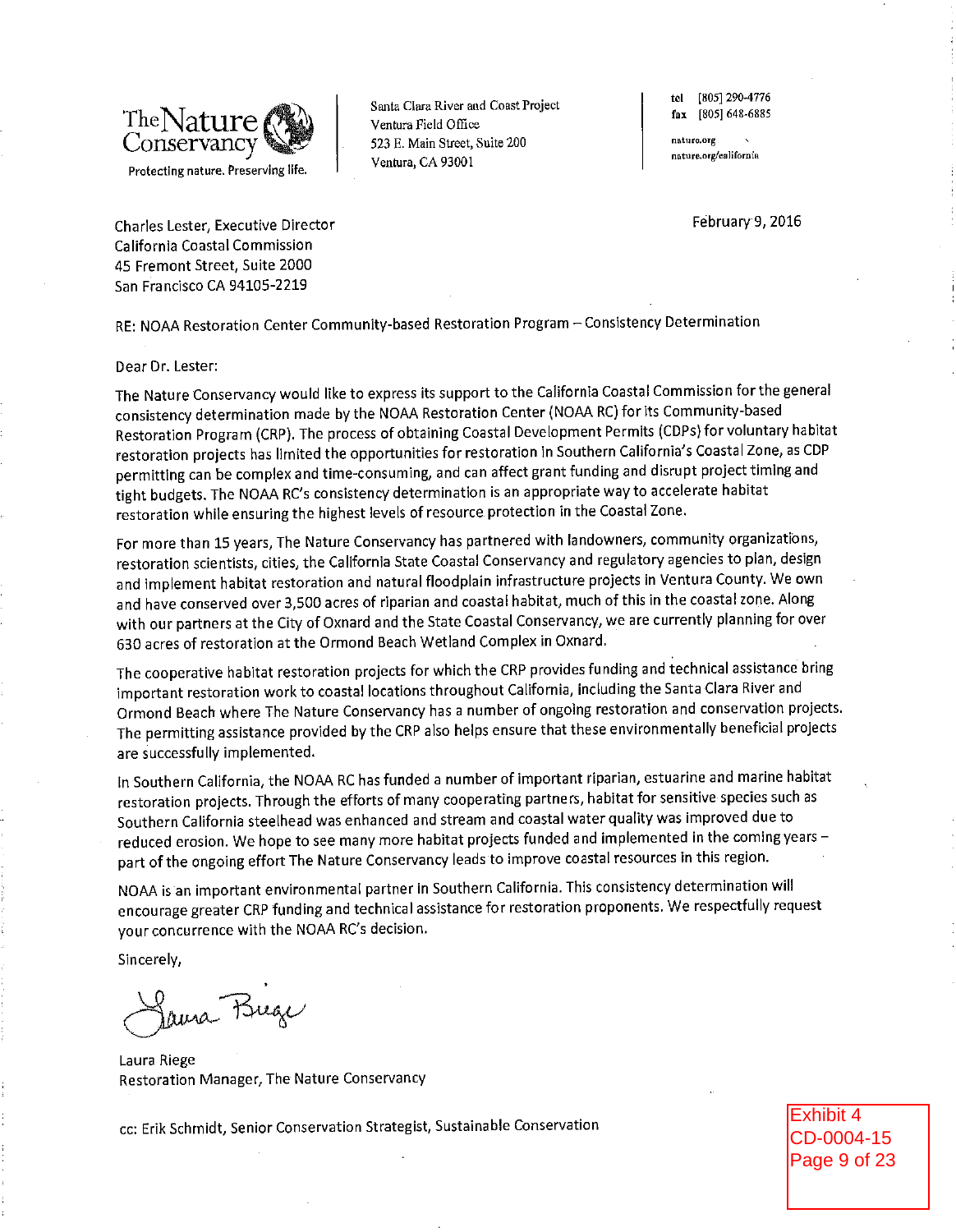

# Cachuma Resource Conservation District

920 E. Stowell Rd. Santa Maria, CA 93454 Phone: (805) 928-9269

February 11, 2016

Jack Ainsworth, Senior Deputy Director California Coastal Commission 45 Fremont Street, Suite 2000 San Francisco CA 94105-2219

#### RE: NOAA RC - General Consistency Determination

Mr. Ainsworth:

The Cachuma Resource Conservation District would like to express its strong support to the California Coastal Commission for the general consistency determination made by the NOAA Restoration Center (NOAA RC) for its Community-based Restoration Program (CRP). The process of obtaining Coastal Development Permits (CDPs) for voluntary habitat restoration projects has limited the opportunities for restoration in Southern California's Coastal Zone, as CDP permitting can be complex and time-consuming, and can affect grant funding and disrupt project timing and tight budgets. The NOAA RC's consistency determination is an appropriate way to accelerate habitat restoration while ensuring the highest levels of resource protection in the Coastal Zone.

The cooperative habitat restoration projects for which the CRP provides funding and technical assistance bring important restoration work to coastal locations throughout California, including Santa Barbara County where our district works. NOAA's CRP leverages additional and matching funds and encourages community involvement in the design and implementation of restoration projects. The permitting assistance provided by the CRP is also key in helping ensure that these environmentally beneficial projects are successfully implemented.

For more than 20 years, the CRCD has partnered with landowners, community organizations, restoration scientists and regulatory agencies to support natural resources conservation in Santa Barbara County.

This consistency determination will encourage greater CRP funding and technical assistance for restoration proponents. We urge your concurrence with the NOAA RC's decision.

Sincerely, Anne Coafei

**Anne Coates** Cachuma Resource Conservation District 920 E. Stowell Rd. Santa Maria, CA 93454 acoates@rcdsantabarbara.org

Exhibit 4 CD-0004-15 Page 10 of 23

"Your Local Partner in Conservation"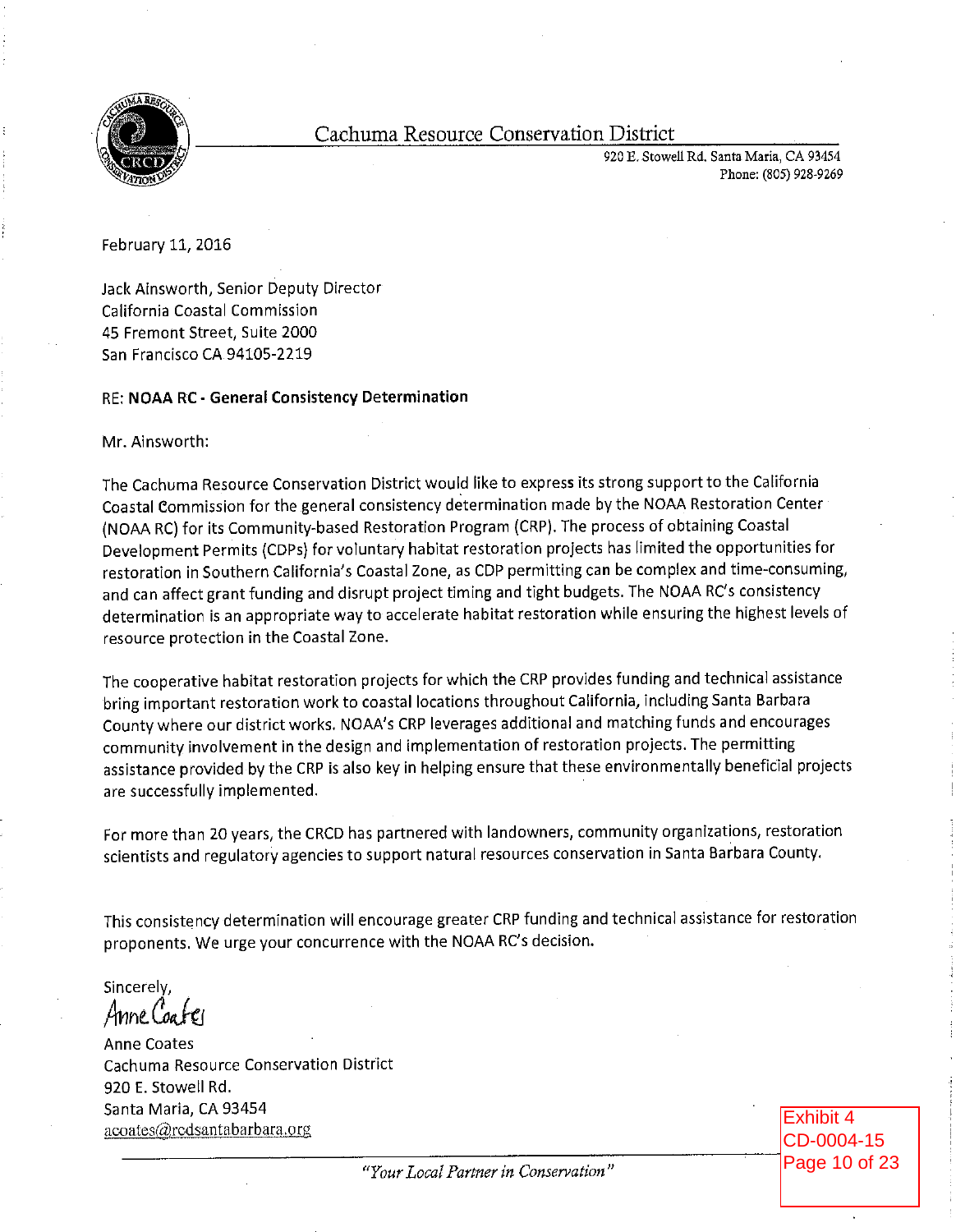

California Coastal Commission Larry Simon, Federal Consistency Coordinator 45 Fremont Street, Suite 2000 San Francisco CA 94105-2219

February 11, 2016

Dear Mr. Simon:

South Coast Habitat Restoration (SCHR) would like to express its strong support to the California Coastal Commission for the general consistency determination made by the NOAA Restoration Center (NOAA RC) for its Community-based Restoration Program (CRP). The process of obtaining Coastal Development Permits (CDPs) for voluntary habitat restoration projects has limited the opportunities for restoration in Southern California's Coastal Zone, as CDP permitting can be complex and time-consuming, and can affect grant funding and disrupt project timing and tight budgets. The NOAA RC's consistency determination is an appropriate way to accelerate habitat restoration while ensuring the highest levels of resource protection in the Coastal Zone.

The cooperative habitat restoration projects for which the CRP provides funding and technical assistance bring important restoration work to coastal locations throughout California, including watershed in Santa Barbara and Ventura Countles where our non-profit organization works. NOAA's CRP leverages additional and matching funds and encourages community involvement in the design and implementation of restoration projects. The permitting assistance provided by the CRP is also key in helping ensure that these environmentally beneficial projects are successfully implemented.

For more than eight years, SCHR has partnered with landowners, community organizations, restoration scientists and regulatory agencies to plan, design and implement habitat restoration and erosion control projects in Santa Barbara and Ventura Counties. Our work, along with our partners, has resulted in the removal of all the major barriers in the Carpinteria Creek and Tajiguas Creek watersheds. All of the barrier removal project in Carpinteria where in the coastal zone and had this consistency determination been in place when we began work to remove barriers, there would have been thousands of dollars saved.

In Southern California, the NOAA RC has funded a number of important riparian, estuarine and marine habitat restoration projects. Through the efforts of many cooperating partners, habitat for sensitive species such as Southern California steelhead was enhanced and stream and coastal water quality was improved due to reduced erosion. We hope to see many more habitat projects funded and implemented in the coming years - part of the ongoing effort the SCHR to improve coastal resources in this region.

NOAA is an important environmental partner in Southern California. This consistency determination will encourage greater CRP funding and technical assistance for restoration proponents. We urge your concurrence with the NOAA RC's decision.

Sincerei

Mauricio Gomez-Director South Coast Habitat Restoration P.O. Box 335 Carpinteria, CA 93014 805-729-8787 Cell 805-684-7255 Fax mgomez@schabitatrestoration.org www.schabitatrestoration.org

> South Coast Habitat Restoration, PO Box 335, Carpinteria, CA 93 CD-0004-15 www.schabitatrestoration.org, (805) 729-8787

Exhibit 4 Page 11 of 23

SCHR is a project of Earth Island Institute, a 501 (c)(3) non-profit organizati.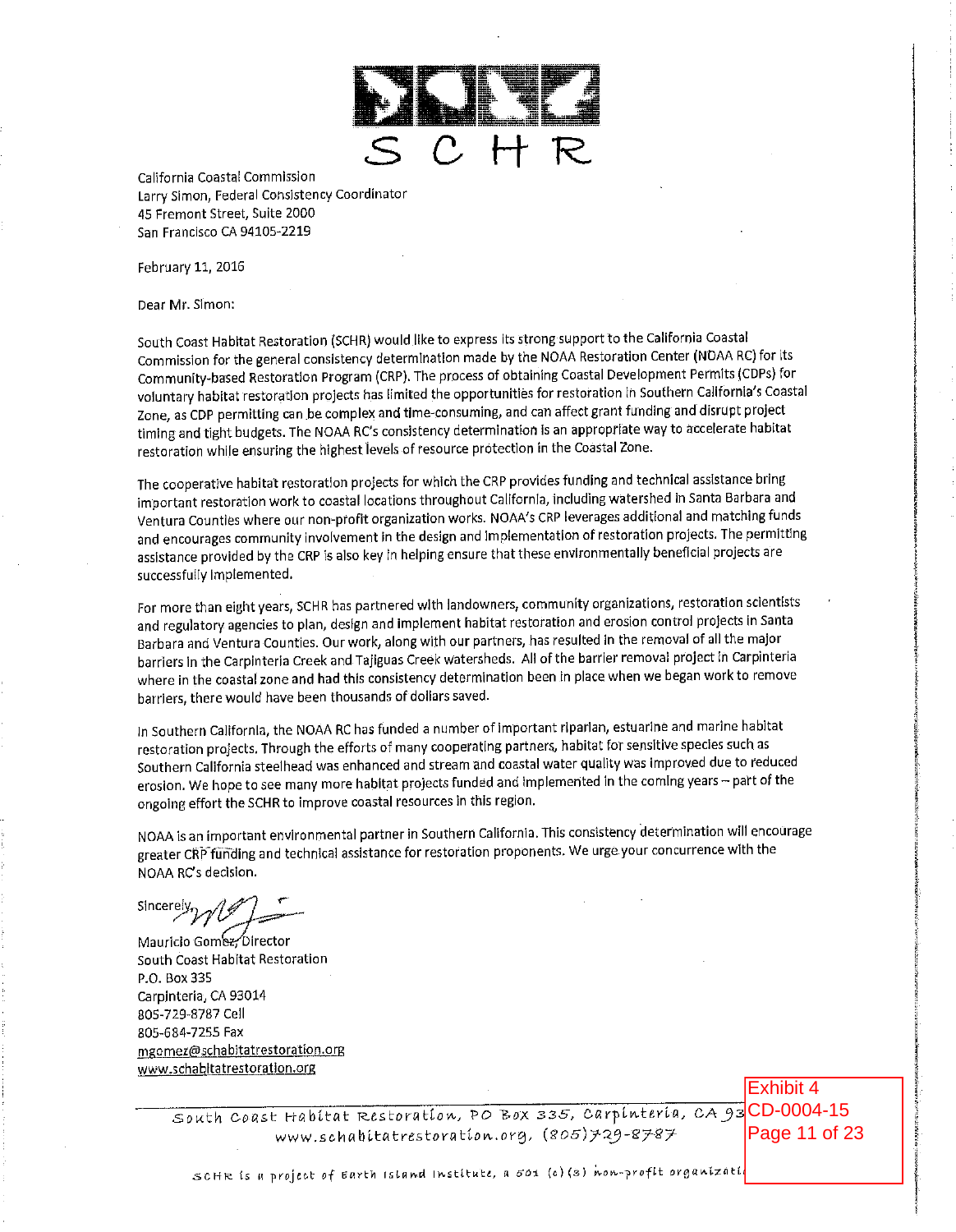**STATE CAPITOL** P.O. BOX 942849 SACRAMENTO, CA 94249-0037  $(916) 319 - 2037$ FAX (916) 319-2137

**DISTRICT OFFICE** 101 WEST ANAPAMU STREET SUITE A SANTA BARBARA, CA 93101  $(805) 564 - 1640$ FAX (805) 564-1651

89 S. CALIFORNIA STREET SUITE F VENTURA, CA 93001  $(805) 641 - 3700$ FAX (805) 641-3708

February 11, 2016

Interim Executive Director California Coastal Commission 45 Fremont Street, Suite 2000 San Francisco CA 94105-2219

Dear Interim Executive Director:





I am writing to express my strong support to the California Coastal Commission for the General Consistency Determination made by the NOAA Restoration Center (NOAA RC) for its Community-based Restoration Program (CRP). The process of obtaining Coastal Development Permits (CDPs) for voluntary habitat restoration projects has limited the opportunities for restoration in Southern California's Coastal Zone, as CDP permitting can be complex and time-consuming, and can affect grant funding and disrupt project timing and tight budgets. The NOAA RC's consistency determination is an appropriate way to accelerate habitat restoration while ensuring the highest levels of resource protection in the Coastal Zone.

The cooperative habitat restoration projects for which the CRP provides funding and technical assistance bring important restoration work to coastal locations throughout California, including my district which encompasses coastal areas of Santa Barbara and Ventura Counties. NOAA's CRP leverages additional and matching funds and encourages community involvement in the design and implementation of restoration projects. The permitting assistance provided by the CRP is also key in helping ensure that these environmentally beneficial projects are successfully implemented.

In Southern California, the NOAA RC has funded a number of important riparian, estuarine and marine habitat restoration projects. Through the efforts of many cooperating partners, habitat for sensitive species such as Southern California steelhead was enhanced and stream and coastal water quality was improved due to reduced erosion. We hope to see many more habitat projects funded and implemented in the coming years – part of the ongoing effort the great organizations in our area lead to improve coastal resources in this region.

NOAA is an important environmental partner in Southern California. This consistency determination will encourage greater CRP funding and technical assistance for restoration proponents. We urge your concurrence with the NOAA RC's decision.

Sincerely.

**DAS WILLIAMS** Assemblymember, 37<sup>th</sup> District

Exhibit 4 CD-0004-15 Page 12 of 23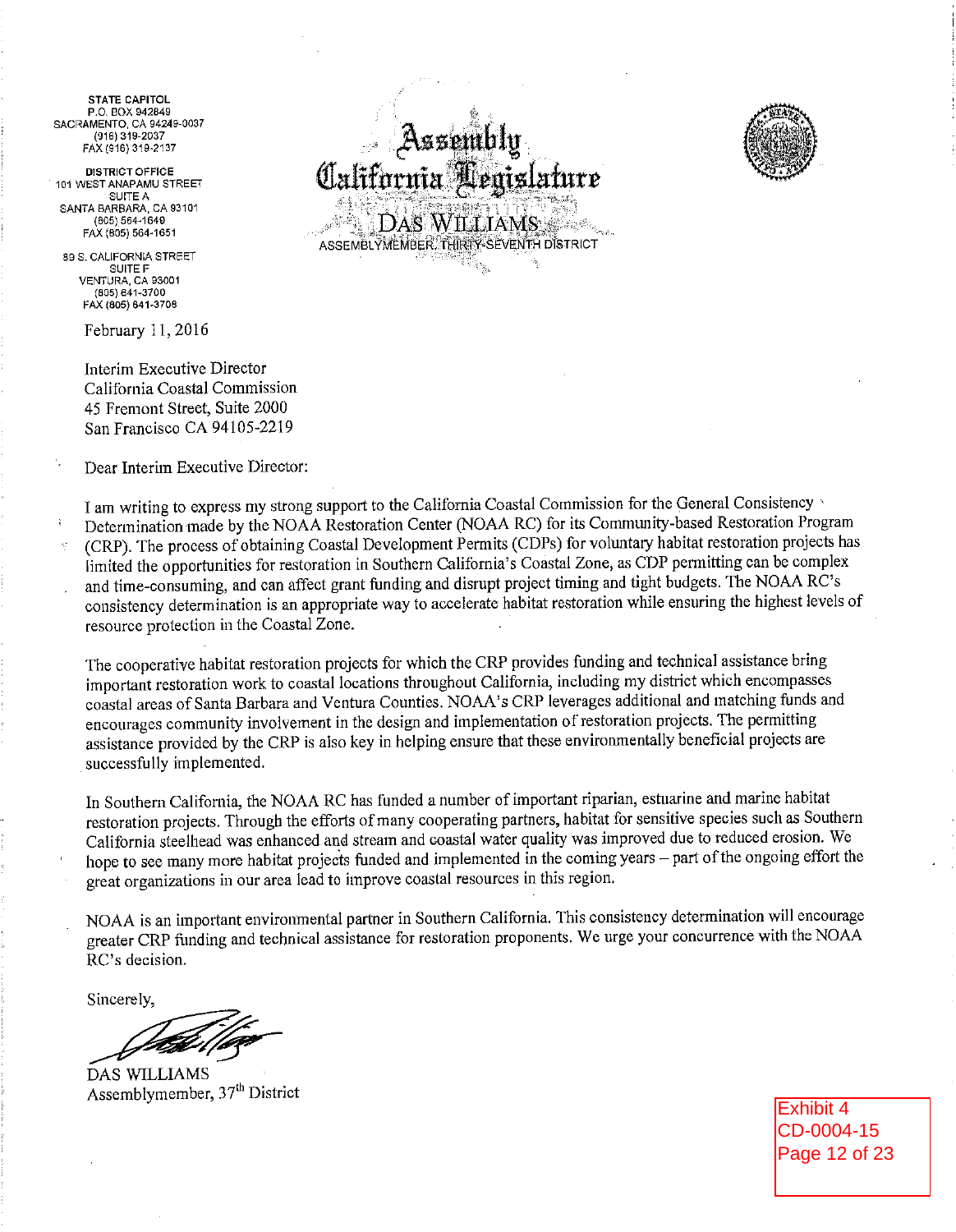

February 11, 2016

Susan Hansch and Jack Ainsworth, **Acting Executive Directors** California Coastal Commission 45 Fremont Street, Suite 2000 San Francisco CA 94105-2219

# Re: Coastal Consistency Determination for NOAA Restoration Center Community-based **Restoration Program**

Dear Susan and Jack:

The Environmental Defense Center (EDC) would like to express its strong support to the California Coastal Commission for the general consistency determination made by the NOAA Restoration Center (NOAA RC) for its Community-based Restoration Program (CRP). The EDC protects and restores the environment through education, advocacy, on-the-ground projects and legal action. Through our work to improve conditions for federally endangered Southern California steelhead, we have learned that the process of obtaining Coastal Development Permits (CDPs) for voluntary habitat restoration projects may limit the opportunities for voluntary habitat restoration in Southern California's Coastal Zone. The process for obtaining a CDP can be complex to ensure developments along the California coast comply with the Coastal Act and Local Coastal Plans. While important to ensure the coastal development projects avoid and minimize adverse effects on coastal resources and public access, the CDP process can affect grant funding, project timing and budgets for voluntary habitat restoration projects which by their nature further the Coastal Act and LCP policies for habitat protection and enhancement. The NOAA RC's consistency determination is an appropriate way to accelerate habitat restoration while ensuring the highest levels of resource protection in the California Coastal Zone.

The cooperative habitat restoration projects for which the CRP provides funding and technical assistance bring important restoration work to coastal locations throughout California, including watersheds in Ventura, San Luis Obispo and Santa Barbara Counties where EDC works. NOAA's CRP leverages additional and matching funds and encourages community involvement in the design, implementation and monitoring of habitat restoration projects. The permitting assistance provided by the CRP also helps ensure that these environmentally beneficial projects are successfully implemented.

906 Garden St. Santa Barbara, CA 93101 PHONE (805) 963-1622 FAX (805) 962-3152 www.EnvironmentalDefenseCenter.org

111 W. Topa Topa St. Ojai, CA 93 Page 13 of 23 PHONE (805) 640-1832 FAX (805) 64

Exhibit 4 CD-0004-15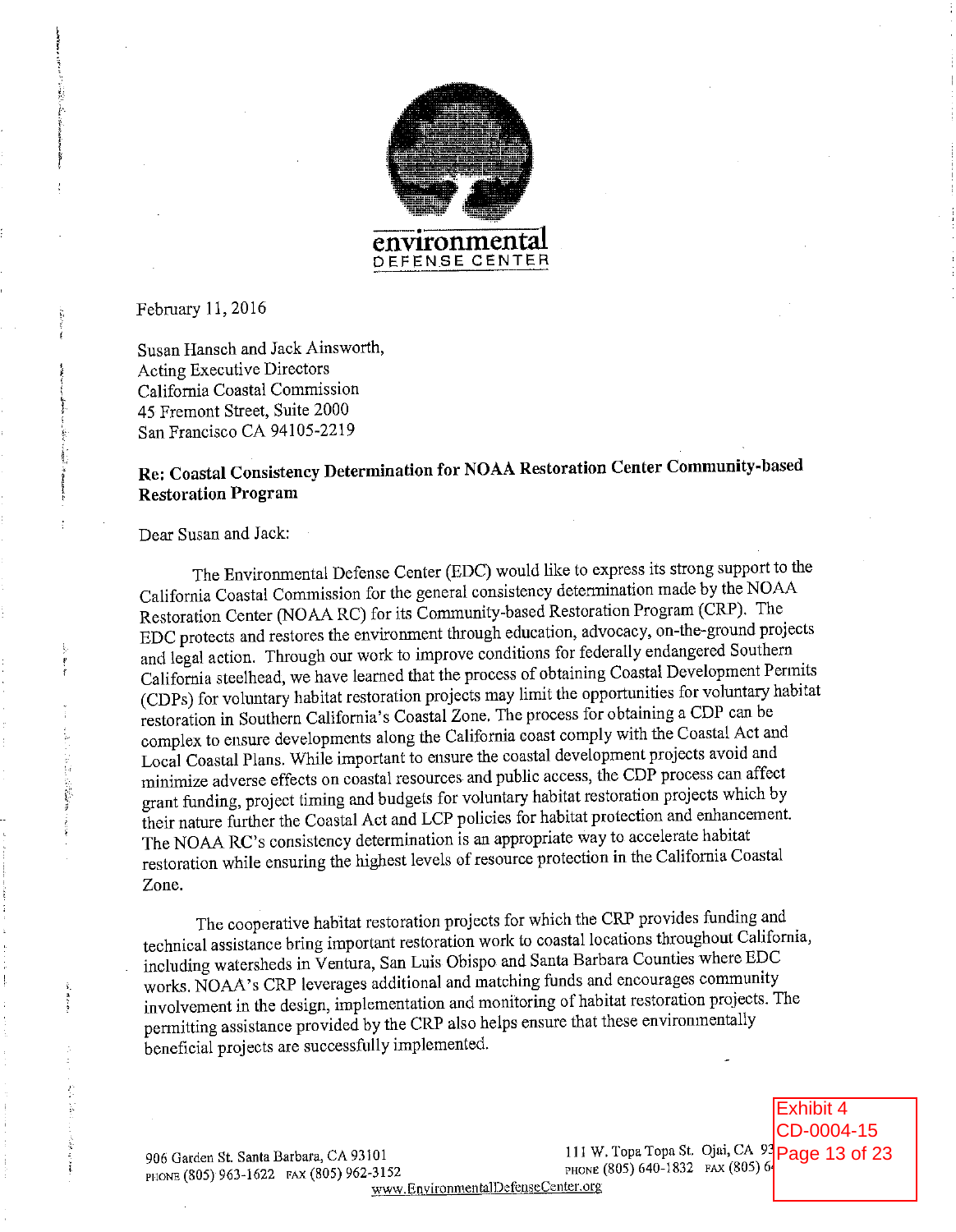February 11, 2016 Susan Hansch and Jack Ainsworth re: Coastal Consistency Determination for NOAA Restoration Center Page 2 of 2

For more than 15 years, the EDC has partnered with landowners, community organizations, restoration scientists and regulatory agencies to plan, design and support habitat restoration and improvement projects in our service area. Our work has resulted in the removal of barriers to steelhead migration in San Jose Creek and Mission Creek in Santa Barbara County, new fishing restrictions to protect steelhead in the Sisquoc River, and improved flows in numerous streams including Devil's Canyon in the Los Padres National Forest.

In Southern California, the NOAA RC has funded a number of important riparian, estuarine and marine habitat restoration projects. Through the efforts of many cooperating partners, habitat for sensitive species such as Southern California steelhead was enhanced and stream and coastal water quality was improved due to reduced erosion. We hope to see many more habitat projects funded and implemented in the coming years - part of the ongoing effort to which the EDC contributes in order to improve coastal resources in our region.

NOAA is an important environmental partner in Southern California. This consistency determination will encourage greater CRP funding and technical assistance for voluntary restoration proponents in the Coastal Zone of Southern California. We urge your concurrence with the NOAA RC's consistency determination.

Sincerely,

hautwer

Brian Trautwein. Environmental Analyst / Watershed Program Coordinator **Environmental Defense Center** 

> Exhibit 4 CD-0004-15 Page 14 of 23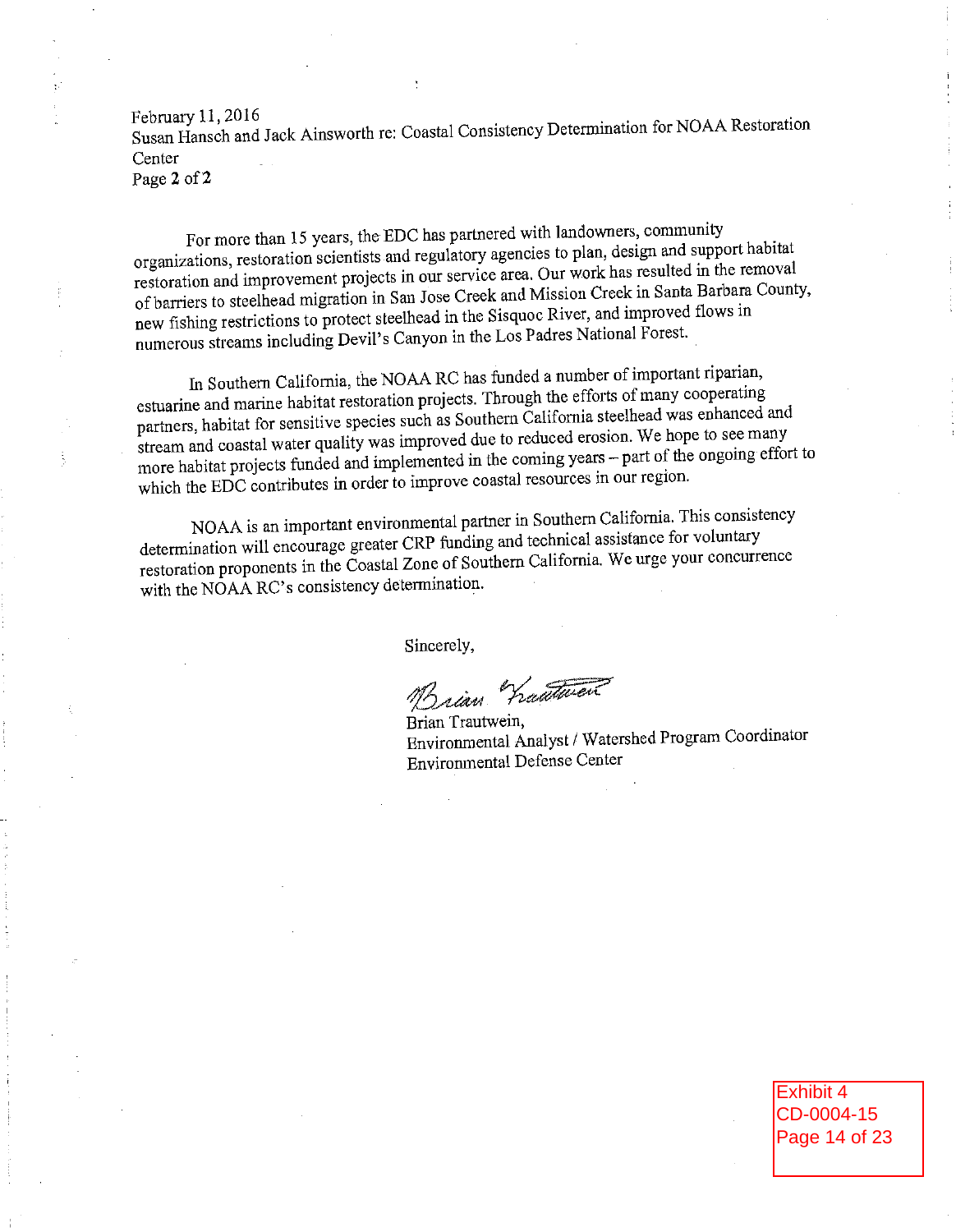

#### February 12, 2016

#### Via Electronic Mail

Commission Staff; Larry Simon, Federal Consistency Coordinator California Coastal Commission 45 Fremont Street, Suite 2000 San Francisco CA 94105-2219

> Re: Coastal Commission Restoration Decision on NOAA's Community-based Restoration Project

Dear Dr. Lester:

On behalf of Defenders of Wildlife and our more than 200,000 members and supporters in California, I am writing in strong support for the General Consistency Determination made by the NOAA Restoration Center (NOAA RC) for its Community-based Restoration Program (CRP).

The long and arduous process of obtaining Coastal Development Permits for voluntary habitat restoration projects has limited the opportunities for restoration in Southern California's Coastal Zone. However, approval of the consistency determination from the Coastal Commission would allow coastal habitat restoration projects in that region to move forward in a more efficient process.

Federally funded community-based restoration projects have been very successful in Southern California. One example is the Upper Newport Bay Ecosystem Restoration Project, where Newport Bay Conservancy, California Department of Fish and Wildlife, the City of Newport and the US Army Corps of Engineers partnered with the local community to preserve over 1,000 acres of previously unmanaged land. The federal government funded 65% of this project, while state and local entities funded the rest. The benefit of these projects is twofold as they encourage community participation in the design and implementation of restoration of critical habitat. The permitting assistance provided by the CRP is key in helping ensure that these environmentally beneficial projects are successfully implemented. We encourage the California Coastal Commission to continue community efforts in such restoration projects with the approval of NOAA's consistency determination.

In 2013, NOAA RC awarded over \$1.6 million in funding for coastal habitat restoration through the CRP to benefit coastal marine species on the Northern and Central Coasts. These projects were located in Benbow Dam, Green Valley Creek, Lost Coast, Lower Klamath River, Mill Creek and Sears Point. Defenders of Wildlife hopes to see more habitat projects funded and

> **Exhibit 4** CD-0004-15 Page 15 of 23

California Program Office

1303 J Street, Suite 270 Sacramento, CA 95814 Telephone 916-313-5800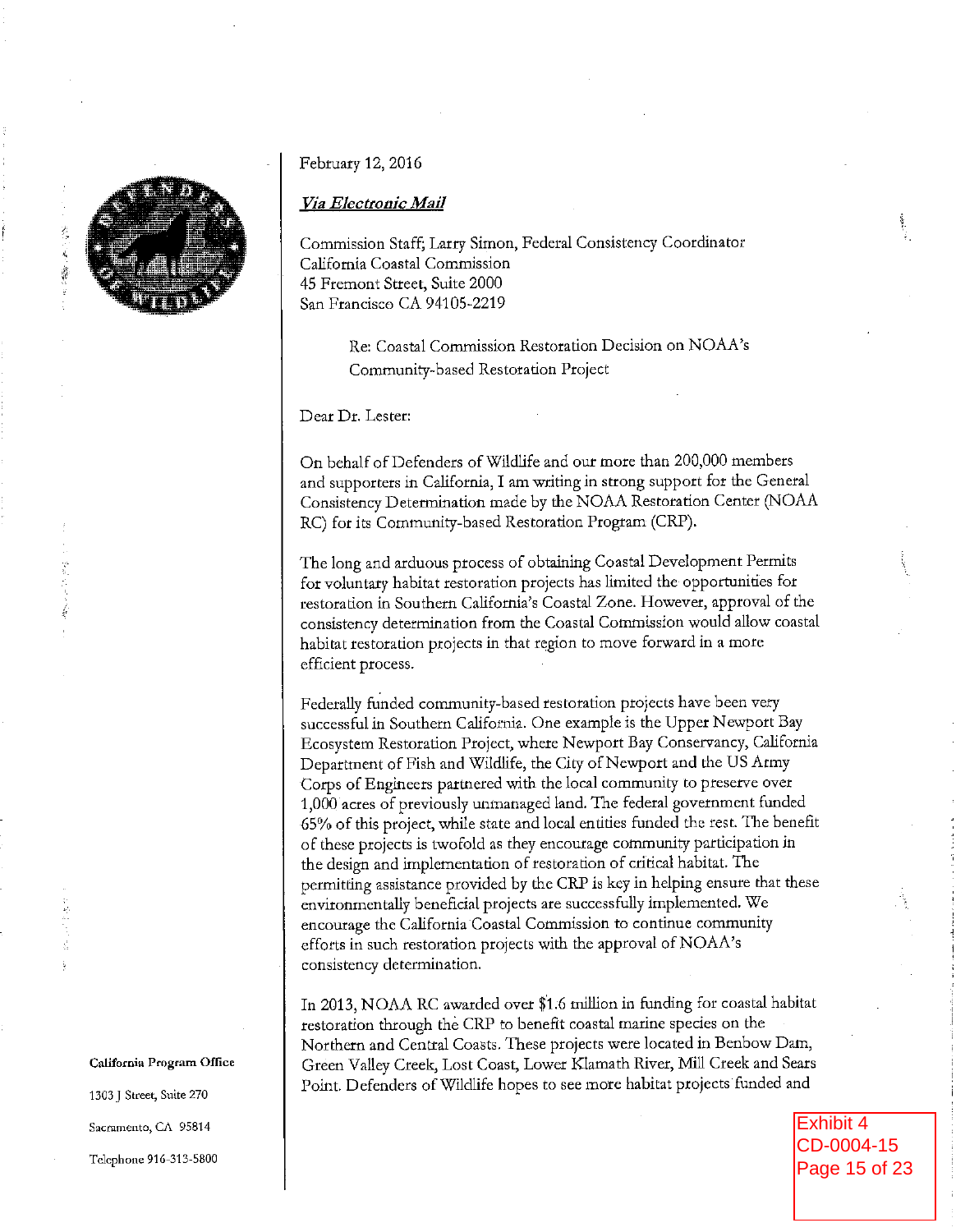implemented in the coming years to improve the coastal habitat we protect in the Southern California's Coastal Zone.

Southern California's marine habitat would greatly benefit from restoration projects through the CRP. NOAA's consistency determination will assure greater funding and technical assistance for such projects. For these reasons we strongly urge California Coastal Commission's approval of NOAA RC's decision.

Sincerely,

Ki Deef

Kim Delfino California Program Director

Exhibit 4 CD-0004-15 Page 16 of 23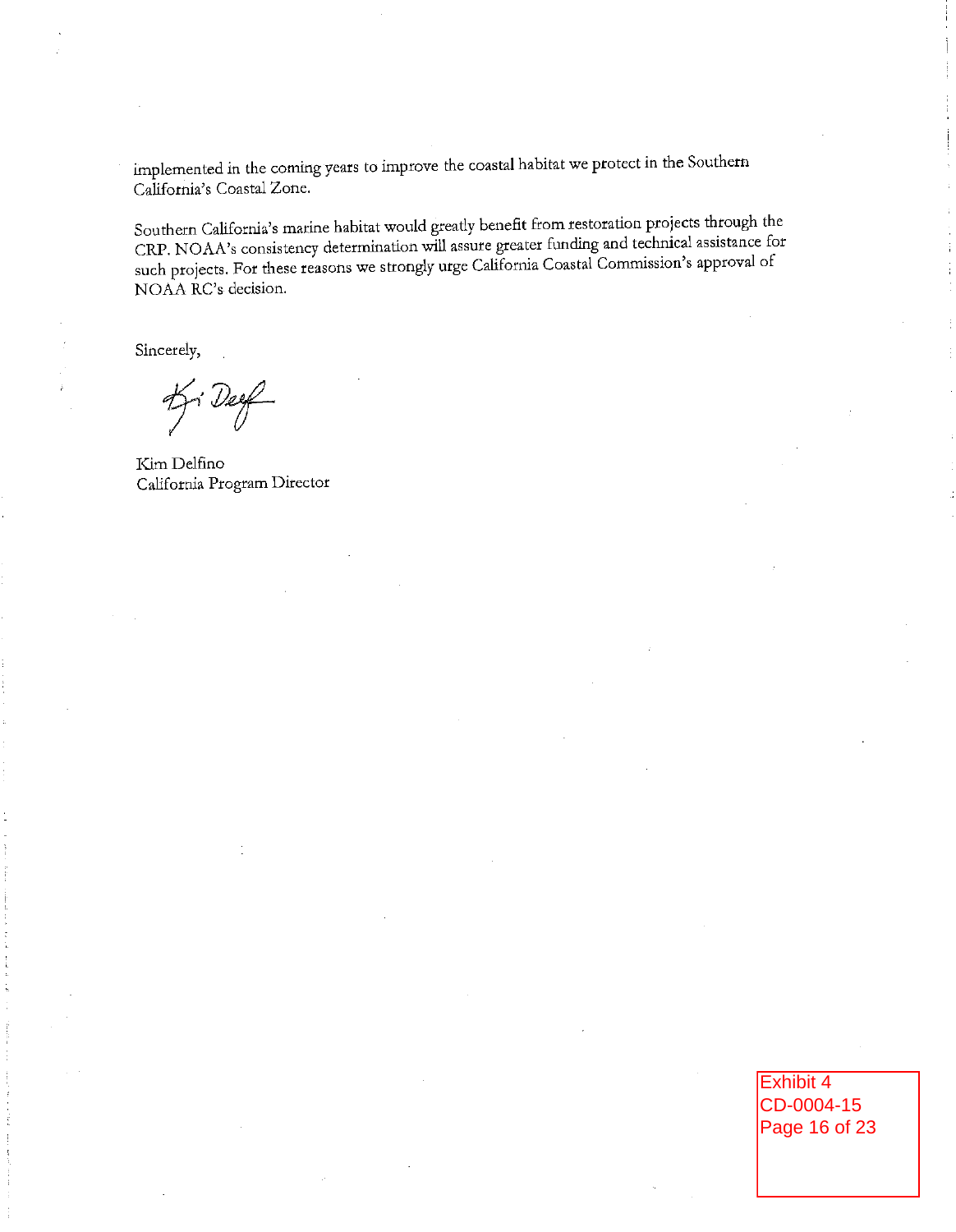

Larry Simon, Federal Consistency Coordinator California Coastal Commission 45 Fremont Street, Suite 2000 San Francisco CA 94105-2219

February 12, 2016

Dear Mr. Simon:

Trout Unlimited would like to express its strong support to the California Coastal Commission for the general consistency determination made by the NOAA Restoration Center (NOAA RC) for its Communitybased Restoration Program (CRP).

Trout Unlimited (TU) is North America's leading coldwater fisheries conservation organization, dedicated to the conservation, protection and restoration of trout and salmon fisheries and their watersheds. TU has more than 140,000 members across the United States, including 10,000 members in California. TU's vision is that, by the next generation, trout and salmon will be restored throughout their native range so that our children can enjoy healthy fisheries in their home waters. To accomplish this vision, TU works to protect, reconnect, and restore fish populations and their habitat, and to sustain this work by building a diverse movement of businesses, people, and communities dedicated to our mission. In California, our staff and members have actively engaged in coastal Coho and Steelhead restoration projects throughout their range.

The process of obtaining Coastal Development Permits (CDPs) for voluntary habitat restoration projects has limited the opportunities for restoration in Southern California's Coastal Zone, as CDP permitting can be complex and time-consuming, and can affect grant funding and disrupt project timing and tight budgets. The NOAA RC's consistency determination is an appropriate way to accelerate habitat restoration while ensuring the highest levels of resource protection in the Coasta! Zone. We have seen this first hand on the north and central coast. There we have successfully used NOAA RC's other consistency determinations to speed up project implementation and save public dollars.

We hope to see many more habitat projects funded and implemented in the coming years. This consistency determination will encourage greater CRP funding and technical assistance for restoration proponents. We urge your concurrence with the NOAA RC's decision.

Sincerely,

George Sutherland South Coast Chapter

Brian J. Johnson California Director

Exhibit 4 CD-0004-15 Page 17 of 23

Trout Unlimited: America's Leading Coldwater Fisheries Conservation Organization California Office: 4221 Hollis Street, Emeryville CA 94608 www.tu.org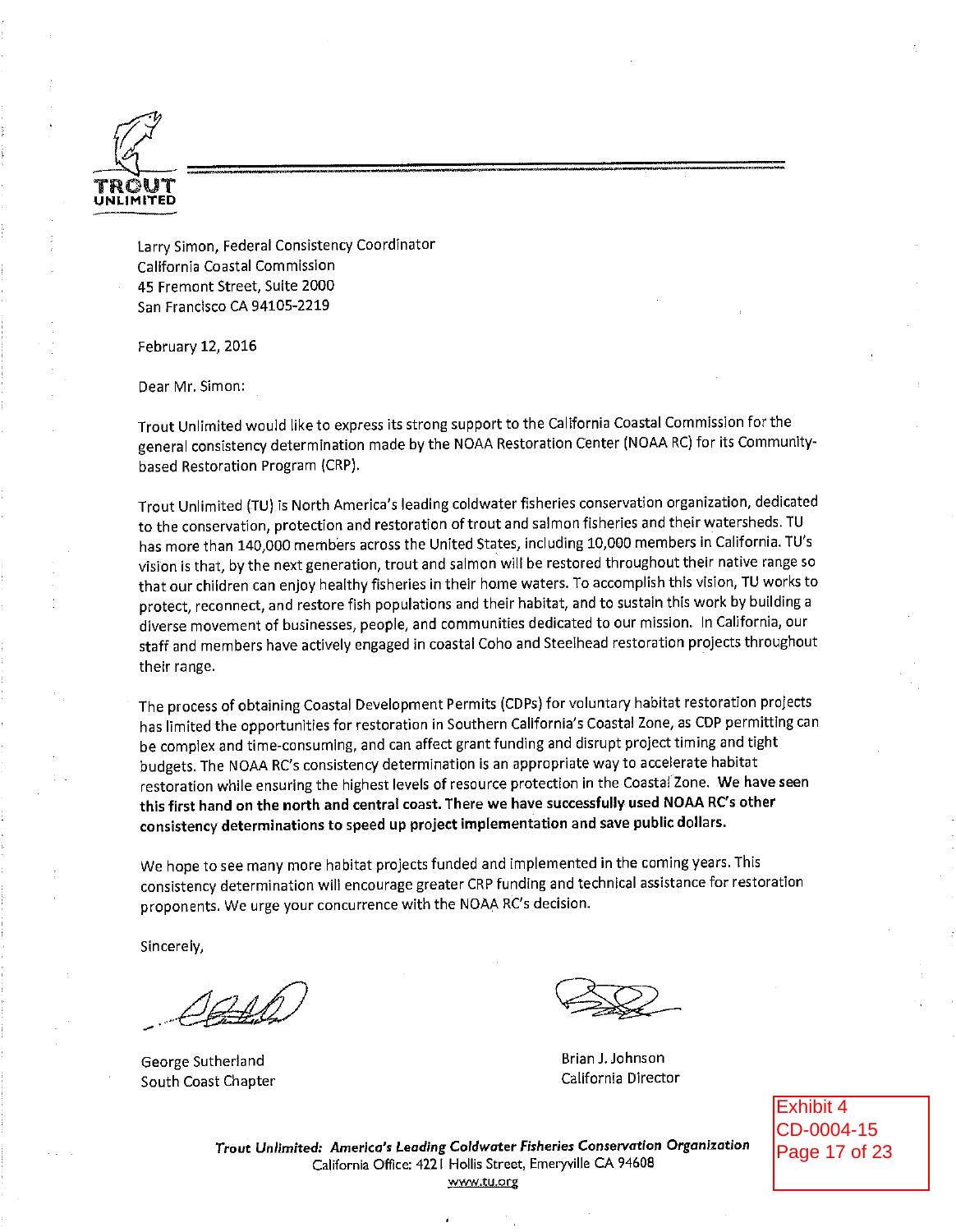

February 16, 2016

Charles Lester, Executive Director California Coastal Commission 45 Fremont Street, Suite 2000 San Francisco CA 94105-2219

Dear Dr. Lester:

San Diego Coastkeeper would like to express its strong support to the California Coastal Commission for the general consistency determination made by the NOAA Restoration Center (NOAA RC) for its Community-based Restoration Program (CRP). The process of obtaining Coastal Development Permits (CDPs) for voluntary habitat restoration projects has limited the opportunities for restoration in Southern California's Coastal Zone, as CDP permitting can be complex and time-consuming, and can affect grant funding and disrupt project timing and tight budgets. The NOAA RC's consistency determination is an appropriate way to accelerate habitat restoration while ensuring the highest levels of resource protection in the Coastal Zone.

The cooperative habitat restoration projects for which the CRP provides funding and technical assistance bring important restoration work to coastal locations throughout California, including San Diego County watersheds where San Diego Coastkeeper works. NOAA's CRP leverages additional and matching funds and encourages community involvement in the design and implementation of restoration projects. The permitting assistance provided by the CRP is also key in helping ensure that these environmentally beneficial projects are successfully implemented.

For more than 20 years, San Diego Coastkeeper has partnered with landowners, community organizations, restoration scientists and regulatory agencies to implement an support habitat restoration and erosion control projects in San Diego County.

In Southern California, the NOAA RC has funded a number of important riparian, estuarine and marine habitat restoration projects. Through the efforts of many cooperating partners, habitat for sensitive species such as Southern California steelhead was enhanced and stream and coastal water quality was improved due to reduced erosion. We hope to see many more habitat projects funded and implemented in the coming years - part of the ongoing effort San Diego Coastkeeper leads to improve coastal resources in this region.

NOAA is an important environmental partner in Southern California. This consistency determination will encourage greater CRP funding and technical assistance for restoration proponents. We urge your concurrence with the NOAA RC's decision.

Sincerely,

an Diago Coastkaasveris a registered trademark of the Waterkooper Alliance

**SPACIFICATE** 

Matt O'Malley Legal & Policy Director

Exhibit 4 CD-0004-15 Page 18 of 23 1月26日 朝史

2825 Dewey Road #200 San Diego, CA, 92106 619,758.7743 www.sdcoastkeeper.org

FISHABLE, SWIMMABLE, DRINKABLE, Earth Shuro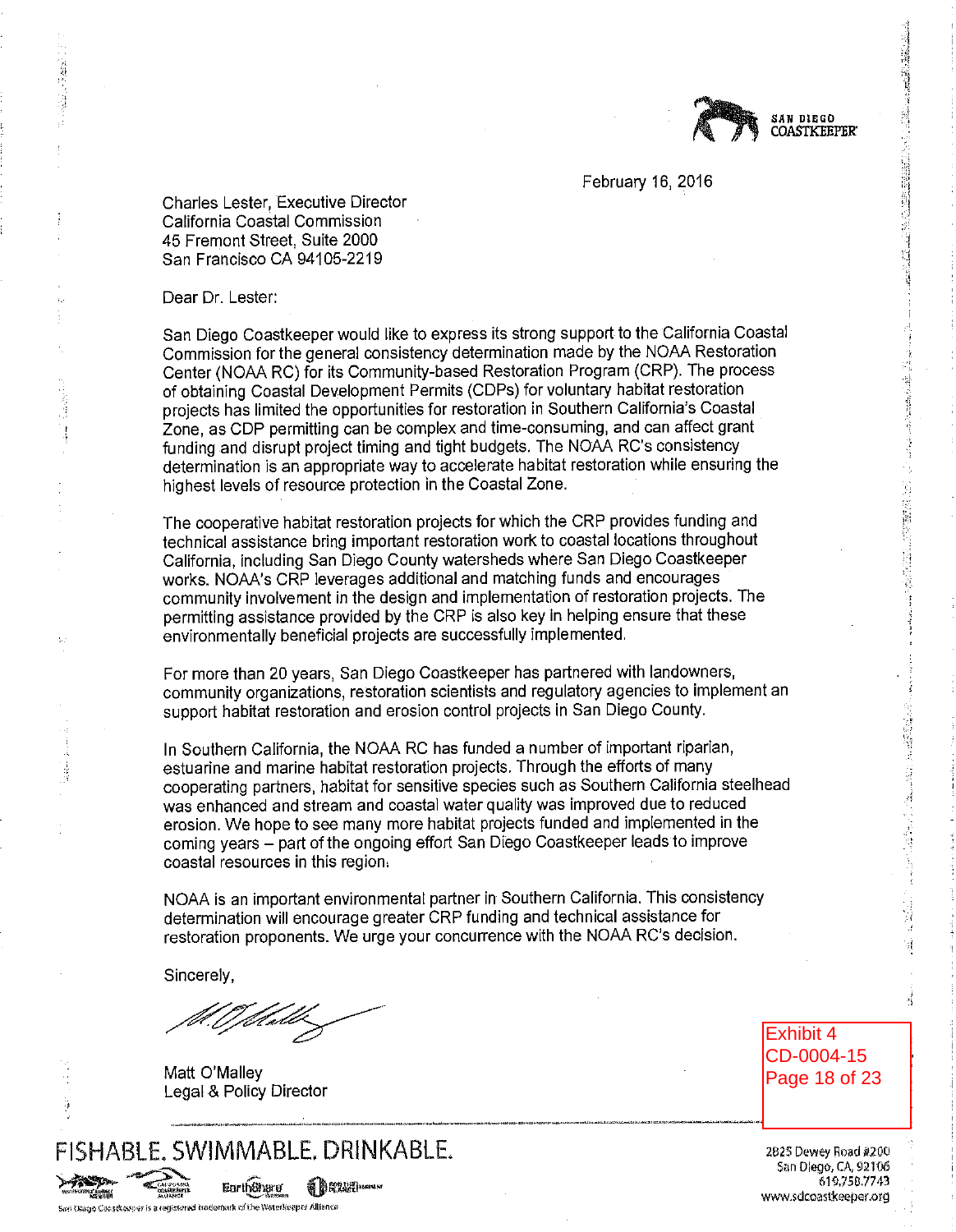

Larry Simon, Federal Consistency Coordinator California Coastal Commission 45 Fremont Street, Suite 2000 San Francisco CA 94105-2219

February 16, 2016

Dear Mr. Simon:

The California Association of Resource Conservation Districts (CARCD) would like to express its strong support to the California Coastal Commission for the general consistency determination made by the NOAA Restoration Center (NOAA RC) regarding the Community-based Restoration Program (CRP). The Coastal Development Permit process is resource intensive and limits opportunity for voluntary and restoration projects in Southern California's Coastal Zone. The CARCD agrees that NOAA RC's consistency determination is an appropriate way to accelerate habitat restoration in this critical area while ensuring the highest levels of resource protection in the Coastal Zone.

The CRP provides funding and technical assistance to important restoration work in coastal communities throughout California where Resource Conservation Districts (RCDs) work. NOAA's CRP leverages their matching funds and encourages community involvement in the design and implementation of restoration projects for maximum success. The permitting assistance provided by the CRP is critical in helping ensure that these environmentally beneficial projects are successfully implemented.

Resource Conservation Districts have a 70 year history working with landowners, community organizations, restoration scientists and regulatory agencies to implement conservation on the ground. The RCDs conduct habitat restoration projects that benefit the Coastal Zone including: rural road restoration and decommissioning, erosion control on working lands, forest health and fire restoration, invasive species control, community outreach and permit coordination for landowners.

Funding from the NOAA RC has supported a number of partners to complete riparian, estuarine and marine restoration in Southern California. These efforts enhanced significant habitat for sensitive species and improved coastal water quality through reduced erosion. We hope that coastal communities will continue to benefit by habitat projects funded and implemented in the coming years - part of the ongoing effort California's Resource Conservation Districts are a proud part of to improve coastal resources.

We want to recognize and thank NOAA for being a critical conservation partner in Southern California. This consistency determination will encourage greater CRP funding and technical assistance for restoration proponents. We urge your concurrence with the NOAA RC's decision.

Sincerely,

Fener Buch

Karen Buhr California Association of Resource Conservation Districts

> CALIFORNIA ASSOCIATION OF RESOURCE CONSERVATION DISTRICTS 801 K Street, 18th Floor Sacramento, CA 95814 Phone: (916) 457-7904 Fax: (916) 457-7934 www.carcd.org

Exhibit 4 CD-0004-15 Page 19 of 23 ï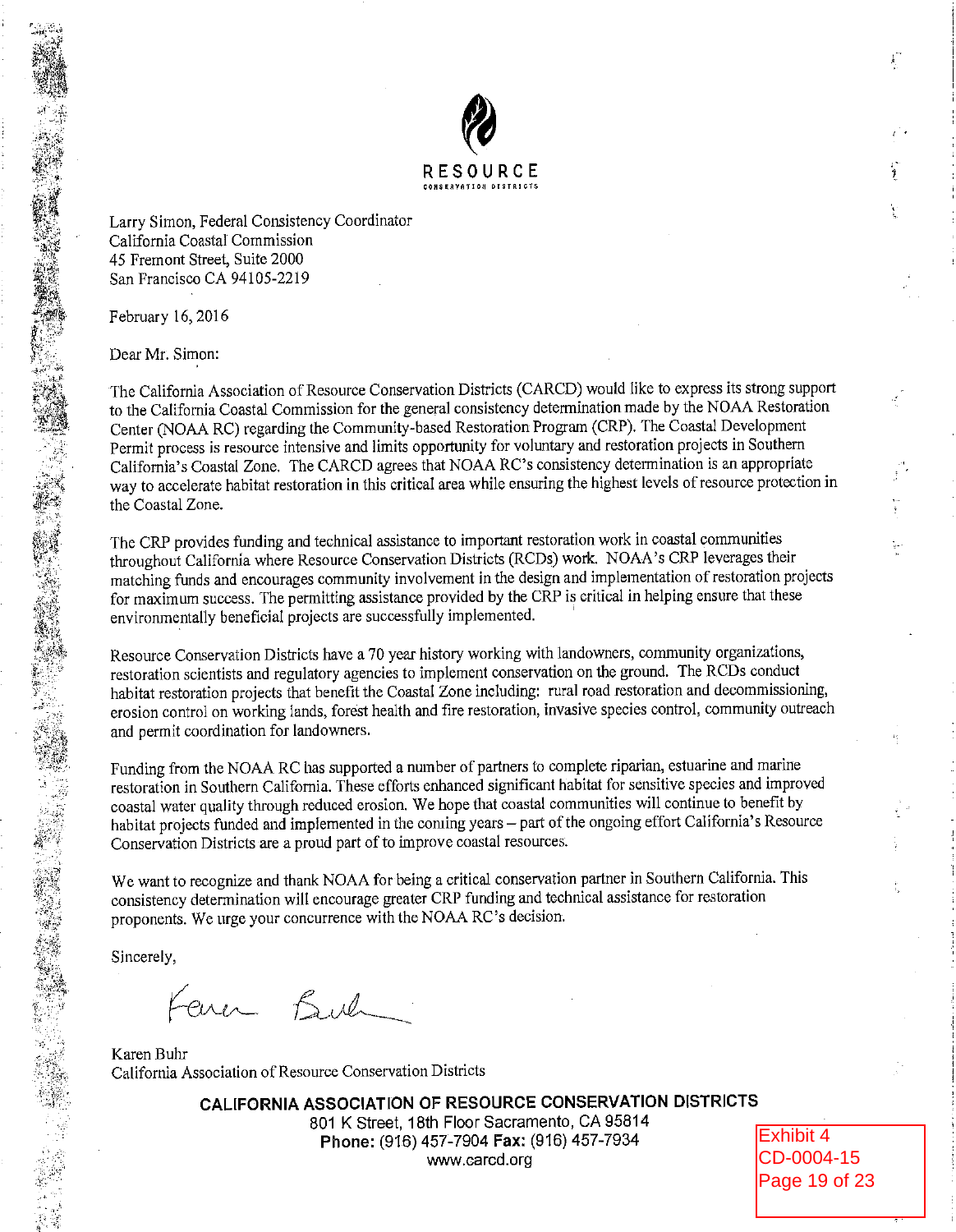

Larry Simon, Federal Consistency Coordinator California Coastal Commission 45 Fremont Street, Suite 2000 San Francisco CA 94105-2219

February 16, 2016

Dear Mr. Simon:

The Salmonid Restoration Federation (SRF) would like to express its strong support to the California Coastal Commission for the general consistency determination made by the NOAA Restoration Center (NOAA RC) for its Community-based Restoration Program (CRP). The process of obtaining Coastal Development Permits (CDPs) for voluntary habitat restoration projects has limited the opportunities for restoration in Southern California's Coastal Zone, as CDP permitting can be complex and time-consuming, and can affect grant funding and disrupt project timing and tight budgets. The NOAA RC's consistency determination is an appropriate way to accelerate habitat restoration while ensuring the highest levels of resource protection in the Coastal Zone.

The cooperative habitat restoration projects for which the CRP provides funding and technical assistance bring important restoration work to coastal locations throughout California, including the North Coast where our SRF works. NOAA's CRP leverages additional and matching funds and encourages community involvement in the design and implementation of restoration projects. The permitting assistance provided by the CRP is also key in helping ensure that these environmentally beneficial projects are successfully implemented.

For more than 34 years, the Salmonid Restoration Federation has been working to advance the art and science of habitat restoration for California's precious salmonid species. SRF has been a facilitator in the evolution of watershed restoration, bringing the restoration community, scientists, funders, and land managers together to share advances in science and approaches to restoration for native salmon, steelhead, and trout populations and their habitat throughout California.

In Southern California, the NOAA RC has funded a number of important riparian, estuarine and marine habitat restoration projects. Through the efforts of many cooperating partners, habitat for sensitive species such as Southern California steelhead was enhanced and stream and coastal water quality was improved due to reduced erosion. We hope to see many more habitat projects funded and implemented in the coming years - part of the ongoing effort the Salmonid Restoration Federation leads to improve coastal resources in this region.

NOAA is an important environmental partner in Southern California. This consistency determination will encourage greater CRP funding and technical assistance for restoration proponents. We urge your concurrence with the NOAA RC's decision.

Sincerely,

Dena Stalman

Dana Stolzman Salmonid Restoration Federation

Exhibit 4 CD-0004-15 Page 20 of 23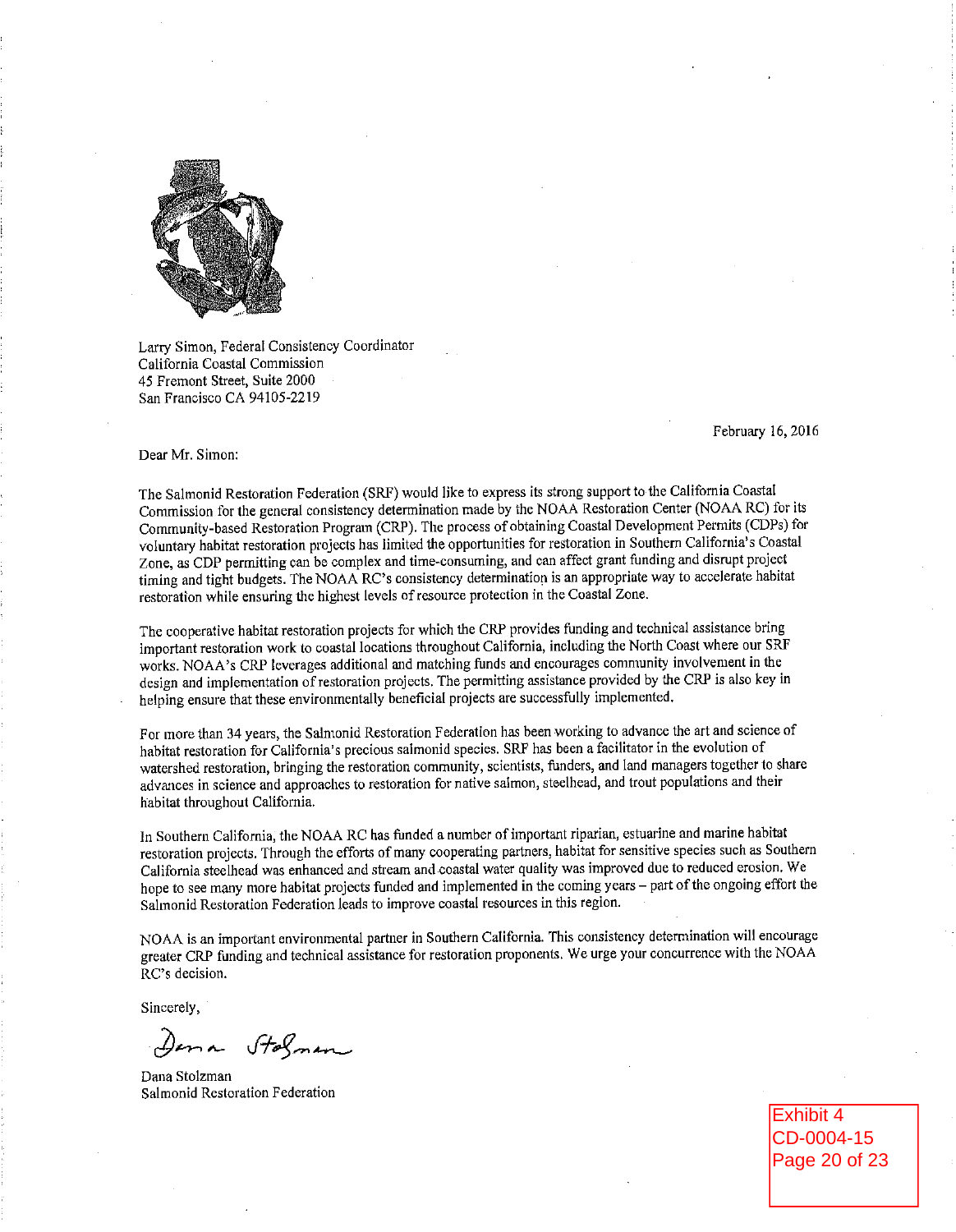

Protecting your views, trails, water and wildlife

## **Board of Directors** Sandy Buechley

President

Don Reed

February 16, 2016

Jack Ainsworth, Interim Executive Director California Coastal Commission 45 Fremont Street, Suite 2000 San Francisco CA 94105-2219

**Bill Brothers** Jim Little Roger Essick Margot Griswold Stefanje Coeler Martha Groszewski **Larry Rose** Roger Wachtell Nathan Wallace

## Staff

**Brian Stark Executive Director** Rick Bisaccia Kimo Ellison Jill Lashly Tania Parker Marti Reid

> Tax ID#77-0169682

Dear Mr. Ainsworth,

The Ojai Valley Land Conservancy (OVLC) would like to express its firm support to the California Coastal Commission for the general consistency determination made by the NOAA Restoration Center (NOAA RC) for its Community-based Restoration Program (CRP). The process of obtaining Coastal Development Permits (CDPs) for voluntary habitat restoration projects has limited the opportunities for restoration in Southern California's Coastal Zone, as CDP permitting can be complex and time-consuming, and can affect grant funding and disrupt project timing and tight budgets. The NOAA RC's consistency determination is an appropriate way to accelerate habitat restoration while ensuring the highest levels of resource protection in the Coastal Zone.

The cooperative habitat restoration projects for which the CRP provides funding and technical assistance bring important restoration work to coastal locations throughout California, including the Ventura River watershed where our organization works. NOAA's CRP leverages additional and matching funds and encourages community involvement in the design and implementation of restoration projects. The permitting assistance provided by the CRP is also crucial in ensuring that these environmentally beneficial projects are successfully implemented.

For more than 28 years, the OVLC has partnered with landowners, community organizations, restoration scientists and regulatory agencies to plan, design and implement/support habitat restoration and erosion control projects in Ventura County, Our work has resulted in construction of over 9 acres of wetlands and restoration of 15 acres of riparian habitats. We are currently engaged in a large-scale project to restore 4 miles of a stream that is listed as critical habitat for southern steelhead.

NOAA is an important environmental partner in Southern California. This consistency determination will encourage greater CRP funding and technical assistance for restoration proponents. We urge your concurrence with the NOAA RC's decision.

Sincerel Brian B. **Executive Director** 

Exhibit 4 CD-0004-15 Page 21 of 23

PO Box 1092 Ojai, CA 93024 Phone: (805) 649-6852 Fax: (805) 649-8913 email: info@ovlc.org www.ovlc.org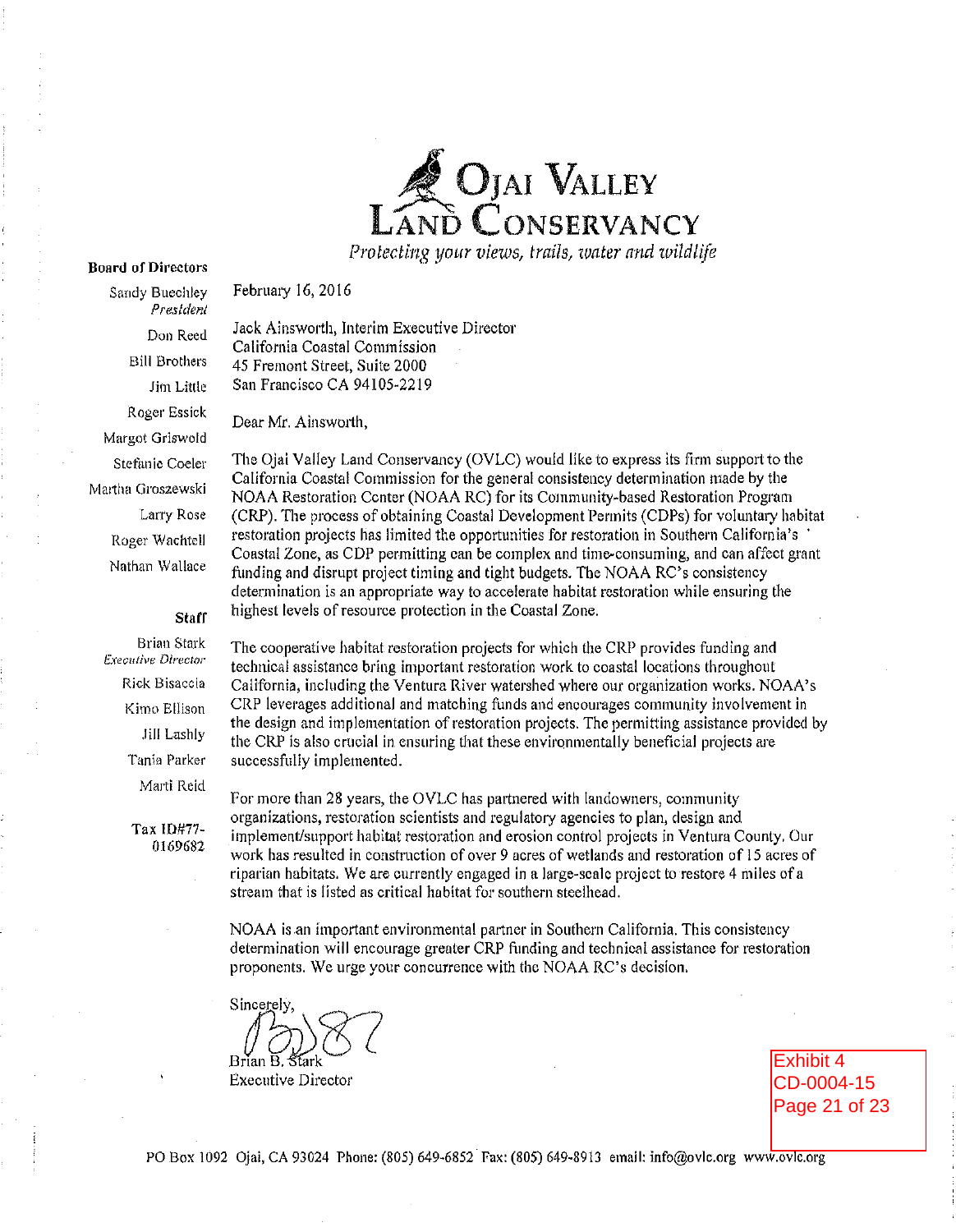

February 16, 2016

Larry Simon, Federal Consistency Coordinator California Coastal Commission 45 Fremont Street, Suite 2000 San Francisco CA 94105-2219

Dear Mr. Simon:

The Tri County FISH Team (TCFT) would like to express its strong support to the California Coastal Commission for the general consistency determination made by the NOAA Restoration Center (NOAA RC) for its Community-based Restoration Program (CRP). The process of obtaining Coastal Development Permits (CDPs) for voluntary habitat restoration projects has limited the opportunities for restoration in Southern California's Coastal Zone, as CDP permitting can be complex and time-consuming, and can affect grant funding and disrupt project timing and tight budgets. The NOAA RC's consistency determination is an appropriate way to accelerate habitat restoration while ensuring the highest levels of resource protection in the Coastal Zone.

The cooperative habitat restoration projects for which the CRP provides funding and technical assistance bring important restoration work to coastal locations throughout California, including San Luis Obispo, Santa Barbara and Ventura County Watersheds where our partners work to improve steelhead habitat. NOAA's CRP leverages additional and matching funds and encourages community involvement in the design and implementation of restoration projects. The permitting assistance provided by the CRP is also key in helping ensure that these environmentally beneficial projects are successfully implemented.

For more than 10 years, the Tri County FISH Team has partnered with landowners, community organizations, restoration scientists and regulatory agencies to collaborate and support habitat restoration and erosion control projects in San Luis Obispo, Santa Barbara and Ventura Counties. Our work has resulted in numerous on-the-ground restoration projects including improving fish passage and riparian corridors, stabilizing creek banks and restoring estuarine conditions.

In Southern California, the NOAA RC has funded a number of important riparian, estuarine and marine habitat restoration projects. Through the efforts of many cooperating partners, habitat for sensitive species such as Southern California steelhead was enhanced and stream and coastal water quality was Improved due to reduced erosion. We hope to see many more habitat projects funded and implemented in the coming years - part of the ongoing efforts of the Tri County FISH Team leads to improve coastal resources in this region.

MISSION STATEMENT: To work with federal, state, and local agencies and non-governmental groups to secure funding and execute projects in support of salmonid recovery and habitat enhancement, improve information about restoration and recovery activities, and enhance public understanding and support for such actions.

> **Exhibit 4** CD-0004-15 Page 22 of 23